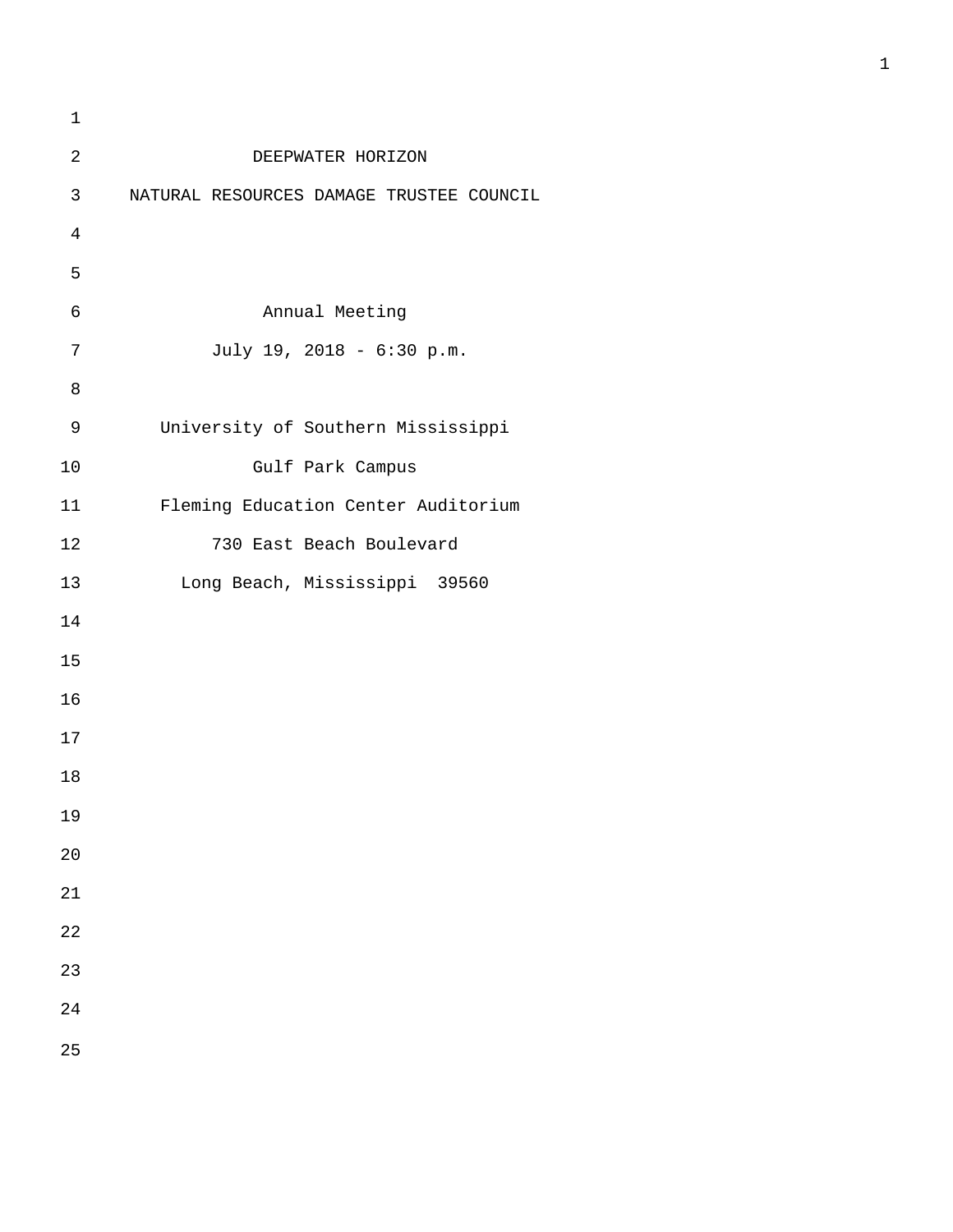1 MR. FRANKLIN: I think we'll go ahead and 2 get started. Good evening. I think that 3 was one person. Good evening. All right. 4 Thank you. My name is Perry Franklin and I 5 will serve as your facilitator for the 6 Deepwater Horizon Natural Resource Damage 7 Assessment Trustee Council's Second Annual 8 Meeting. 9 This meeting also serves as the 10 annual meeting of the Region-Wide Trustee 11 Implementation Group or sometimes commonly 12 referred as a TIG. 13 I would like to ask each of you to go 14 ahead and make yourselves comfortable, and 15 please silence your phones, as it 16 interferes with the audiovisual. If you 17 have any personal conversations, we would 18 also ask you to take those into the rear 19 hall or outside, as the noise level, we'd 20 like to keep it down and to respect our 21 fellow participants. 22 So thank you again for braving the 23 elements and coming out tonight. A special 24 thanks to all of our elected officials who 25 have come out tonight and are in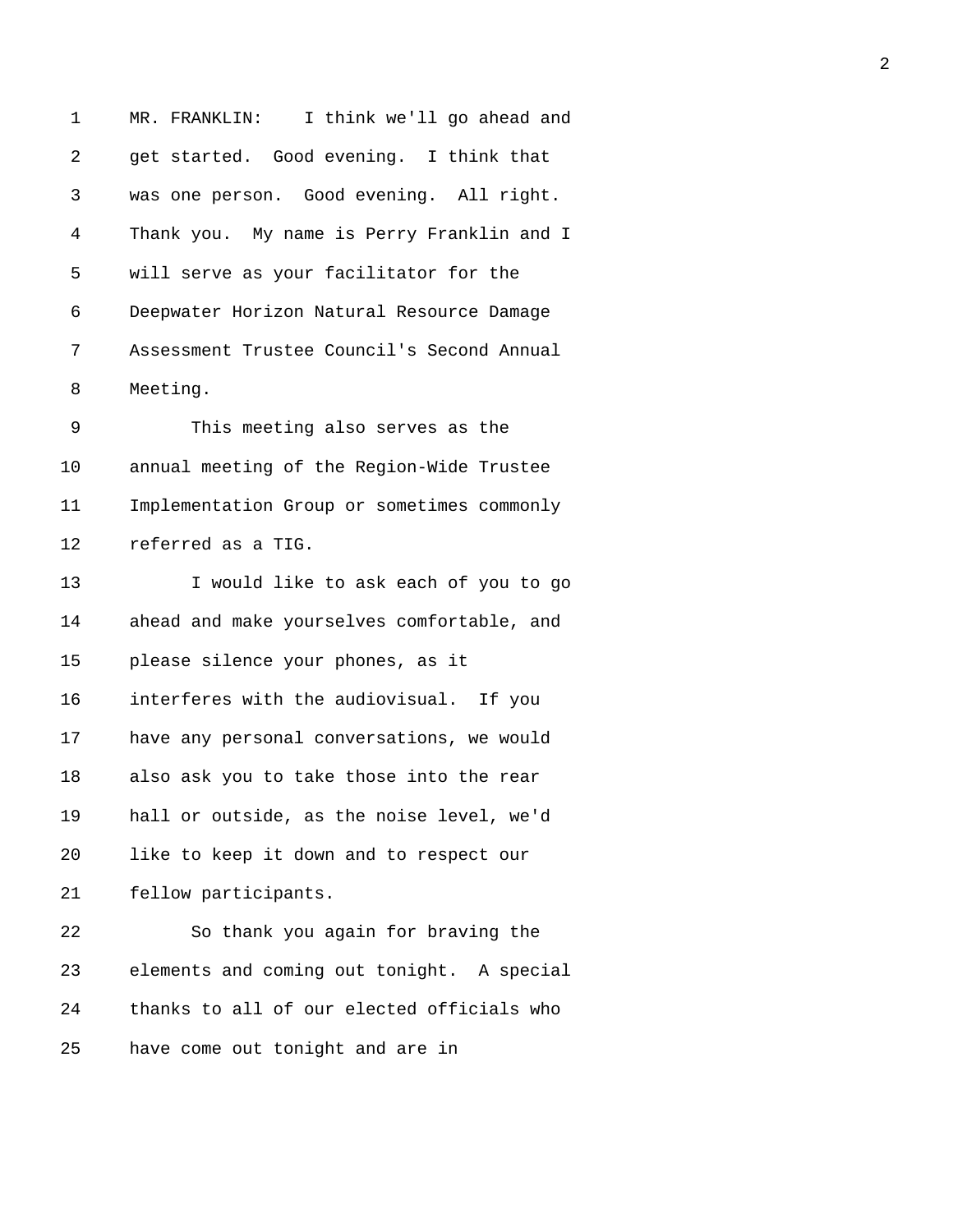1 attendance, including a representative from 2 Congressman Palazzo's office.

| 3  | We are here tonight for the third          |
|----|--------------------------------------------|
| 4  | public meeting of the Deepwater Horizon    |
| 5  | Trustee Council since the settlement with  |
| 6  | BP was finalized. The trustees and their   |
| 7  | staff will present lots of useful          |
| 8  | information to you this evening, and then  |
| 9  | you will have an opportunity to give the   |
| 10 | trustees some feedback. We have a court    |
| 11 | reporter here with us tonight who will     |
| 12 | record the entire meeting, including your  |
| 13 | comments. The PowerPoint presentation and  |
| 14 | the transcript will be posted on the       |
| 15 | trustee's website. Maybe you picked this   |
| 16 | card up at the registration desk. It gives |
| 17 | you that website,                          |
| 18 | www.Gulfspillrestoration.NOAA.gov.         |
| 19 | We also have with us tonight two           |
| 20 | American sign language interpreters. They  |
| 21 | will interpret the entire meeting.         |
| 22 | The trustees want me to point out,         |
| 23 | just in case you missed it, that there are |
| 24 | many fact sheets, and they appear like     |
| 25 | this, and they are also translated into    |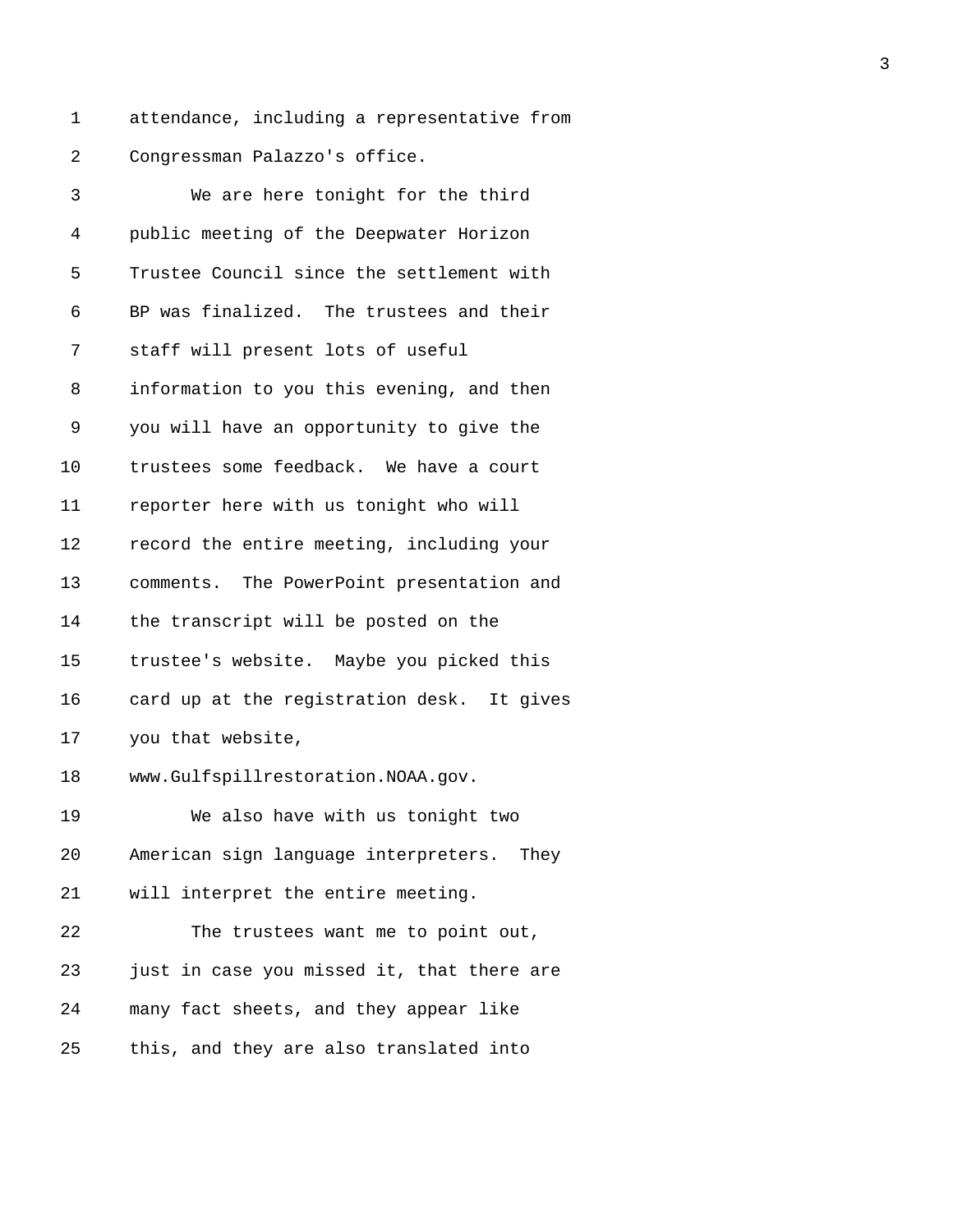1 Vietnamese. These fact sheets are 2 available for you to take home with you and 3 to spread this information. They were 4 available at the open house and will be 5 available when you exit. We invite you to 6 pick some of that helpful information up. 7 I'd also like to acknowledge a 8 special guest with us tonight, Ms. Keala 9 Hughes. Ms. Hughes, if you will stand. 10 She is with the Restore Council and she's 11 the director of external affairs and tribal 12 relations. Ms. Hughes had a table at the 13 open house and is here to explain the ins 14 and outs of the Restore Council. If you 15 have not had a chance to interact with her 16 prior to, she will remain behind to answer 17 any questions that you may have about the 18 Restore Council.

19 As you came in, you were asked to 20 fill in a blue card. That helps us to keep 21 track of attendance at these meetings. If 22 you knew at the time that you intended to 23 make a public comment, there was a box, and 24 you would have said yes. That is the only 25 way that I know to call you forward at the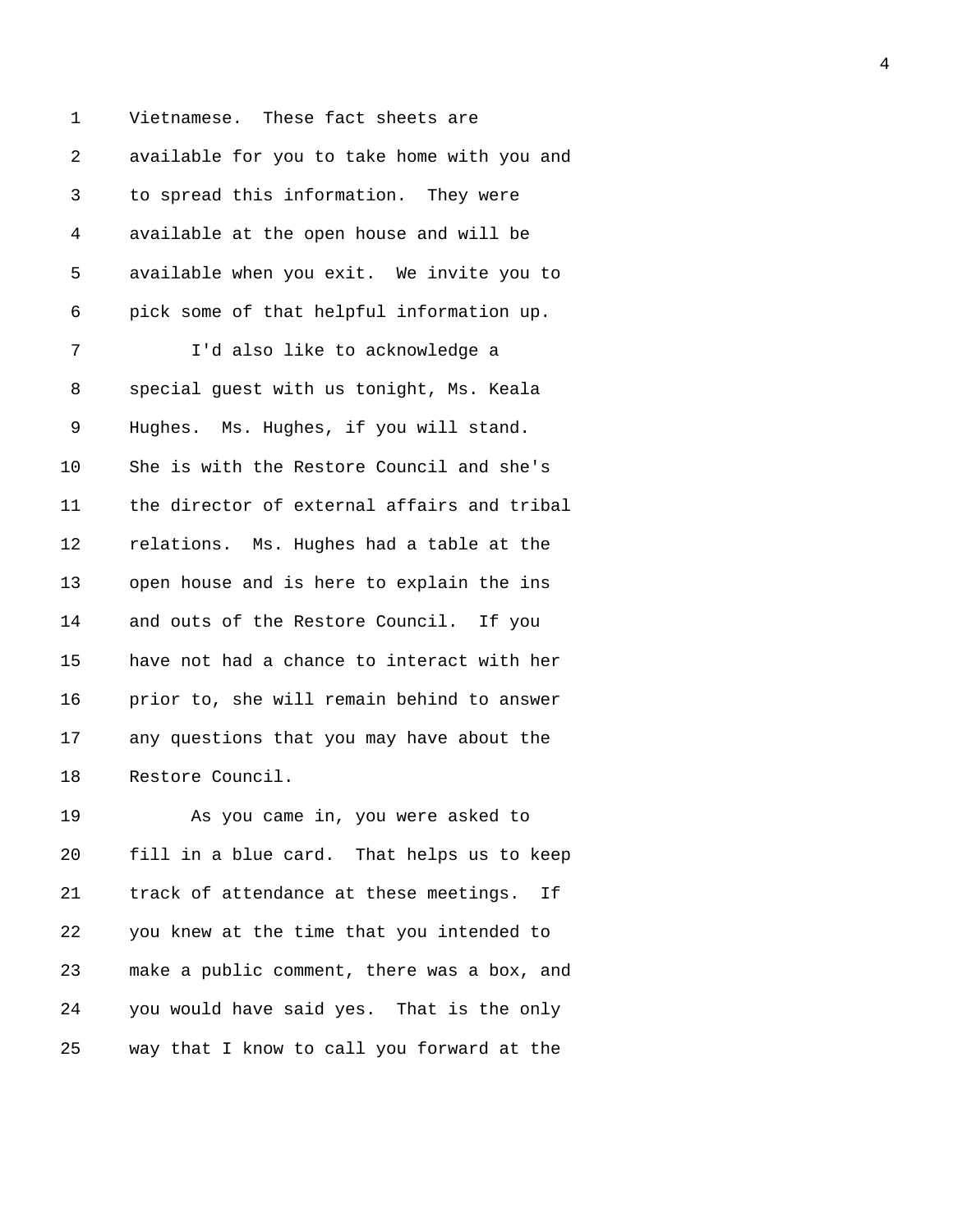1 end of tonight's meeting.

| 2  | If you filled out this card and you         |
|----|---------------------------------------------|
| 3  | said no, but something moves you in the     |
| 4  | presentations and you would like to come    |
| 5  | forward to make a public comment at the end |
| 6  | of the meeting, simply raise your hand at   |
| 7  | any time tonight and someone will bring you |
| 8  | a blue card so they can properly annotate   |
| 9  | it, and they'll bring it up to my           |
| 10 | attention. So don't worry, if you filled    |
| 11 | out a blue card and you said that I do not  |
| 12 | want to make a public comment, but you      |
| 13 | change your mind, not a problem. Simply     |
| 14 | raise your hand, and the nearest staff will |
| 15 | bring you those so you can go forward.      |
| 16 | So at this time, let's go ahead and         |
| 17 | get started, as we have a lot of            |
| 18 | information to go through tonight. To get   |
| 19 | us started, I would like to introduce you   |
| 20 | to Mr. Gary Rikard, executive director of   |
| 21 | the Mississippi Department of Environmental |
| 22 | Quality.                                    |
| 23 | MR. RIKARD: Thank you, Perry. As Perry      |
| 24 | said, I'm Gary Rikard. I'm the executive    |
| 25 | director of MDEQ, but tonight, I'm here as  |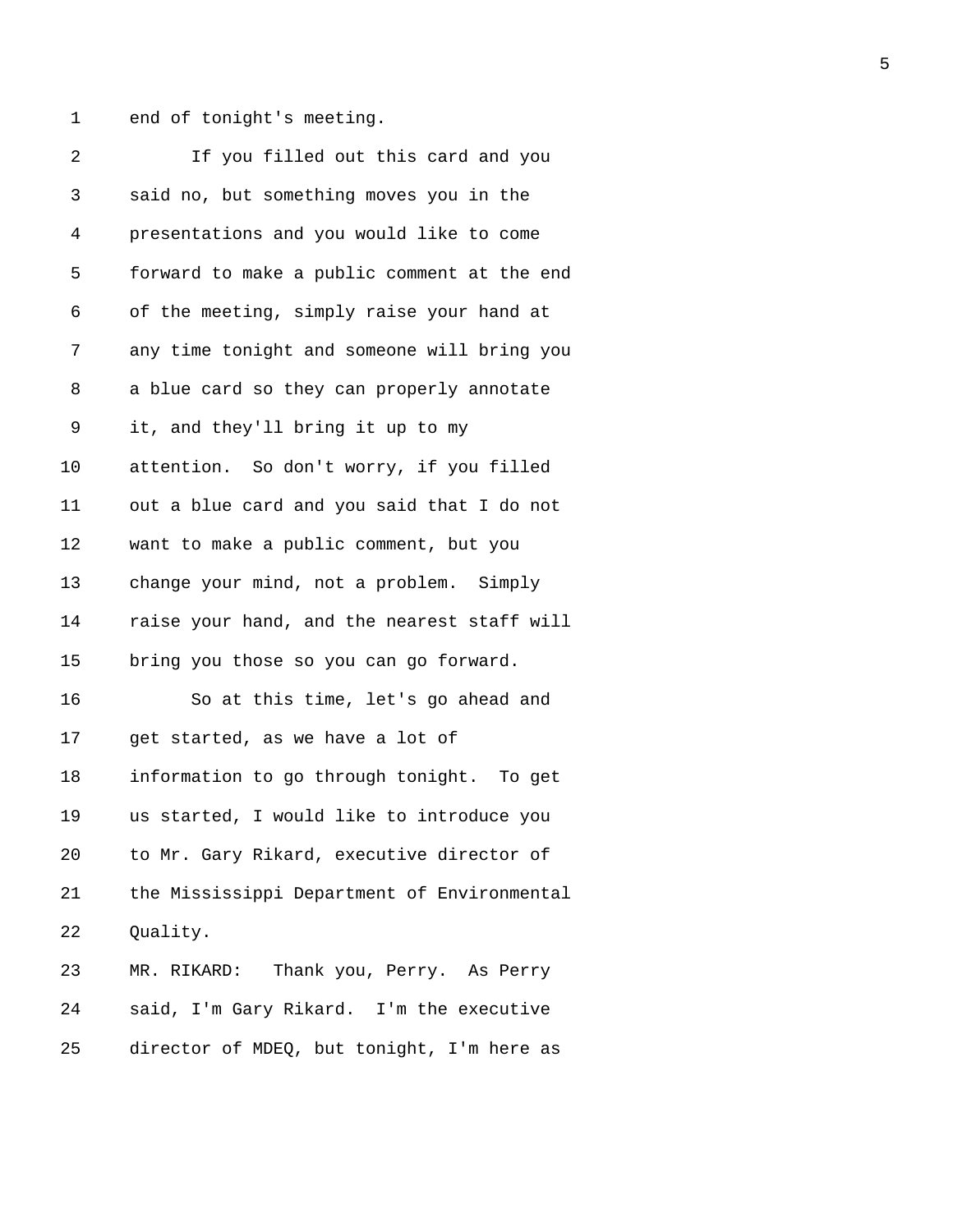1 the Mississippi Natural Resource Damages 2 Trustee, and also, I'm the state cochair on 3 the Trustee Council.

4 Thank you all for coming out tonight 5 on a rainy Thursday night. I appreciate 6 you. The Trustee Council certainly 7 appreciates your participation in this 8 process.

9 To begin with, what we'd like to do 10 is give you an overview of basically what 11 tonight's agenda is. And in a minute, I'm 12 going to introduce the trustees. We're 13 going to give you a Trustee Council update, 14 and then we're going to go into giving an 15 update in the individual trustee 16 implementation groups, and that will come 17 after I finish speaking here. And then 18 after the trustee implementation groups 19 give you an overview of what's been going 20 on there, what's been happening in the 21 individual states, we're going to be here 22 to take your comments. So that's, roughly, 23 what we're here to do tonight. 24 So the Trustee Council 25 representatives are five states and four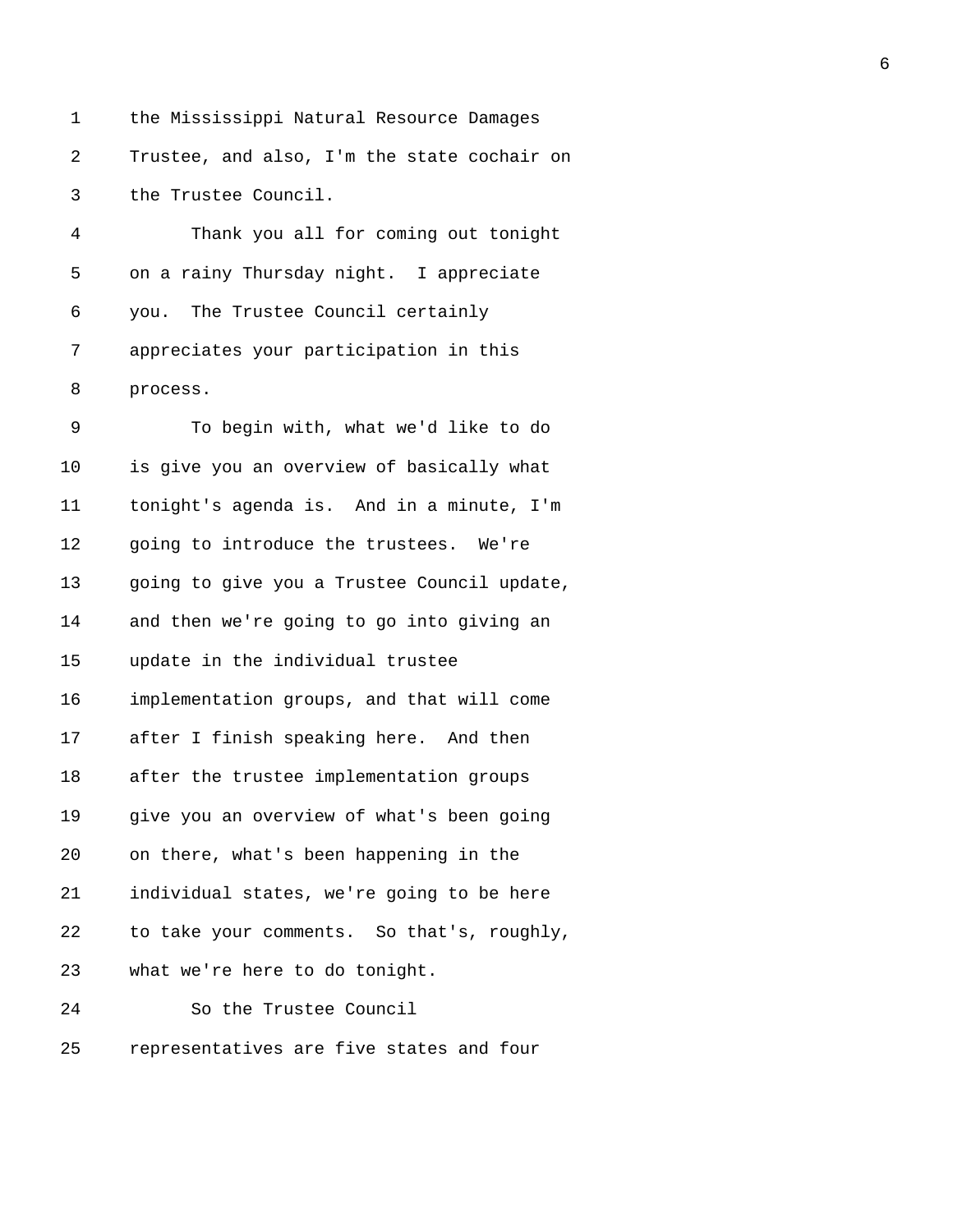| 1  | federal entities. The Florida trustee is    |
|----|---------------------------------------------|
| 2  | Phil Coram. The Alabama trustee is Chris    |
| 3  | Blakenship. I'm the Mississippi trustee.    |
| 4  | Louisiana is Alyson Graugnard. Texas is     |
| 5  | Robin Riechers. The Department of Interior  |
| 6  | is Mary Josie Blanchard. The EPA is Mary    |
| 7  | Kay Lynch. NOAA is Chris Doley, and the     |
| 8  | USDA is Homer Wilkes. And all the           |
| 9  | trustees, again, are here tonight to        |
| 10 | receive your comments.                      |
| 11 | So just as a quick review of what           |
| 12 | exactly does the Trustee Council do and     |
| 13 | what are we. And I know it gets confusing.  |
| 14 | There's a lot of different funding sources  |
| 15 | that are put out there to talk about in     |
| 16 | regard to restoration activities. There's   |
| 17 | the Restore Council and the Restore Act.    |
| 18 | And there's some information, and we have a |
| 19 | representative from the Restore Council     |
| 20 | here tonight. There's the NWFW monies,      |
| 21 | which are the criminal penalties, and then  |
| 22 | there's the NRDA damages. And tonight,      |
| 23 | that's what we're here to talk about        |
| 24 | tonight, is the NRDA funding.               |
| 25 | So, a quick review of what our              |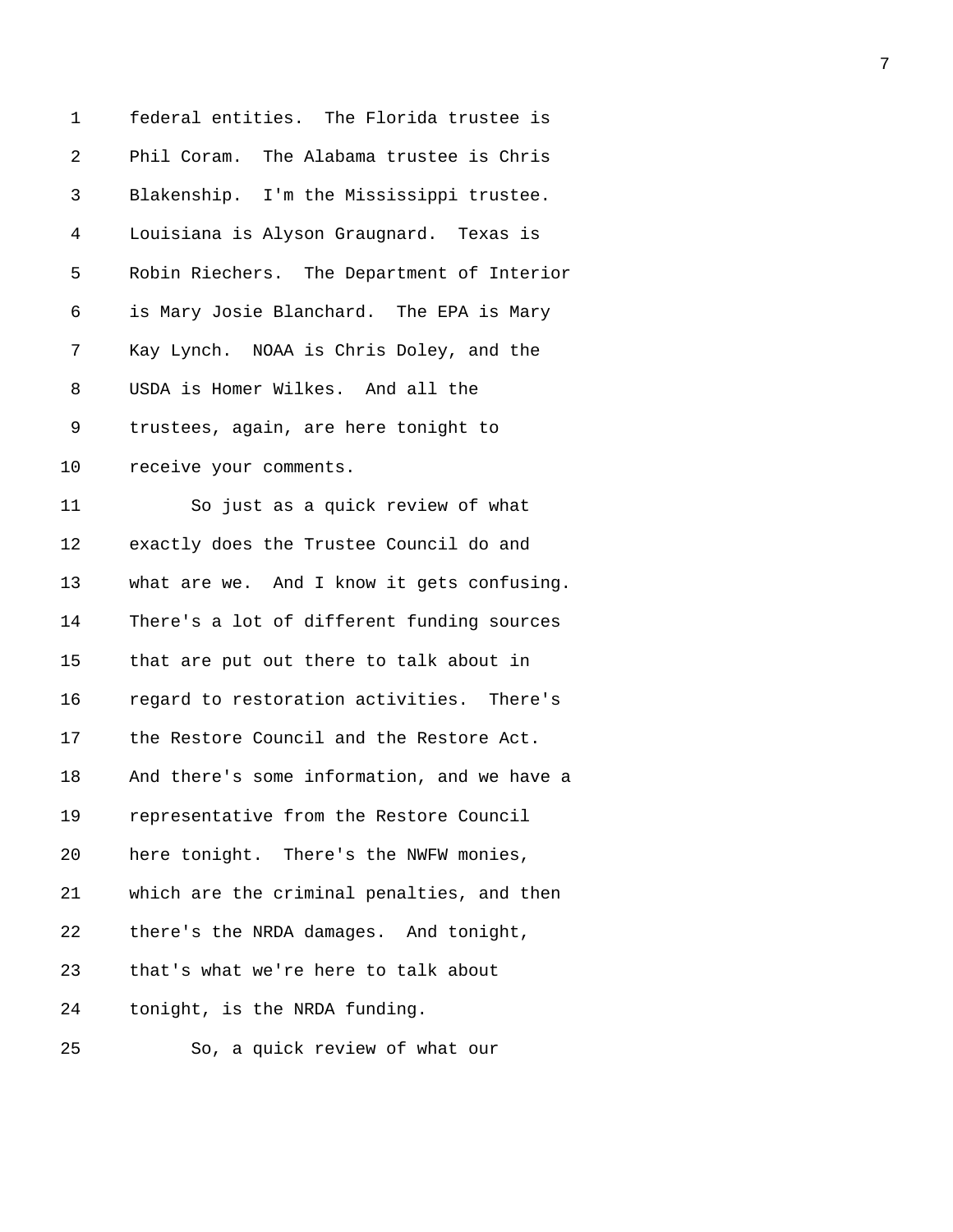| 1  | responsibilities are in regard to NRDA, as  |
|----|---------------------------------------------|
| 2  | the trustees. So we're responsible for      |
| 3  | restoring the environment and compensating  |
| 4  | you, the public, for the natural resource   |
| 5  | injuries resulting from the Deepwater       |
| 6  | Horizon oil spill. And in order to do       |
| 7  | that, to figure out what the damages are,   |
| 8  | we used a Natural Resource Damage           |
| 9  | Assessment to determine the extent of the   |
| 10 | injuries caused by the spill and to seek    |
| 11 | restoration or compensation from the        |
| 12 | parties responsible.                        |
| 13 | The goal is to restore injured              |
| 14 | natural resources, wetlands, fish and       |
| 15 | birds, basically to put us back in the same |
| 16 | position that we would have been in but for |
| 17 | the spill. So that's what NRDA is. The      |
| 18 | primary goal of NRDA is to do that.         |
| 19 | In addition to ecological                   |
| 20 | restorations, there's also the opportunity  |
| 21 | to address recreational loss uses, such as  |
| 22 | boating and swimming, that were also        |
| 23 | affected by the spill.                      |
| 24 | So before I get into the recent             |
| 25 | activities that the council has been        |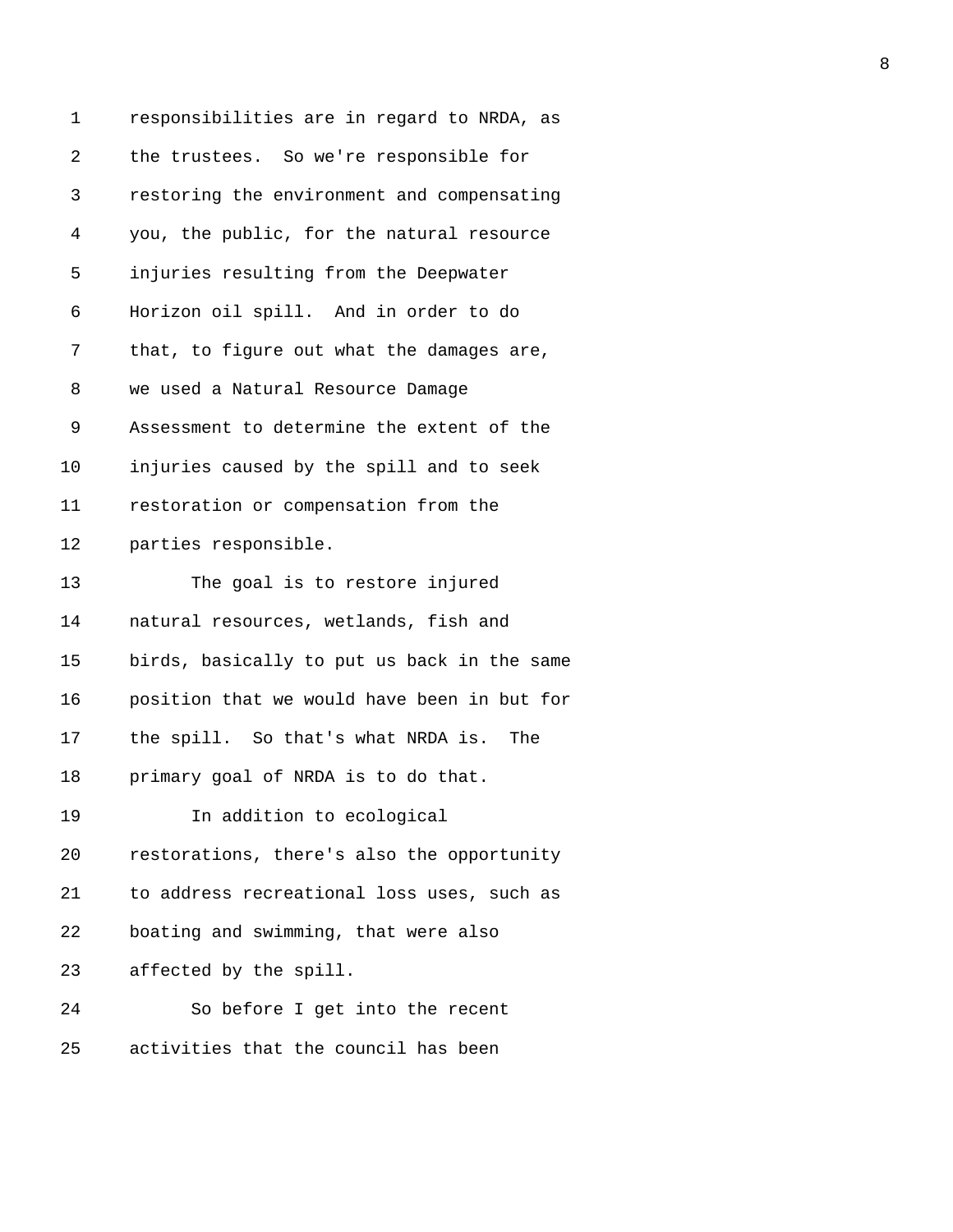| 1  | undertaking this past year, I want to give   |
|----|----------------------------------------------|
| 2  | you a little timeline of the key             |
| 3  | restoration events. This timeline shows      |
| 4  | the oil spill began in April of 2010. And    |
| 5  | we began the injury assessment right away.   |
| 6  | In April of 2011, BP agreed to make          |
| 7  | up to \$1 billion available for restoration, |
| 8  | even before we finished our injury           |
| 9  | assessment, and commonly, that's referred    |
| 10 | to as the early restoration dollars, and     |
| 11 | that \$1 billion was spread out across the   |
| 12 | five Gulf states.                            |
| 13 | So with that \$1 billion for early           |
| 14 | restoration, we were able to get an early    |
| 15 | jump start on trying to restore the damages  |
| 16 | that were caused by the spill. From 2011     |
| 17 | to 2016, a total of five early restoration   |
| 18 | plans were approved, with 65 projects        |
| 19 | across the Gulf states, for a combined       |
| 20 | total cost of about \$866 million.           |
| 21 | Then on April the 4th, 2016, the             |
| 22 | federal government and the five Gulf states  |
| 23 | reached a settlement with BP that totalled   |
| 24 | approximately \$20.8 billion. Out of that    |
| 25 | \$20.8 billion, a total of \$8.8 billion was |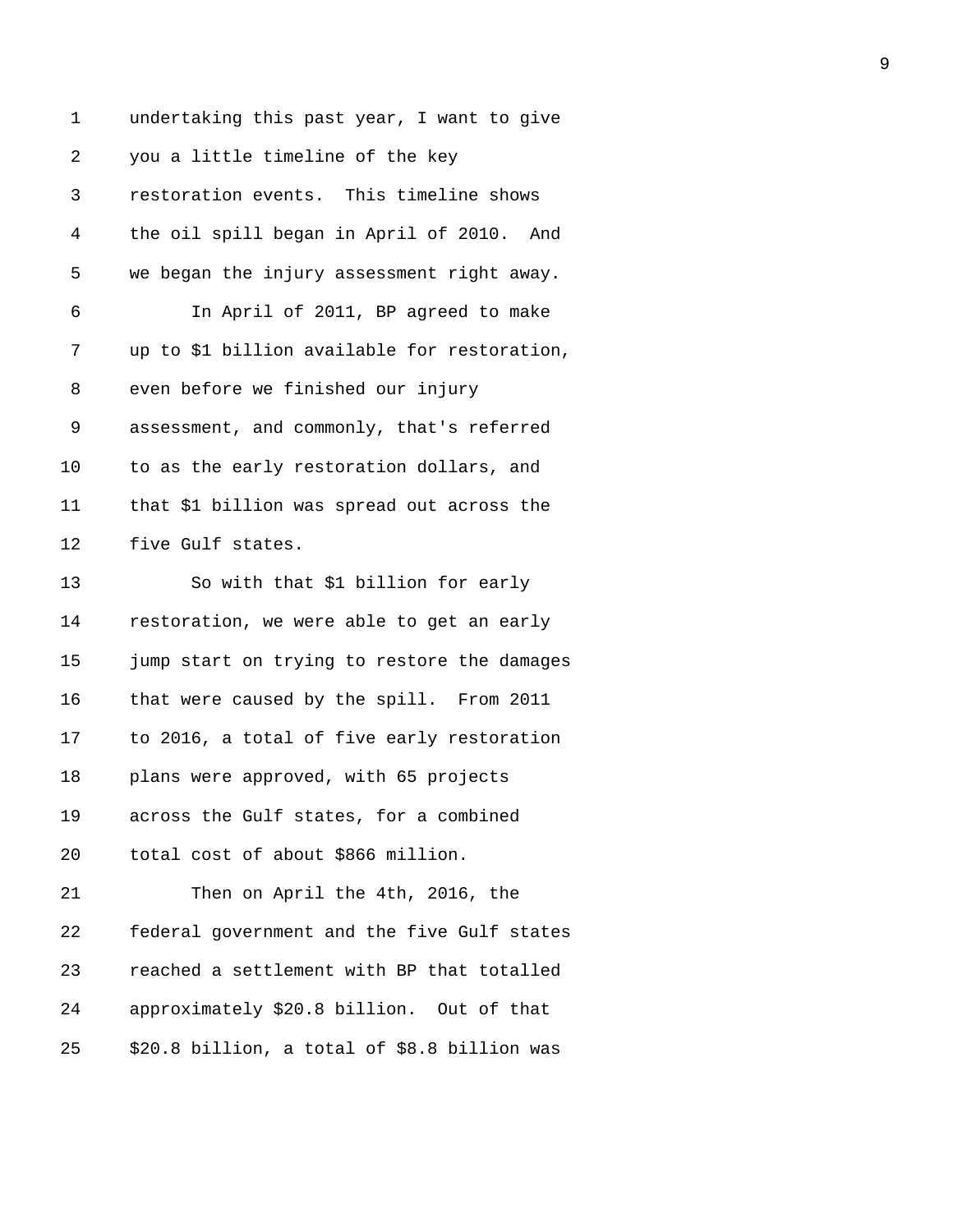1 set aside for natural resource damages. 2 And so if you break it down, that 3 8.8, we were given \$1 billion in early 4 restoration, \$7.1 billion goes to long-term 5 restoration, and then \$700,000 goes to, 6 basically adaptive management center -- 7 \$700 million goes to adaptive management 8 for unknown conditions, for a total of 9 \$8.8 billion. 10 Part of what we did, along with the 11 settlement, was that the trustees finalized 12 a programmatic restoration plan. So that 13 plan doesn't include, did not include 14 individual projects. Instead, it was 15 programmatic, which means that it included 16 overarching restoration goals for the 17 entire Gulf ecosystem, and broad 18 restoration types that guide the Gulf in 19 the selection of restoration projects. 20 And then what the settlement did, in 21 addition to totalling the amount of natural 22 resource money that BP would have to pay, 23 it broke the NRDA damages down into funds 24 that were assigned to geographic 25 restoration areas. So each of the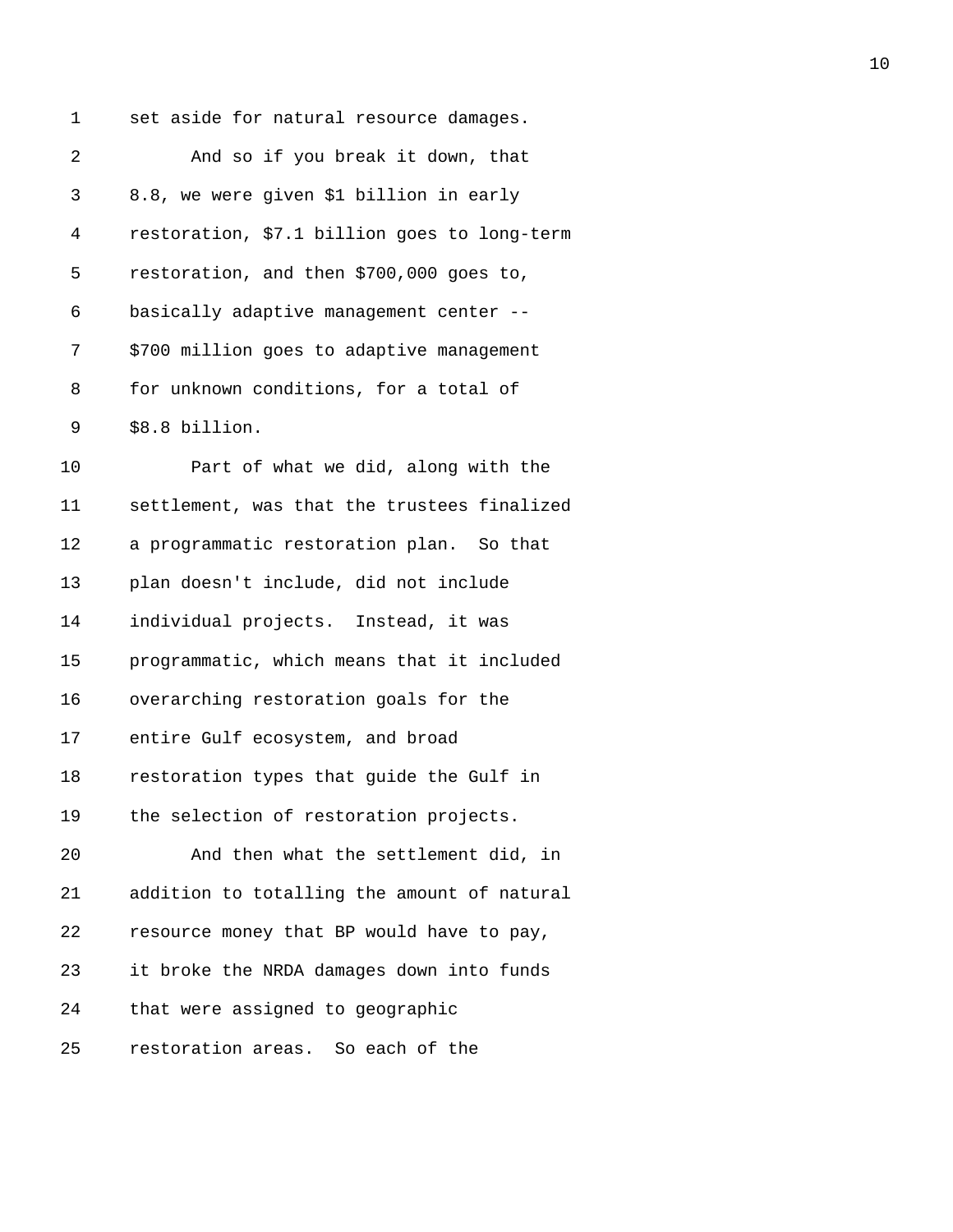1 individual -- each of the states were 2 considered restoration areas, along with 3 open ocean, that was a separate area, and 4 region wide. So there were -- those were 5 the groups where the funding was broken 6 down. 7 And then within each restoration 8 area, the funds were assigned to the 9 restoration types that were injured in

10 those areas. And I know this slide is hard 11 to see, probably, but there are some 12 handouts that were available right outside 13 of the auditorium that you can pick up that 14 -- where you can see it a little bit better 15 and study it.

16 So to accomplish the restoration 17 efforts, to figure out what projects were 18 going to move forward, the Trustee Council 19 decided that we needed to establish what 20 we've called the TIGs, the Trustee 21 Implementation Groups, and that's what I 22 referenced a few minutes ago. There's one 23 for each state and then there's open ocean 24 region wide.

25 So these Trustee Implementation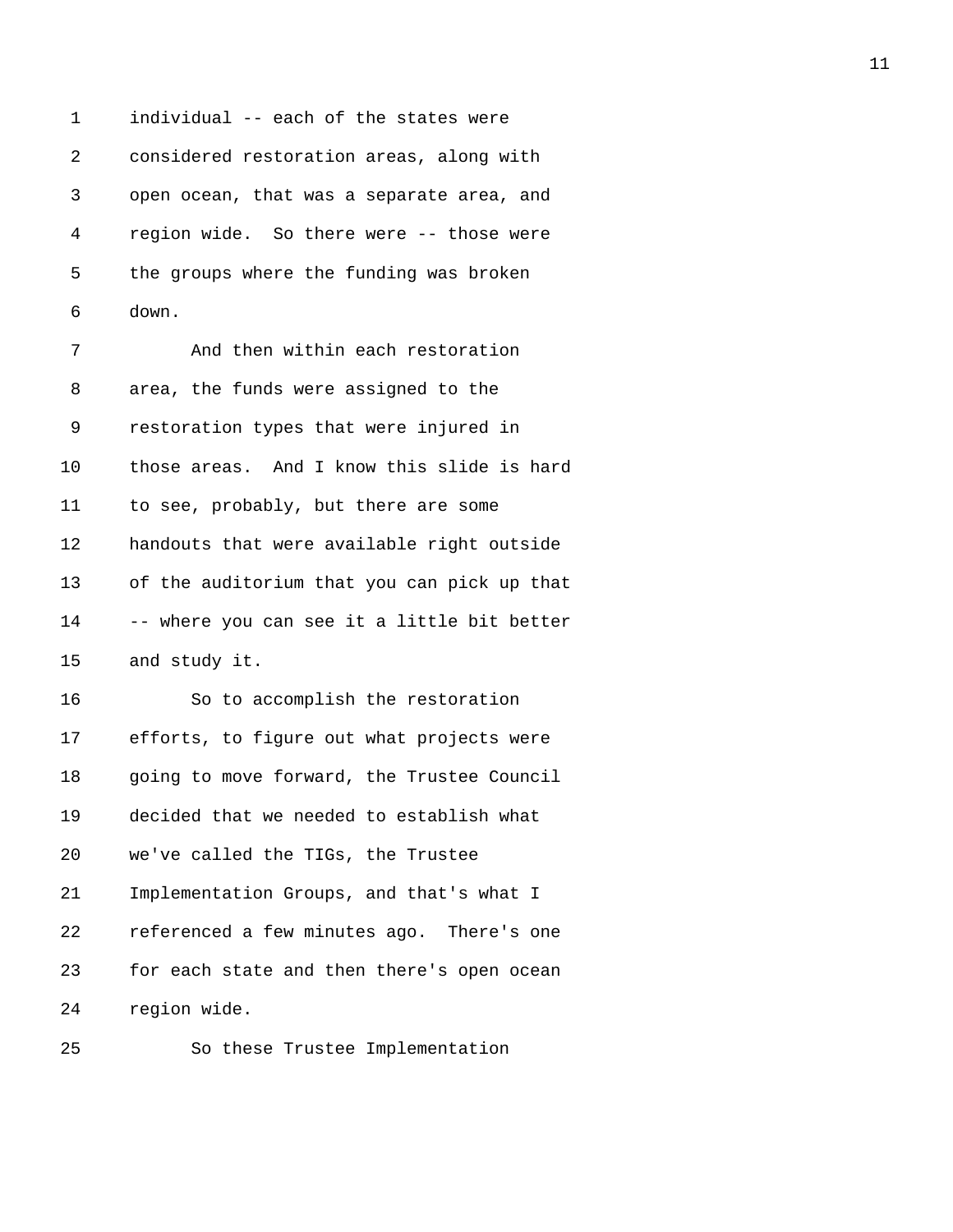1 Groups provide flexibility and

2 accountability that allow for the

3 differences between the various areas to

4 play out.

| 5  | The Trustee Council serves to ensure        |
|----|---------------------------------------------|
| 6  | that there's coordination among the Trustee |
| 7  | Implementation Groups. And, specifically,   |
| 8  | what we do is provide coordination and      |
| 9  | ensure transparency, both from a monetary   |
| 10 | standpoint and from a scientific            |
| 11 | standpoint, so that the programmatic plan   |
| 12 | is implemented across the board, across the |
| 13 | Gulf.                                       |
| 14 | So now to get into some of the              |
| 15 | background information. What have we been   |
| 16 | doing as a group, as the Trustee Council    |
| 17 | since the settlement? Well, we've released  |
| 18 | two annual reports. The content of those    |
| 19 | reports is in the Diver system, which you   |
| 20 | can access from our website, and that's     |
| 21 | Gulfspillrestoration@NOAA.gov,              |
| 22 | Gulfspillrestoration@NOAA.gov, where you    |
| 23 | can find those reports.                     |
| 24 | We received two of the 15 annual            |
| 25 | payments from the settlement with BP, and   |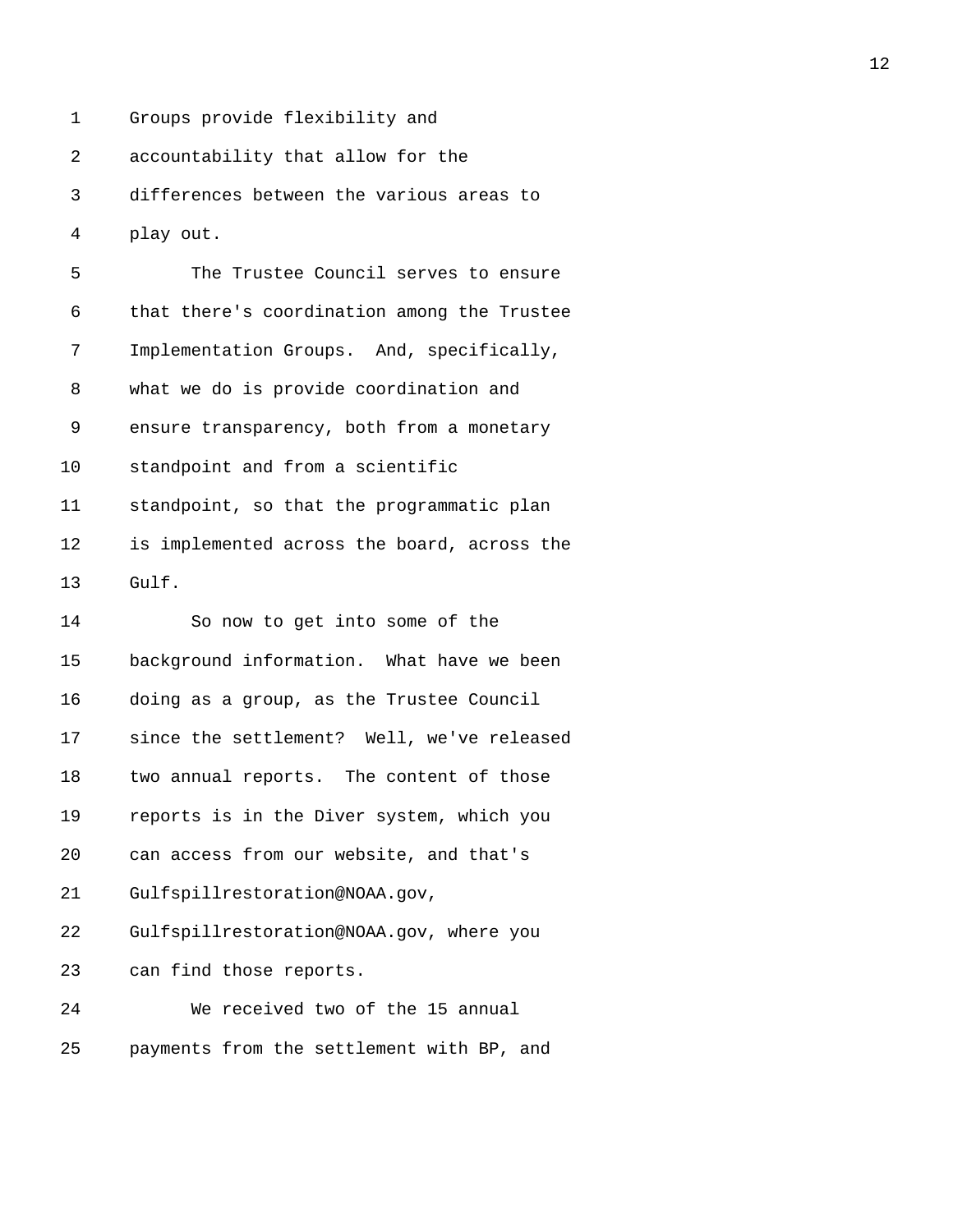1 that total is somewhere around

2 \$670 million.

| 3              | And we've released revised standard         |
|----------------|---------------------------------------------|
| $\overline{4}$ | operating procedures for the council, which |
| 5              | you can find that particular -- the SOP     |
| 6              | document by searching -- going to the       |
| 7              | search function on the website, and then    |
| 8              | putting in updated SOP. And once you do     |
| 9              | that, if you scroll down, it's about the    |
| 10             | fifth item that pops up, and you will see   |
| 11             | that.                                       |
| 12             | So in addition to those activities,         |
| 13             | we've also worked with what we call the     |
| 14             | Cross TIG Work Group, and that work group   |
| 15             | has been working hard with the individual   |
| 16             | Trustee Implementation Groups to address    |
| 17             | our monitoring and adaptive management      |
| 18             | matters. (Inaudible) of the Trustee         |
| 19             | Council's Monitoring and Adaptive           |
| 20             | Management Procedure and Guidelines Manual. |
| 21             | That manual includes project renewal        |
| 22             | guidance, and it's posted on our website,   |
| 23             | also. And they're also in the process of    |
| 24             | developing a data management system in      |
| 25             | DIVER and mechanisms for coordinating with  |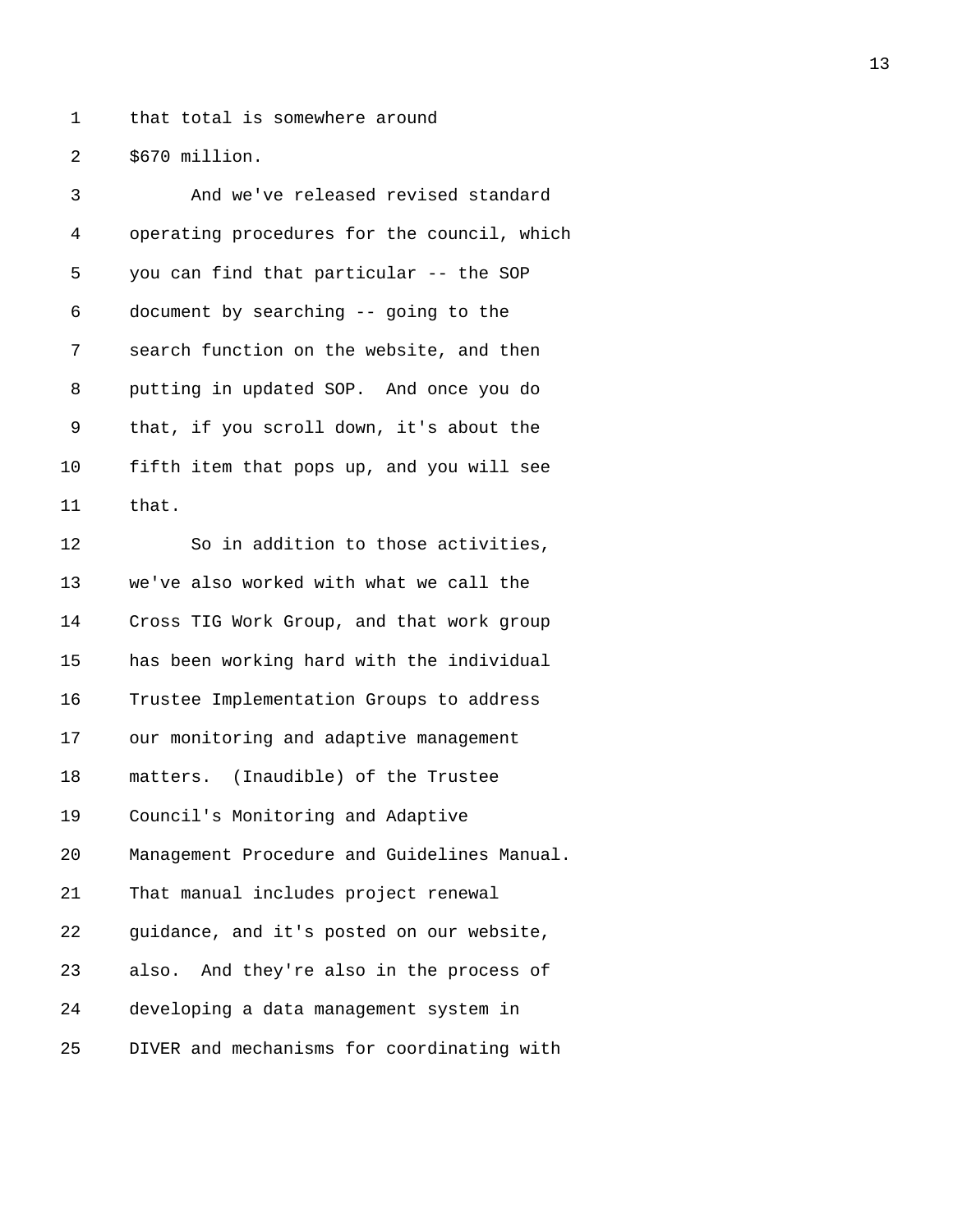1 other Gulf restoration programs regarding 2 monitoring and data management, such as 3 NFWF and MSOL.

| 4  | So now it's time to turn to the             |
|----|---------------------------------------------|
| 5  | individual TIGs to give you an update on    |
| 6  | the restoration areas that they're          |
| 7  | responsible for. First off, we're going to  |
| 8  | hear from Chris Blakenship. Chris is        |
| 9  | Commissioner for the Alabama Department of  |
| 10 | Conservation and Natural Resources, and     |
| 11 | he's trustee for the State of Alabama and a |
| 12 | member of the Alabama TIG.                  |
| 13 | MR. BLANKENSHIP: Thank you. I am Chris      |
| 14 | Blakenship, the Commissioner for the        |
| 15 | Department of Conservation and Natural      |
| 16 | Resources in Alabama and the lead trustee   |
| 17 | for the State of Alabama. Our other         |
| 18 | trustee, another trustee for Alabama is     |
| 19 | Dr. Nick Tew, the Geological Survey of      |
| 20 | Alabama. Dr. Tew was not able to join us    |
| 21 | tonight, but I did want to mention that he  |
| 22 | is also one of the trustees.                |
| 23 | I'm excited to be here tonight with         |
| 24 | you to share our activities in Alabama      |
| 25 | since the last annual meeting that we had   |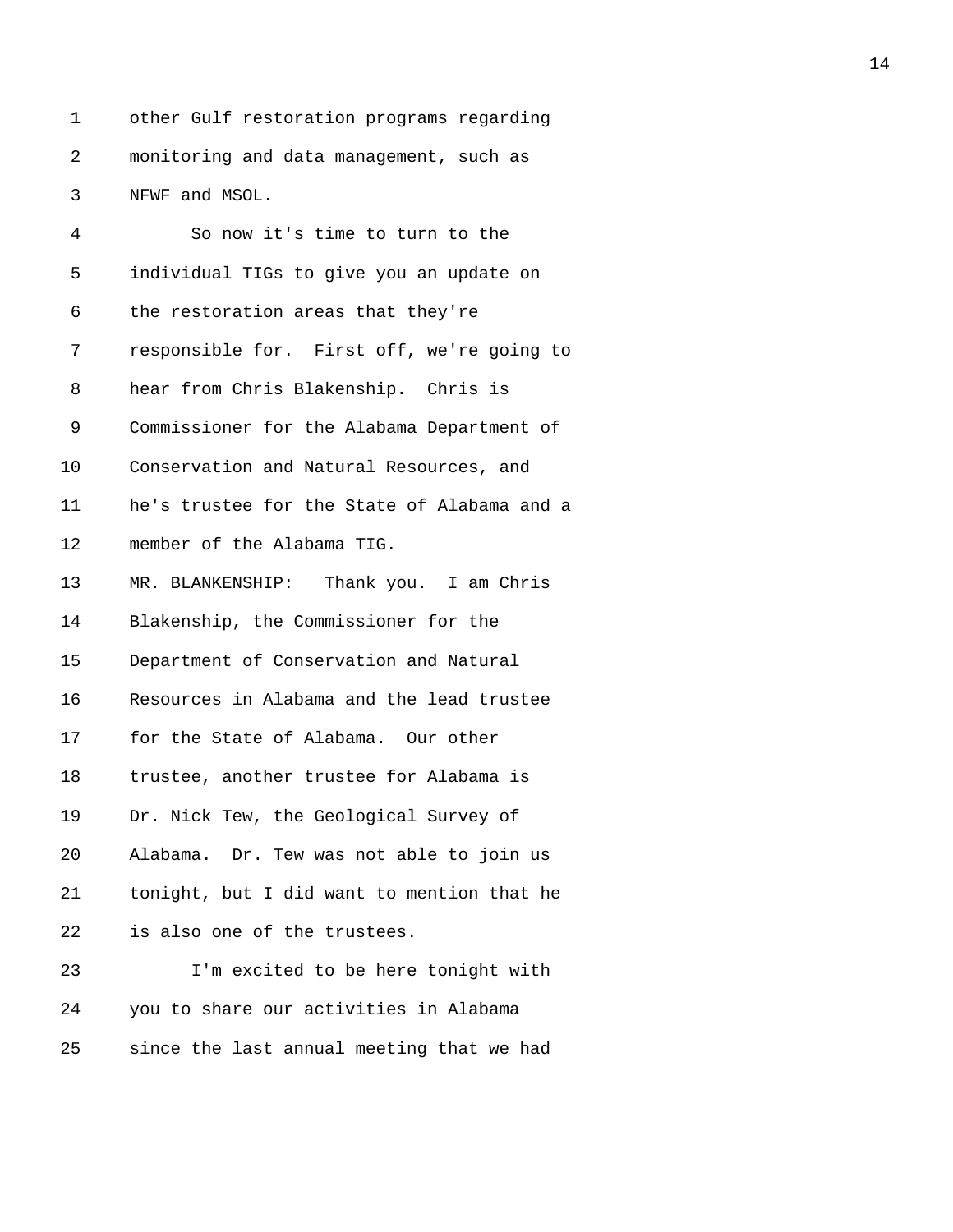1 in Alabama last year.

| 2  | The Alabama Trustee Implementation            |
|----|-----------------------------------------------|
| 3  | Group, the Alabama TIG, is made up of         |
| 4  | people from many of the federal agencies      |
| 5  | and then some of our state people that work   |
| 6  | in the restoration efforts in Alabama. As     |
| 7  | I mention your name, if you are here          |
| 8  | tonight, if you will just raise your hand     |
| 9  | or stand up.                                  |
| 10 | I would like to introduce Amy Hunter          |
| 11 | with the Department of Conservation Natural   |
| 12 | Resources, Seth Newton with the Geological    |
| 13 | Survey of Alabama, Dan Van Nostrand with      |
| 14 | NOAA. I don't see Dan. Brian Spears, with     |
| 15 | the Department of Interior. I don't think     |
| 16 | Brian's here. Chris Parker, with EPA, and     |
| 17 | Ron Howard, with the U.S. Department of       |
| 18 | Agriculture. Ron is right there. So if        |
| 19 | you have any questions for the Alabama TIG    |
| 20 | after the meeting, those would be the best    |
| 21 | people to speak with.                         |
| 22 | Alabama, through the Natural Resource         |
| 23 | Damage Assessment process, is set to          |
| 24 | receive about \$296 million in funding.<br>Tо |
|    |                                               |

25 date, we have committed approximately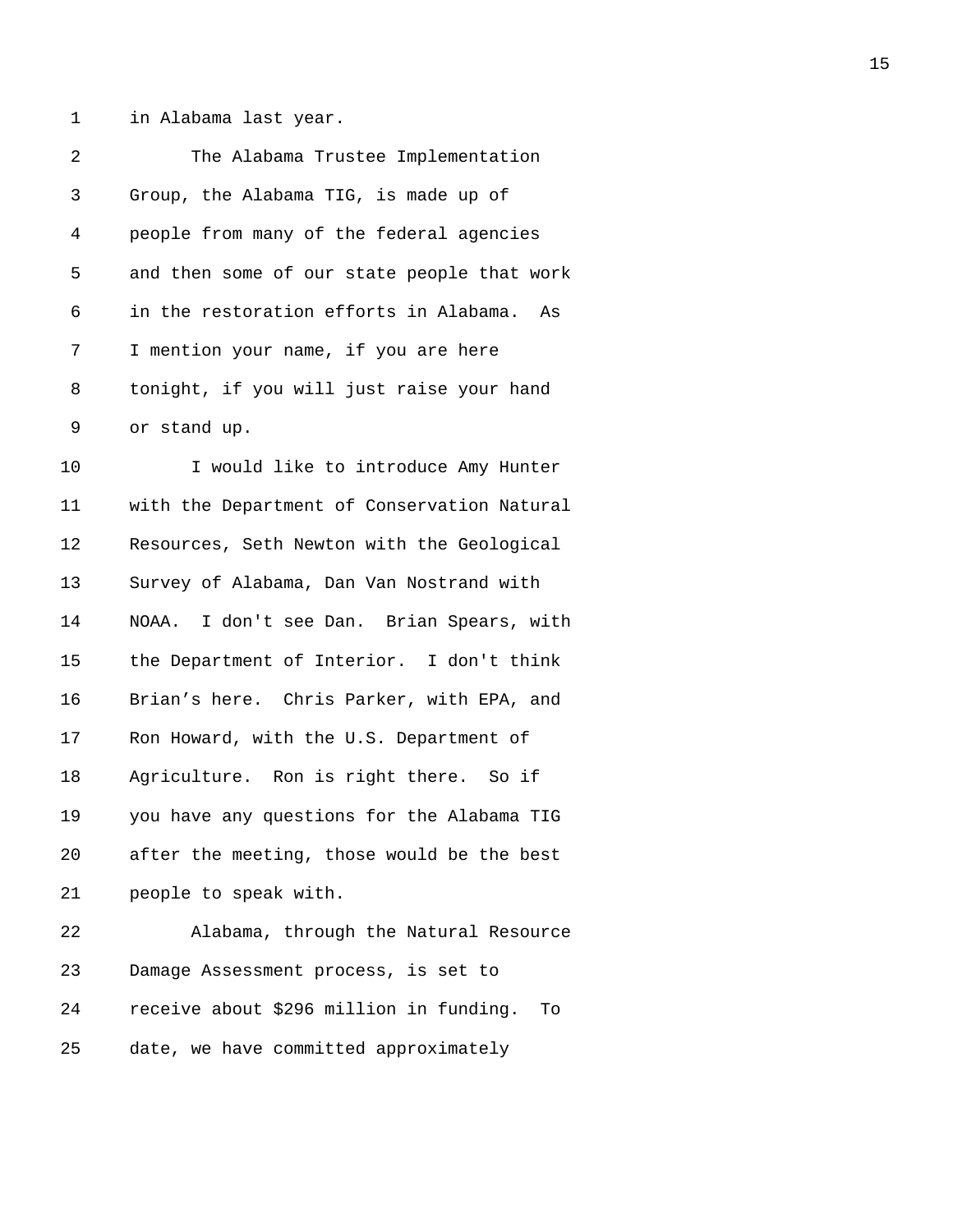| 1  | \$126 million worth of that funding towards |
|----|---------------------------------------------|
| 2  | projects that are being implemented or that |
| 3  | are in the restoration plan, soon to come   |
| 4  | out. So about 43 percent of our funding     |
| 5  | that we will receive over the next 15 years |
| 6  | has been committed.                         |
| 7  | And it's probably going to be a             |
| 8  | little hard to see from back there. We      |
| 9  | have some handouts out on the table. Last   |
| 10 | year, we used a circle graph. I think       |
| 11 | we've had some of the big posters out there |
| 12 | that had the circle graph, or the doughnut  |
| 13 | graph, or for people that are sweet         |
| 14 | averse, the bagel graph to show all the     |
| 15 | different sources of funding, the           |
| 16 | restoration types, and how much money was   |
| 17 | spent. I think, from some of the comments   |
| 18 | we received last year, after the public     |
| 19 | meeting, most people are real happy with    |
| 20 | the bar graph. That's how we are used to    |
| 21 | consuming information. So this year, you    |
| 22 | will see, all the trustees, as they come    |
| 23 | up, will present the funding in a bar graph |
| 24 | format.                                     |
|    |                                             |

25 So I will just take a couple of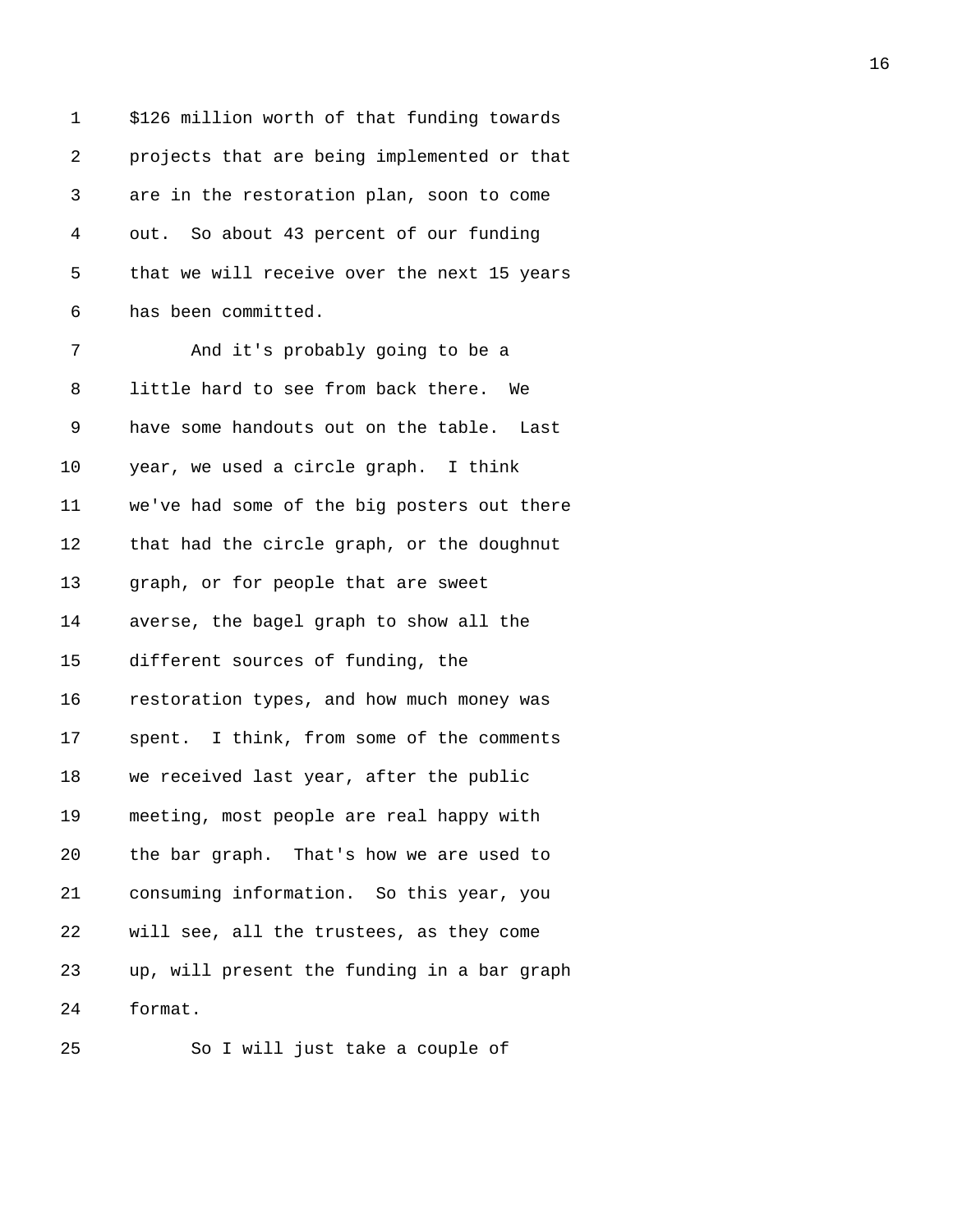1 minutes, if you all don't mind, and just 2 kind of set the stage for how the 3 information will be presented. Hopefully, 4 that will save everybody a little bit of 5 time.

| 6  | So the graphs are set up along the          |
|----|---------------------------------------------|
| 7  | X-axis at the bottom that has all of the    |
| 8  | different restoration types. So you will    |
| 9  | see restore and conserve habitat, restore   |
| 10 | water quality, all of the living coastal    |
| 11 | and marine resources, including marine      |
| 12 | mammals, birds, oysters, sea turtles. And   |
| 13 | then it has to provide and enhance          |
| 14 | recreational opportunities, the monitoring  |
| 15 | and adaptive management, and then the       |
| 16 | administrative oversight.                   |
| 17 | So each of these slides, you see that       |
| 18 | all of the states or trustee groups, at the |
| 19 | top of each one of those bar graphs, you    |
| 20 | will see how much money that those entities |
| 21 | are set to receive in NRDA funds for that   |
| 22 | restoration type over the course of the 15  |
| 23 | years.                                      |
| 24 | In the solid sections, that is              |

25 funding that has already been approved, and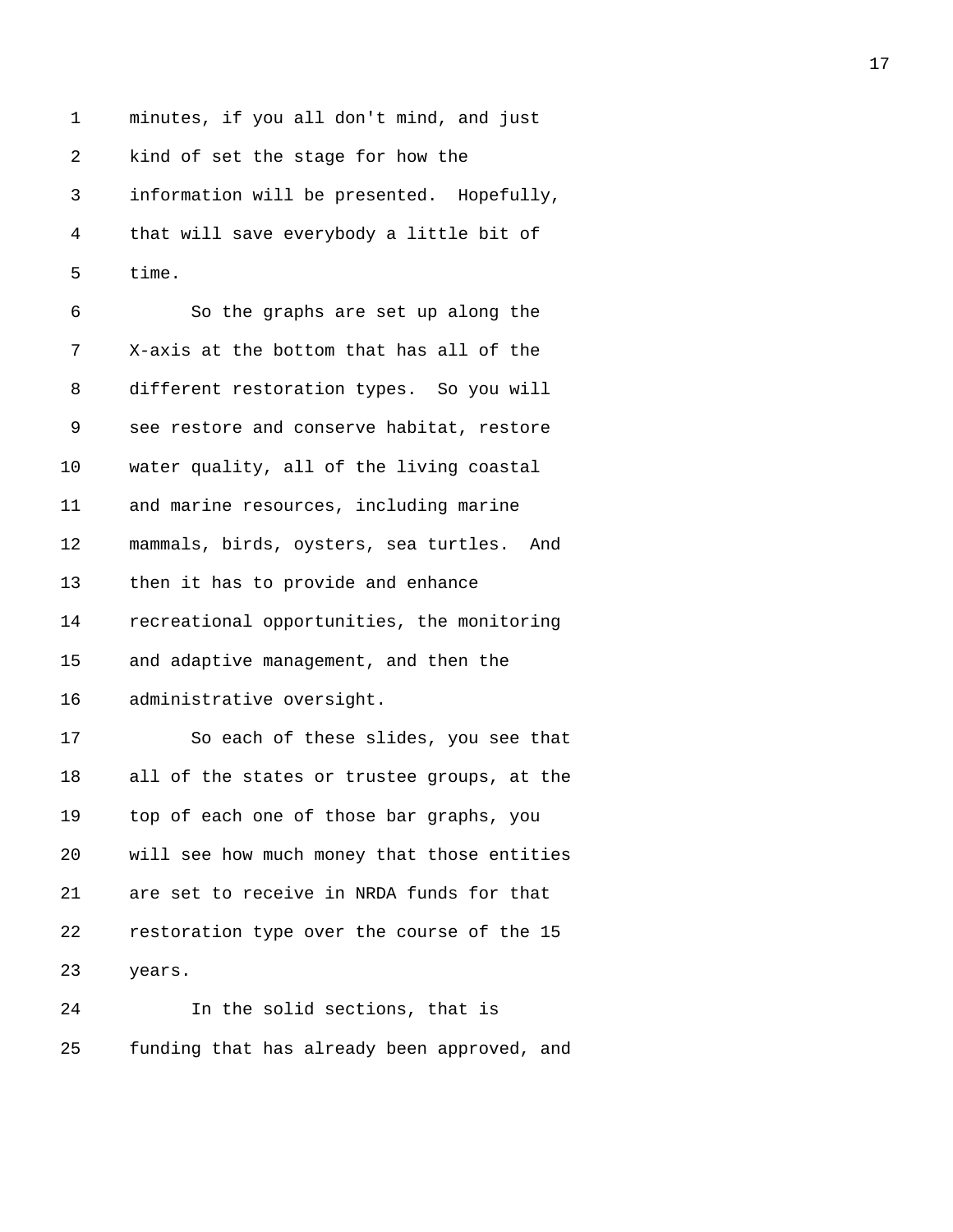1 those projects are being implemented, if it 2 has the solid color. And the ones that 3 have the shaded color or the lines, those 4 are projects that are in a current 5 restoration plan that is in the process of 6 being approved. 7 In Alabama, as you can see from this 8 chart, in the first and early restoration, 9 Restoration Plan 1, most of the work that 10 we did was in enhancing recreational 11 opportunities. The Restoration Plan 1 was 12 all enhancing recreational opportunities. 13 Restoration Plan 2, which is the plan 14 that's in the process now of being approved 15 and then out for public comment, it 16 includes all of the other restoration types 17 except recreational opportunities. We 18 covered that in the first plan, and Plan 2 19 will cover all of the other restoration 20 types. 21 I know it's difficult to go through 22 this whole slide. I don't want you to try 23 and see it all from there, so I'll just go 24 over a few of the projects and highlight a

25 few of the projects that are included in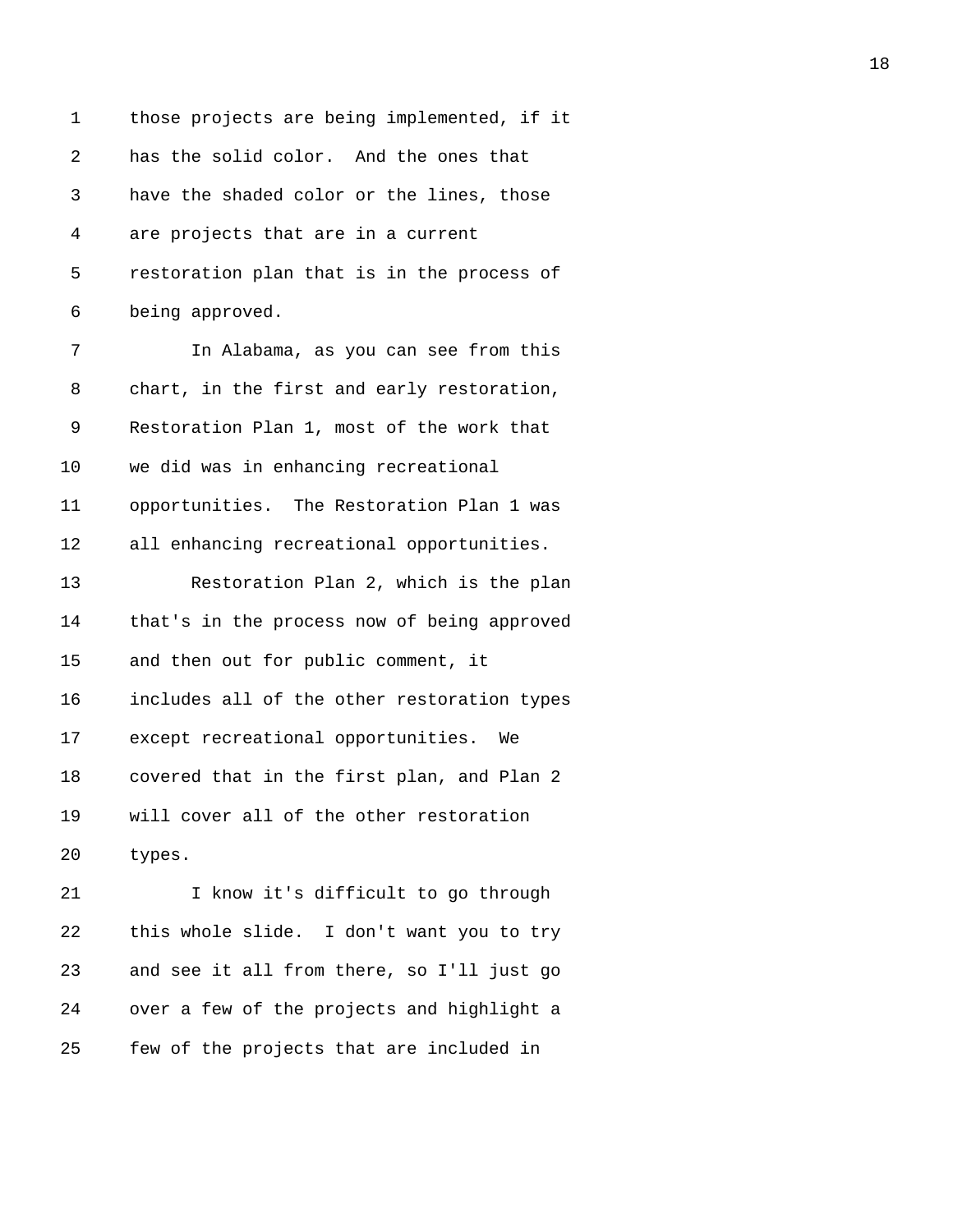1 Restoration Plan 2 and talk a little bit 2 about some of the projects from Restoration 3 Plan 1.

| 4  | So we're currently implementing those       |
|----|---------------------------------------------|
| 5  | projects from Restoration Plan 1, and some  |
| 6  | of the projects have been completed, the    |
| 7  | construction has been completed and we're   |
| 8  | in the monitoring phase. Those include      |
| 9  | some oyster restoration projects that was   |
| 10 | done in Alabama, as well as the living      |
| 11 | shoreline project in Mobile Bay.            |
| 12 | Projects that have been completed           |
| 13 | since our last meeting for restoration      |
| 14 | plans include an Osprey restoration project |
| 15 | that has been done in Alabama. And then we  |
| 16 | have other early restoration projects that  |
| 17 | are underway, including a dune restoration  |
| 18 | project and a living shoreline project at   |
| 19 | Point aux Pines.                            |
| 20 | From Restoration Plan 1, which I            |
| 21 | said, was all of recreational               |
| 22 | opportunities, we have the Gulf State Park  |
| 23 | Lodge Conference Center and other public    |
| 24 | access amenities projects underway.<br>The  |
| 25 | Lodging Conference Center is scheduled to   |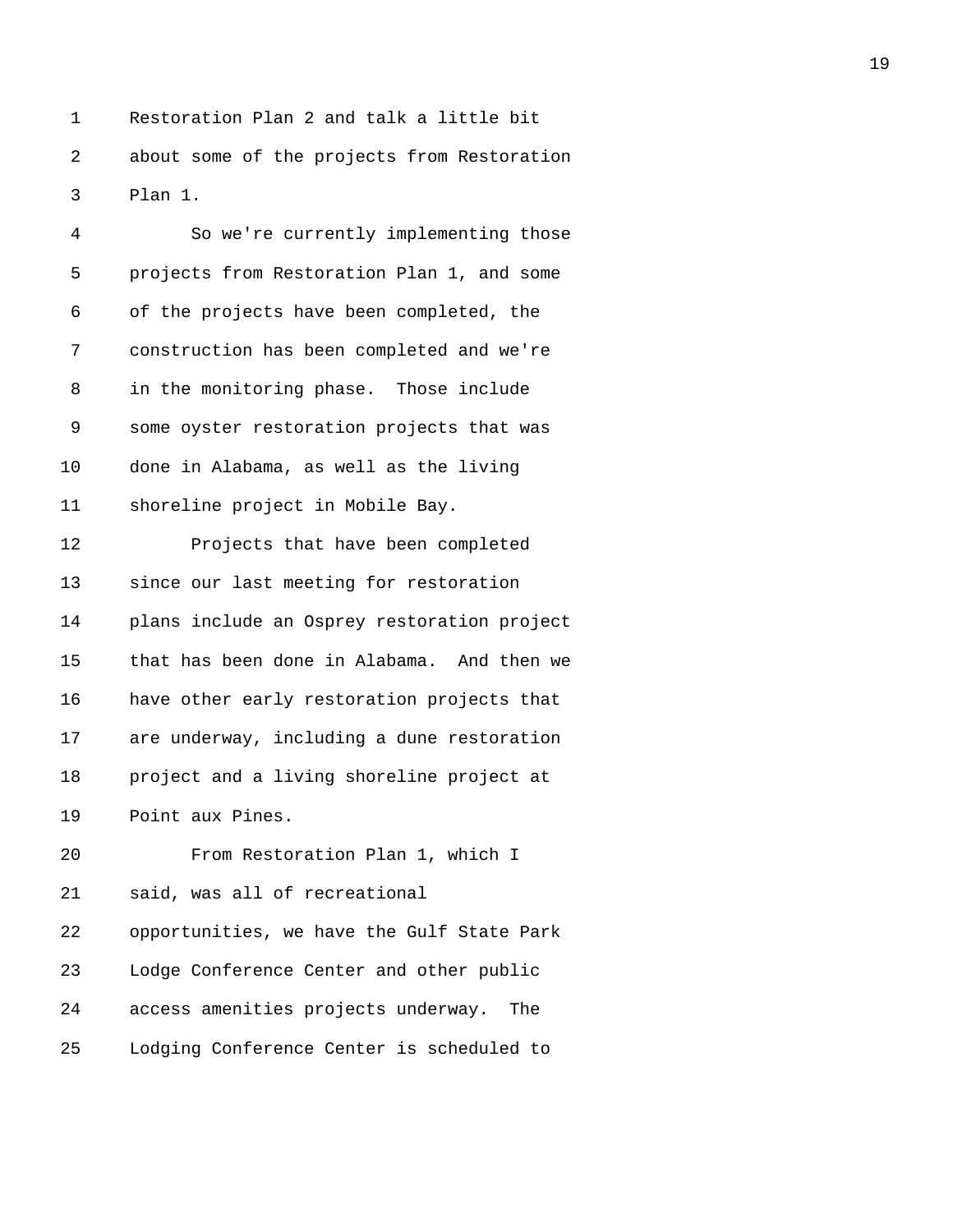| 1  | open later this year. The Interpretive      |
|----|---------------------------------------------|
| 2  | Center will open later this month. And      |
| 3  | then the learning campus, as far as the     |
| 4  | project, will be completed and open by the  |
| 5  | end of December of this year.               |
| 6  | We also have a project to                   |
| 7  | rehabilitate the pier at Fort Morgan to put |
| 8  | in -- to do some restoration work and       |
| 9  | recreational opportunities on building      |
| 10 | lagoons and our lagoon project, and do some |
| 11 | engineering and design for some             |
| 12 | improvements at Bay Front Park.             |
| 13 | And Restoration Plan 2 is the plan          |
| 14 | that we have out now that is in the process |
| 15 | of working its way through the NRDA         |
| 16 | approval process, public comment period.    |
| 17 | And we'll respond to the comments, and then |
| 18 | finally working its way towards final       |
| 19 | approval and implementation of those        |
| 20 | projects. That plan includes 26 projects    |
| 21 | -- it had 26 project alternatives. 22 of    |
| 22 | those projects were recommended for funding |
| 23 | by the Alabama TIG for a total of about     |
| 24 | \$35 million in project spending.<br>The    |
| 25 | proposed projects are from all those other  |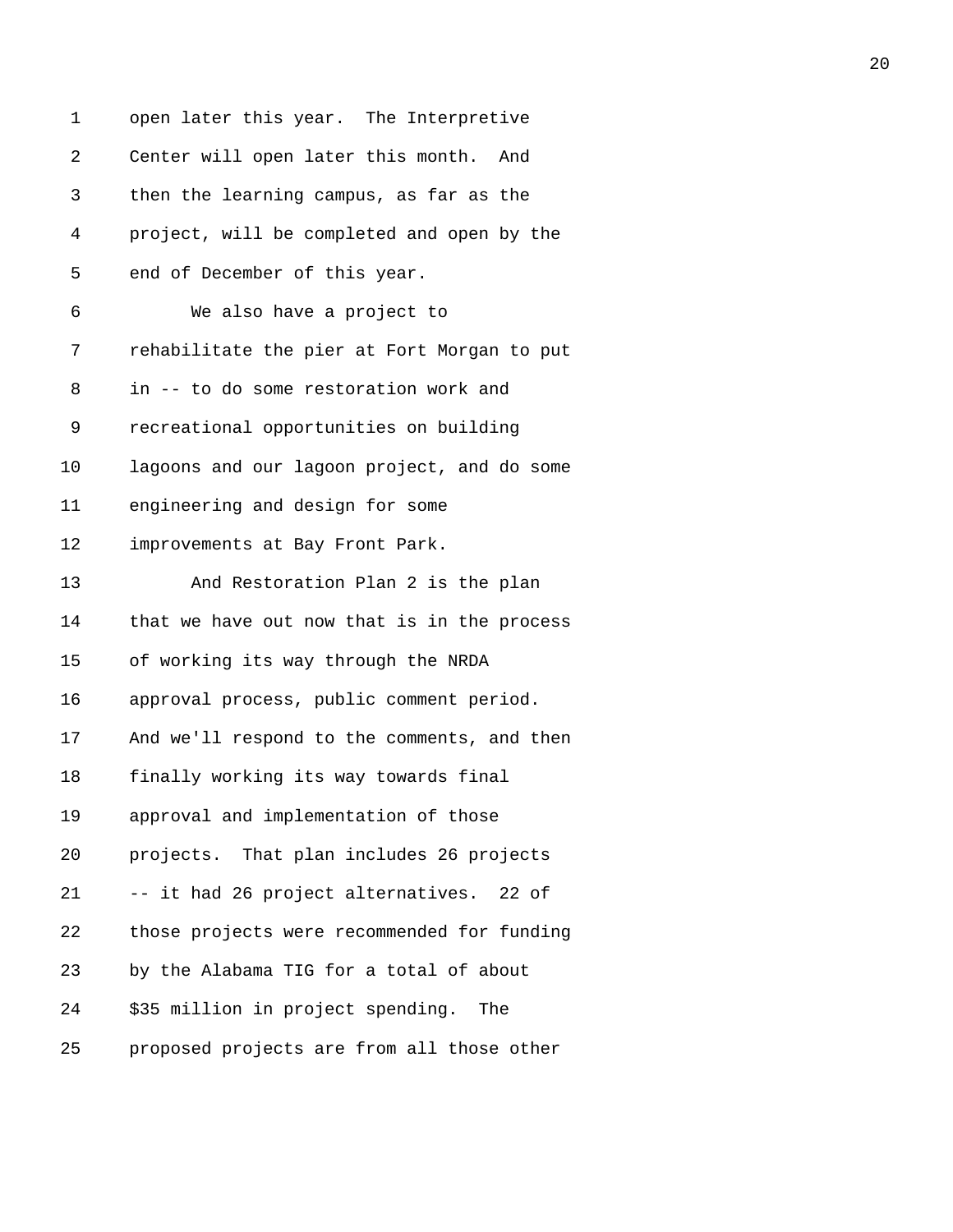1 restoration types. We anticipate releasing 2 the final plan later this year. Any of the 3 projects that are listed in that plan, like 4 I say, our people will be out at the table 5 afterwards, and will be glad to discuss any 6 of those with you, if you haven't had a 7 chance to see those or comment on those.

8 We are looking forward, in Alabama, 9 to having our inaugural Alabama Governor's 10 Restoration Conference this October where 11 we'll have an opportunity to have a meeting 12 somewhat like this, but where we'll talk 13 about the funding from all of the different 14 funding streams, all of the projects from 15 the funding streams, from NRDA, from NWFW, 16 and from the Alabama Restore Council and 17 Federal Restore Council. So for you people 18 here from Alabama, put October 11th on our 19 calendars for the Alabama Restoration 20 Summit. 21 At this time, I would like to

23 provide an update for the Florida

22 introduce Phil Coram, from Florida, to

24 restoration area.

25 MR. CORAM: Well, thank you, Chris, and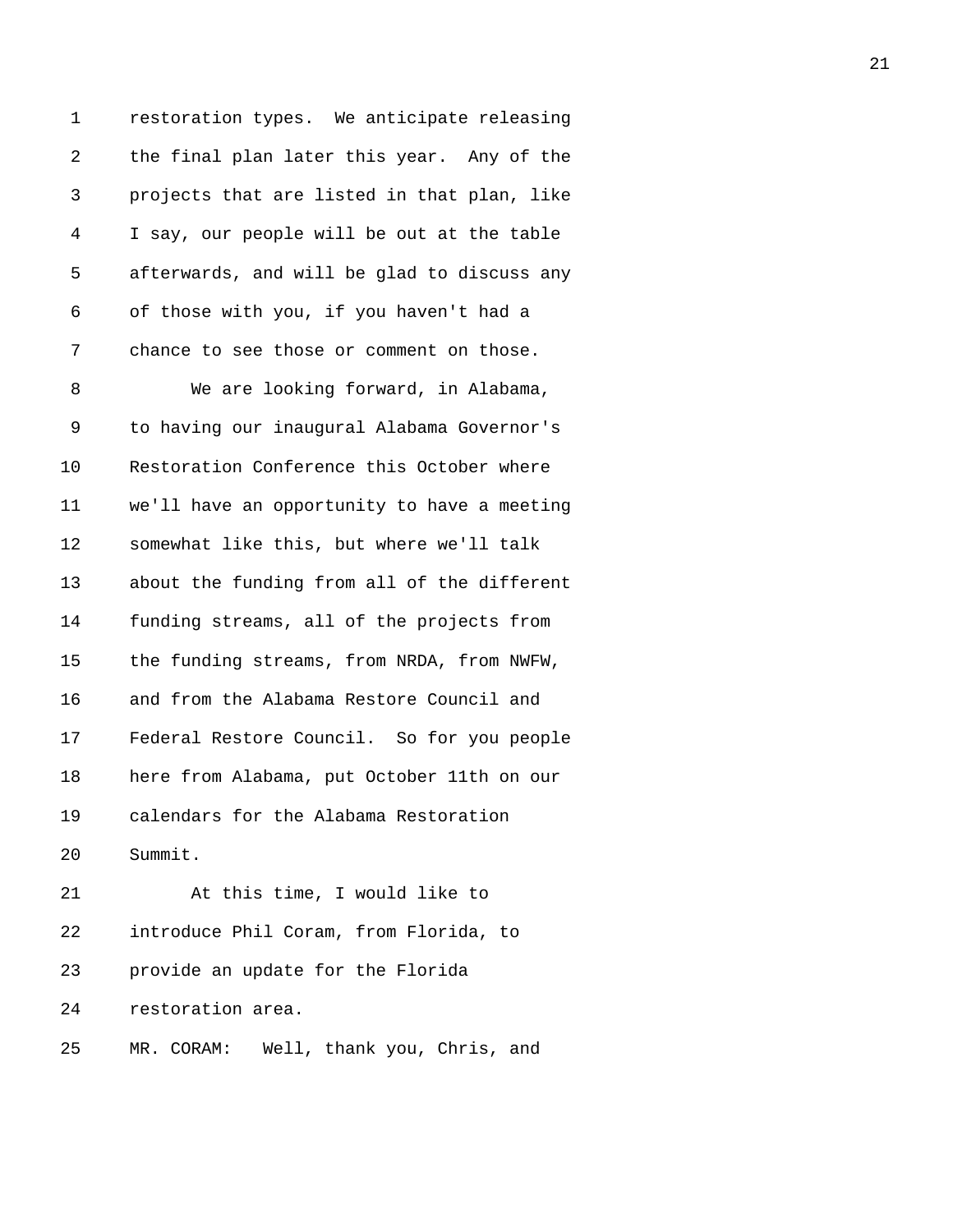| 1  | thank you, Gary, and the great state of     |
|----|---------------------------------------------|
| 2  | Mississippi for hosting us tonight, and all |
| 3  | the beautiful weather we've had over the    |
| 4  | last several days.                          |
| 5  | I am Phil Coram, and I work for the         |
| 6  | Florida Department of Environmental         |
| 7  | Protection, and it's my privilege tonight   |
| 8  | to represent the Florida restoration area.  |
| 9  | Like Chris did, I would like for the        |
| 10 | other representatives of the Florida TIG,   |
| 11 | when I call your name, to raise your hand.  |
| 12 | And I have a particular reason for that.    |
| 13 | If you have questions on Florida TIG        |
| 14 | activities, please ask these other people,  |
| 15 | not me.                                     |
| 16 | We have Gareth Leonard, with the            |
| 17 | State of Florida, Florida Fish and Wildlife |
| 18 | Conservation Commission. We have Amy        |
| 19 | Newbold with the Migrant Protection Agency. |
| 20 | Diane Ingram, with the Department of        |
| 21 | Interior. Laurie Rounds, with NOAA. And     |
| 22 | my good friend, Ron Howard, with USDA with  |
| 23 | us tonight. And Ron serves on every TIG.    |
| 24 | So similar to Chris's presentation,         |
| 25 | Florida has about \$680 million assigned to |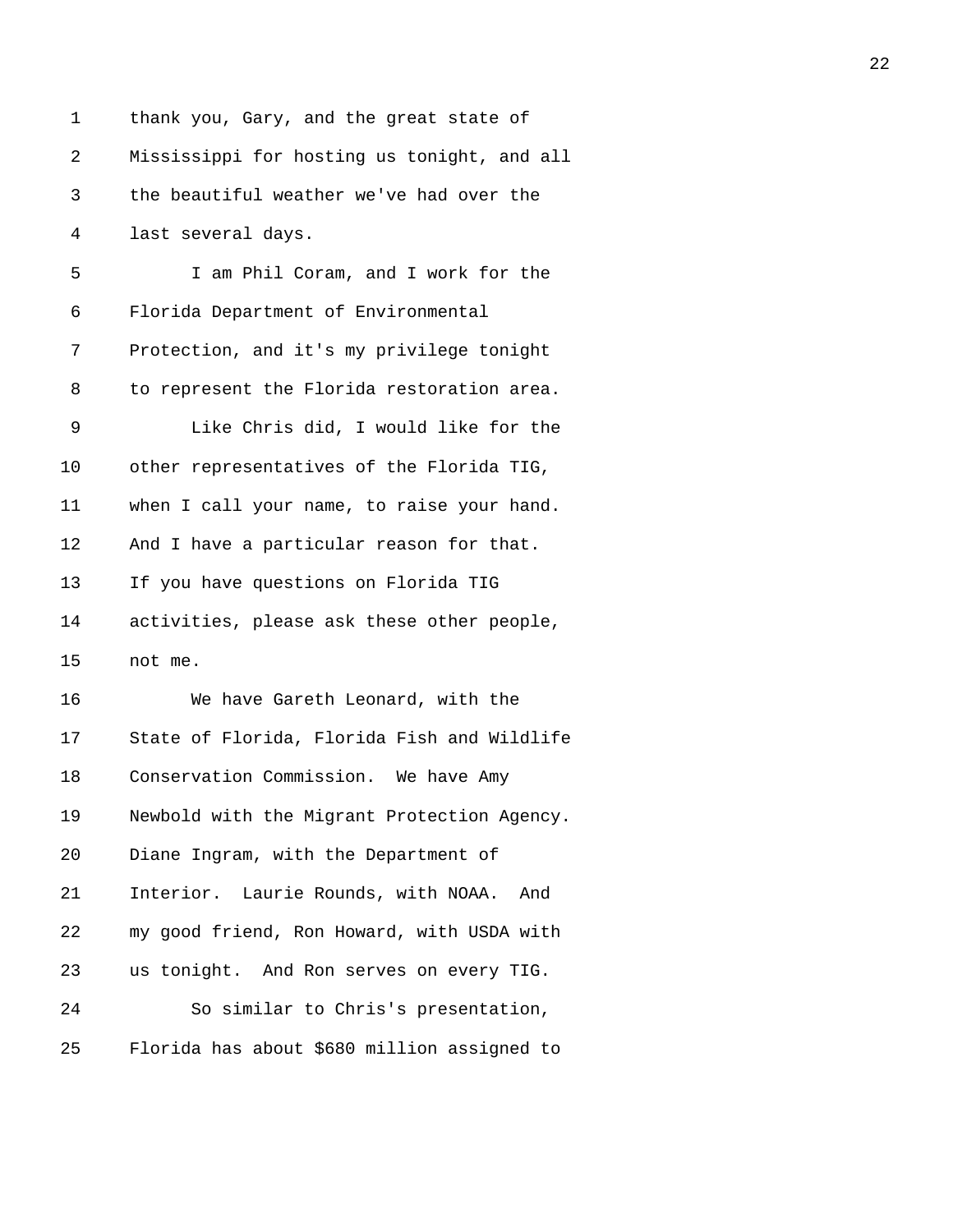| 1  | the Florida restoration area. We've          |
|----|----------------------------------------------|
| 2  | committed about 22 percent of that, or       |
| 3  | \$148 million, almost all those dollars      |
| 4  | going to early restoration projects; a       |
| 5  | little bit of the funds going to             |
| 6  | restoration planning.                        |
| 7  | I think the important thing on this          |
| 8  | slide is, the Florida restoration area has   |
| 9  | a lot of work to do. We have over            |
| 10 | \$500 million left for restoration projects, |
| 11 | and that's where we need your help, and      |
| 12 | that is, proposing or soliciting or          |
| 13 | advocating for future restoration projects.  |
| 14 | And both the State of Florida and NOAA have  |
| 15 | website portals in which you can suggest     |
| 16 | and recommend future restoration projects    |
| 17 | under the various restoration types.         |
| 18 | I'm so glad that Chris explained this        |
| 19 | chart to everybody so I don't need to do     |
| 20 | that. I just want to focus on two of the     |
| 21 | bars here. One is enhance -- provide and     |
| 22 | enhancing recreational opportunities.<br>As  |
| 23 | you can see, most of our early restoration   |
| 24 | funds were committed to these types of       |
| 25 | projects. And Chris mentioned the types of   |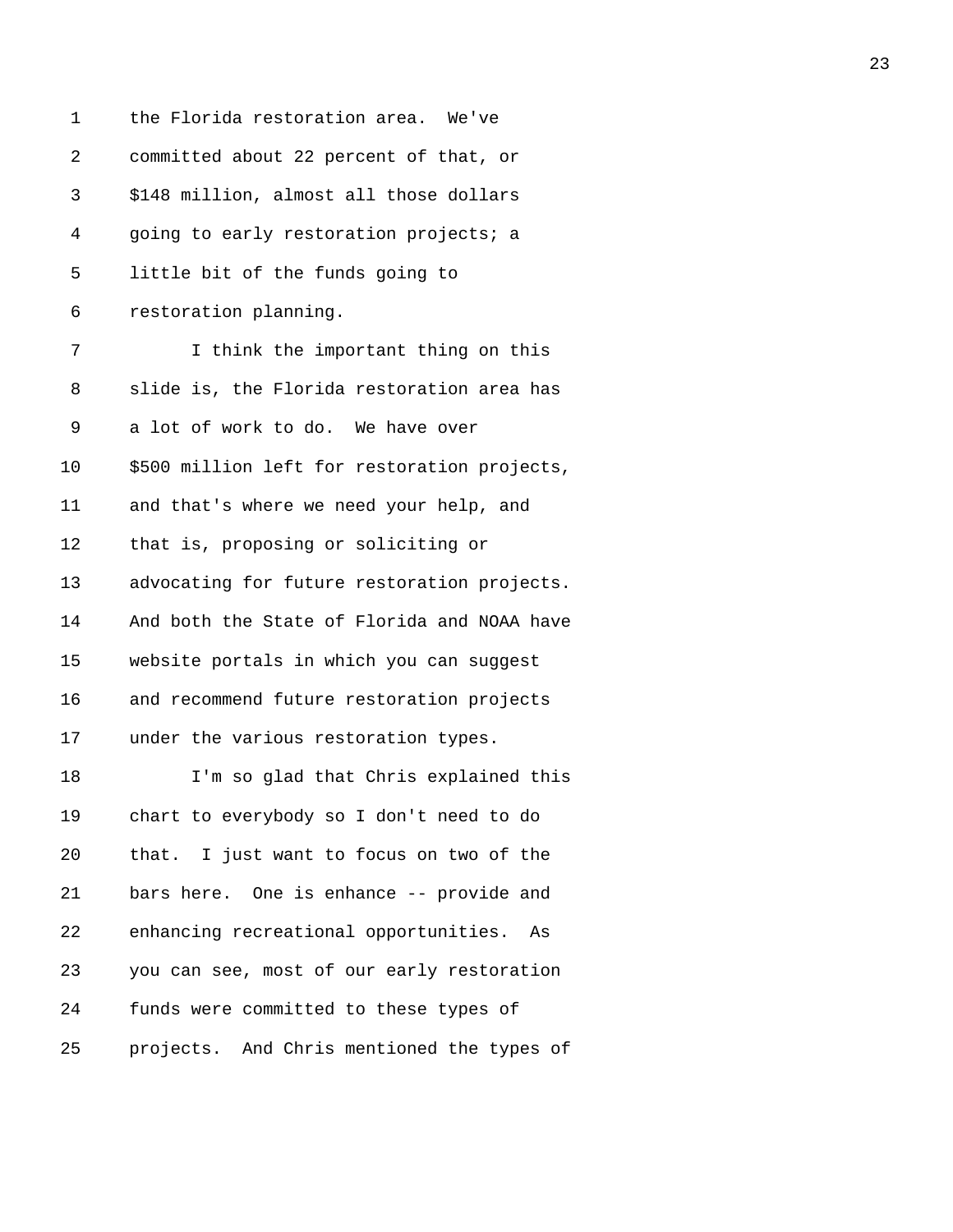- 
- 1 projects that the TIGs do to enhance 2 recreational opportunities.

| 3  | In Florida, we are acquiring and            |
|----|---------------------------------------------|
| 4  | constructing local city and county parks.   |
| 5  | We're improving state, federal, county and  |
| 6  | city parks through renovation and boat      |
| 7  | ramps, construction, rehabilitation of      |
| 8  | piers, constructing boardwalks, and         |
| 9  | overlooks, and dune walkovers, those types  |
| 10 | of things to help improve the public's      |
| 11 | enjoyment and use of the coastal resources. |
| 12 | The other bar I wanted to mention was       |
| 13 | the water quality bar, in which the Florida |
| 14 | restoration area has been allocated         |
| 15 | \$335 million. And you might ask why. It's  |
| 16 | because it is linked to improving           |
| 17 | recreational use opportunities in the state |
| 18 | of Florida. If we can reduce nutrients      |
| 19 | that fuel algae blooms. If we can reduce    |
| 20 | or minimize the discharge of pathogens in   |
| 21 | coastal waters, we can reduce the frequency |
| 22 | of beach closures, and therefore, improve   |
| 23 | the public's use and enjoyment of our       |
| 24 | coastal waters.                             |
|    |                                             |

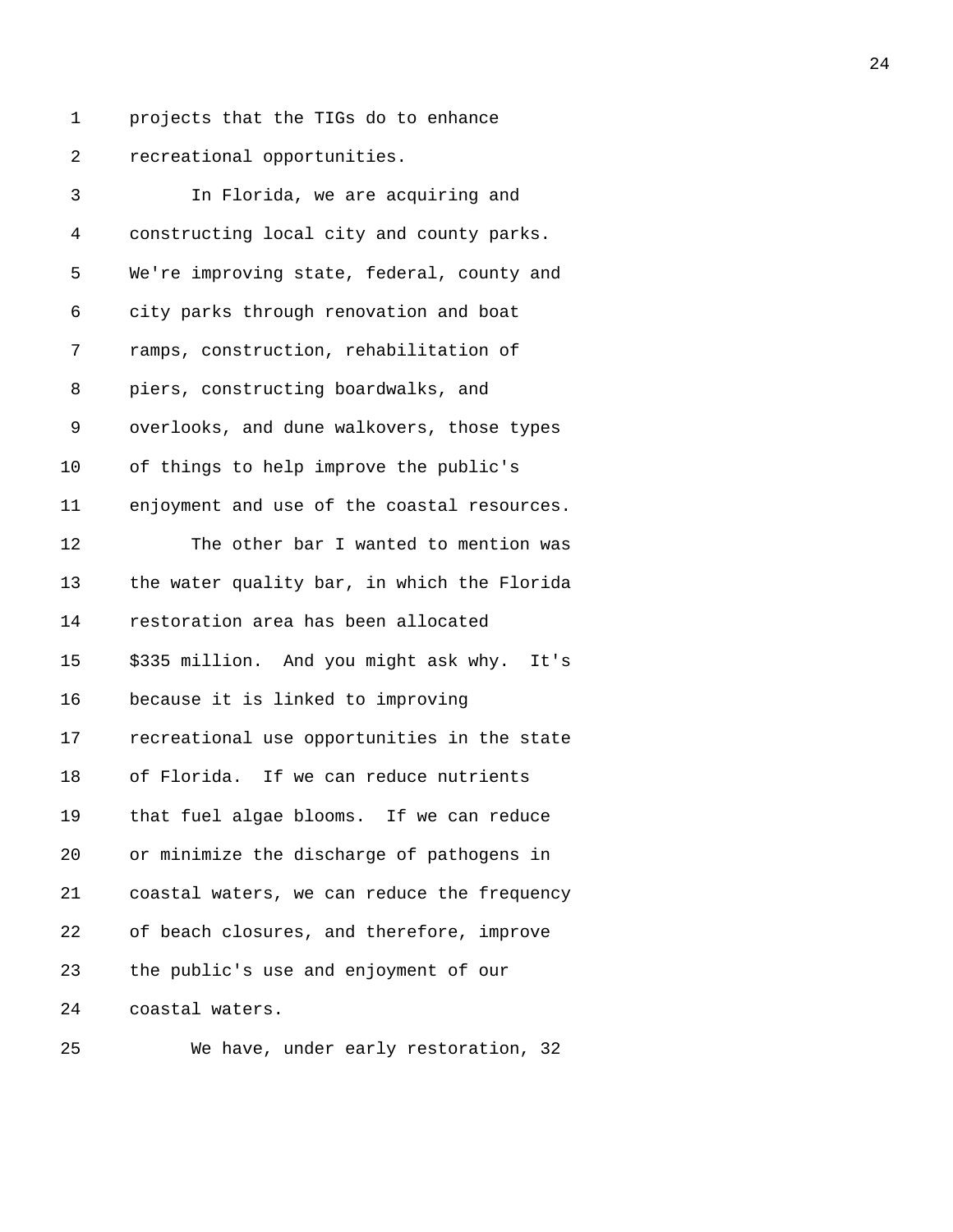| 1          | restoration projects, in which seven of     |
|------------|---------------------------------------------|
| $\sqrt{2}$ | those projects have been completed and      |
| 3          | they're in monitoring or long-term          |
| 4          | operation and maintenance. That leaves us   |
| 5          | with 25 projects. 12 of those projects are  |
| 6          | currently under construction. We have nine  |
| 7          | more projects that will start construction  |
| 8          | later this year, and we have four projects  |
| 9          | that we're still working on planning,       |
| $10 \,$    | design or permitting.                       |
| 11         | In February of this year, the Florida       |
| 12         | trustees approved what's called Phase 5.2   |
| 13         | of the Florida Coastal Access Project. And  |
| 14         | the Florida Coastal Access Project is where |
| 15         | we acquire coastal lands, build park        |
| 16         | amenities, such as boardwalks, or           |
| 17         | observational platforms, or trails or trail |
| 18         | heads. And we approved an additional        |
| 19         | project in February of this year, which is  |
| 20         | the acquisition of a parcel of an existing  |
| 21         | park, in which we'll construct an elevated  |
| 22         | boardwalk that will give a grand view of    |
| 23         | St. Joseph's Bay. We'll construct trail     |
| 24         | heads associated with an existing trail     |
| 25         | there, and other amenities, including a     |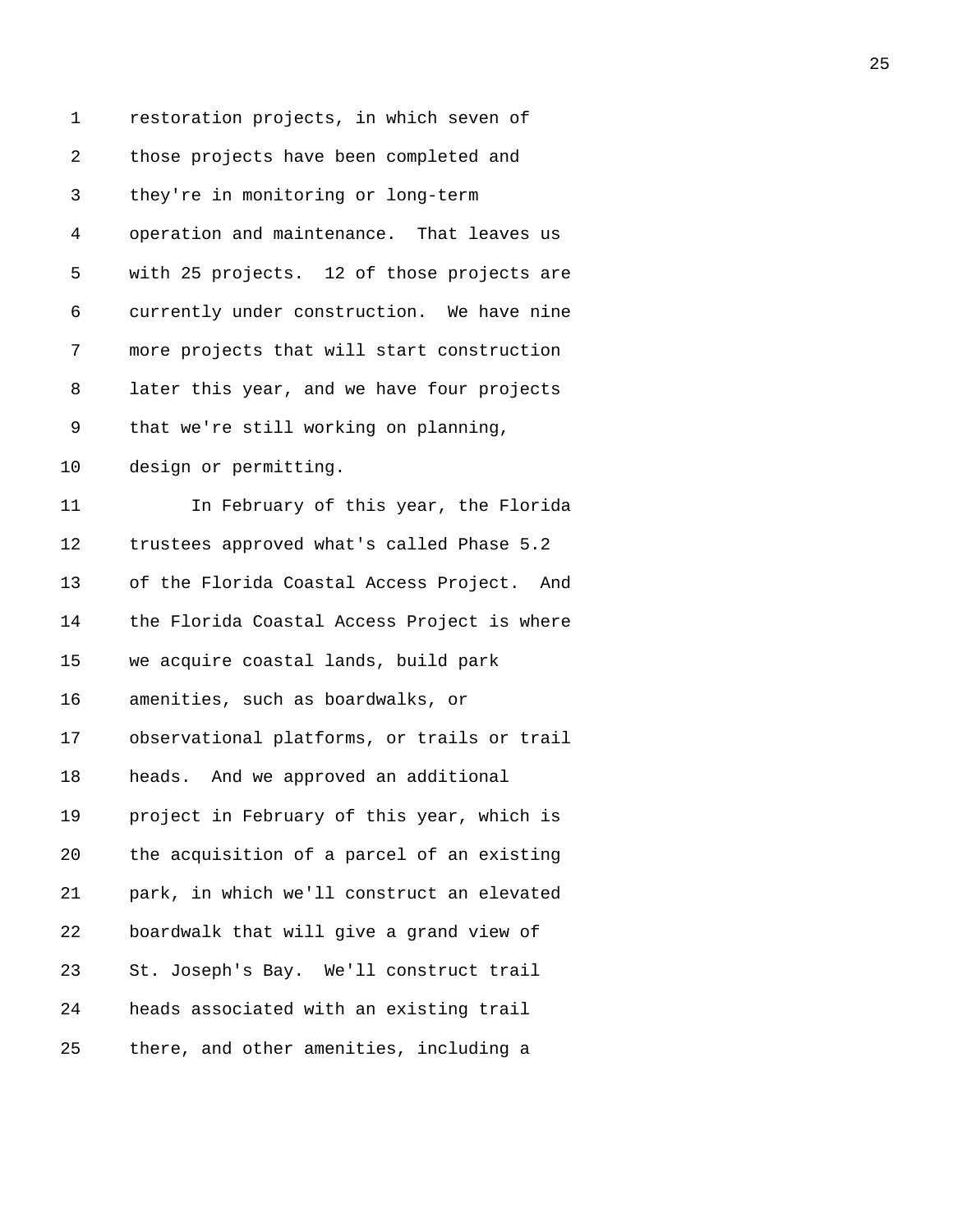1 children's playground.

| 2  | I wanted to mention one more thing          |
|----|---------------------------------------------|
| 3  | about the Florida coastal access projects.  |
| 4  | Our first park, we will have a ribbon       |
| 5  | cutting or park dedication on October 9th,  |
| 6  | and that's the Island View park in Franklin |
| 7  | County. So we're very excited about the     |
| 8  | completion of our first Florida Coastal     |
| 9  | Access Project.                             |
| 10 | Looking to the future, the Florida          |
| 11 | TIG will release its first restoration plan |
| 12 | for public comment in early September.      |
| 13 | We're very excited about that, and we hope  |
| 14 | you will be excited about it too, the       |
| 15 | projects and the plan. We'll have about 25  |
| 16 | projects, totalling about \$60 million. And |
| 17 | we'll be focusing on four of the            |
| 18 | restoration types, water quality, nutrient  |
| 19 | reduction, habitat on federal lands, and,   |
| 20 | again, recreational use projects. So we're  |
| 21 | very excited about the release of our draft |
| 22 | restoration plan. We hope that you will     |
| 23 | like and support the projects in that plan. |
| 24 | Looking to the future, further              |
| 25 | future, we hope to start work on a second   |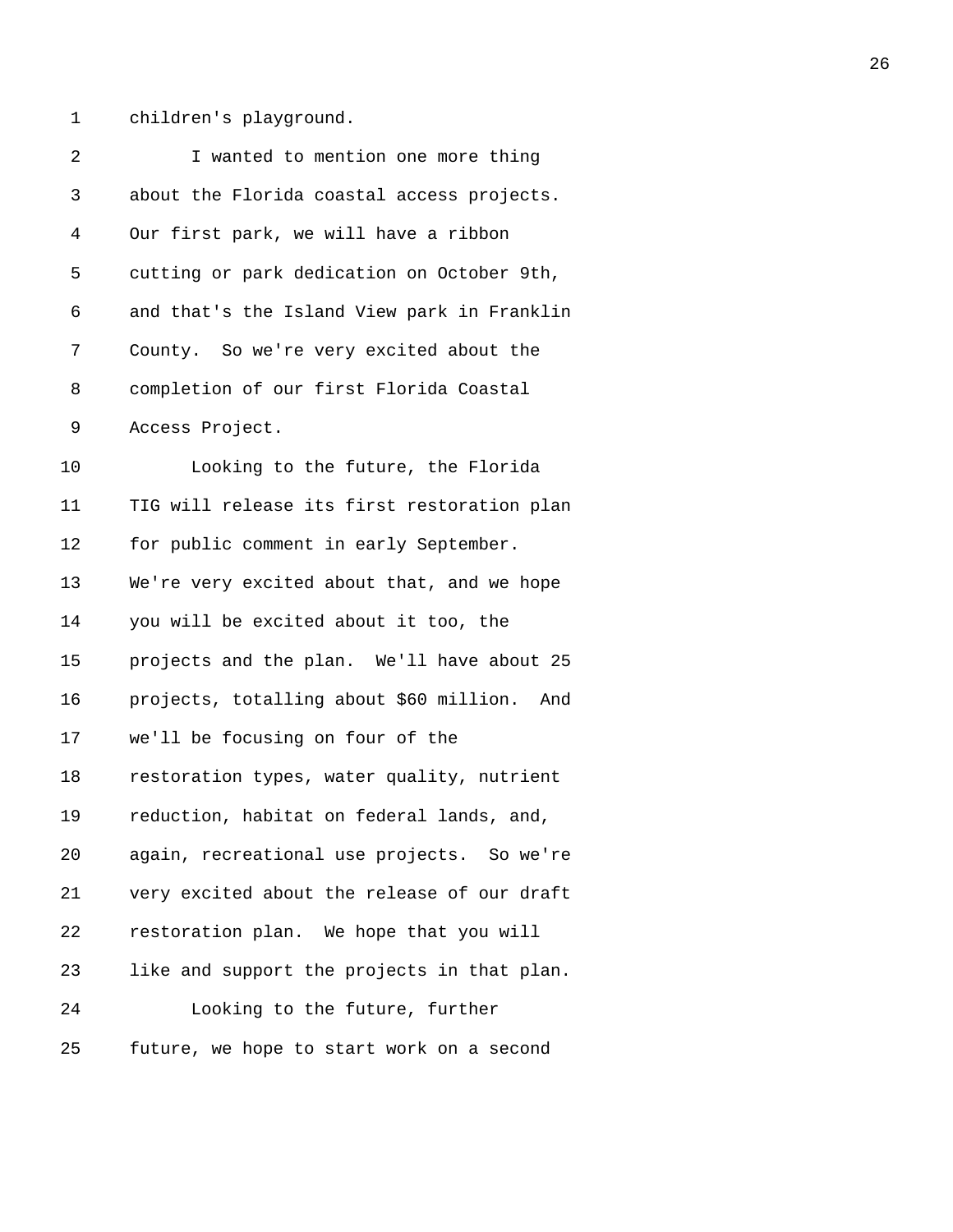| 1  | restoration plan later this fall. And this  |
|----|---------------------------------------------|
| 2  | will be looking at some of the other        |
| 3  | restoration types, including living,        |
| 4  | coastal and marine resources. So you will   |
| 5  | probably see later this fall a notice of    |
| 6  | restoration planning. Again, we would like  |
| 7  | to engage the public in this restoration    |
| 8  | planning efforts.                           |
| 9  | And I think that's about all I have.        |
| 10 | And I'll turn it over to the next           |
| 11 | restoration area, Louisiana.                |
| 12 | MS. GRAUGNARD: Good afternoon. Thanks,      |
| 13 | everyone, for coming out tonight. My name   |
| 14 | is Alyson Graugnard. I'm with the State of  |
| 15 | Louisiana, and more specifically, the       |
| 16 | Louisiana Coastal Protection and Recreation |
| 17 | Authority or CPRA. I'm happy to be here     |
| 18 | tonight to provide an update on what the    |
| 19 | Louisiana TIG has been doing since the BP   |
| 20 | settlement in 2016.                         |
| 21 | So as the other TIG groups did, I           |
| 22 | want to introduce the folks who work very   |
| 23 | hard to produce the various restoration     |
| 24 | ideas and projects for the public to        |
| 25 | consume over the past couple of years,      |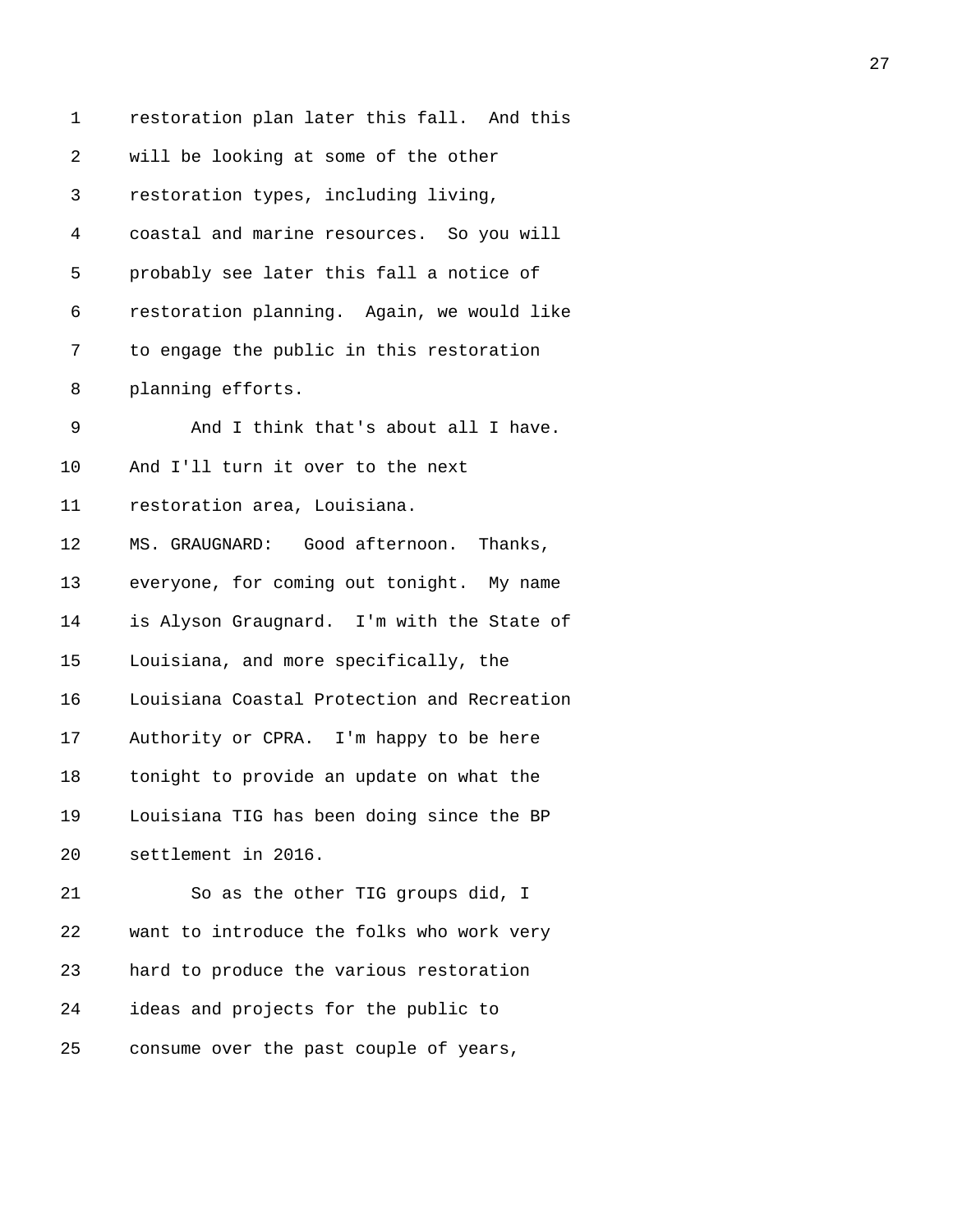| 1  | starting off with Michael Ellis, who is the |
|----|---------------------------------------------|
| 2  | executive director of CPRA. He is the       |
| 3  | representative for the State of Louisiana.  |
| 4  | There are actually five state agencies that |
| 5  | he represents. It's the Louisiana           |
| 6  | Department of Environmental Quality,        |
| 7  | Department of Natural Resources, Department |
| 8  | of Wildlife and Fisheries, Louisiana Oil    |
| 9  | Spill Coordinator's Office, and, of course, |
| 10 | CPRA.                                       |
| 11 | In addition to that, we have four           |
| 12 | federal agencies. We have John Tirpak,      |
| 13 | from the Department of the Interior, Mel    |
| 14 | Landry from NOAA, Doug Jacobson from USEPA, |
| 15 | and Ron Howard from USDA. He is on every    |
| 16 | TIG.                                        |
| 17 | So the Louisiana TIG has been               |
| 18 | allocated \$5 billion, and of that          |
| 19 | \$5 billion, we have so far committed       |
| 20 | \$455 million of the total \$5 billion.     |
| 21 | That's a little over 50 percent of the      |
| 22 | total of funds that we've received to date  |
| 23 | when you add in what we received through    |
| 24 | early restoration, and the first two BP     |
| 25 | payments in 2016 and 2017. So we've made    |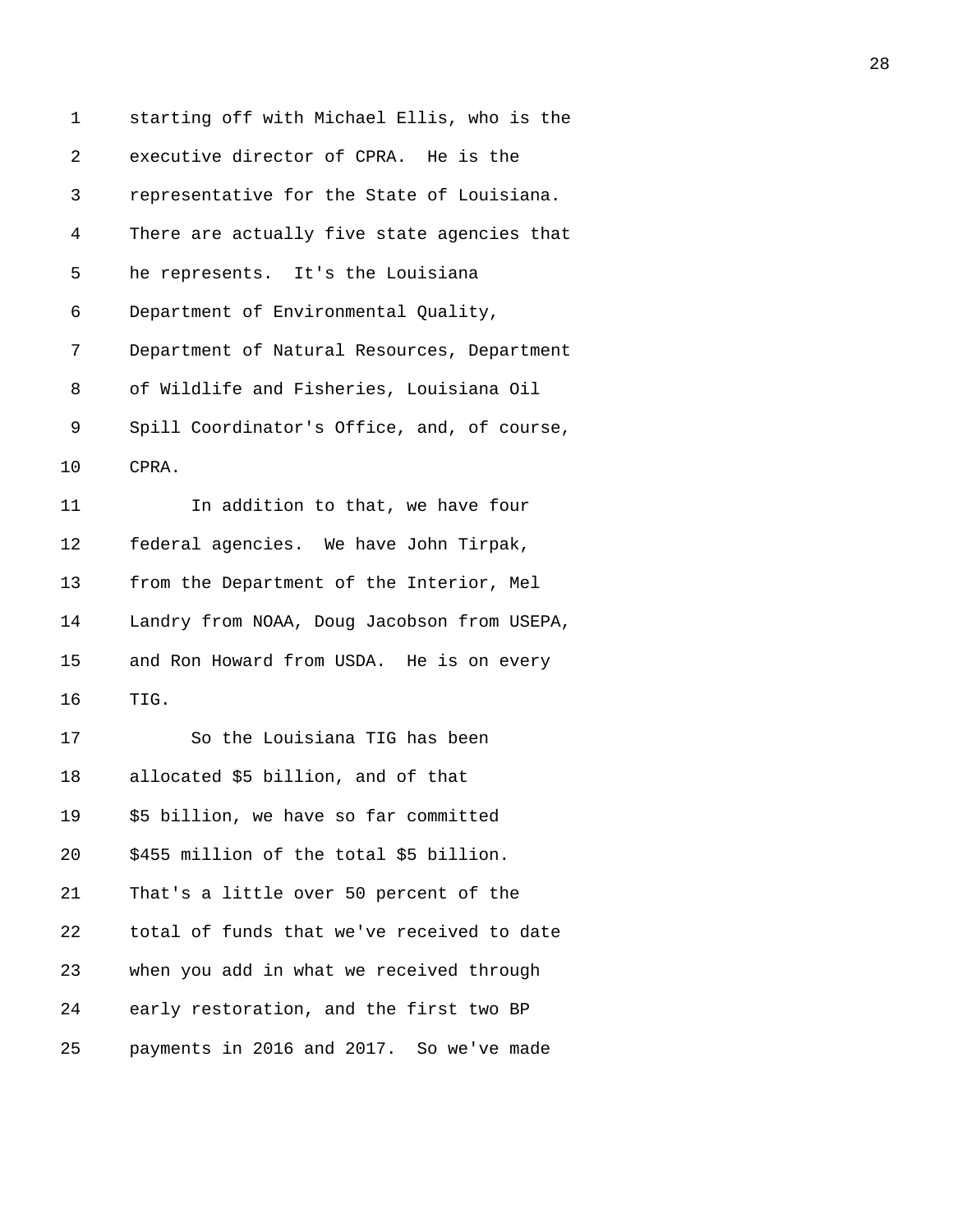1 really good headway so far.

| 2  | This is the bar chart here that shows       |
|----|---------------------------------------------|
| 3  | how those funds have been allocated. I'll   |
| 4  | quickly walk through the allocation, and    |
| 5  | then we'll get into what that means, as far |
| 6  | as restoration projects.                    |
| 7  | So, first, our very large category,         |
| 8  | about 80 percent of the total allocation is |
| 9  | restore and conserve habitat. We've spent   |
| 10 | right under \$300 million in that category, |
| 11 | and that includes early restoration         |
| 12 | funding, as well.                           |
| 13 | Next, we've allocated about                 |
| 14 | \$10 million of the total \$20 million and  |
| 15 | restored water quality. We've allocated     |
| 16 | about \$78 million for birds, 15 for        |
| 17 | oysters, the full balance for recreational  |
| 18 | use. For folks who have been on the         |
| 19 | lookout today, we've released two           |
| 20 | restoration plans, and that kind of         |
| 21 | completes that \$60 million for the         |
| 22 | recreational use. \$1.1 million for         |
| 23 | monitoring and inductive management, and    |
| 24 | \$2.6 million for administrative oversight. |
| 25 | So exactly what does that mean for          |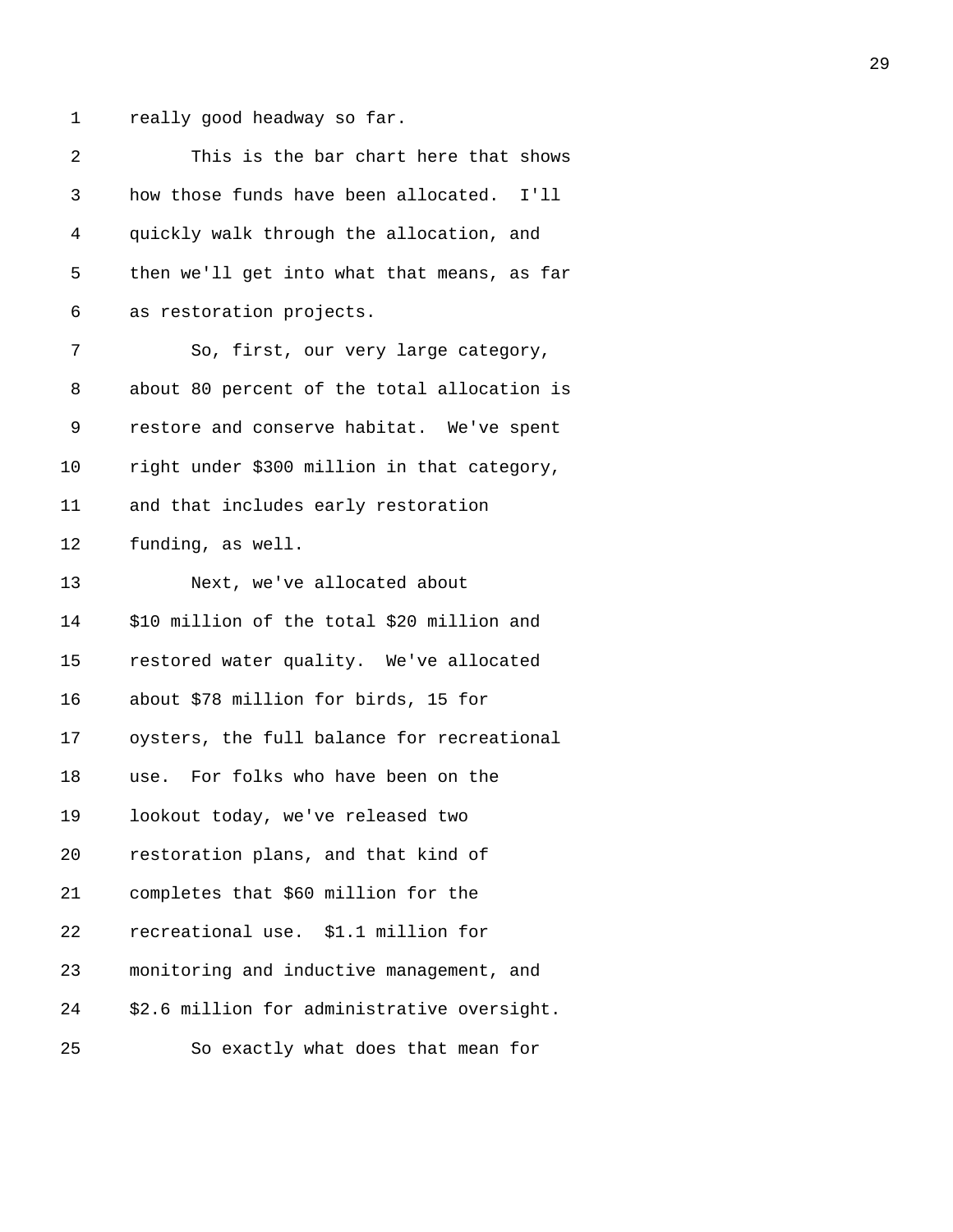1 projects? So this shows the four 2 restoration plans that the TIG has put out 3 since the settlement. The very first 4 restoration plan was done last year, about 5 six months after the settlement came to 6 fruition, and that plan was for habitat and 7 bird restoration. 8 The trustees who drafted this plan 9 decided to move forward with a tiered 10 approach in this restoration plan, with 11 this very first phase being for the 12 selection of engineering and design of six 13 projects. 14 The first three projects are marsh 15 creation projects. If actually 16 constructed, because this is just the 17 funding of engineering and design, that 18 would be about 4000 acres of marsh that we 19 would be looking at in the Pontchartrain 20 basin, Barataria basin, as well as 21 Terrebonne basin. So we're excited about 22 that. 23 We also have two bird projects that 24 is for the restoration of two bird islands, 25 one being Queen Bess Island, and the other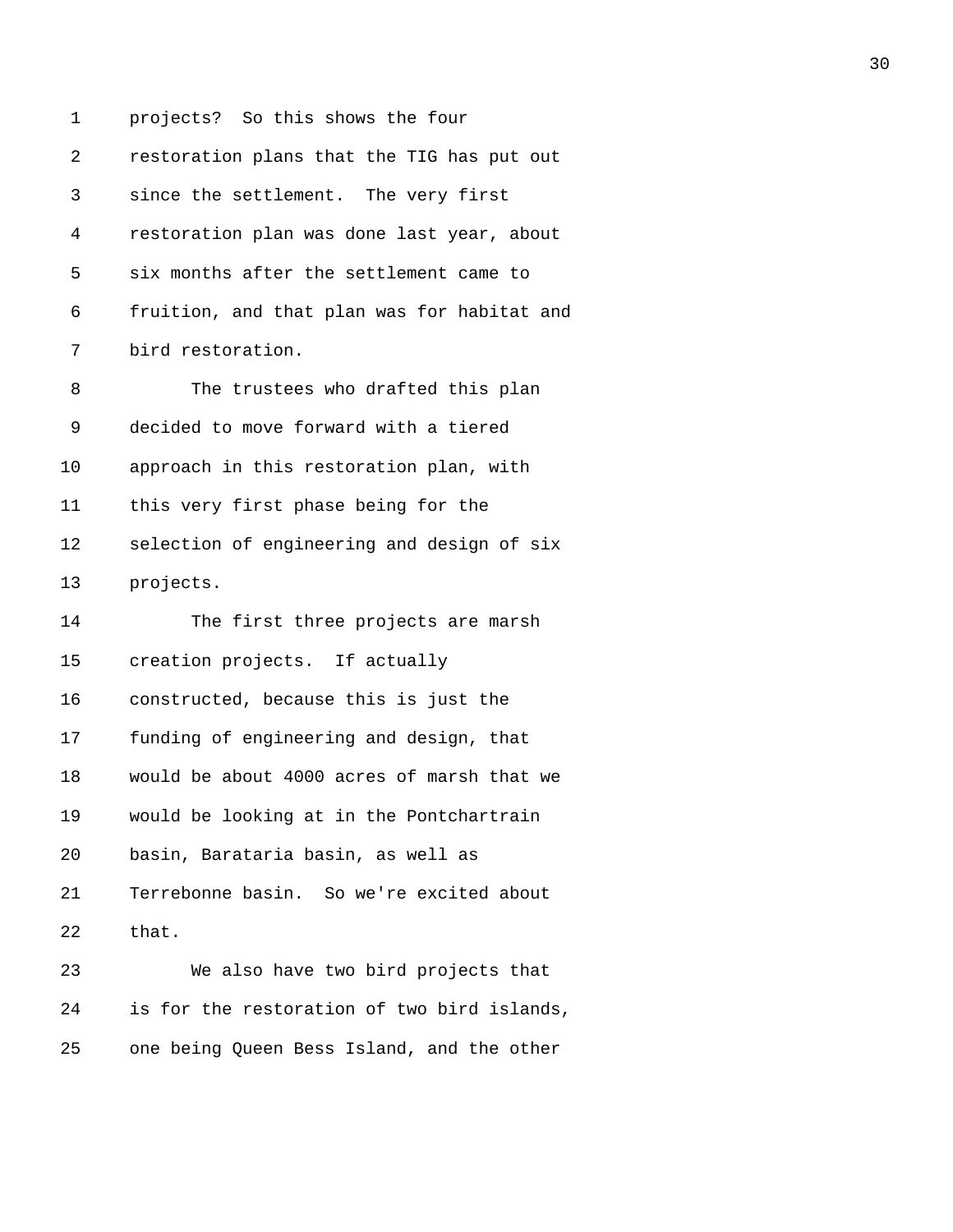1 being Rabbit Island in Calcasieu Parish.

| 2  | And then the last project is on              |
|----|----------------------------------------------|
| 3  | federal land. It's the implementation of     |
| 4  | shoreline protection at Jean Lafitte         |
| 5  | National Historic Park.                      |
| 6  | So we funded the engineering and             |
| 7  | design of these projects, and currently,     |
| 8  | that is underway. We'll get into the         |
| 9  | second phase on the next slide when we talk  |
| 10 | about what to look out for in the future.    |
| 11 | Next is our second restoration plan,         |
| 12 | which is the reallocation of \$22 million in |
| 13 | early restoration funds. So we received      |
| 14 | \$22 million for recreation funds in early   |
| 15 | restoration, and we weren't able to move     |
| 16 | forward with the initial project and we've   |
| 17 | reallocated that to four projects in this    |
| 18 | second restoration plan. Those projects      |
| 19 | include enhancement to Elmer's Island for    |
| 20 | recreational use; enhancement to 11          |
| 21 | artificial reefs in the state.<br>The        |
| 22 | construction of five fishing piers, and      |
| 23 | each of those piers will be flanked by       |
| 24 | parking lots at the Pointe-aux-Chenes WMA.   |
| 25 | And then the last is the construction of an  |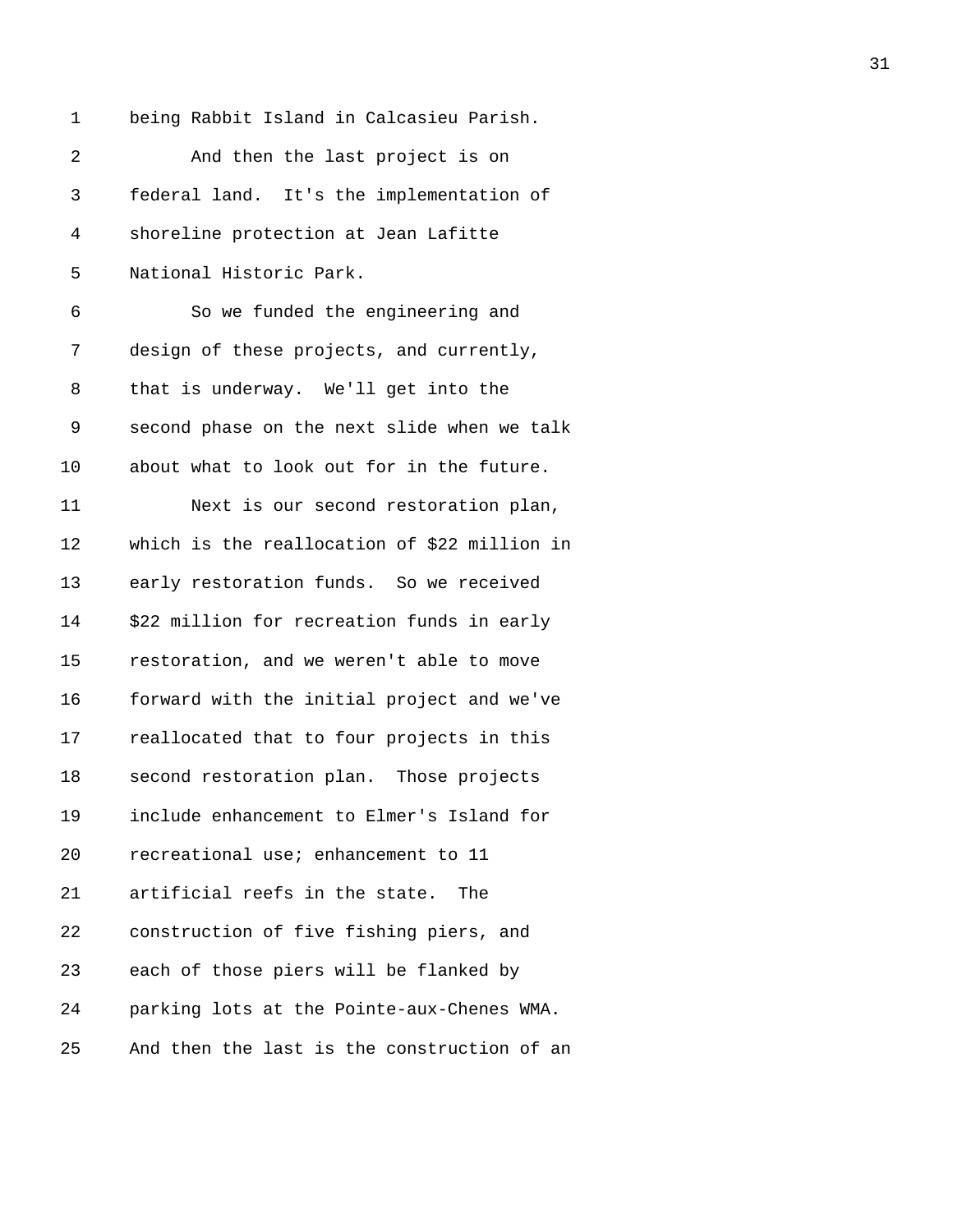1 education and science center in Lake 2 Charles. So those projects total about 3 \$22 million, and they're all recreational 4 use projects.

| 5  | The third plan was a little bit             |
|----|---------------------------------------------|
| 6  | different than your traditional restoration |
| 7  | This is a strategic restoration<br>plan.    |
| 8  | plan. In this particular plan, the          |
| 9  | trustees decided to focus on habitat        |
| 10 | restoration for the Barataria basin.<br>And |
| 11 | we looked at not specific restoration       |
| 12 | plans, which you traditionally would do,    |
| 13 | but looked at restoration approaches that   |
| 14 | would best be used to restore for the great |
| 15 | injury in the Barataria basin.              |
| 16 | In that plan, the trustees selected         |
| 17 | restoration approaches that would consist   |
| 18 | of a large scale marsh creation project, as |
| 19 | well as marsh and ridge projects in order   |
| 20 | to achieve an ecosystem level restoration   |
| 21 | for that area.                              |
| 22 | The trustees also looked at projects,       |
|    |                                             |

23 examples that fit within those restoration 24 categories, and said that we think that the 25 new Baratria sediment diversion, as well as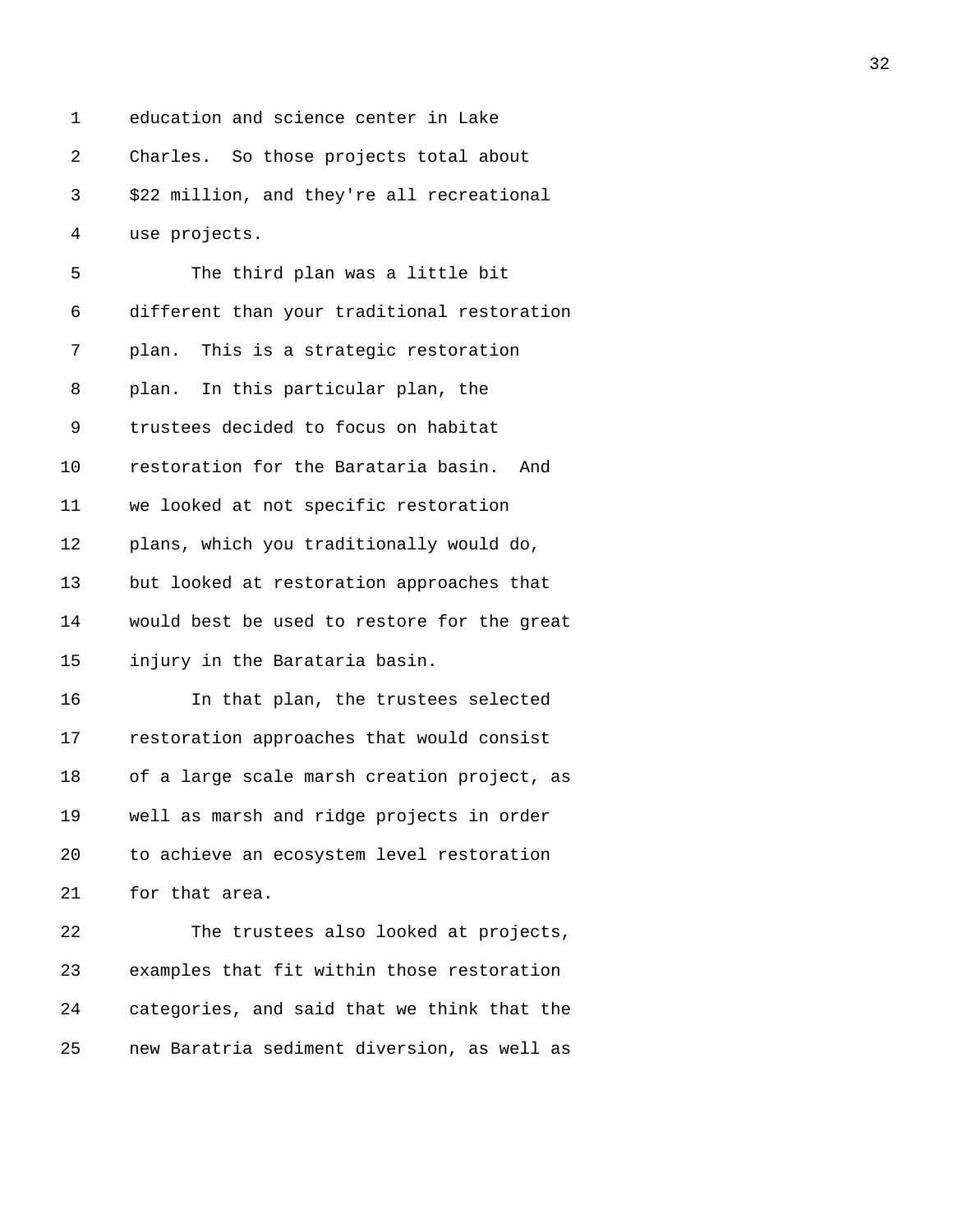| 1  | an additional large scale marsh creation    |
|----|---------------------------------------------|
| 2  | project in Barataria basin would be good    |
| 3  | for the trustees to look at further, and we |
| 4  | would continue and move forward with        |
| 5  | restoration planning for those projects.    |
| 6  | We also funded the engineering design       |
| 7  | of that large scale marsh creation project  |
| 8  | through the NURA funding. And just as a     |
| 9  | side note, the mid Barataria version        |
| 10 | engineering design is also being funded     |
| 11 | through NWFW, so the trustees did not have  |
| 12 | to worry about funding that effort. We      |
| 13 | will move forward with restoration planning |
| 14 | and take a look at those projects to see if |
| 15 | that is something that we can move to       |
| 16 | restore for this type of Barataria basin.   |
| 17 | The very last restoration plan that         |
| 18 | we just released is for both nutrient       |
| 19 | reduction, as well as recreational use.     |
| 20 | This plan totals 23 projects. There are a   |
| 21 | total of 19 rec use projects, and those     |
| 22 | projects consist of an education science    |
| 23 | center in Lafitte, improvements and         |
| 24 | developments to both state and federal      |
| 25 | parks, improvements and developments to a   |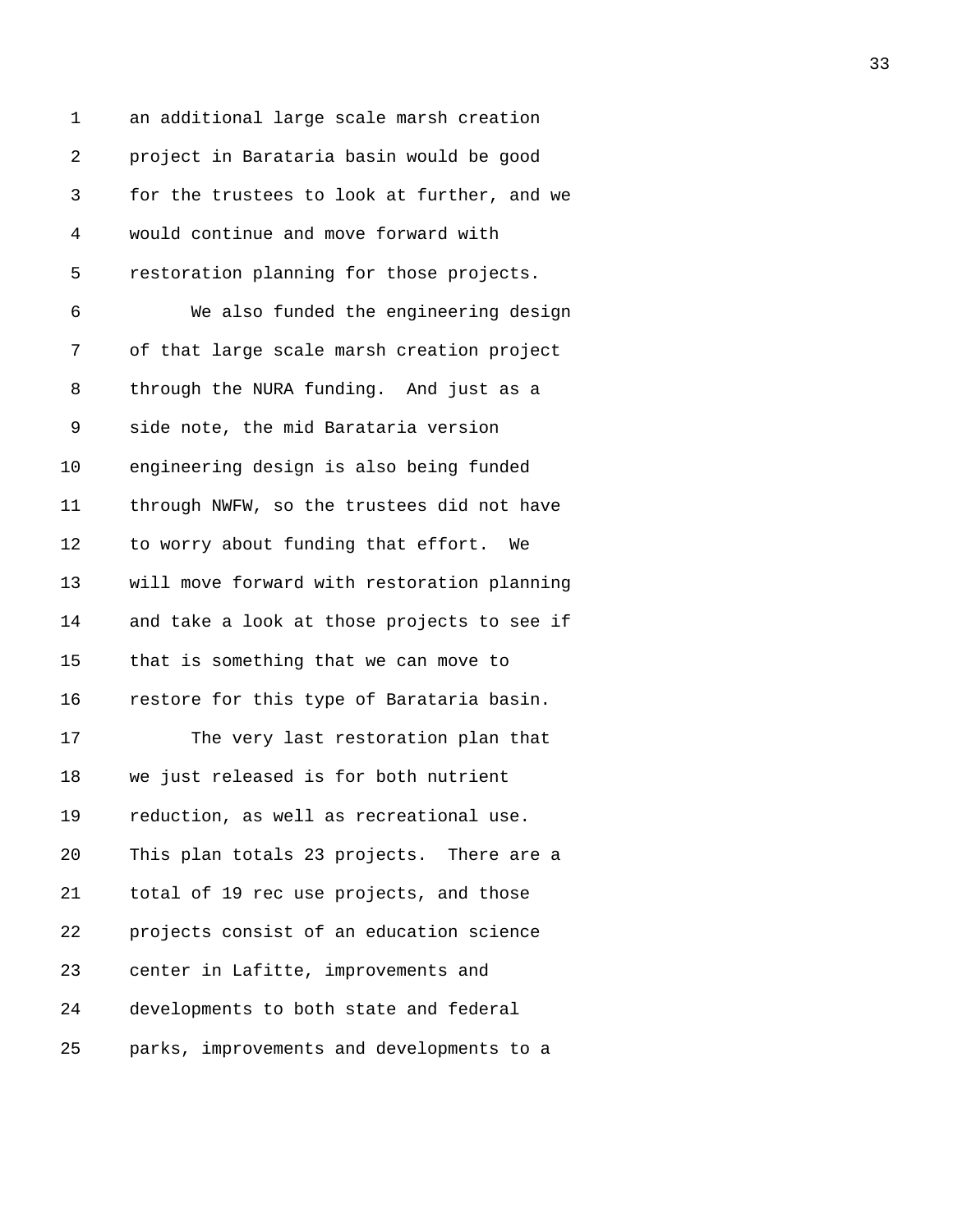1 couple of the WMAs along the coast, as well 2 as enhanced opportunities for fishing along 3 the coast. So we're excited about those 4 projects.

5 We also have four nutrient reduction 6 projects, and those projects are to restore 7 and enhance water quality in the state's 8 crystal watershed by reducing nutrients and 9 non-point source pollution runoff. So we 10 are very excited. We just released that 11 final plan today, and we can start moving 12 on the implementation of those projects.

13 The last effort that the TIG has been 14 working on this year is an endeavor into 15 adaptive management. So the TIG has funded 16 the development of an adaptive management 17 framework that the TIG can utilize. And 18 through that effort, the TIG, just last 19 month, hosted a small workshop and invited 20 folks from several other adaptive 21 management ecological programs, namely the 22 Everglades, Chesapeake Bay and Columbia 23 River to come in and speak with the folks 24 on Louisiana TIG so that we can understand 25 the experiences that they've had with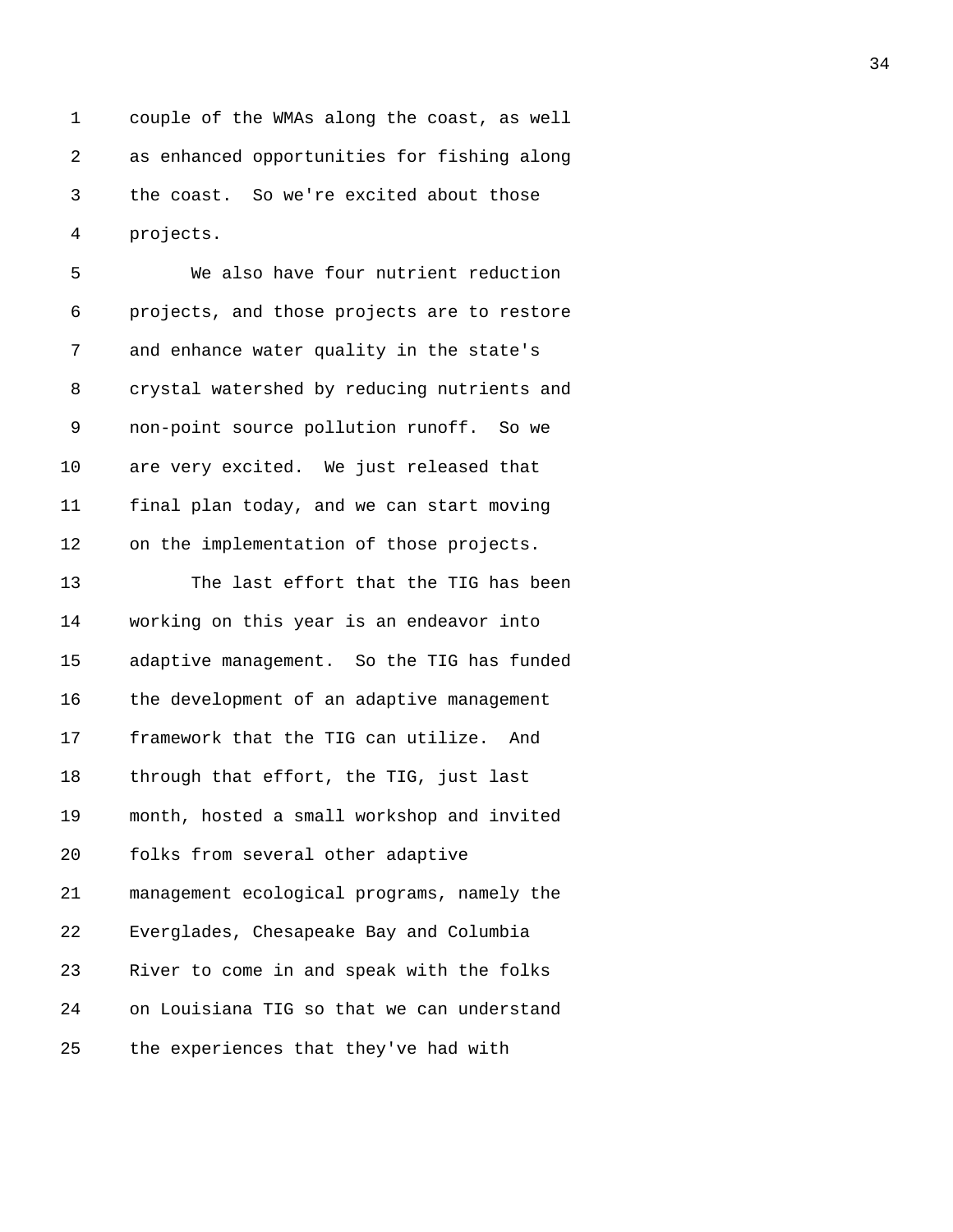1 adaptive management, as well as to learn 2 some of the lessons that they've learned 3 through those programs.

| 4  | In addition to meeting with those           |
|----|---------------------------------------------|
| 5  | experts, the TIG met with folks from the    |
| 6  | Restore Council, as well as from NWFW to    |
| 7  | understand how this adaptive management     |
| 8  | framework could be used in those programs   |
| 9  | to meet the requirements that they have for |
| 10 | adaptive management. So it's a really good  |
| 11 | effort, and it's a good example of showing  |
| 12 | how all of the Deepwater Horizon funding    |
| 13 | sources are working together in order to    |
| 14 | have a cohesive restoration outlook from    |
| 15 | the various funding sources.                |
| 16 | So what's next up for the Louisiana         |
| 17 | TIG? We have a couple of plans on the       |
| 18 | horizon that folks can look out for.        |
| 19 | Going back to what we saw on the last       |
| 20 | slide, for that very first restoration      |
| 21 | plan, we talked about the phased approach   |
| 22 | that the TIG is working through. We have    |
| 23 | the engineering and design underway.<br>So  |
| 24 | the next step is for us to look at the      |
| 25 | various design alternatives that come out   |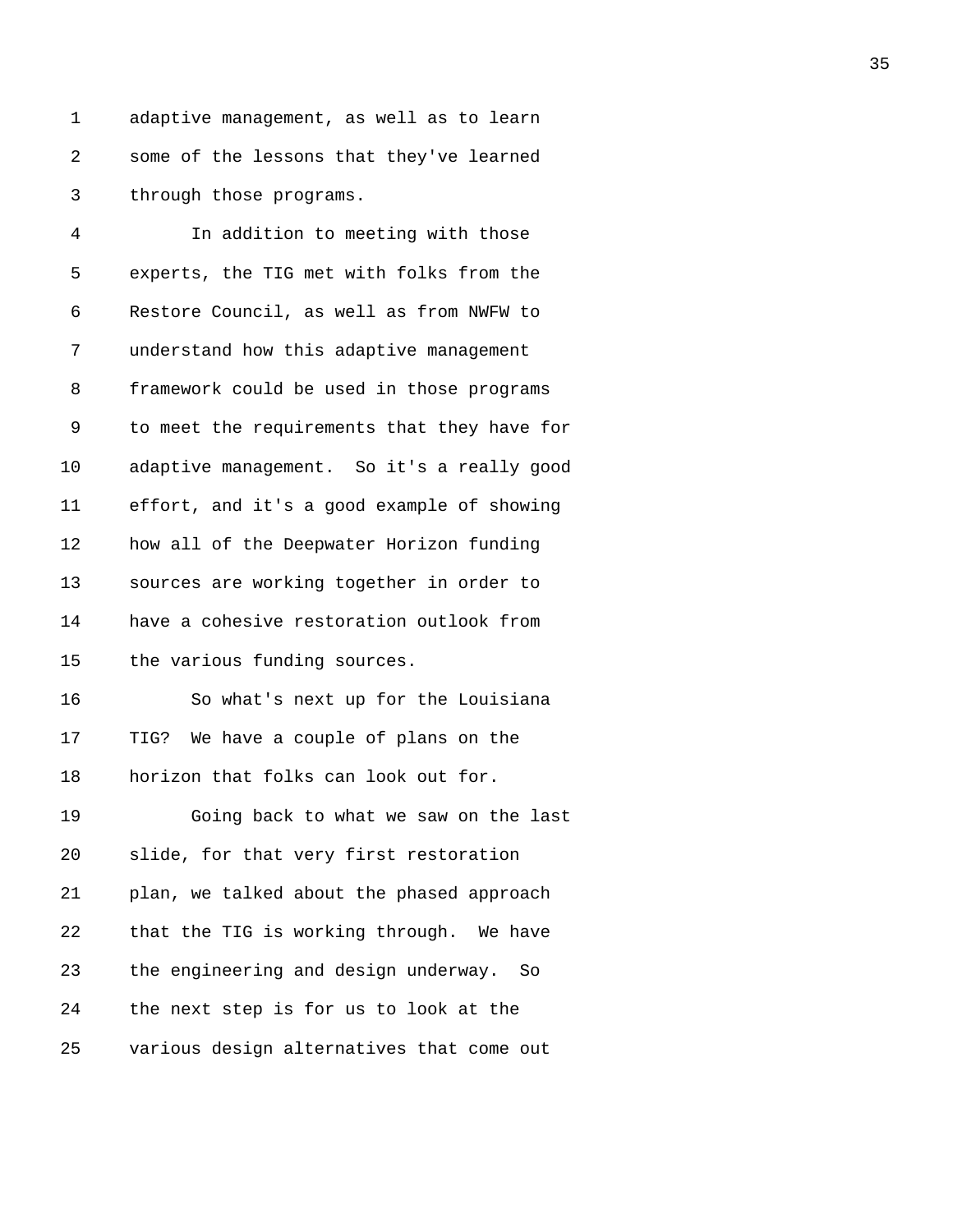1 of that engineering and design, and work on 2 a next phase of restoration planning to 3 potentially fund the construction of some 4 of these projects, if not all of these 5 projects. So there may be multiple Phase 2 6 plans. We have not yet decided. But be on 7 the lookout for those restoration plans. 8 Also, through the strategic 9 restoration plan, we have a couple of other 10 plans that will come out of that. The 11 first being the large scale marsh creation 12 project. E&D is underway for that. As of 13 now, the mid Barataria sediment diversion, 14 NWFW is paying for the engineering and 15 design, but we'll be moving forward with 16 restoration planning of that project. 17 And then, also, something that we've 18 talked about very recently is yet another 19 marsh creation project. Hopefully, we will 20 be using the outcome-based performance 21 contracting. For those who are not 22 familiar with that contracting, that is a 23 fairly new Louisiana statutory provision 24 that allows for this sort of contracting. 25 And what it is, it allows CPRA to let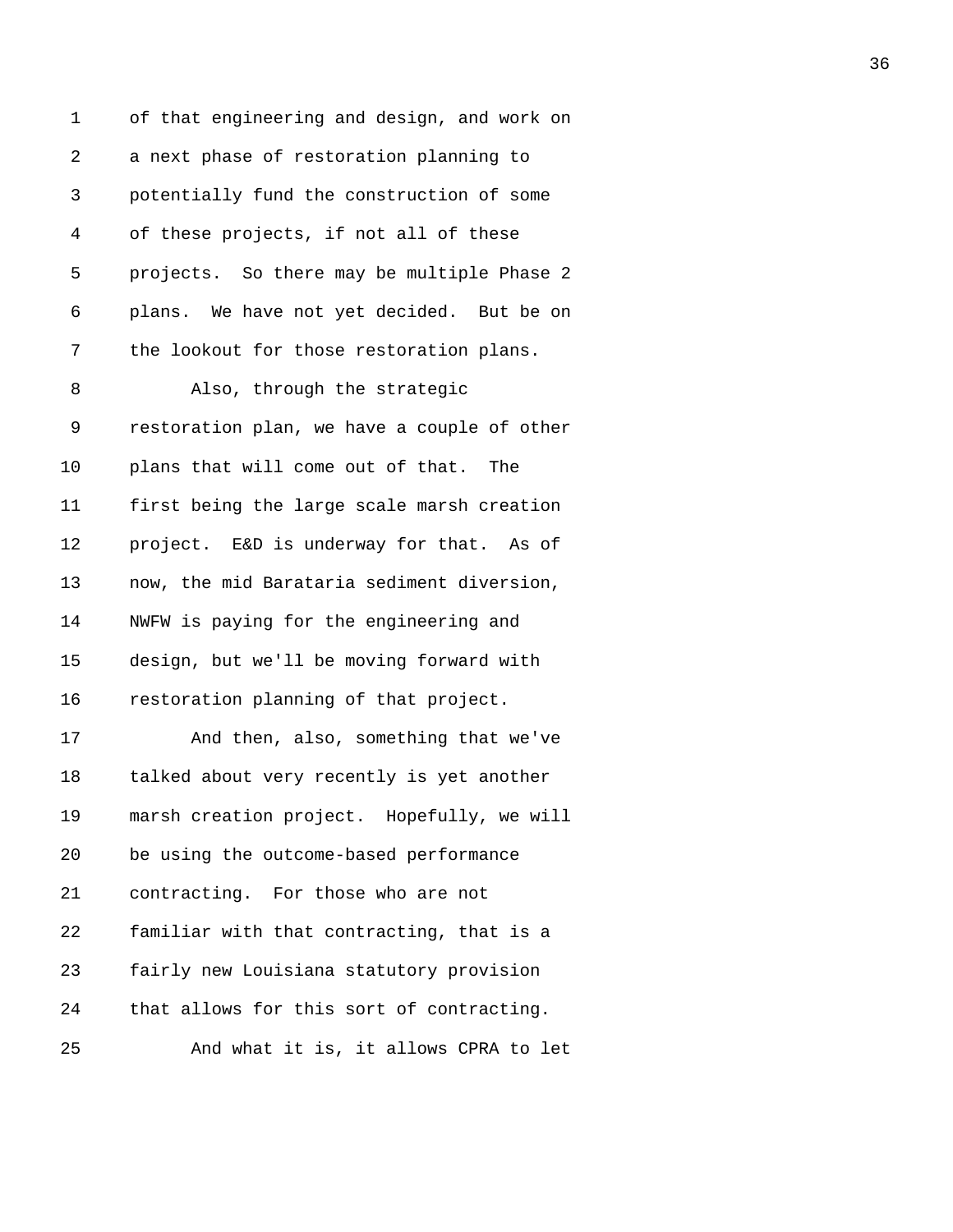1 a single contract for full delivery of a 2 project, so it will get you from 3 permitting, all the way through 4 construction and monitoring with one 5 contract. And this is something that we're 6 looking at for potentially implementing a 7 marsh creation project. 8 And then last, but not least, is the 9 living coastal and marine resources 10 restoration plans. We put out a notice for 11 the project for the five resources that 12 fall in this category. That's oysters, 13 birds, marine mammals and turtles. We're 14 looking at those projects that came in from 15 the public. We're evaluating those now, 16 and hope to have a restoration plan out for 17 those resources in the next six months to a 18 year. 19 So that's what the Louisiana TIG has 20 been working on. We appreciate everyone 21 that's here to hear about our updates and 22 actually went (inaudible) presentation. We 23 have Chris Wells, from Mississippi, who is 24 coming up next.

25 MR. WELLS: Thank you and good evening. I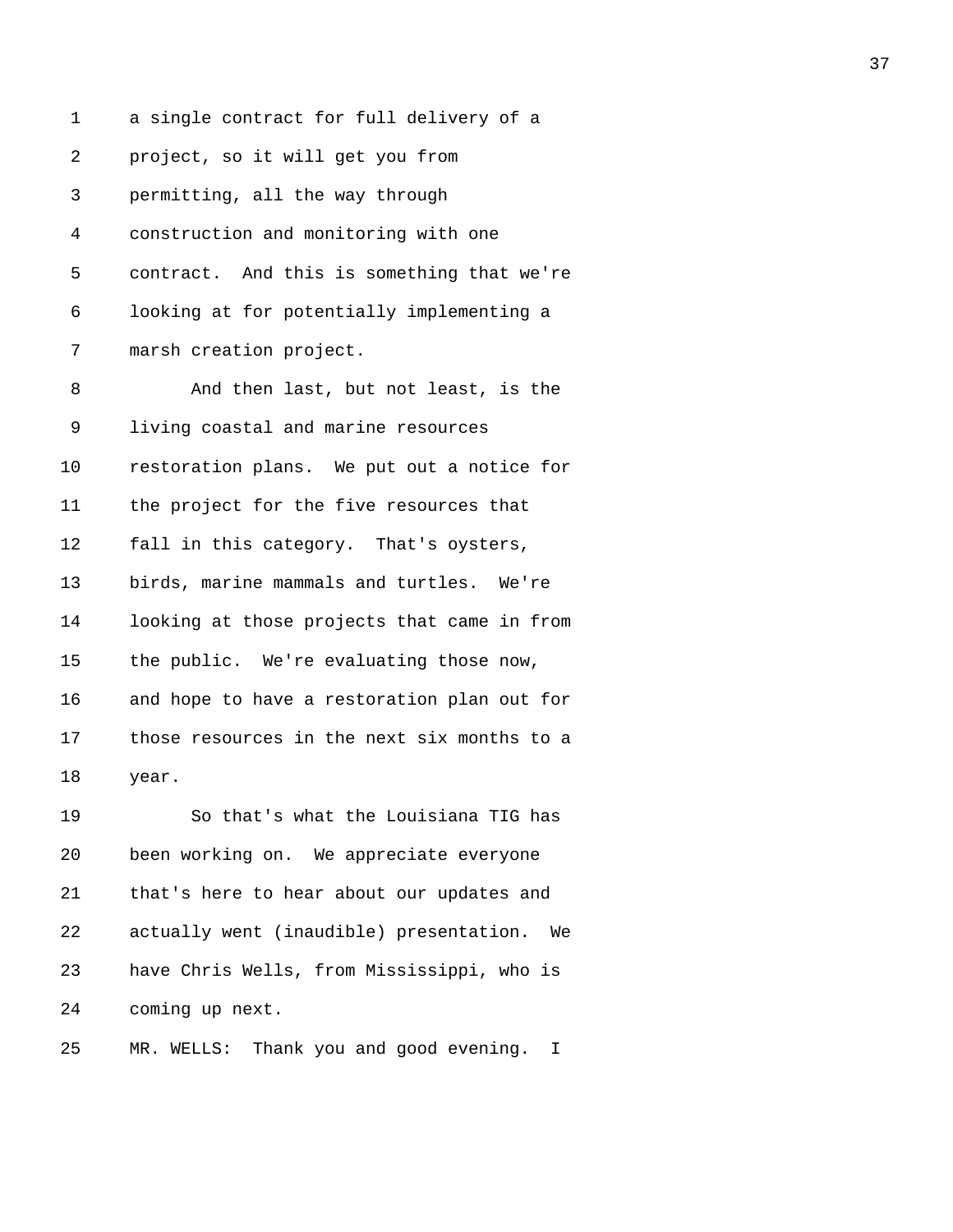| 1  | am Chris Wells. I'm with the Mississippi    |
|----|---------------------------------------------|
| 2  | Department of Environmental Quality and     |
| 3  | director of the Office of Restoration       |
| 4  | there, and I will try to update you tonight |
| 5  | on where we are with the Mississippi TIG.   |
| 6  | So you've seen a pattern here. I            |
| 7  | think everybody on here, listed here, other |
| 8  | than Troy Pierce, has been introduced, and  |
| 9  | I don't remember seeing Troy here tonight.  |
| 10 | I would mention that these are the          |
| 11 | representatives of the various agencies     |
| 12 | that serve on the TIG, but this is -- the   |
| 13 | Mississippi TIG, like all of the other      |
| 14 | TIGs, is -- there's a much bigger village   |
| 15 | that is raising this child than is          |
| 16 | represented here on this list. These are    |
| 17 | the representatives.                        |
| 18 | As you see, the Mississippi TIG was         |
| 19 | allocated \$295 million through NRDA, and   |
| 20 | we've thus far allocated 137.7, about 47    |
| 21 | percent of our allocation. This being our   |
| 22 | breakdown, the majority of that 47 percent  |
| 23 | has been on recreational use and habitat    |
| 24 | conservation projects.                      |
|    |                                             |

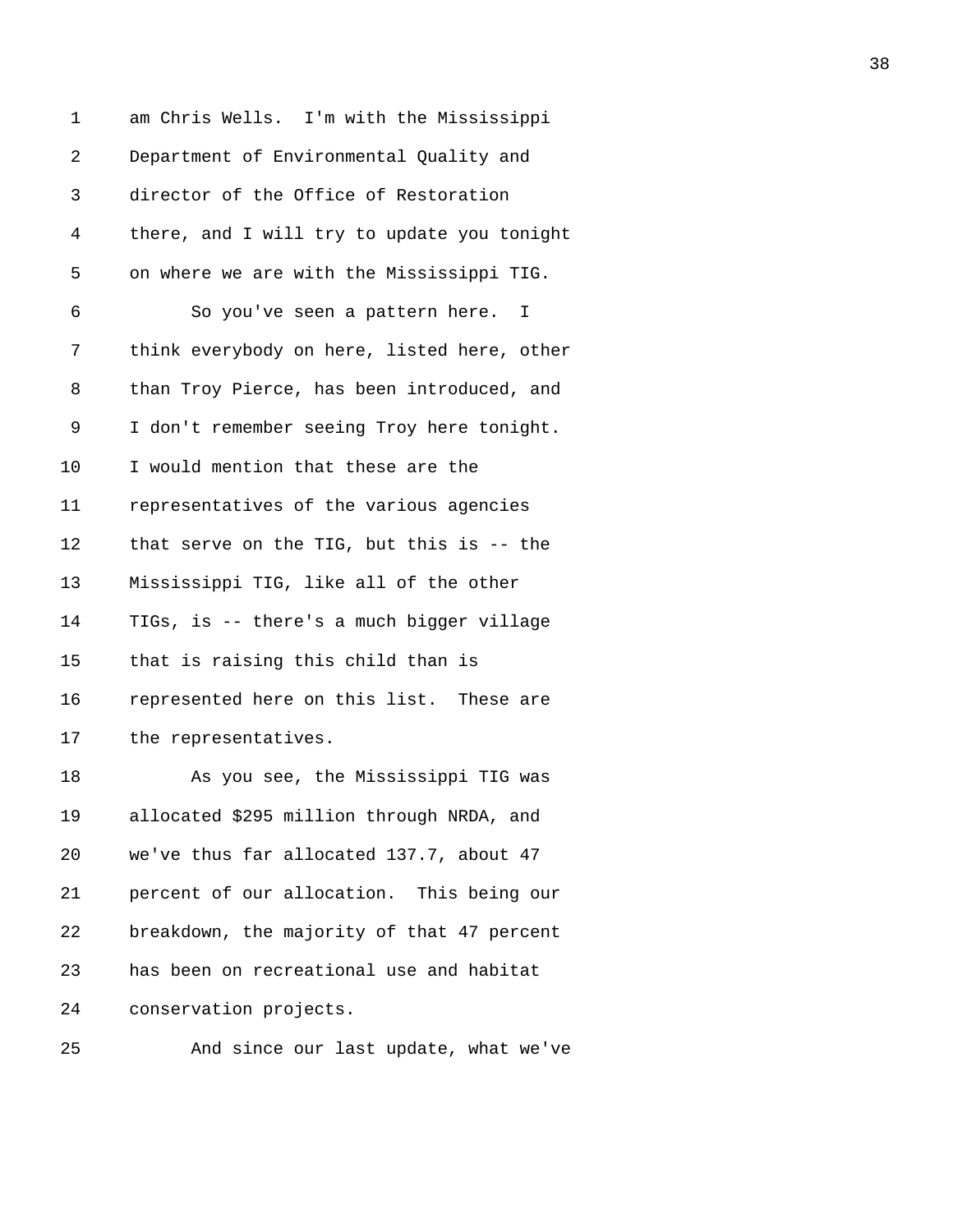1 been doing is continuing the implementation 2 of those projects, largely early 3 restoration projects. We recently had the 4 ribbon cutting on the Infiniti Science 5 Center, which was one of our rec use 6 projects. We anticipate the completion of 7 the Popps Ferry Causeway Park project in 8 Biloxi, and the Pascagoula Promenade in the 9 next couple months, certainly by the end of 10 this calendar year. We continue to work on 11 our Hancock County Living Shoreline 12 Project. We're moving into Phases 3 and 4 13 and hope to finish Phase 5 and complete 14 that project by next spring. 15 We've also been implementing the 16 project from our Restoration Plan Number 1, 17 which was approved last year. That 18 consists of three projects, one being with 19 -- the Department of Ag being the other 20 implementing trustee. It's a nutrient 21 reduction project in the upper Pascagoula 22 watershed, and two land acquisition and 23 management projects, one in Graveline Bay 24 area and one to add acreage to the Grand 25 Bay near. And we are in the process of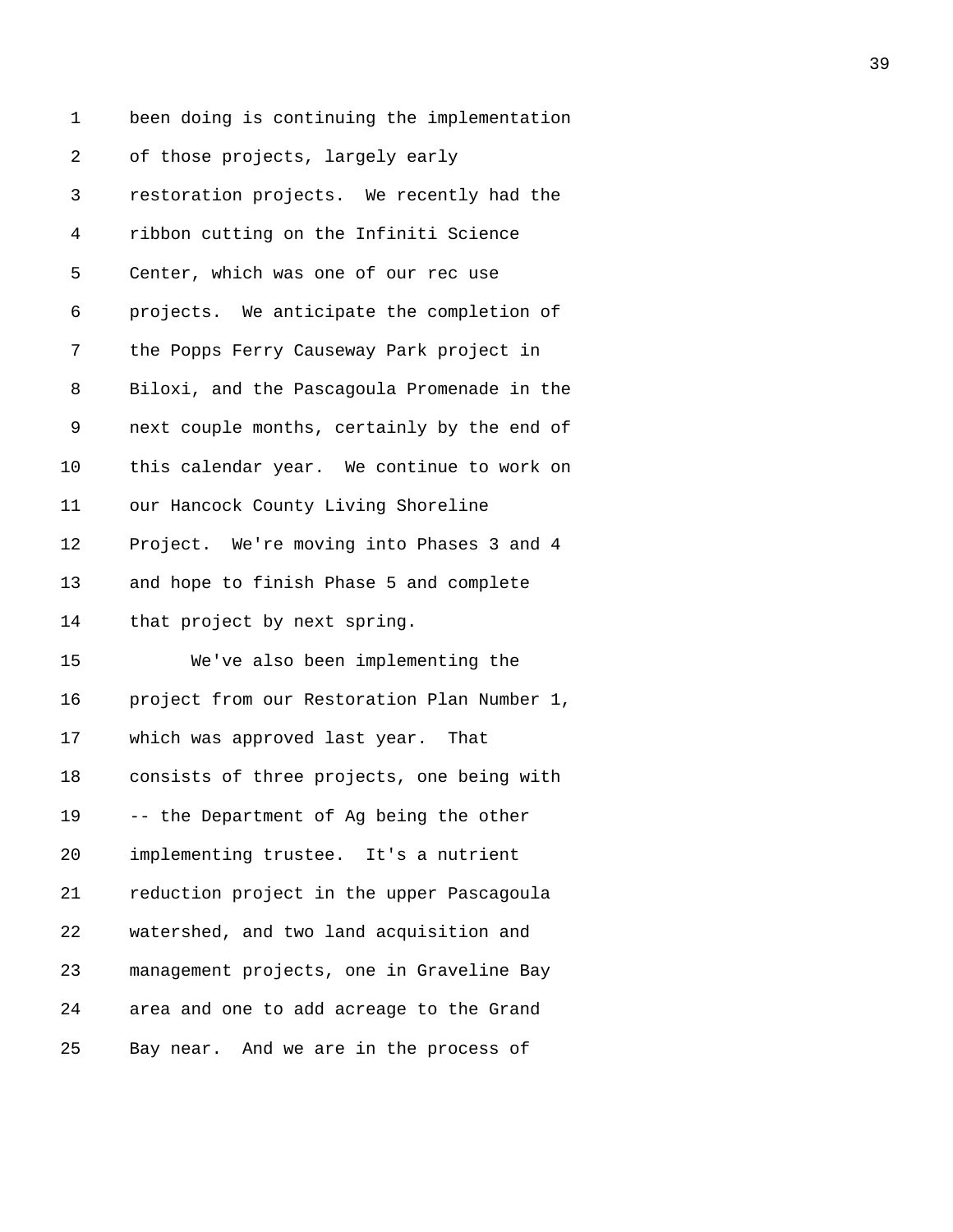1 implementing those projects, particularly 2 the acquisition of property through the 3 Graveline and Grand Bay projects. 4 We recently issued notice to -- in 5 regard to our -- we are beginning our 6 planning process for Restoration Plan 2, 7 and those went out in June, and we'll be 8 accepting new ideas through August 10th. 9 Of course, our restoration -- or our 10 project portal is always open, 24/7, at 11 Restore.ms. 12 We will be, over the next 18 months, 13 drafting and completing our Restoration 14 Plan 2. Obviously, we'll continue 15 implementing the projects that are 16 underway. And we will be holding our third 17 annual restoration summit on November 13th, 18 at the convention center in Biloxi, and 19 hope to see everyone there, where we will 20 -- that's similar to what Chris described 21 from Alabama. We will provide project 22 updates and take input on projects for all 23 of the funding streams at the summit. 24 And I will turn it over to Robin 25 Riechers from Texas.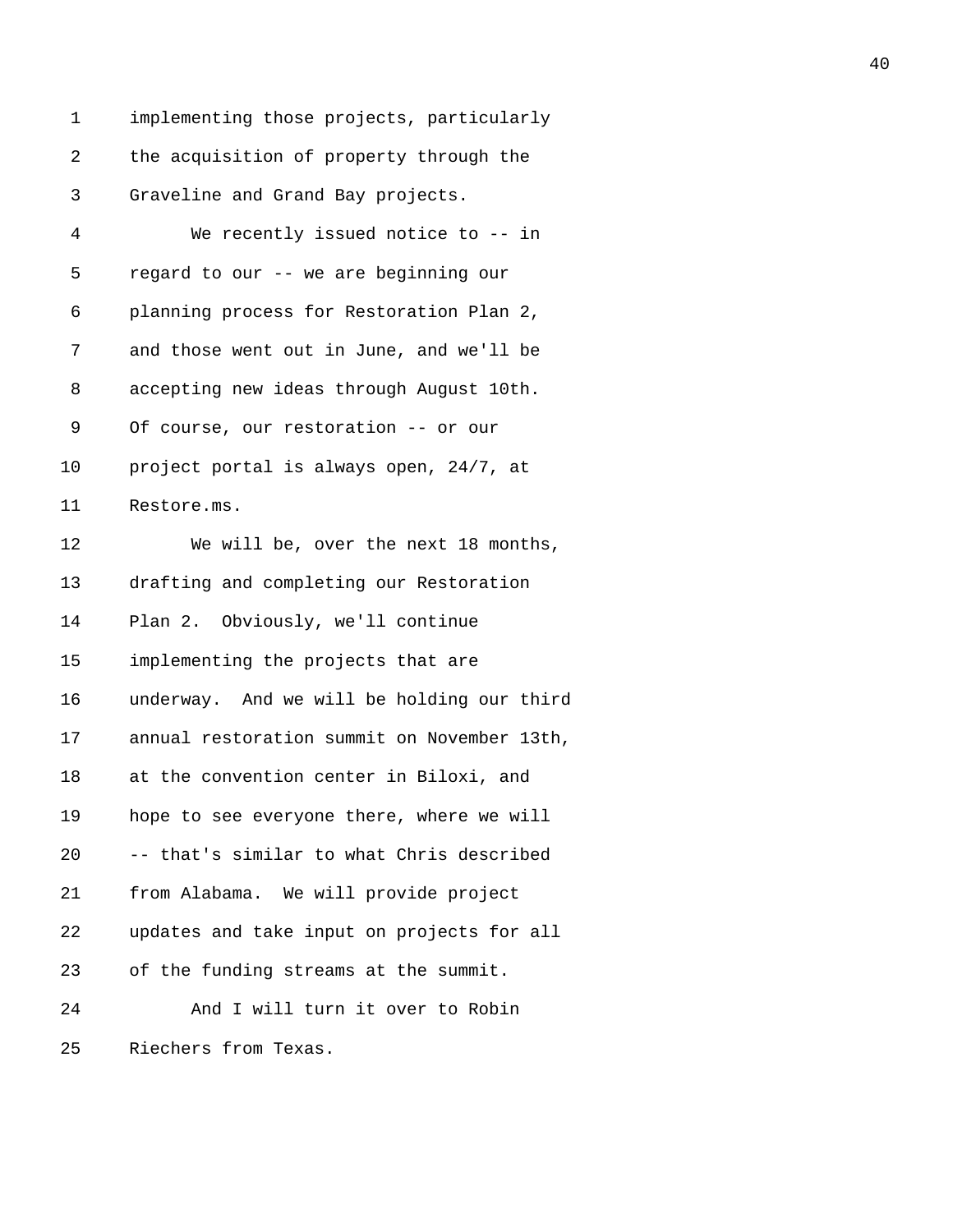1 MR. RIECHERS: Thank you, Chris. And, 2 again, thanks to all of you for coming out 3 and allowing us to share with you kind of 4 what's been going on in the various states 5 in the Trustee Implementation Groups. We 6 really appreciate the opportunity to do 7 that.

8 Again, as Chris said, my name is 9 Robin Riechers and I'm with the Texas Parks 10 and Wildlife Department. I've helped -- 11 set on the Texas -- the Trustee Council for 12 Texas, and certainly am glad to be here to 13 present to you tonight.

14 In the audience tonight from the 15 Texas Trustee Group, or the TIG, is Richard 16 Seiler, Jamie Schubert. And, of course, 17 you've heard Ron several times. Like Chris 18 did from Mississippi, I can't really stress 19 the amount of other folks here. We have 20 Scottie Aplin, our Texas trustees, 21 and there are certainly other federal 22 trustees who have sat in on various calls 23 and helped us through this process. So it 24 really does take more than the six, 25 depending on what TIG you are on, seven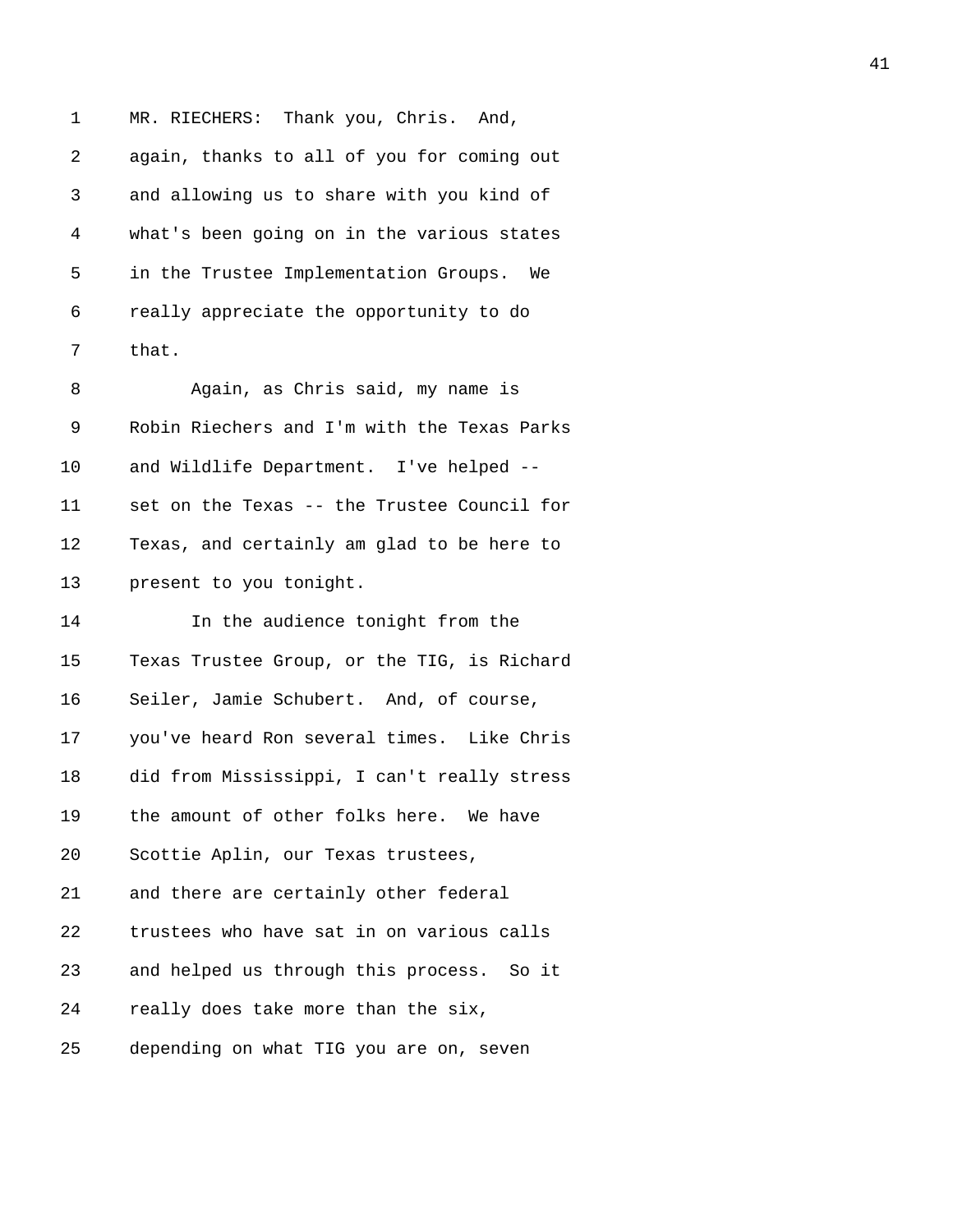1 that may be mentioned on these slides.

| 2  | So the Texas TIG has committed              |
|----|---------------------------------------------|
| 3  | approximately \$104.5 million or 44 percent |
| 4  | of the \$238 million that we received in    |
| 5  | funding, both in early restoration and as   |
| 6  | the settlement moved forward. That leaves   |
| 7  | us about 133.5, if everyone is doing the    |
| 8  | math correctly, yet to spend in future      |
| 9  | projects or in future restoration plans.    |
| 10 | I, like everyone else, appreciate           |
| 11 | that this slide has already been discussed, |
| 12 | but the real take-home messages from this   |
| 13 | slide are really that in the most recent    |
| 14 | draft restoration plan or final restoration |
| 15 | plan that we passed in 2017, that's when we |
| 16 | really started to work on and restore and   |
| 17 | conserve the habitat category there of      |
| 18 | which we had about approximately half of    |
| 19 | that money spent now.                       |
| 20 | From the human use category or the          |
| 21 | enhanced recreation category that was       |
| 22 | predominantly in early restoration for us,  |
| 23 | or completely used up in early restoration  |

24 for us, doing some artificial reefs as well

25 as enhancing some state park properties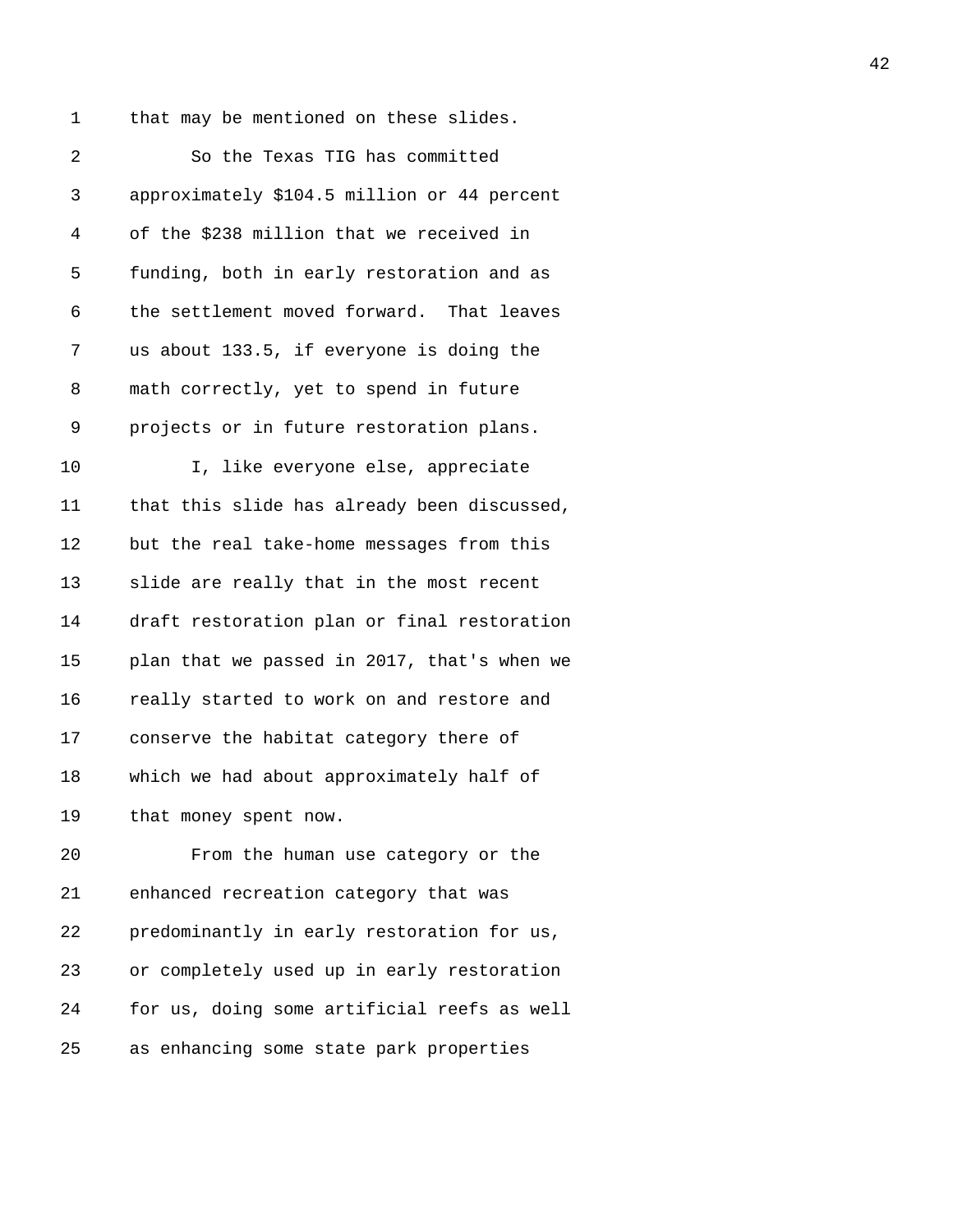1 that needed to be enhanced after hurricane 2 damages.

| 3  | In addition, we also, in that               |
|----|---------------------------------------------|
| 4  | particular early restoration timeframe, did |
| 5  | sea turtle work, as well as some island     |
| 6  | work in those birds and living marine       |
| 7  | resources category.                         |
| 8  | You will also notice there that you         |
| 9  | probably can't see where the line is, but   |
| 10 | you will see a percentage, a small          |
| 11 | percentage in restoring water quality, and  |
| 12 | also in oysters. And those are both         |
| 13 | engineering and design projects that were   |
| 14 | also included in our most recent            |
| 15 | restoration plan.                           |
| 16 | So, really, when we look at where           |
| 17 | we're going from here, obviously, we are    |
| 18 | going to continue the implementation and    |
| 19 | monitoring of our seven restoration         |
| 20 | projects, which I just highlighted a moment |
| 21 | ago.                                        |
| 22 | And then, as indicated in our most          |
| 23 | recent restoration plan, we basically are   |
| 24 | looking to two areas for engineering water  |
| 25 | quality and oysters, and so that's going to |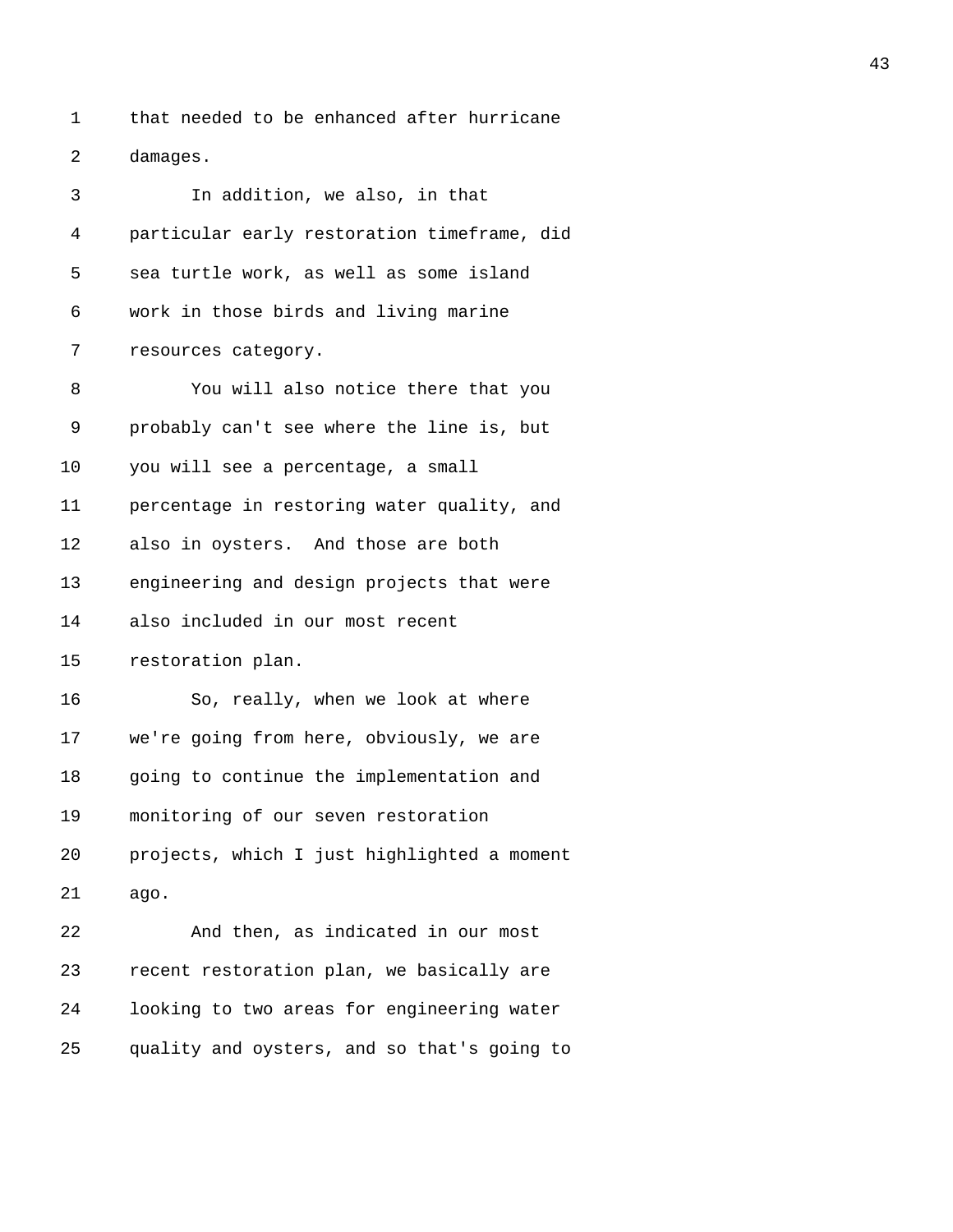1 set the stage for further discussion about 2 those down the road.

| 3              | And then, lastly, as we really are in       |
|----------------|---------------------------------------------|
| $\overline{4}$ | our current stages, that plan was -- our    |
| 5              | most recent restoration plan was passed --  |
| 6              | really, our first one after early           |
| 7              | restoration was passed in 2017. There's 13  |
| 8              | projects, in total, in that plan, and so    |
| 9              | we're in basically the stage of getting     |
| 10             | those implemented and getting those         |
| 11             | projects moving forward.                    |
| 12             | Two projects that are probably worth        |
| 13             | highlighting there, and they really are     |
| 14             | complimenting many projects, but our two    |
| 15             | really bookend projects on the upper Texas  |
| 16             | coast and the lower Texas coast, both of    |
| 17             | them are hydrologic restoration projects,   |
| 18             | funding from NRDA, along with other         |
| 19             | Deepwater sources and other grant sources   |
| 20             | are really allowing us to tackle two        |
| 21             | landscape scale projects. One of them is    |
| 22             | what we're calling the McFaddin Beach Ridge |
| 23             | Project, and it's really a restoration      |
| 24             | project from the Chenier Plains, which      |
| 25             | basically stretch at least from Galveston   |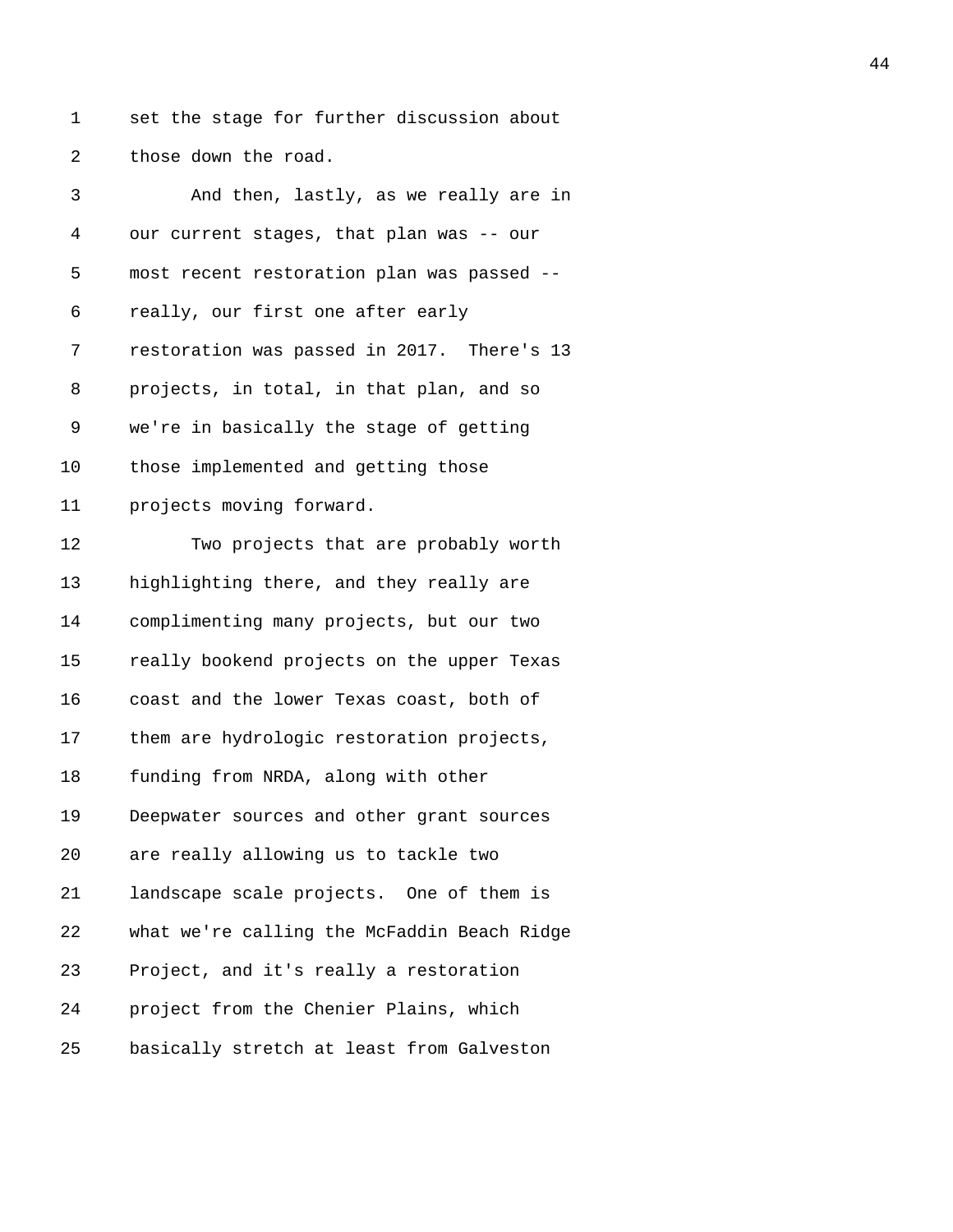| 1  | Bay over into Louisiana, and then when we   |
|----|---------------------------------------------|
| 2  | go to deep south Texas, near Brownsville,   |
| 3  | the Bahia Grande restoration, and another   |
| 4  | large hydrologic restoration landscape      |
| 5  | scale projects that are really worth noting |
| 6  | in those projects. And, again, they're      |
| 7  | just part of the projects that help to do   |
| 8  | it, but that's how those building blocks    |
| 9  | occur, where you piece projects together    |
| 10 | and you do these landscape scale            |
| 11 | activities.                                 |
| 12 | As we move forward, obviously, what         |
| 13 | we want to do is continue implementing and  |
| 14 | monitoring the current projects we have,    |
| 15 | and then we are going to be informed by     |
| 16 | those that we have engineering and design   |
| 17 | on. And, certainly, as we move forward      |
| 18 | with those, as well as other thoughts about |
| 19 | where we want to spend our next money, we   |
| 20 | will be coming out to the public and trying |
| 21 | to solicit feedback and input into which    |
| 22 | projects we would select and which project  |
| 23 | types we would be looking towards.          |
| 24 | So with that, I want to thank you all       |
| 25 | for the time in allowing me to come and     |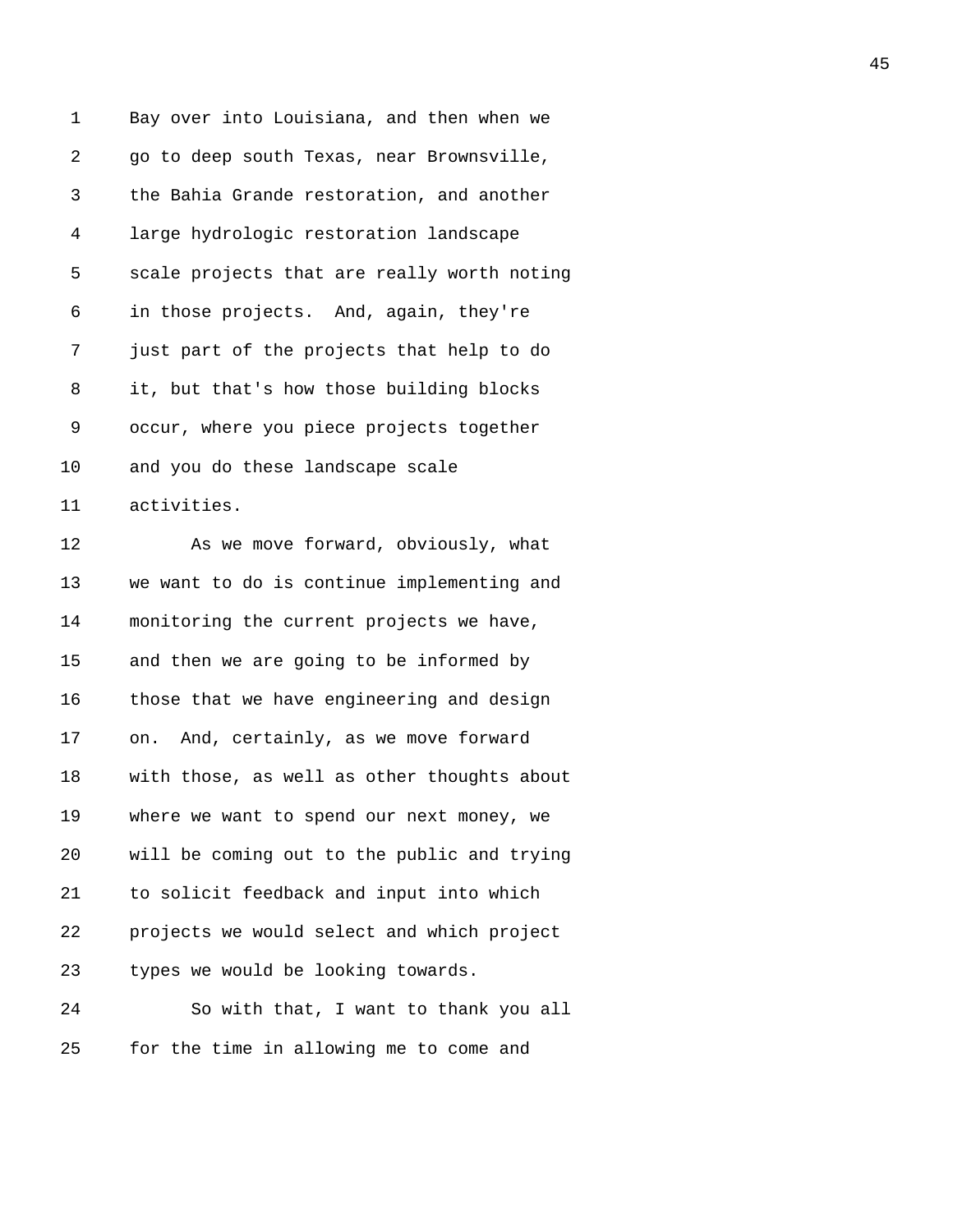| 1  | present to you kind of what's going on with |
|----|---------------------------------------------|
| 2  | the Texas TIG right now. And next, I will   |
| 3  | introduce Laurie Rounds from the Open Ocean |
| 4  | TIG.                                        |
| 5  | MS. ROUNDS: Good evening. My name is        |
| 6  | Laurie Rounds, and I'm going to provide the |
| 7  | update for the Open Ocean Restoration Area. |
| 8  | So I am Laurie Rounds, with NOAA, and I     |
| 9  | represent NOAA on the Trustee               |
| 10 | Implementation Group. We also have Ashley   |
| 11 | Mills, who represents the Department of the |
| 12 | Interior. We have Ron Howard, who           |
| 13 | represents the U.S. Department of           |
| 14 | Agriculture. And we also have Gale          |
| 15 | Bonanno, who represents the U.S.            |
| 16 | Environmental Protection Agency.            |
| 17 | So the Open Ocean Implementation            |
| 18 | Group is responsible for planning and       |
| 19 | implementing restoration for the open ocean |
| 20 | area. We are represented by the federal     |
| 21 | trustees. The federal trustees work         |
| 22 | together to implement restoration for the   |
| 23 | wide ranging and migratory species that     |
| 24 | were injured by the Deepwater Horizon oil   |
| 25 | spill. And we are conducting restoration    |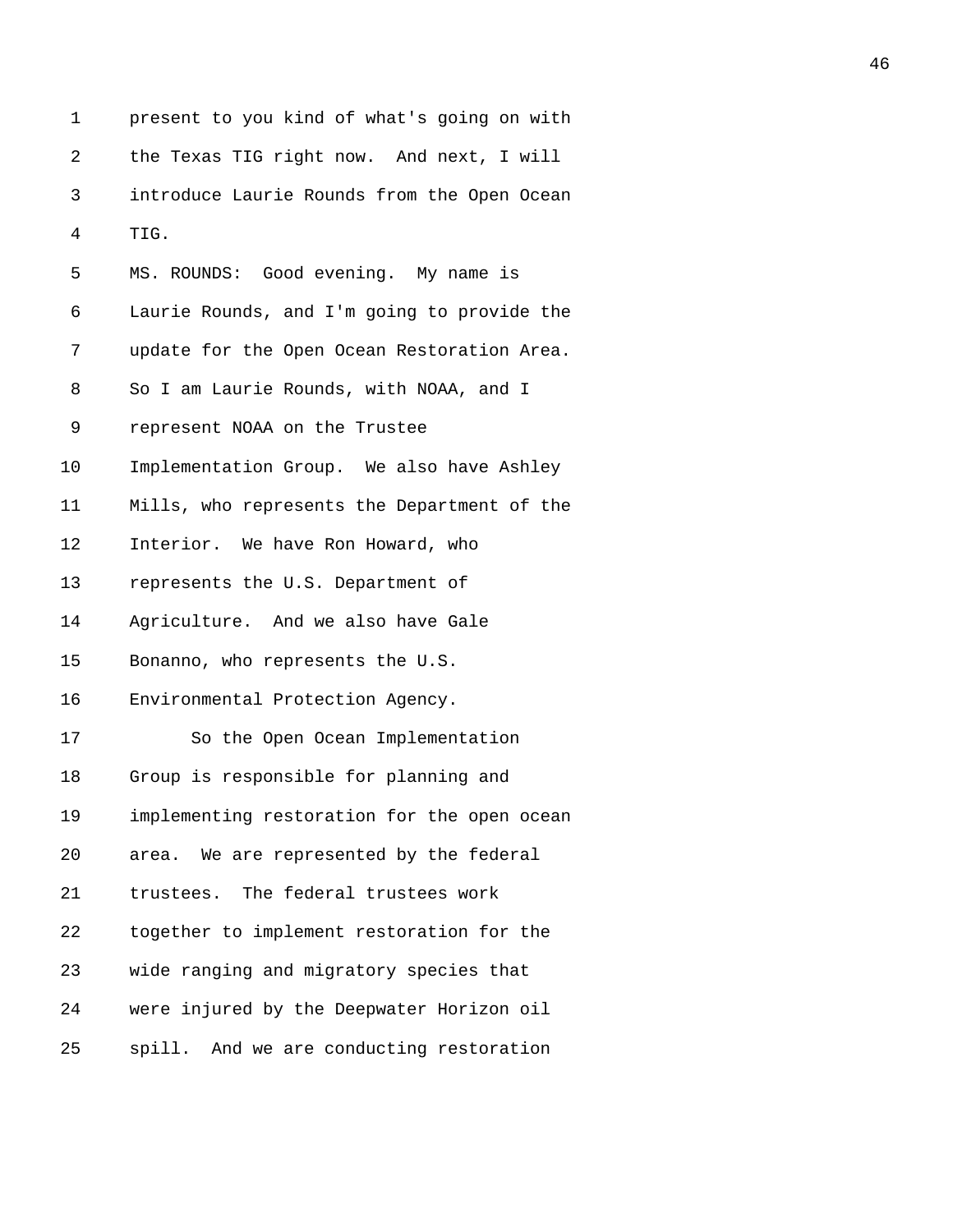| 1              | for those species, which include fish, sea  |
|----------------|---------------------------------------------|
| $\overline{2}$ | turtles, marine mammals, mesophotic and     |
| 3              | deep benthic communities or those deep      |
| 4              | sea corals, for birds, and for Gulf         |
| 5              | sturgeons. And we're going to be            |
| 6              | implementing restoration for those          |
| 7              | resources across their life stages, across  |
| 8              | their geographic ranges. So that might be   |
| 9              | inland, coastal and offshore habitats.      |
| 10             | And because many of these species are also  |
| 11             | highly migratory, we may be implementing    |
| 12             | some of our restoration outside of the Gulf |
| 13             | of Mexico, as well.                         |
| 14             | So as the Trustee Implementation            |
| 15             | Group, we will be coordinating closely with |
| 16             | the state trustees, especially when we're   |
| 17             | implementing restoration that might overlap |
| 18             | the jurisdictions in those states.          |
| 19             | So our funding update for the Open          |
| 20             | Ocean Trustee Implementation Group, is      |
| 21             | we've committed about \$70 million to date. |
| 22             | This is about six percent of the            |
| 23             | \$1.2 billion allocation. And this has gone |
| 24             | to implementing our early restoration       |
| 25             | projects, which we'll talk a little bit     |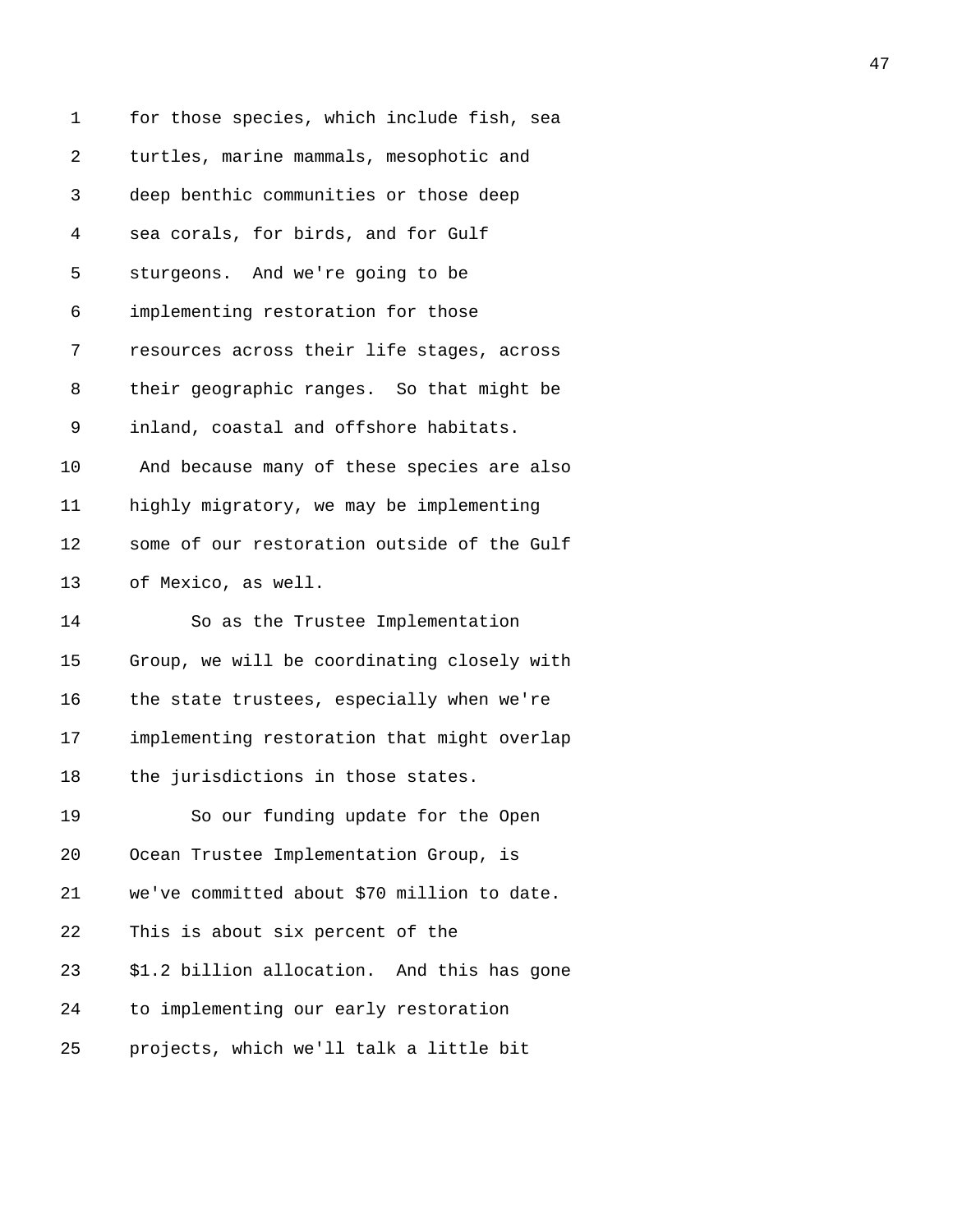| 1  | more about. It's also gone to conduct       |
|----|---------------------------------------------|
| 2  | restoration planning, outreach to           |
| 3  | stakeholders, developing restoration plans, |
| 4  | and also to support the federal trustees in |
| 5  | providing comprehensive planning and        |
| 6  | oversight as they participate across all of |
| 7  | the Trustee Implementation Groups.          |
| 8  | So looking a little bit more at the         |
| 9  | funding in our bar chart, we have the Open  |
| 10 | Ocean Restoration Area allocated about      |
| 11 | \$868 million to replenish and protect      |
| 12 | living coastal resources, and that's        |
| 13 | divided across those restoration types that |
| 14 | you see shown in green.                     |
| 15 | So for each of those restoration            |
| 16 | types, we've committed a small amount of    |
| 17 | funding, a small percentage of that funding |
| 18 | to develop restoration projects for each of |
| 19 | those restoration types which will be       |
| 20 | coming out soon in restoration plans that   |
| 21 | we'll be talking about in just a minute.    |
| 22 | In addition, we've also committed           |
| 23 | \$20 million in what you might call         |
| 24 | invertebrates allocation, which implement   |
| 25 | early restoration projects called the       |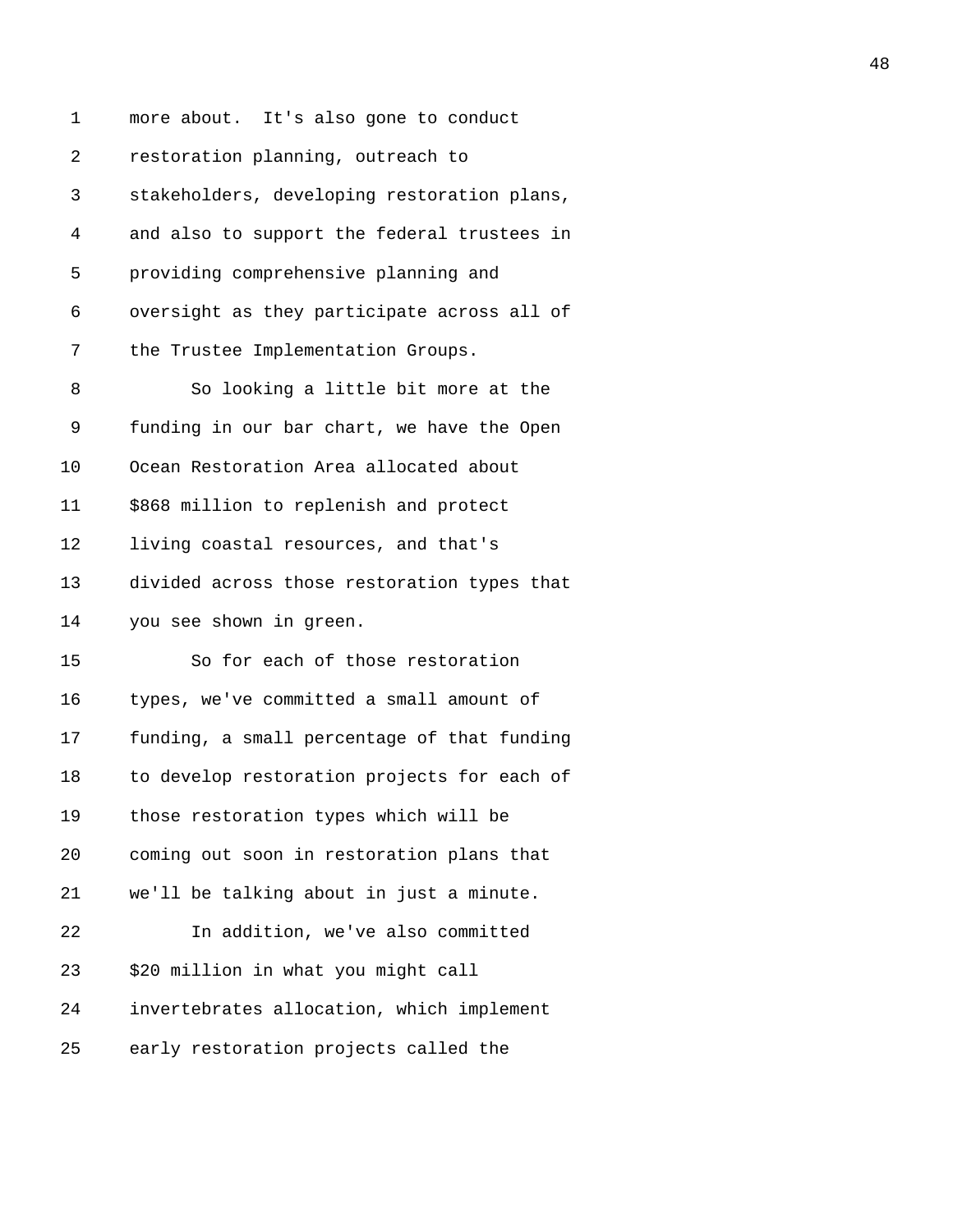1 Oceanic Fish Restoration Project. And 2 approximately \$22 million, it's about the 3 full hundred percent of our allocation, but 4 that amount of funding has been committed 5 to implement four of our early restoration 6 projects to provide enhanced recreation.

7 And in looking at the management side 8 of the allocation, about 16 percent of the 9 funding set aside again to provide that 10 comprehensive planning and administrative 11 oversight for the federal trustees across 12 the TIGs has been committed, and a small 13 amount of funding has been committed from 14 our monitoring adaptive management 15 allocation to begin to identify the 16 priorities for data and monitoring to 17 implement restoration. 18 So let's talk a little bit about our 19 current activities and what we see coming 20 up. So as I mentioned, we've been 21 conducting our -- and implementing our 22 early restoration projects. We have five 23 early restoration projects, so this 24 includes implementing our oceanic fish 25 restoration project and completing our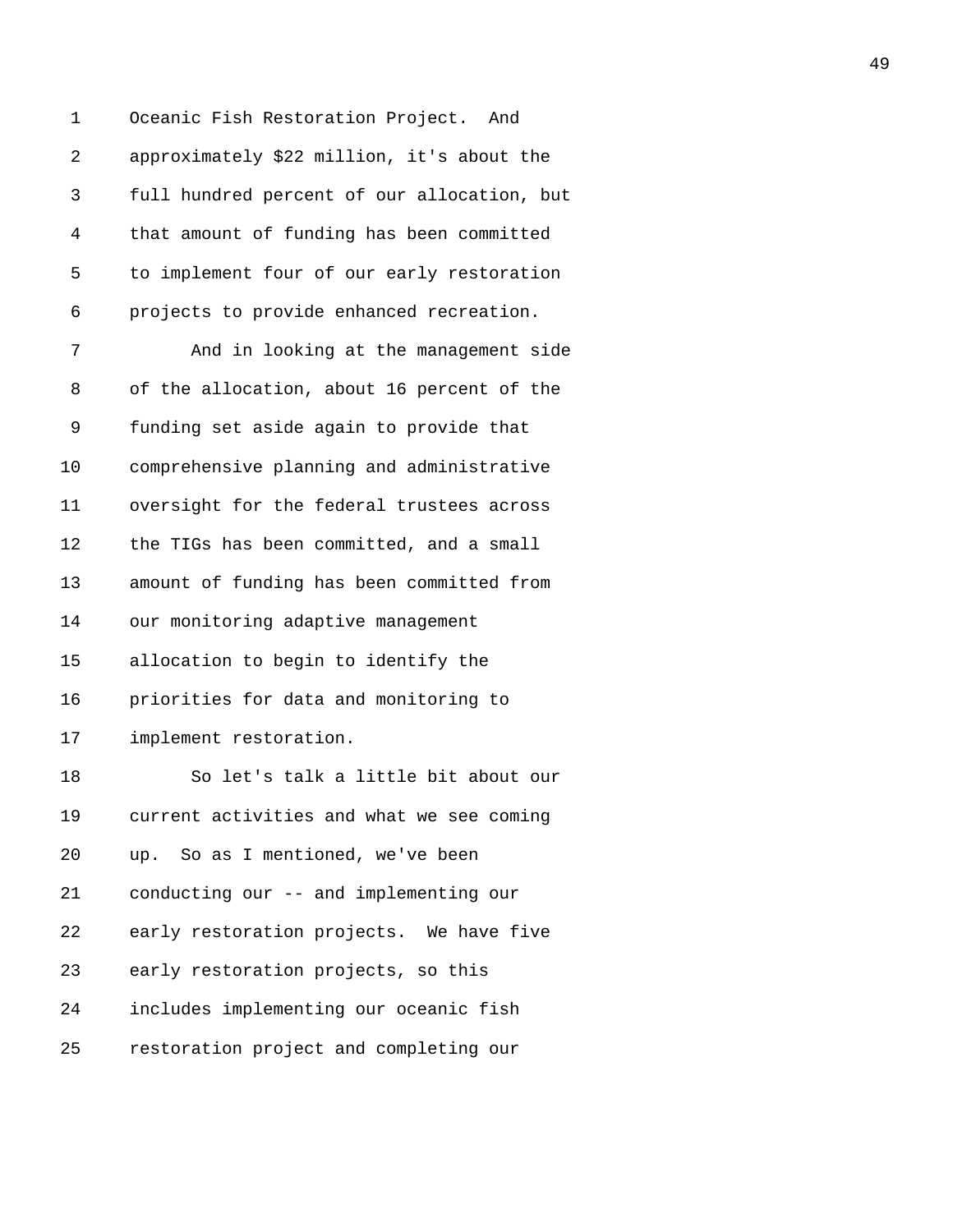1 first full year of repose period. So for 2 that project, fishermen have been 3 participating in a voluntary repose period 4 in which they refrain from fishing and help 5 us test a cure to reduce bycatch of blue 6 fin tuna and other oceanic fish series. 7 We also, through our early 8 restoration projects, have been able to 9 provide and enhance recreation at the Gulf 10 Islands National Seashore in Florida, we've 11 been able to enhance recreation by building 12 two new passenger ferries, which are up and 13 running in Pensacola, and also by enhancing 14 beach habitat. We've been able to increase 15 bike and pedestrian recreation at the Gulf 16 Islands National Seashore in Mississippi, 17 and we've also restored the Jeff Friend 18 Trail at the Bon Secour National Wildlife 19 Refuge in Alabama. So we're going to 20 continue implementing these early 21 restoration projects over the coming year. 22 And then I'm also very excited to say 23 that the Open Ocean Implementation Group 24 has been developing two restoration plans 25 to propose restoration projects for all of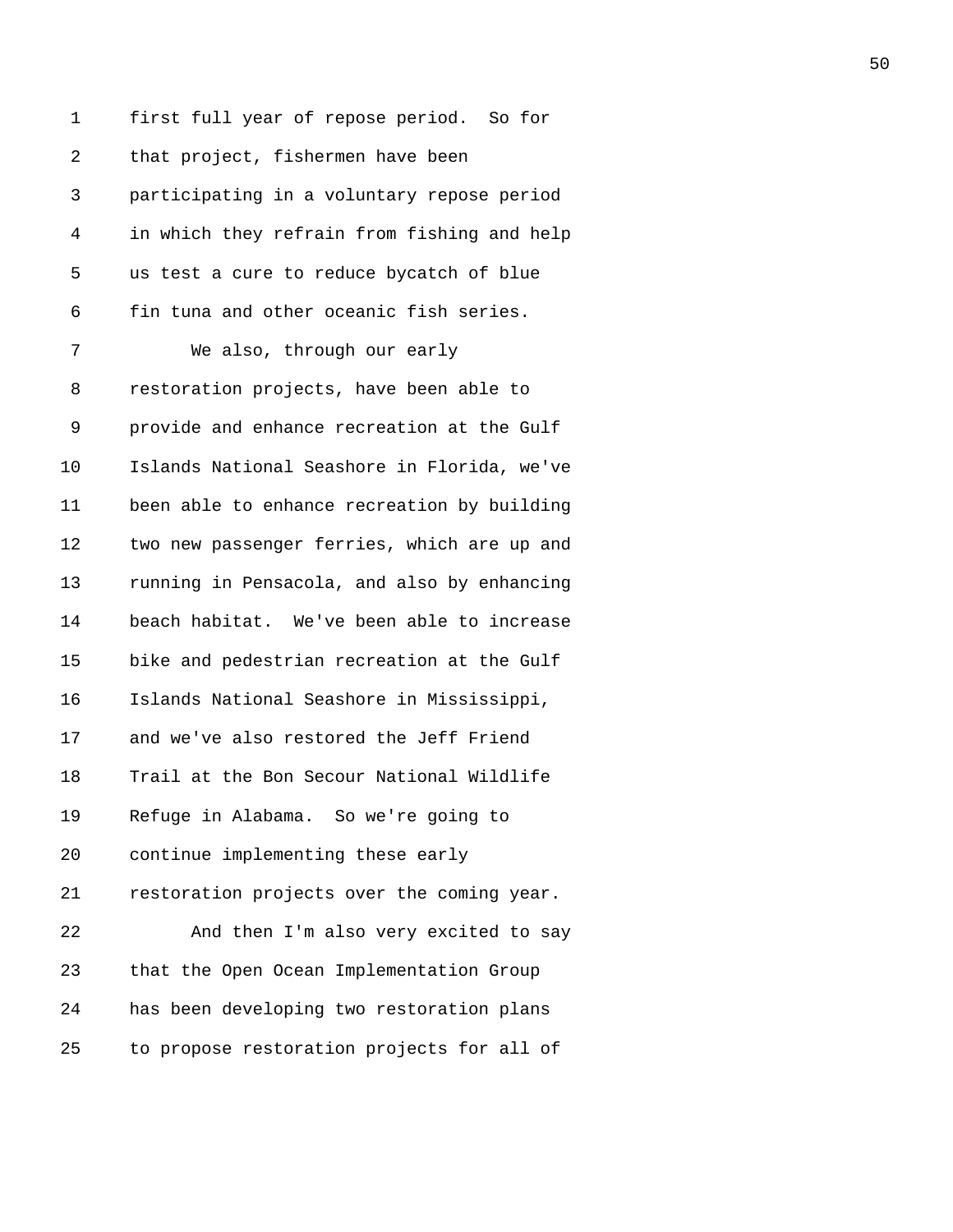1 our restoration types.

| 2  | And so what we're planning is that          |
|----|---------------------------------------------|
| 3  | the first draft restoration plan will be    |
| 4  | proposing restoration for birds and         |
| 5  | sturgeon, and we anticipate that this plan  |
| 6  | will be coming out later this summer for    |
| 7  | public comment.                             |
| 8  | And then our second restoration plan        |
| 9  | will be developed to propose restoration    |
| 10 | for fish, sea turtles, marine mammals and   |
| 11 | for mesophotic and deep-sea communities.    |
| 12 | So we anticipate that the second plan is    |
| 13 | coming out in late 2018 or early 2019.      |
| 14 | So when both of these plans are             |
| 15 | released, we are going to be conducting     |
| 16 | more public outreach to ask for your        |
| 17 | comments on those restoration plans and the |
| 18 | projects that are being proposed. So we     |
| 19 | look forward to getting everyone's comments |
| 20 | on those. And then what we'll do is just    |
| 21 | take those public comments and consider     |
| 22 | those and finalize those restoration plans  |

23 over the coming year.

24 In addition, the Open Ocean Trustee 25 Implementation Group is working on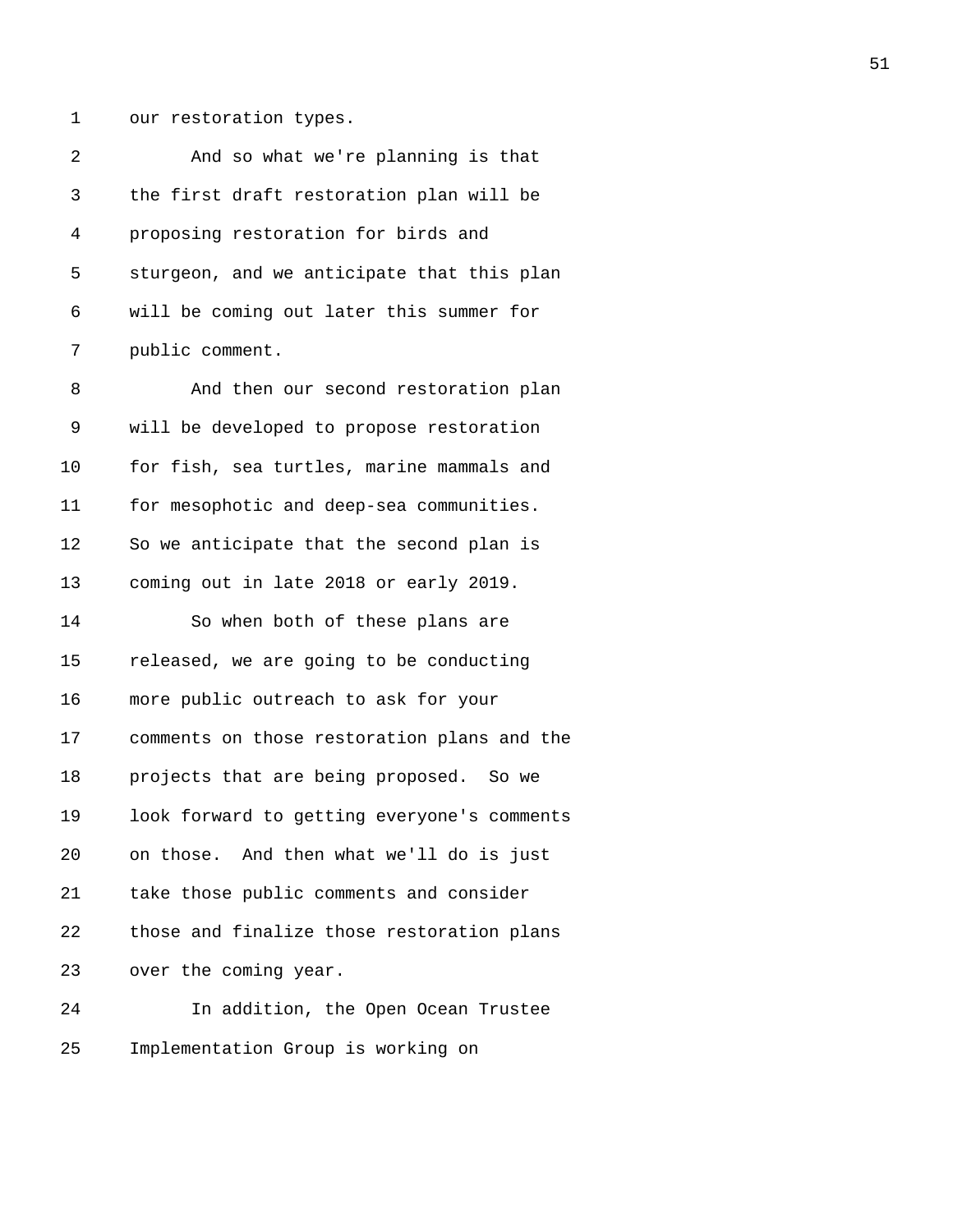1 identifying our priority to address 2 critical information gaps and monitor needs 3 into the open restoration and the open 4 ocean restoration area. 5 So thank you very much for your time 6 and attention. And I'd like to now 7 introduce Tim Landers, who can provide the 8 Regional Trustee Restoration Group update. 9 MR. LANDERS: Good evening. I'm Tim 10 Landers, and I'm the U.S. Environmental 11 Protection Agency's representative on the 12 Regional Trustee Implementation Group. 13 Garrett Leonard, with the Florida Fish and 14 Wildlife Conservation Commission and I are 15 the alternate and primary points of 16 contact, respectively, for that TIG, and 17 we appreciate this opportunity to update 18 you on the TIG's activities. 19 So the Region-wide TIG consists of 20 representatives from all state and federal 21 trustees. Most of these -- most all of the 22 representatives you see listed here this 23 evening are here. Hopefully, you had an 24 opportunity to visit and meet some of them,

25 either at the Region-wide TIG booth or at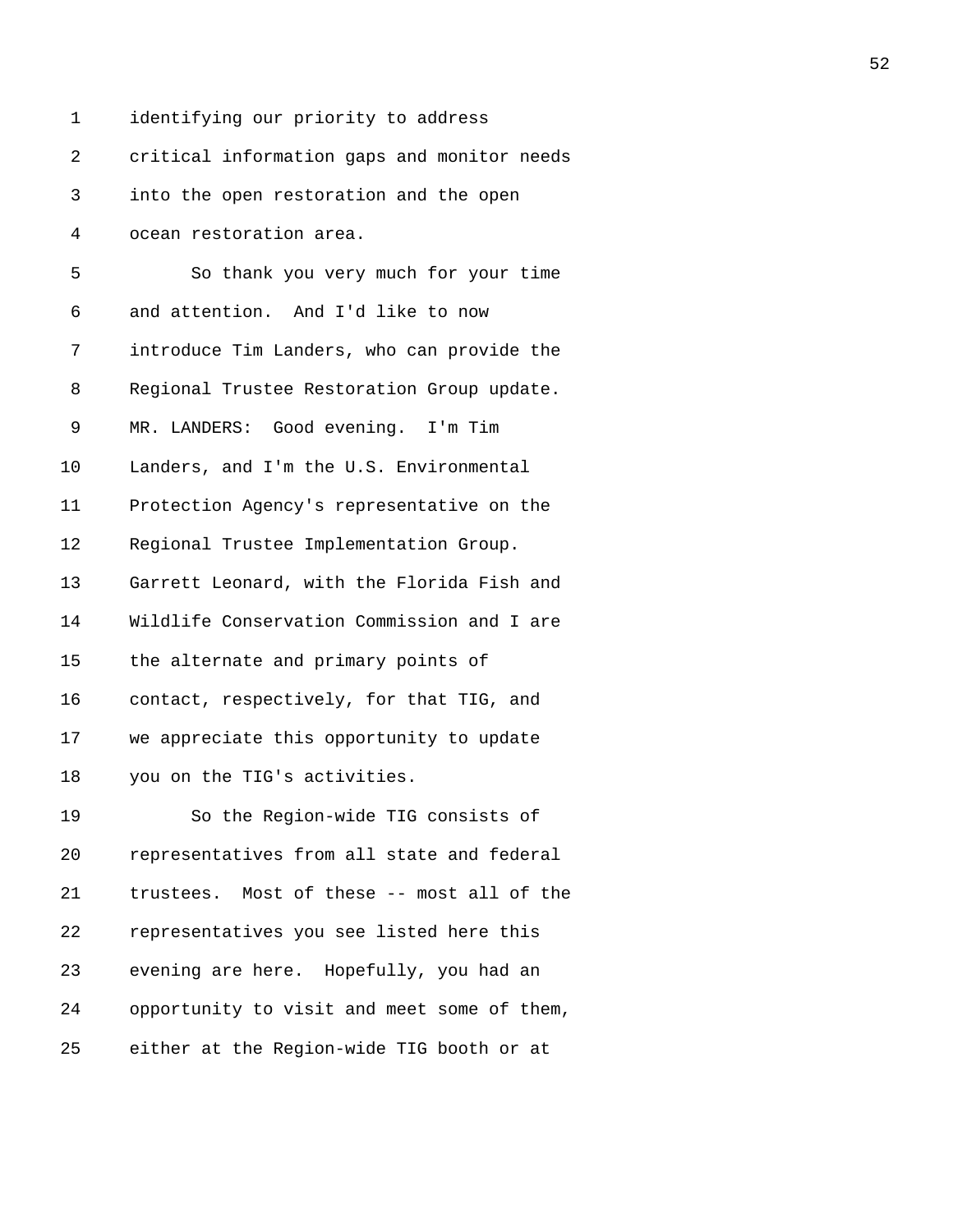| 1  | one of the other restoration area TIG       |
|----|---------------------------------------------|
| 2  | booths. It is a very experienced,           |
| 3  | hard-working and committed group of folks,  |
| 4  | a real privilege to work with.              |
| 5  | So the Region-wide TIG is responsible       |
| 6  | for planning and implementing restoration   |
| 7  | activities for resources that range         |
| 8  | throughout the Gulf. This includes birds,   |
| 9  | oysters, marine mammals and sea turtles.    |
| 10 | Approximately \$245 million of the          |
| 11 | Region-wide TIG's \$349 million in total    |
| 12 | funding will go towards these restoration   |
| 13 | activities. The other portion of the        |
| 14 | Region-wide TIG's allocation provides       |
| 15 | funding for Gulf-wide needs, including      |
| 16 | administrative oversight and planning, and  |
| 17 | monitoring adaptive management-related      |
| 18 | activities.                                 |
| 19 | Today, the Region-wide TIG has              |
| 20 | committed approximately \$27 million of its |
| 21 | \$349 million in total funding. On the next |
| 22 | slide, I'll provide you additional details  |
| 23 | on this Region-wide TIG funding activities. |
| 24 | So the Region-wide TIG has committed        |
| 25 | funding for activities in all resource      |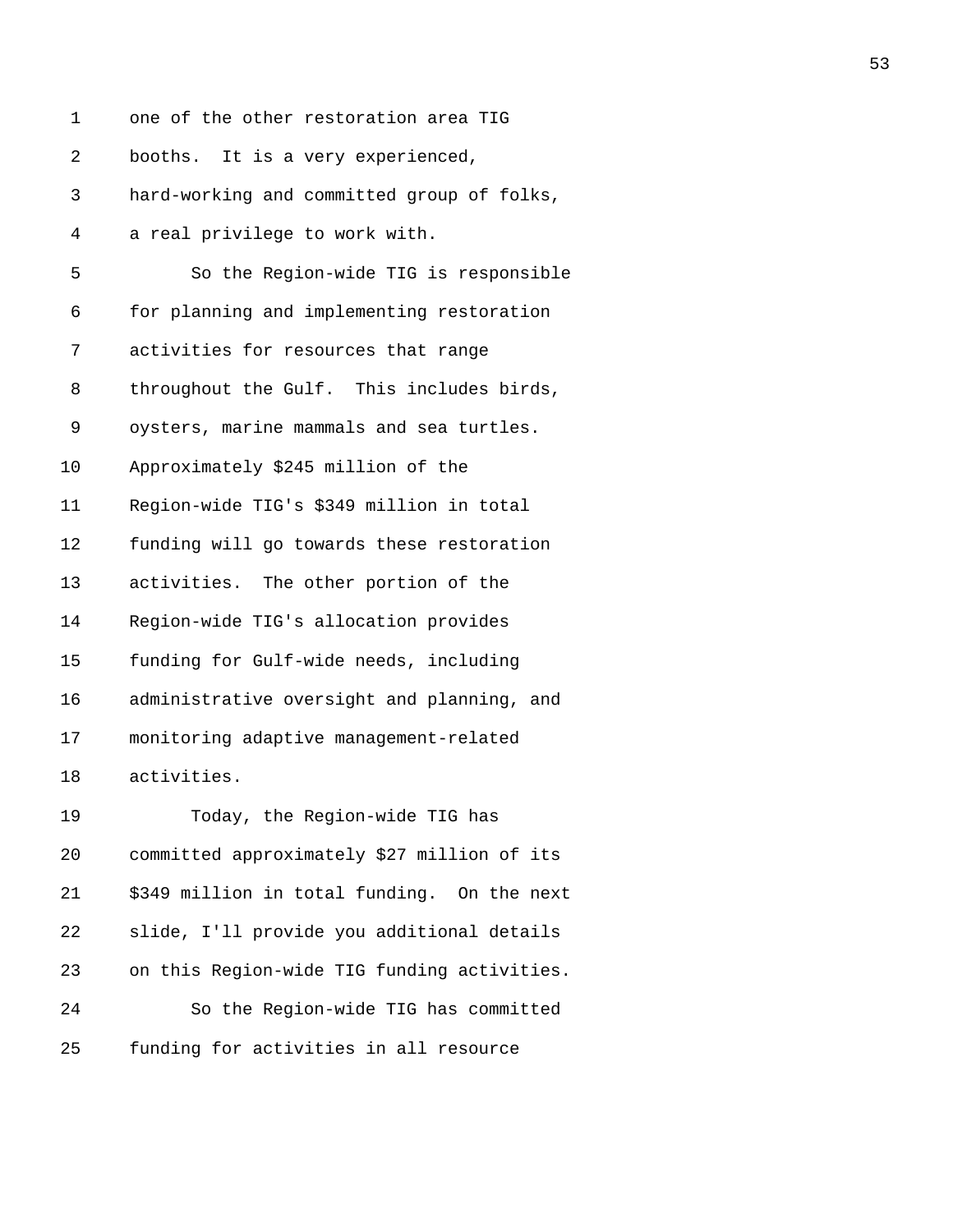| 1  | types and restoration categories for which   |
|----|----------------------------------------------|
| 2  | the TIG has responsibilities. I'll begin     |
| 3  | with column number 1 for sea turtles.<br>For |
| 4  | sea turtles, the Region-wide TIG has         |
| 5  | committed approximately one-third of its     |
| 6  | available funding. This includes funding     |
| 7  | for two early restoration projects. The      |
| 8  | first is the sea turtle early restoration    |
| 9  | project. It's a multifaceted project,        |
| 10 | which includes components that cross five    |
| 11 | Gulf states and address threats to sea       |
| 12 | turtles on their nesting beaches, as well    |
| 13 | as in the coastal environment. This          |
| 14 | project is a ten-year project and it's in    |
| 15 | its third year of implementation.            |
| 16 | The second sea turtle-related early          |
| 17 | restoration project is called Restoring the  |
| 18 | Night Sky, which it retrofits existing       |
| 19 | lighting to make it more sea turtle          |
| 20 | friendly at locations in both Florida and    |
| 21 | Alabama.                                     |
| 22 | From the sea turtle allocation, the          |
| 23 | Region-wide TIG also funded development of   |
| 24 | the Sea Turtles Strategic Framework, one of  |
| 25 | four frameworks released by the Region-wide  |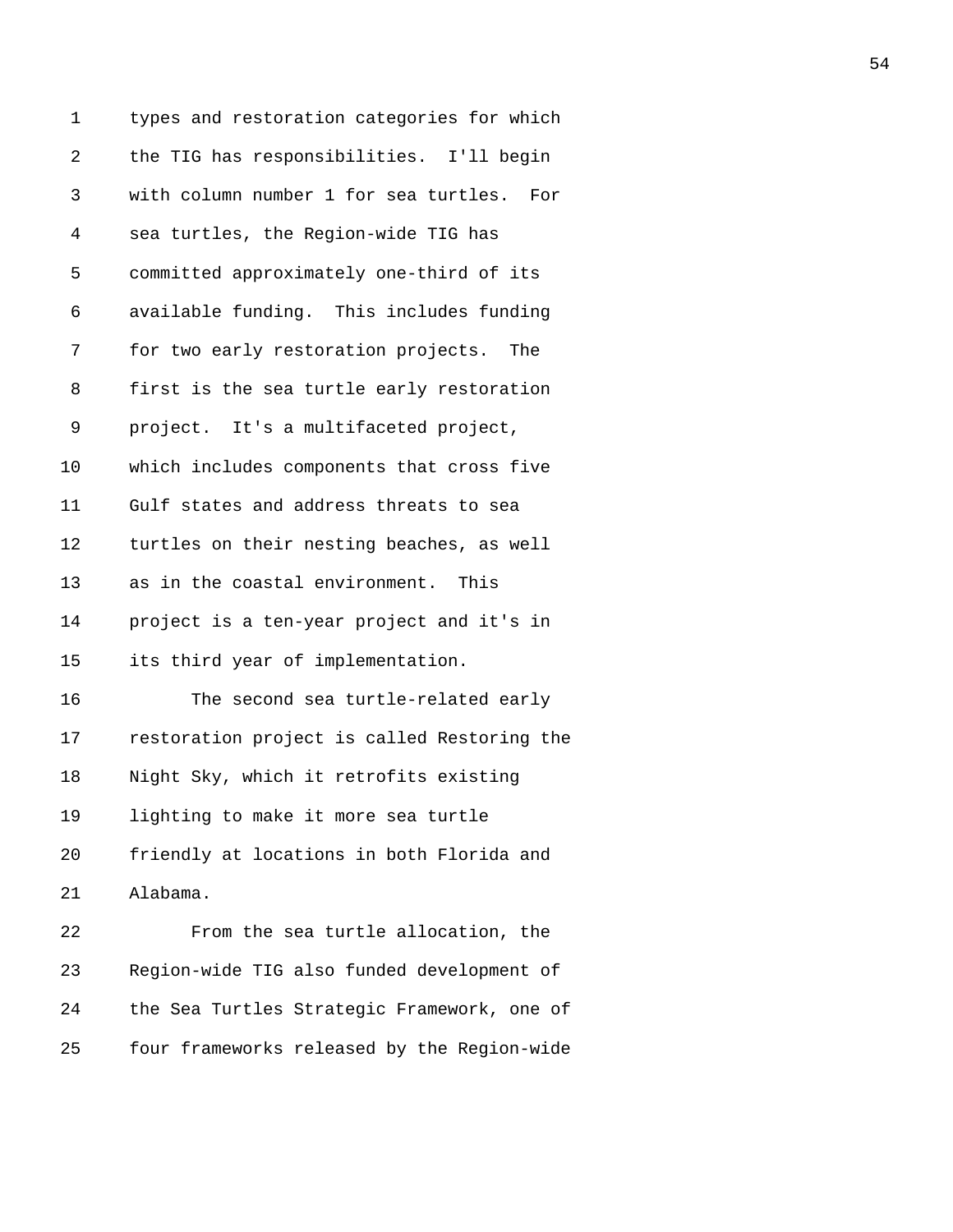| 1  | TIG in June of last year. These documents   |
|----|---------------------------------------------|
| 2  | were developed to assist with restoration   |
| 3  | planning for all four resource types, sea   |
| 4  | turtles, marine mammals, birds and oysters. |
| 5  | Next, I'll actually skip over the           |
| 6  | second column for a second and speak to     |
| 7  | column number 3. This is for birds. So      |
| 8  | for birds, the Region-wide TIG has          |
| 9  | committed approximately three percent of    |
| 10 | its available funding. This includes        |
| 11 | funding for the bird -- the bird strategic  |
| 12 | framework, as well as for one early         |
| 13 | restoration project. That project is the    |
| 14 | Enhanced Management of Aiding and Breeding  |
| 15 | Habitat Early Restoration Project. It's     |
| 16 | located across three Gulf states, Florida,  |
| 17 | Alabama and Mississippi, and includes       |
| 18 | placing markers at sensitive bird nesting   |
| 19 | sites. This five-year project has reached   |
| 20 | the monitoring phase of implementation.     |
| 21 | So next, I'll cover columns 2 and 4.        |
| 22 | On this slide, it's marine mammals and      |
| 23 | oysters. And although it's hard to see,     |
| 24 | we've spent just less than one percent of   |
| 25 | funding for both of those with resource     |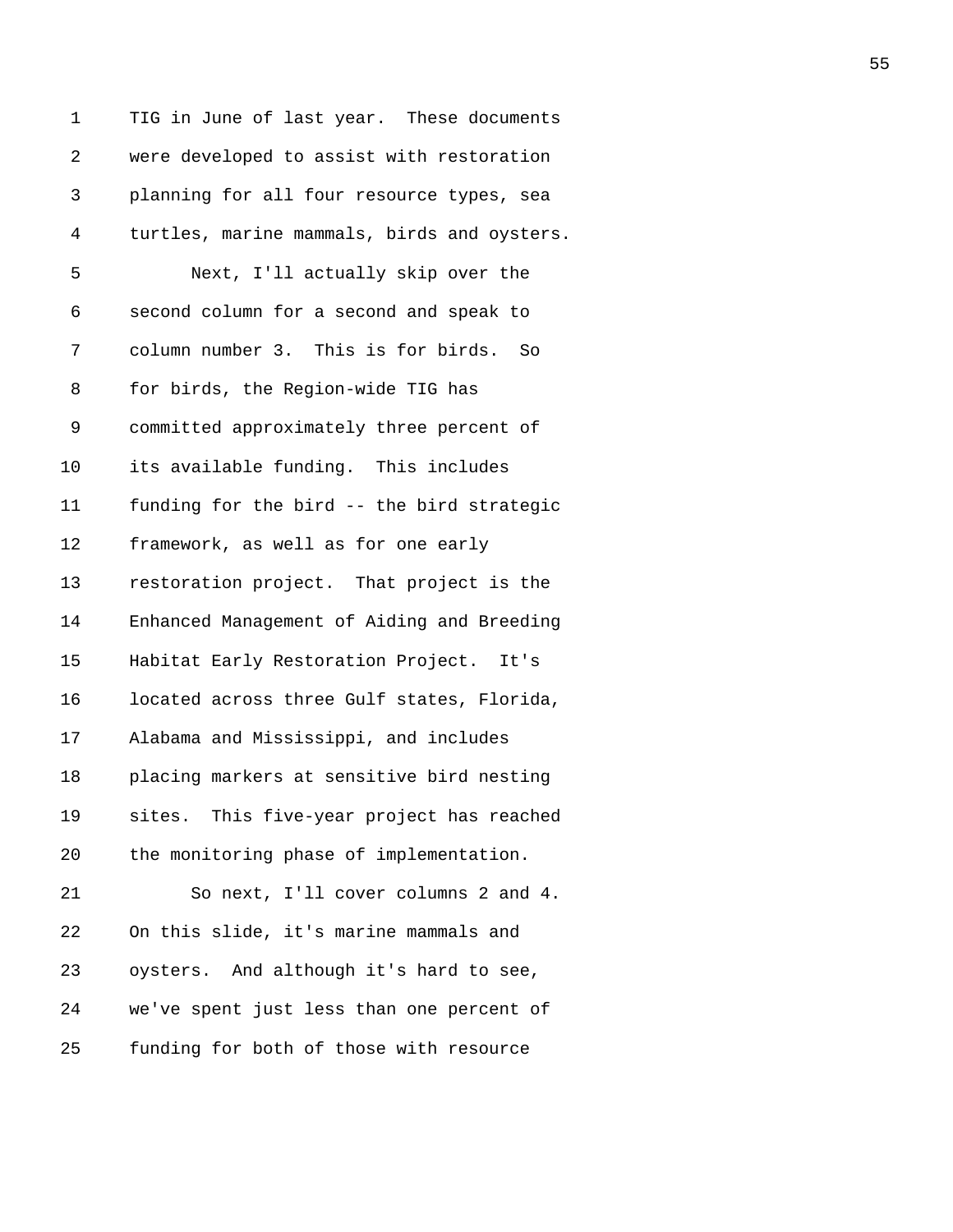| 1  | types, and that funding was used for        |
|----|---------------------------------------------|
| 2  | development of strategic frameworks for     |
| 3  | each of those resource types. These will    |
| 4  | assist in future restoration planning       |
| 5  | efforts for marine mammals and oysters.     |
| 6  | I'll next speak to the fifth column         |
| 7  | there, Monitoring and Adaptive Management.  |
| 8  | Under monitoring and adaptive management,   |
| 9  | the Region-wide TIG supports the trustee    |
| 10 | council and TIGs by providing annual        |
| 11 | funding for the MAM work group.             |
| 12 | This funding supports activities to develop |
| 13 | and maintain MAM procedures and guidelines  |
| 14 | and facilitate coordination across the      |
| 15 | TIGs. To date, the Region-wide TIG has      |
| 16 | committed approximately two percent of its  |
| 17 | available MAM funding to support these      |
| 18 | kinds of efforts.                           |
| 19 | And then last, but not least, in            |
| 20 | column number 5, Administrative Oversight   |
| 21 | and Planning. The Region-wide TIG also      |
| 22 | assists the Trustee Council and TIGs by     |
| 23 | providing annual funding for administrative |
| 24 | support and services, maintenance of the    |
| 25 | administrative record, Trustee Council      |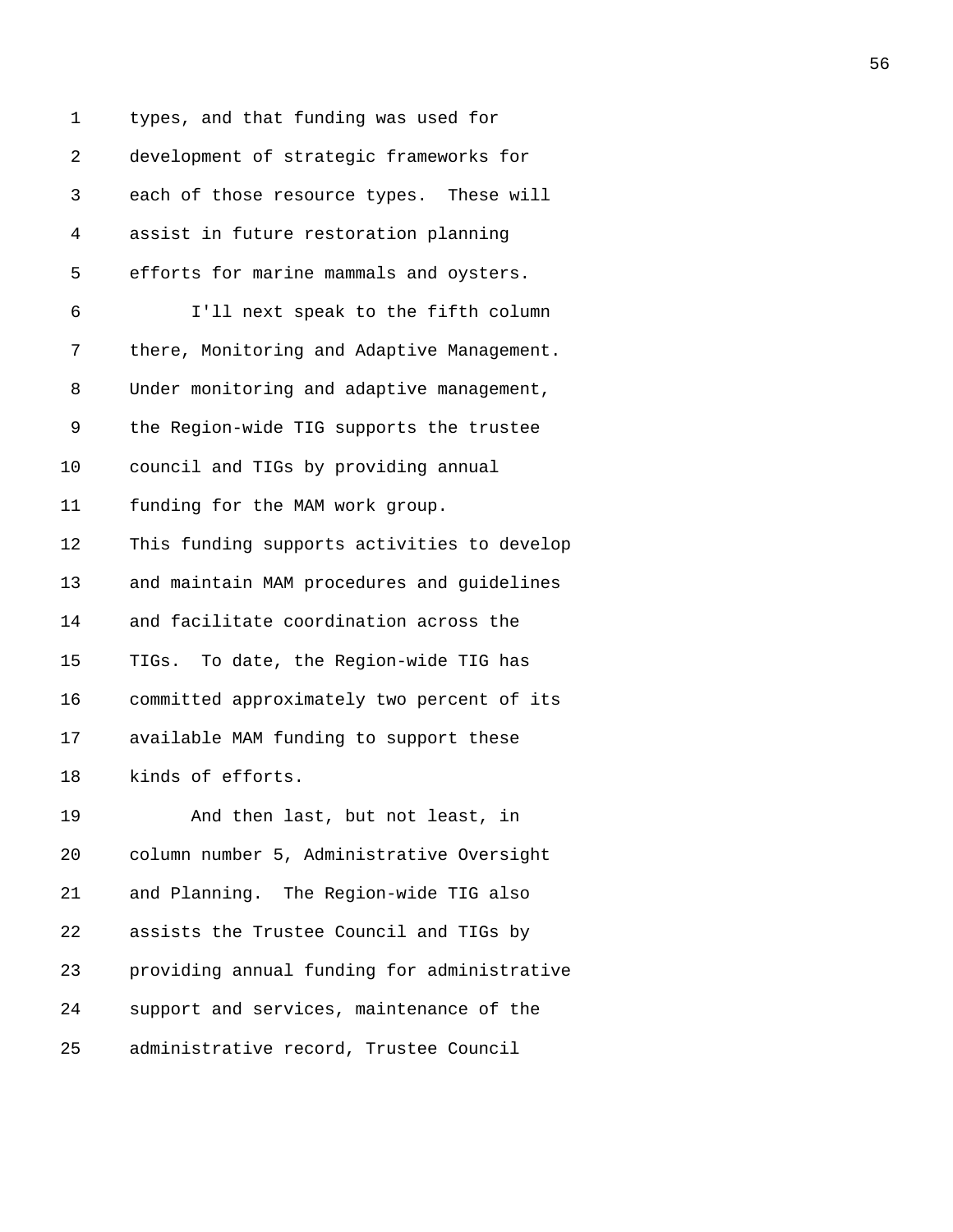1 website, and restoration project portal, 2 and support for conducting the Trustee 3 Council public meetings and other outreach. 4 To date, the Region-wide TIG has committed 5 approximately 12 percent of its available 6 administrative oversight and planning funds 7 to support these types of efforts. 8 So with respect to the Region-wide 9 TIG's current activities, trustees continue 10 to oversee implementation and monitoring of 11 the three early restoration projects 12 described previously. 13 Also this year, the Region-wide TIG 14 will continue to provide funding for 15 continued administrative support for the 16 Trustee Council and TIGs, as well as for 17 activities in the cross-TIG work group. 18 With respect to our future 19 activities, the Region-wide TIG has been 20 watching closely ongoing restoration 21 efforts related to birds, oysters, marine 22 mammals and sea turtles to determine if 23 there are any restoration needs or 24 information gaps that the Region-wide TIG 25 can help address.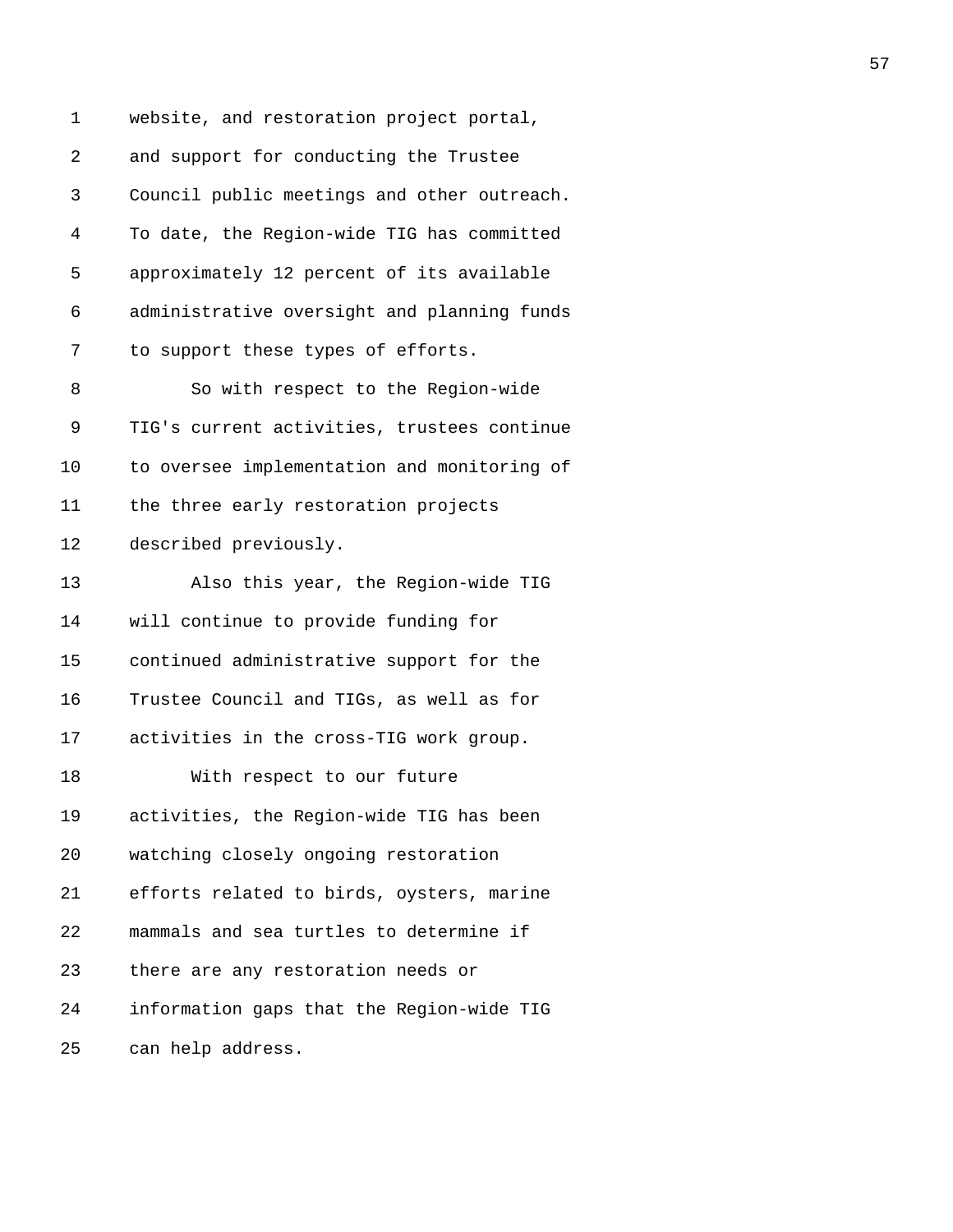| 1          | Earlier this spring, after consulting       |
|------------|---------------------------------------------|
| $\sqrt{2}$ | with each of the other restoration area     |
| 3          | TIGs and considering the information        |
| 4          | presented in each of the strategic          |
| 5          | frameworks, the Region-wide TIG agreed it   |
| 6          | would be appropriate to begin conducting    |
| 7          | preplanning activities. These include       |
| 8          | developing the scope and scheduling of      |
| 9          | upcoming restoration plan efforts,          |
| 10         | including Restoration Plan Number 1.        |
| 11         | The Region-wide TIG anticipates             |
| 12         | conducting initial restoration planning     |
| 13         | steps for birds, oysters, marine mammals    |
| 14         | and sea turtles beginning later this year,  |
| 15         | and continuing into 2019. We look forward   |
| 16         | to the public's participation in this       |
| 17         | process. Thank you.                         |
| 18         | I think with this, I will turn it           |
| 19         | back to Perry.                              |
| 20         | MR. FRANKLIN: Thank you, Tim. Why don't     |
| 21         | we stand in our seats for about ten seconds |
| 22         | and give ourselves a stretch. That was a    |
| 23         | lot. That was a lot of information. Okay.   |
| 24         | This is the portion of the program          |
| 25         | that we want to transition to public        |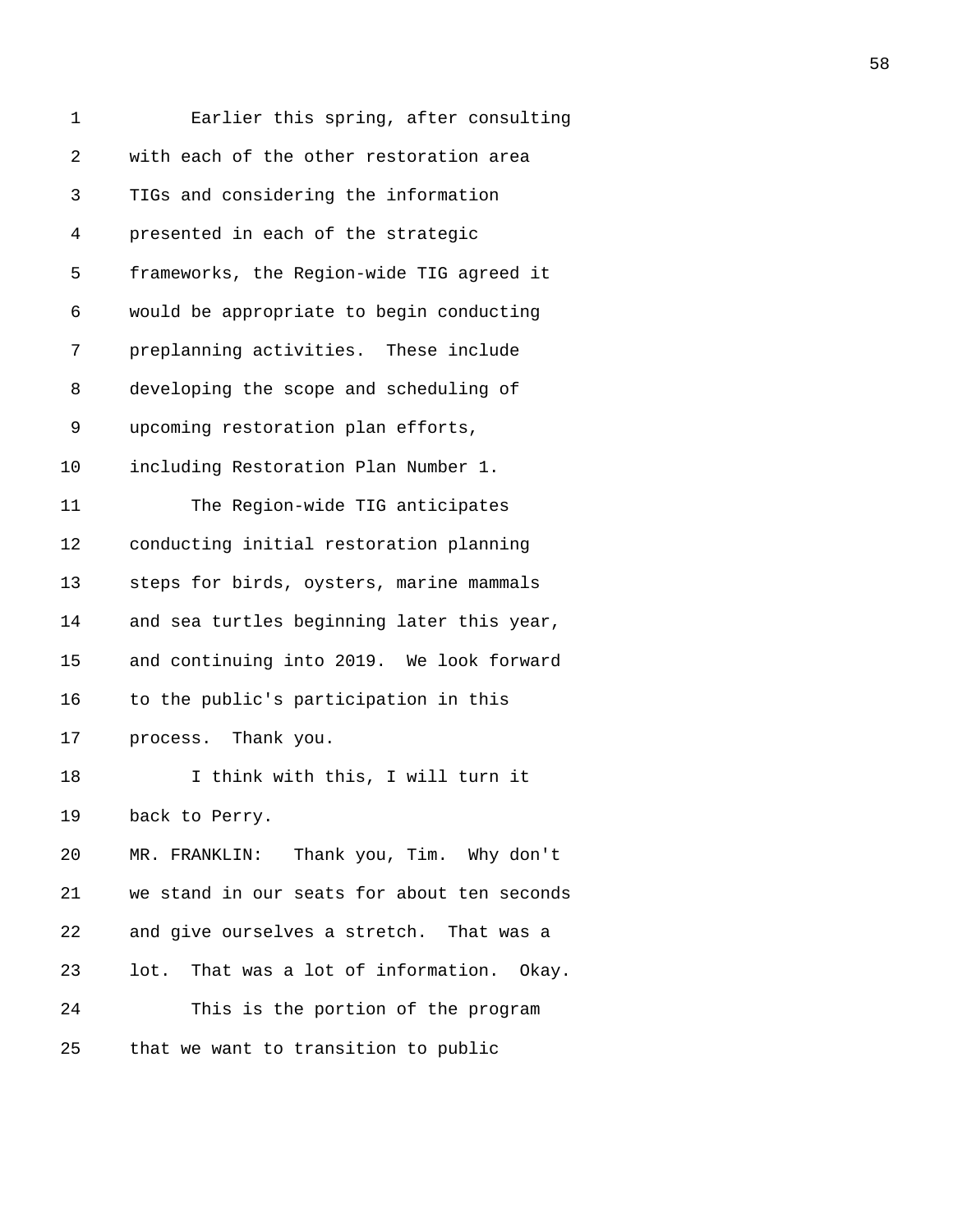1 comments. Again, I want to remind you that 2 everyone should have signed in on a blue 3 card, and this is the proper way in which 4 to allow me to call you forward.

5 So if you signed up and you said you 6 wanted to make a public comment, you would 7 have said yes, and I would have been given 8 those cards. Are there any individuals who 9 did not say yes and who would like to now 10 get on that list to make a public comment? 11 If you would just raise your hand and we'll 12 get a blue card to you. And if at any time 13 -- okay. I have two hands up over here to 14 my right. So, ma'am, we'll get a card to 15 you and they'll get those to me. What I 16 will do is, I will call individuals 17 forward, two at a time, and if the second 18 person can simply stand behind the first 19 person who is speaking, that will help to 20 expedite the process. 21 Because we have a number of speakers, 22 we are going to limit the speakers to three 23 minutes. Some people have driven many

24 miles to be here tonight, as you can see,

25 from Texas to Florida, and so we want to be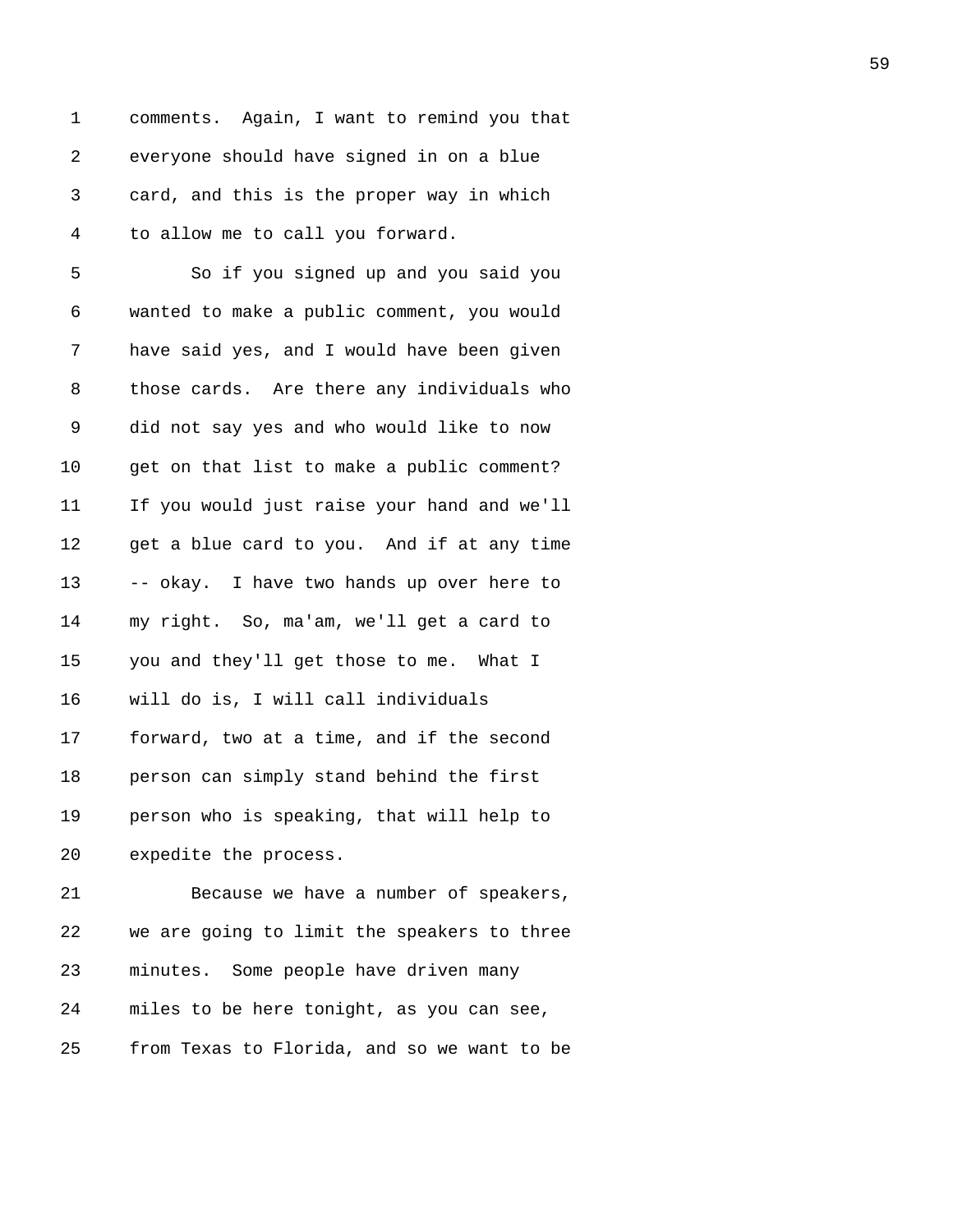1 as respectful as possible. And this 2 monitor here, when you begin to speak, if 3 you will state your name, and if you are 4 representing an organization, if you will 5 state the name of the organization. If you 6 are simply here for yourself, you won't 7 need to state your organization. At that 8 time, this little monitor will turn green. 9 For two-and-a-half minutes, it will be 10 green. Then at two-and-a-half minutes, it 11 will turn yellow. When you see it turn 12 yellow, I would appreciate if you would go 13 ahead and conclude your comments. When it 14 turns red, you have completed your three 15 minutes, and I am going to ask you to go 16 ahead and take your seat to allow the next 17 individual to come forward. 18 So at this time, from my right, your 19 left, we have Mr. Phil Coram, State of 20 Florida; Next to Phil, we have Mary Josie 21 Blanchard, Department of the Interior; then 22 we have Christopher Blakenship, State of 23 Alabama; Mary Kay Lynch, U.S. Environmental 24 Protection Agency; Gary Rikard, State of 25 Mississippi; Chris Doley, from NOAA; Alyson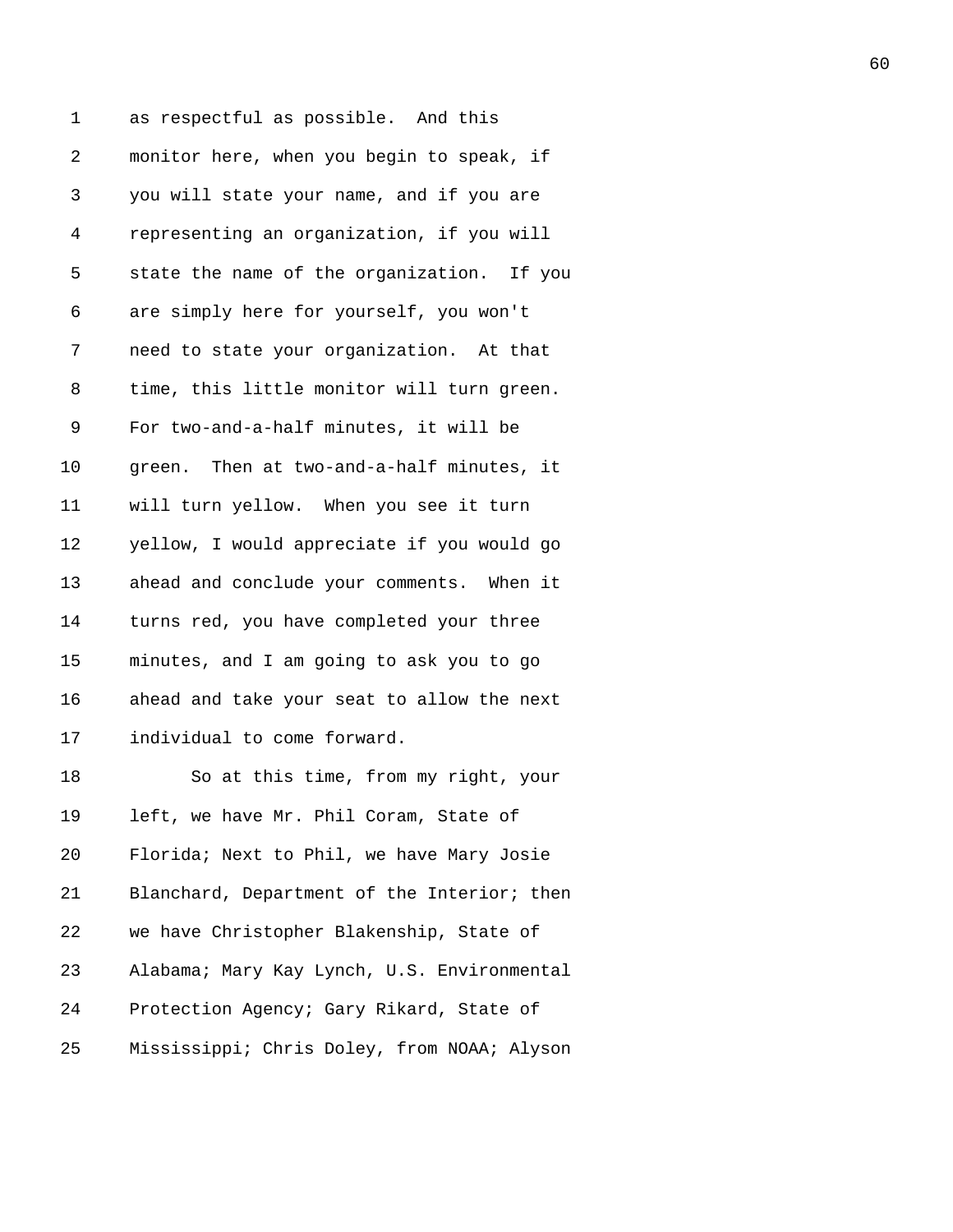1 Graugnard, State of Louisiana; Homer

2 Wilkes, U.S. Department of Agriculture; and

3 finally Robin Riechers, from the State of 4 Texas.

| 5      | At this time, I would like to start         |
|--------|---------------------------------------------|
| 6      | with the first individual, Mr. Ron Bradley. |
| 7      | Again, because this is being captured by a  |
| 8      | court reporter, if you would state your     |
| 9      | name, and if you are representing an        |
| 10     | organization, the name of the organization  |
| 11     | so that we can properly annotate in the     |
| $12\,$ | public record. Mr. Bradley.                 |
| 13     | MR. BRADLEY: I'm Ryan Bradley. I'm the      |
| 14     | Executive Director at the Mississippi       |
| 15     | Commercial Fisheries United. We're a        |
| 16     | nonprofit business alliance representing    |
| 17     | the commercial fishing and seafood          |
| 18     | industry. We're based right here in Long    |
| 19     | Beach, Mississippi, so we're glad to have   |
| 20     | you right here in our backyard.             |
| 21     | I've witnessed the devastation of           |
| 22     | this oil spill firsthand. I worked during   |
| 23     | the oil spill. I was a commercial           |
| 24     | fisherman before.                           |
| 25     | And the seafood industry is not             |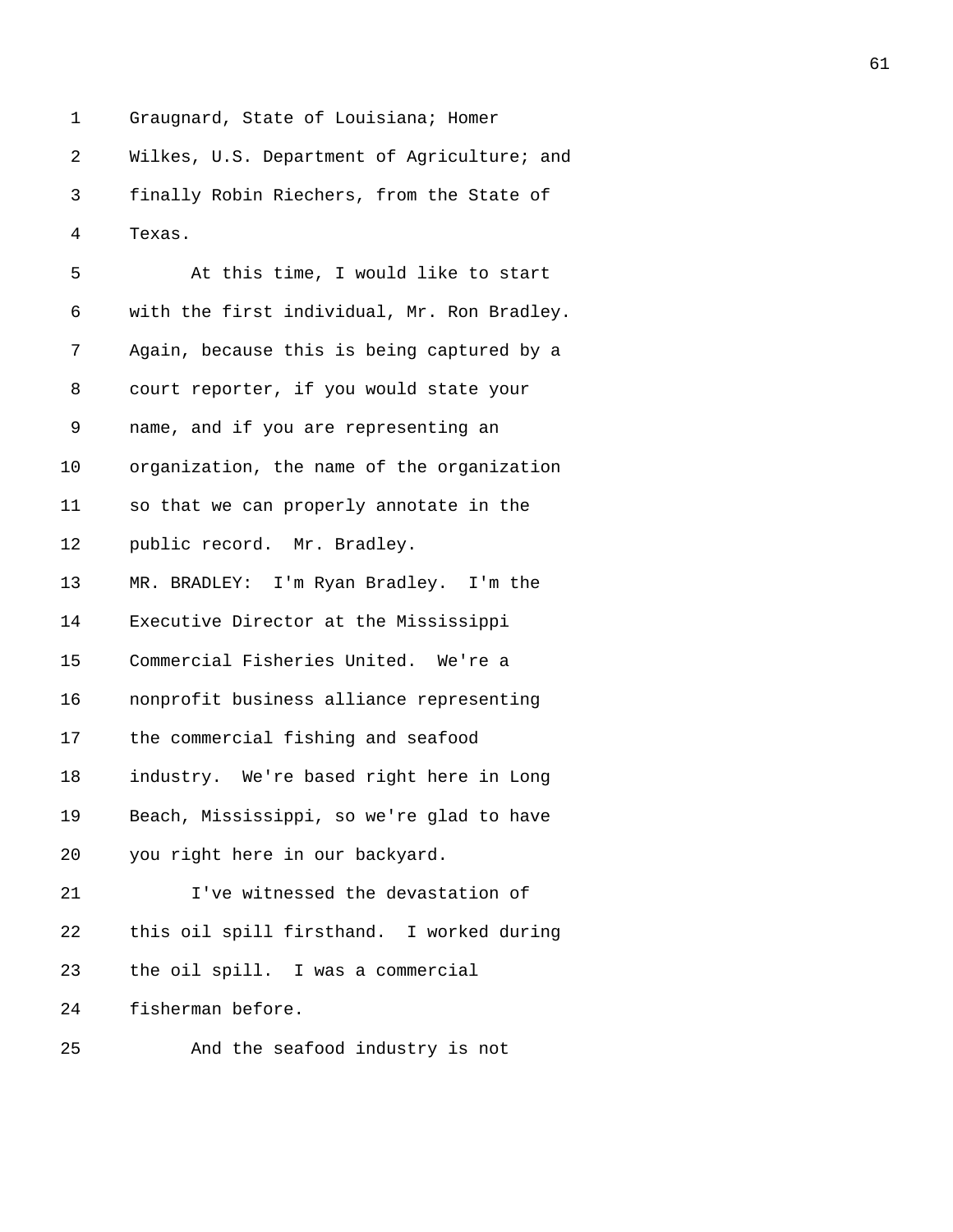1 getting any better here in Mississippi. 2 We're having lots of problems all across 3 the Gulf. The time is now to focus on our 4 seafood industry. We've put enough into 5 the recreational opportunities. It's time 6 to focus on the seafood. 7 We appreciate the education and 8 outreach workshop last night. I would like 9 to thank you all for having that. When we 10 think of industry engagement, we think of 11 actually reaching out to these specific 12 communities that may be impacted by these 13 projects. We'd like to see that done 14 before these projects are considered and 15 implemented. I think there's some funds 16 that maybe we could use to help engage a 17 little bit better with the stakeholders and 18 stakeholder groups. 19 I would like to ask the trustees to 20 ask yourselves, how much do you value the 21 commercial fishing industry and the seafood 22 industry? 23 These folks are really struggling. I

24 can't reiterate it enough. It's time to 25 start putting some of these funds to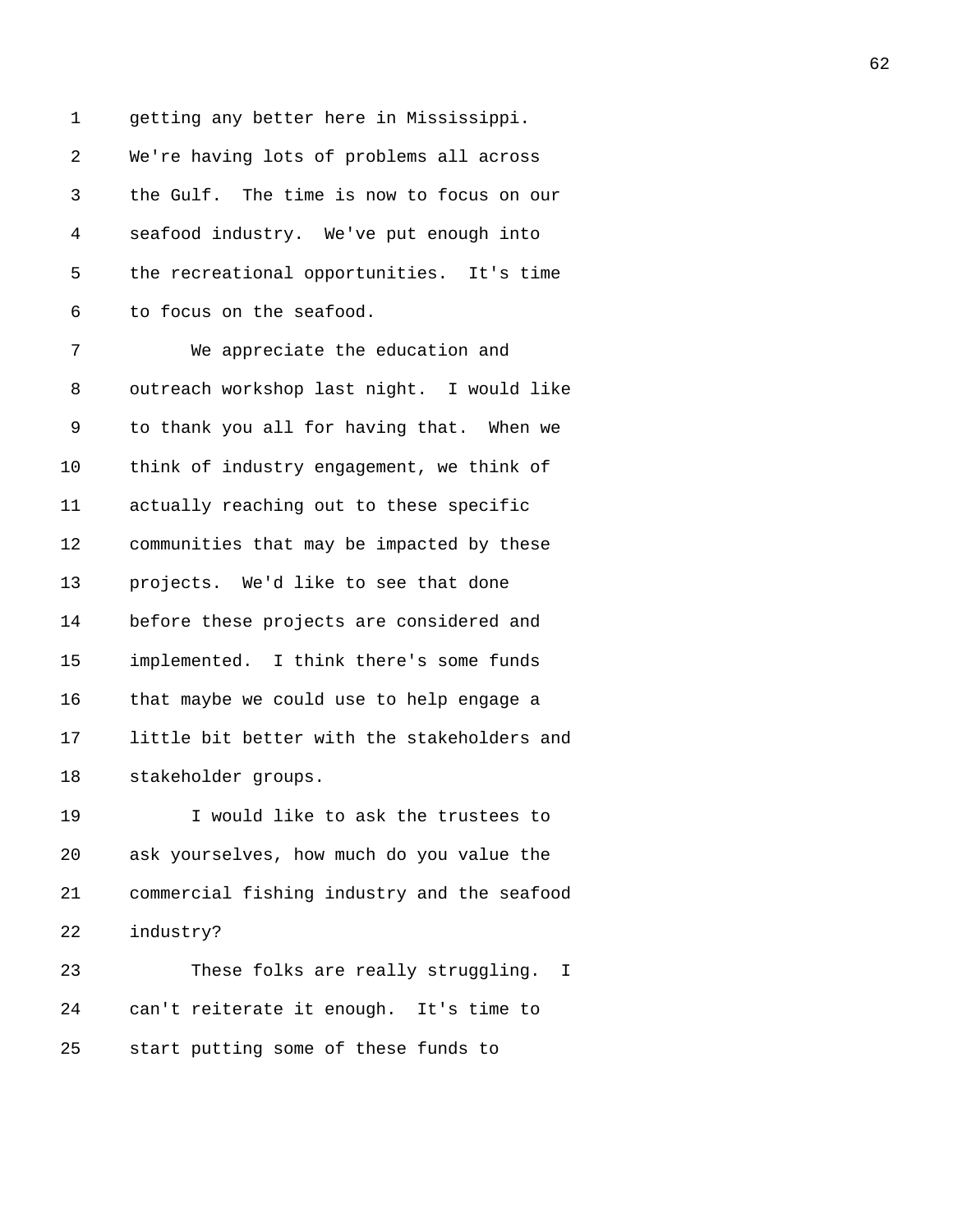1 restoring these resources, restoring the 2 habitat. There's all kinds of stuff about 3 birds and marine mammals, nothing about 4 shrimp. That's what we're known for here 5 on the -- that's the biggest commercial 6 industry. What are we doing to help the 7 shrimp industry? We've got to start doing 8 that. 9 We're asking that you consider future 10 projects that would give these fishing 11 industry stakeholders key roles in 12 participating in the restoration process. 13 We're referring to that as participatory 14 restoration. And it's the idea that we can 15 tap into a traditional ecological and 16 fishing knowledge that these 17 multi-generation water men possess. These 18 stakeholders have the most at stake, and 19 the most to gain in these restoration 20 projects. It only makes sense that we're 21 utilizing them every step of the way. 22 Allowing these stakeholders to 23 contribute meaningfully in these 24 restoration activities will ease the 25 burdens that they're feeling right now and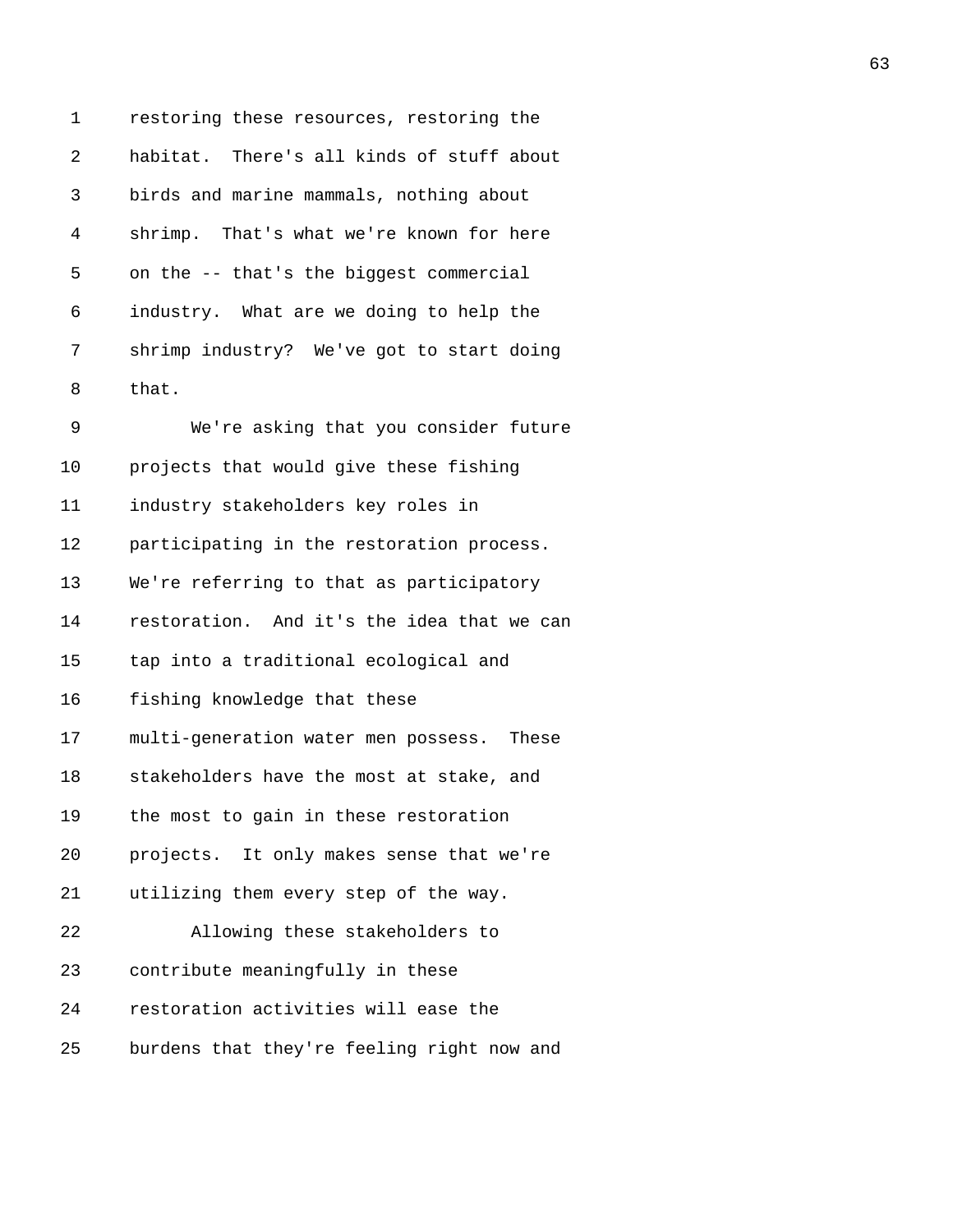| 1              | it can ease the pressure on these resources |
|----------------|---------------------------------------------|
| $\overline{2}$ | that are at critical levels.                |
| 3              | Examples of participatory restoration       |
| 4              | include anything from oyster reef           |
| 5              | monitoring, oyster relays, oyster shell     |
| 6              | recycling and planting, voluntary           |
| 7              | electronic monitoring and data collection,  |
| 8              | water quality monitoring, bottom mapping    |
| 9              | and surveying, and consulting with          |
| 10             | restoration activities.                     |
| 11             | So thank you for the time to speak          |
| 12             | tonight, and we hope that you all will take |
| 13             | the seafood industry seriously. It's time   |
| 14             | to put this money towards making our        |
| 15             | seafood industry what it used to be. So     |
| 16             | thank you.                                  |
| 17             | MR. FRANKLIN: Thank you, Mr. Bradley.       |
| 18             | The next individual to make public          |
| 19             | comments, Mr. Robert Bendick, followed by   |
| 20             | Howard Page.                                |
| 21             | MR. BENDICK: Good evening. My name is Bob   |
| 22             | Bendick. I'm the Gulf of Mexico director    |
| 23             | for the Nature Conservancy. I'm here        |
| 24             | representing the conservancy and our five   |
| 25             | Gulf state chapters. Thanks for the         |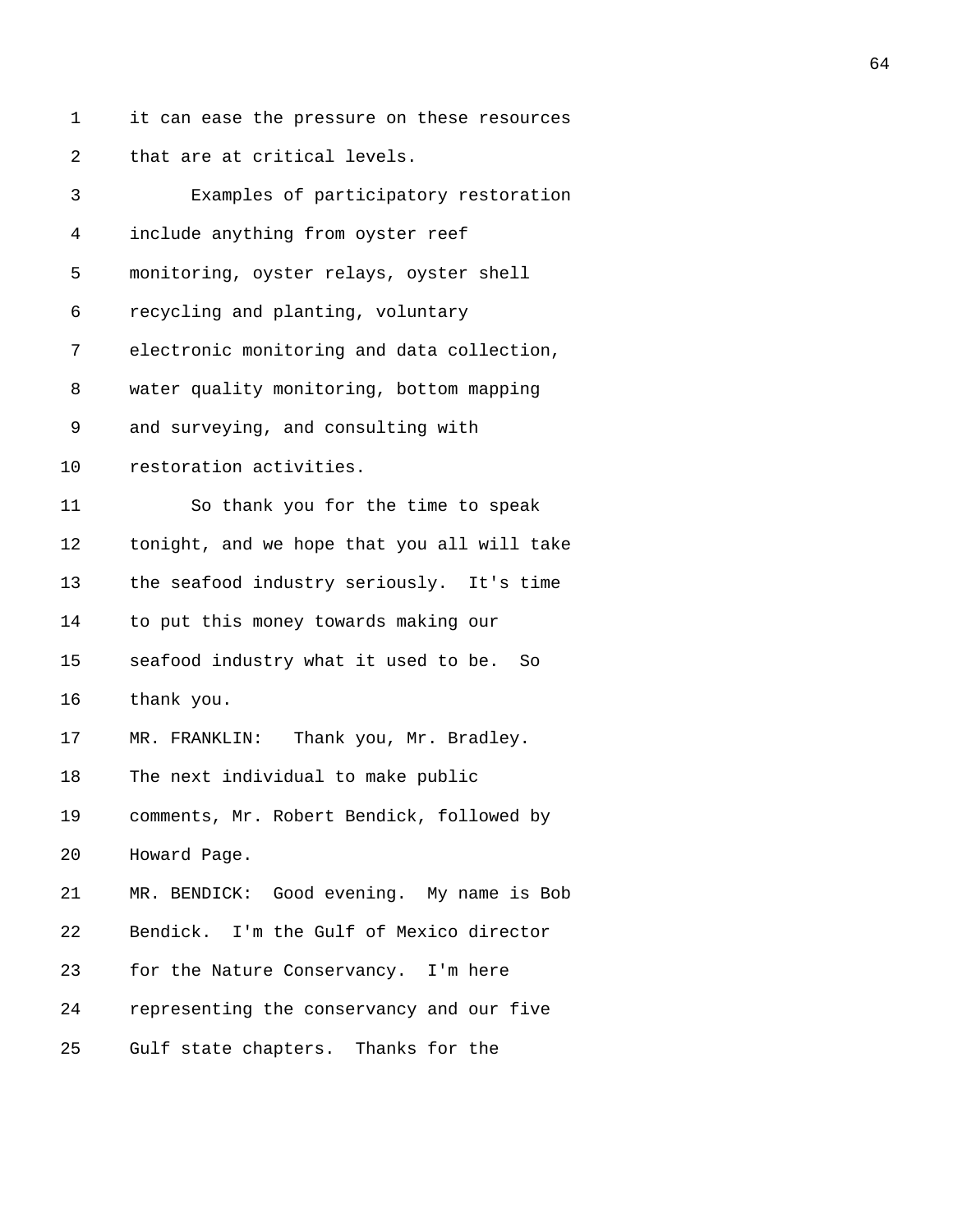1 opportunity to be here. It's really 2 exciting to see the progress that is being 3 made (inaudible).

4 TNC continues to believe that several 5 overall principles are important for the 6 successful restoration of natural resource 7 damages. One, investment of NRD funds 8 should be integrated and coordinated with 9 other Deepwater Horizon funding to support 10 large ecosystem restoration projects that 11 have multiple impacts on the health of the 12 Gulf.

13 Two, estuaries and their watersheds 14 are effective units for accomplishing such 15 coordination; estuary restoration projects 16 can be building blocks for overall Gulf 17 restoration. Existing estuary-based 18 organizations, such as the National 19 Estuarine Programs, National Estuarine 20 Research Reserves, CPRA in Louisiana and 21 the like are useful in implementing NRD 22 projects. In this context, offshore waters 23 should be considered a separate unit for 24 analysis, integration and investment. 25 While NRD evaluations may be more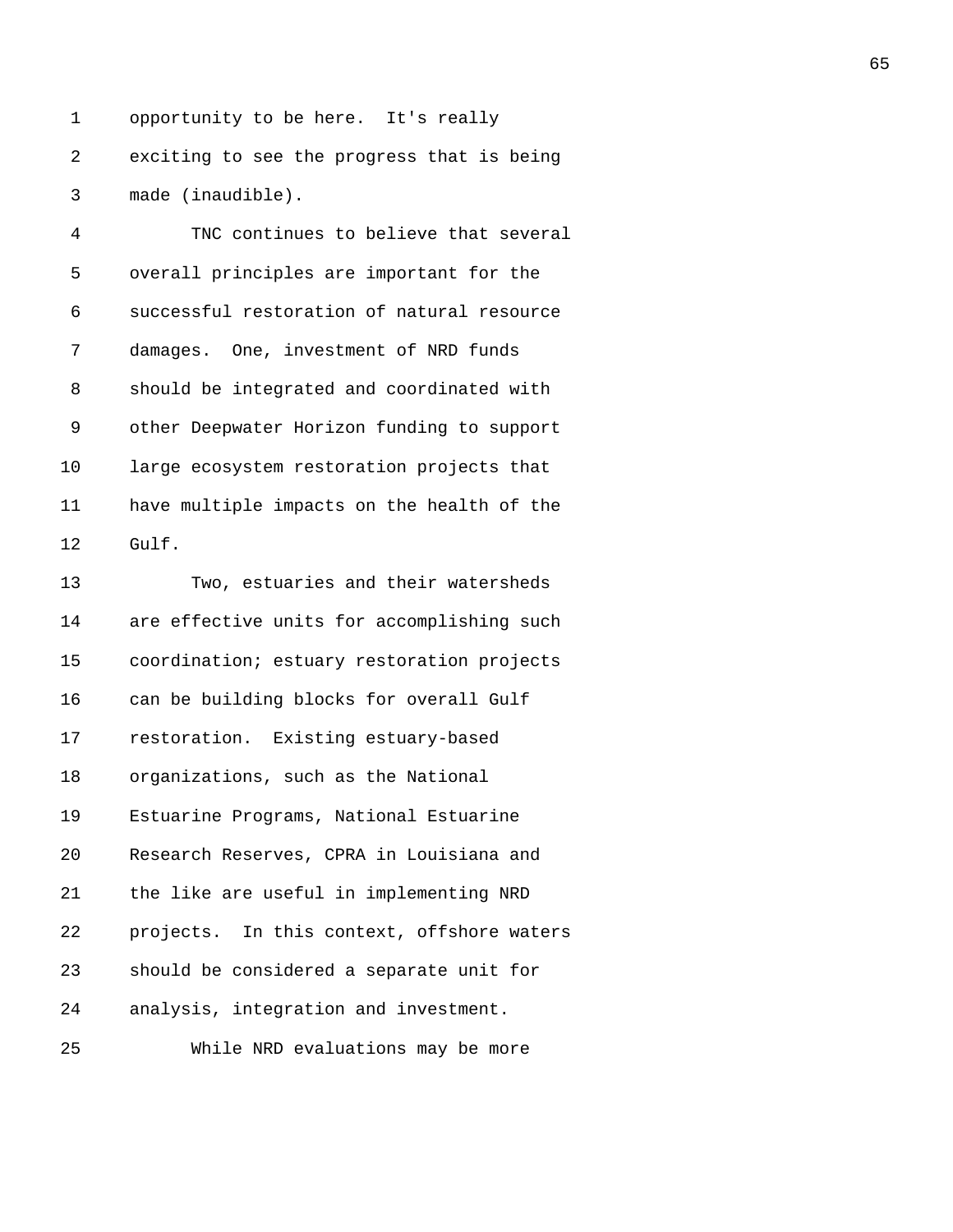1 technical than are some other aspects of 2 Deepwater Horizon funded restoration, 3 public communication and engagement are 4 still essential for effective project 5 selection. 6 Fifth, natural resource damage fund 7 investments may not be sufficient to 8 completely restore a habitat or species, 9 but they should take the long view and 10 establish the foundation for ongoing and 11 lasting restoration. 12 And six, investment decisions should 13 take into account the projected impacts of 14 climate change and sea level rise, 15 including the ability of habitats and 16 species to adapt to a changing climate. 17 As you continue your deliberations, 18 we hope you will take into account the 19 following specific concerns: 20 Oysters and oyster reefs are in 21 trouble across the Gulf. Oysters were 22 basic building blocks of the Gulf 23 ecosystem. The Deepwater Horizon funding, 24 from multiple sources, is a 25 once-and-forever opportunity to restore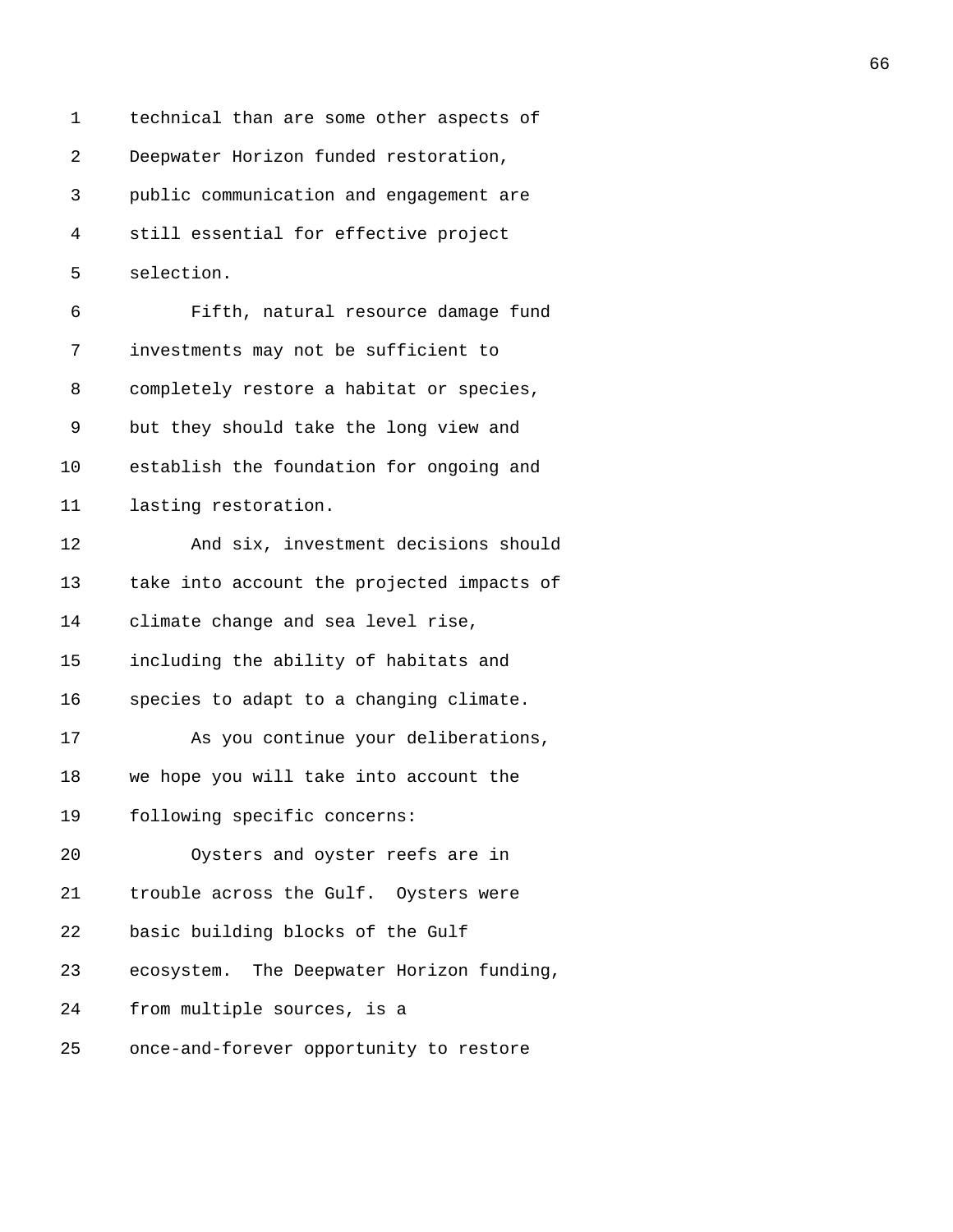| 1  | oysters in the Gulf; however, this funding  |
|----|---------------------------------------------|
| 2  | should be deployed without delay to avoid   |
| 3  | reaching a tipping point that prevents      |
| 4  | long-term recovery.                         |
| 5  | The region-wide TIG, state TIGs and         |
| 6  | other sources of Deepwater Horizon funding  |
| 7  | should be used in concert to restore        |
| 8  | oysters for both their ecosystem and market |
| 9  | values by supporting sustained oyster       |
| 10 | stocks. The region-wide oyster restoration  |
| 11 | framework is a sound step in this           |
| 12 | direction.                                  |
| 13 | Second, species migrations of various       |
| 14 | kinds are another important element of the  |
| 15 | Gulf ecosystem. NRD's decisions should      |
| 16 | take into account protecting the multiple   |
| 17 | habitats and restoring the connectivity     |
| 18 | that allow migratory species to complete    |
| 19 | their life cycles.                          |
| 20 | Third, bird nesting on barrier              |
| 21 | islands and in floodplain forests of rivers |
| 22 | tributary to the Gulf are important in      |
| 23 | themselves, and their protection and        |
| 24 | restoration can contribute to the           |
| 25 | resilience of coastal areas from storms.    |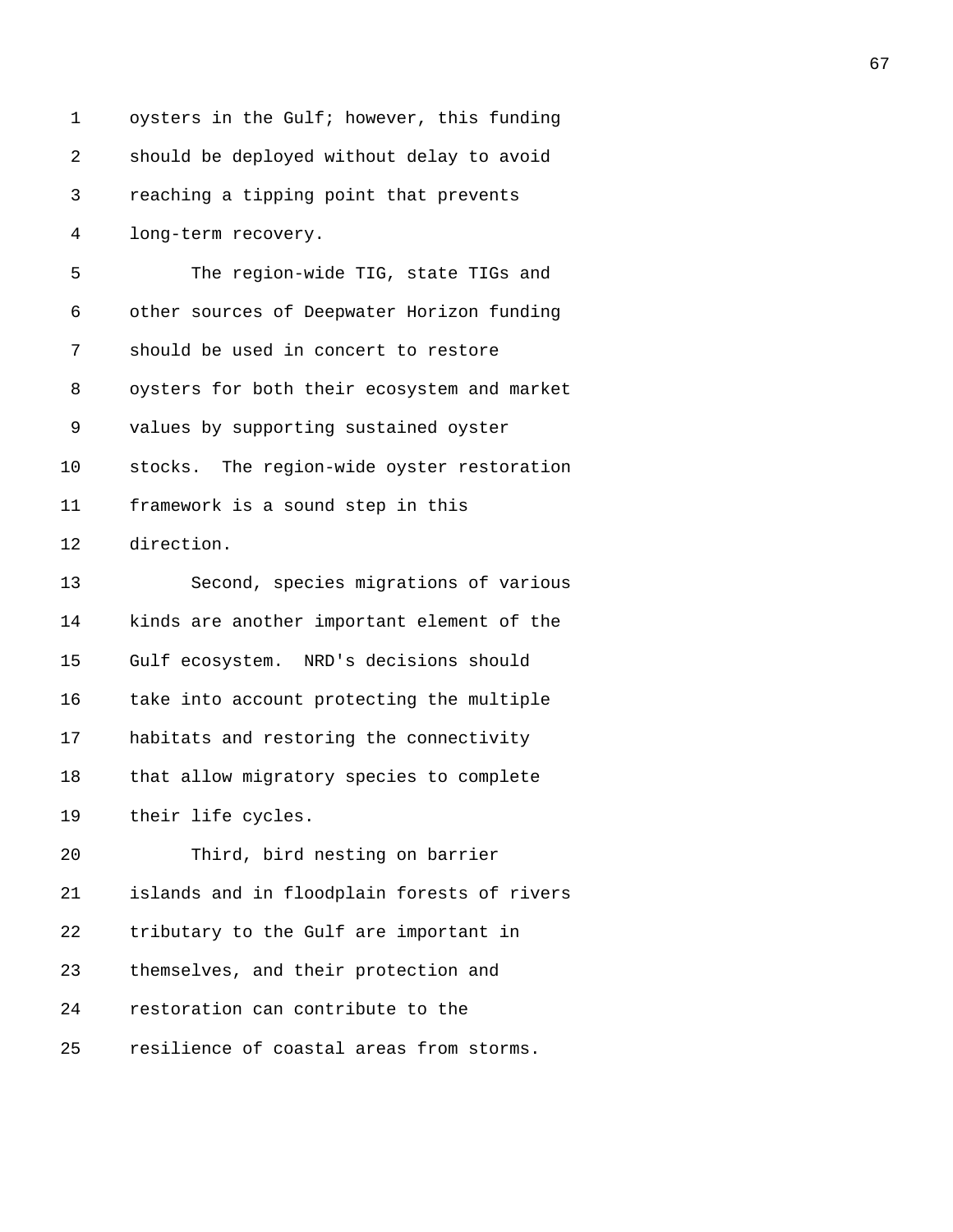1 MR. FRANKLIN: If you can begin to wrap 2 up, Mr. Bendick.

|                   | 3 MR. BENDICK: I'm almost there. Land  |
|-------------------|----------------------------------------|
| $4\degree$        | conservation and fee in easement is an |
| 5                 | important tool for addressing natural  |
| $6 \qquad \qquad$ | resource damages.                      |

7 And, finally, GulfCorps, the Gulf 8 conservation corps, has proven to be 9 successful in employing young adults to 10 accomplish meaningful Gulf restoration 11 projects. There are likely natural 12 resource damage activities that can extend 13 and take advantage of this program, and 14 employ more young people from the Gulf in 15 Gulf restoration. Thank you. 16 MR. FRANKLIN: Thank you, Mr. Bendick. 17 The next person to make a comment, Howard 18 Page, followed by Julia Weaver. 19 MR. PAGE: I'm Howard Page. I'm speaking 20 for the North Gulfport Community Land 21 Trust, and I would like to ask -- it makes 22 a lot of sense that we have people from the 23 state agencies on this group and people 24 from the federal agencies because you had 25 core missions before this disaster happened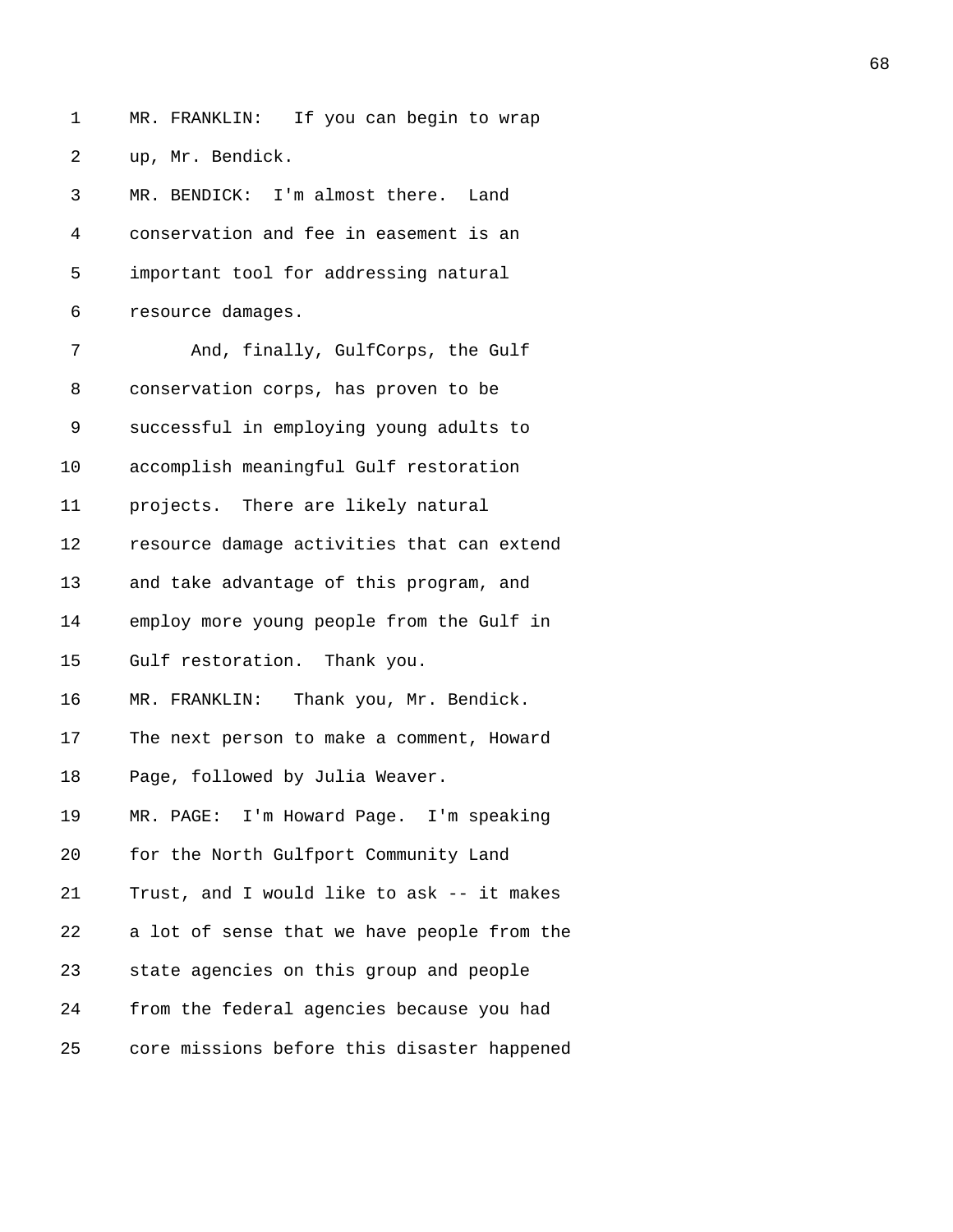| 1  | on water quality, a lot of other things,    |
|----|---------------------------------------------|
| 2  | that gives you the expertise and the        |
| 3  | understanding to help make this a good      |
| 4  | effort and to achieve this.                 |
| 5  | You did things like keeping plastics        |
| 6  | out of the ocean, which leads to the        |
| 7  | mortality of turtles. You did stormwater    |
| 8  | point and nonpoint runoff. You protected    |
| 9  | wetlands. You do failing sewer systems.     |
| 10 | You have the expertise, and I truly believe |
| 11 | you have the desire. Every time I've        |
| 12 | worked with anyone from state or federal    |
| 13 | agencies, they have exactly that. I truly   |
| 14 | believe there's expertise in the agencies,  |
| 15 | and I truly believe that there's a sincere  |
| 16 | desire from everyone I've ever talked to,   |
| 17 | to achieve these goals that we all have.    |
| 18 | We have the existing law. We have the       |
| 19 | existing rules.                             |
| 20 | But I do see a point of failure, and        |
| 21 | I would like to speak to some other folks   |

21 I would like to speak to some other folks 22 that I heard in the room. I heard there's 23 some Mississippi state legislatures in the 24 room. I'm from Mississippi. I heard that 25 Congressman Palazzo has some staff here.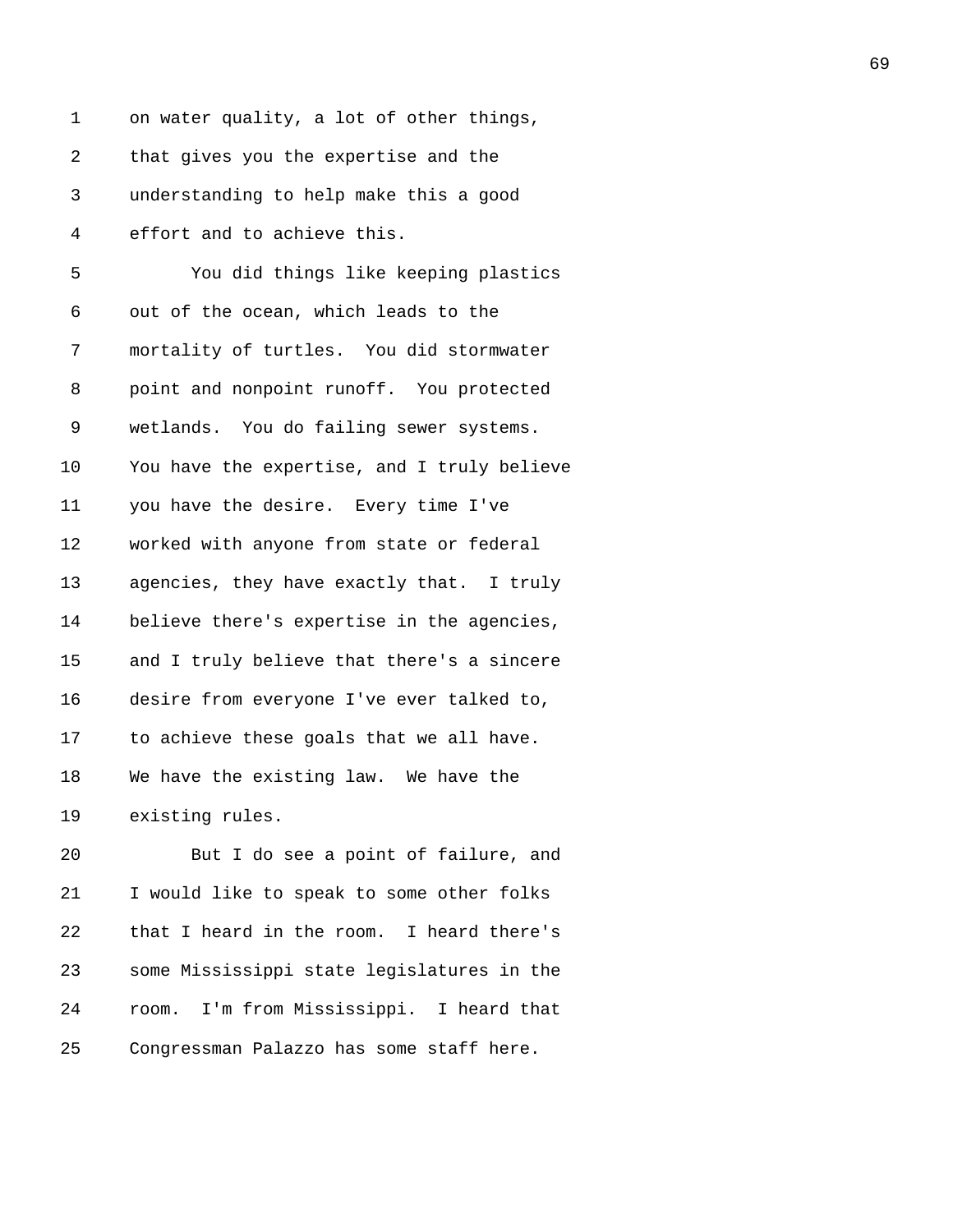| 1          | The failure is not from your agencies       |
|------------|---------------------------------------------|
| $\sqrt{2}$ | for the essential synergy that is going to  |
| 3          | have to come from you meeting those core    |
| 4          | missions you already had of clean water and |
| 5          | protecting the environment for this to be   |
| 6          | successful. It comes from the fact that     |
| 7          | the Congress and the state legislature      |
| 8          | provide you adequate resources, that they   |
| 9          | fund these essential missions. That is the  |
| 10         | failure point here. It's clear and          |
| 11         | obvious. There's one point of failure, and  |
| 12         | that's the failure of the Mississippi       |
| 13         | Legislature. When you have failing sewer    |
| 14         | systems in Mississippi and all the other    |
| 15         | Gulf states have it too, it's because the   |
| 16         | state legislatures don't fund those         |
| 17         | missions. When you have turtles dying from  |
| 18         | plastics in the oceans, it's because        |
| 19         | Congressman Palazzo and his colleagues do   |
| 20         | not fund that critical mission adequately.  |
| 21         | And, again, I truly believe, you            |
| 22         | folks that I see at the table, you all have |
| 23         | the expertise, you all have the desire, you |
| 24         | all have outstanding staffs. You all have   |
| 25         | the existing law.                           |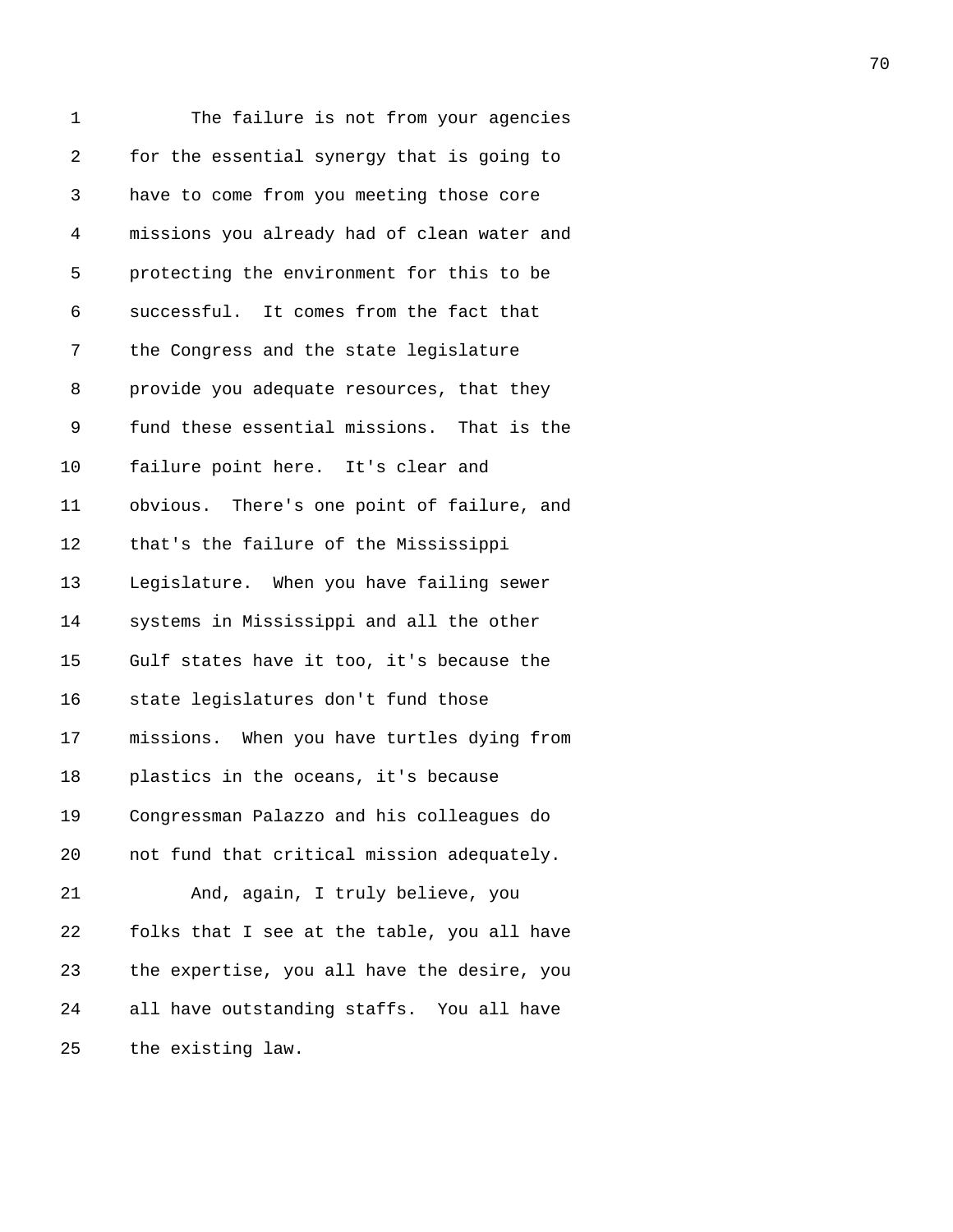| 1  | What you need is a Congress that gets        |
|----|----------------------------------------------|
| 2  | away from the magical thinking that cutting  |
| 3  | taxes and reducing government solves all     |
| 4  | problems. That is magical thinking. It       |
| 5  | has no logic to it. That needs to change.    |
| 6  | The Congresses and the legislature need to   |
| 7  | fund you all so that you can do the          |
| 8  | existing core missions that you already      |
| 9  | had, and let this overall, very complicated  |
| 10 | project be a success and let your existing   |
| 11 | missions be a success. Thank you.            |
| 12 | MR. FRANKLIN:<br>Thank you, Mr. Page.<br>The |
| 13 | next individual, Ms. Julia Weaver, followed  |
| 14 | by Jesse Ritter.                             |
| 15 | MS. WEAVER: Thank you. My name is Julia      |
| 16 | Weaver. Thank you for the opportunity to     |
| 17 | comment tonight on behalf of the             |
| 18 | Partnership For Gulf Coast Land              |
| 19 | Conservation, a network of more than two     |
| 20 | dozen nonprofit land conservation            |
| 21 | organizations across the Gulf. Our mission   |
| 22 | is to increase the pace, quality and         |
| 23 | permanence of voluntary land and water       |
| 24 | conservation of the Gulf Coast region.       |
| 25 | Thank you for your investments to date in    |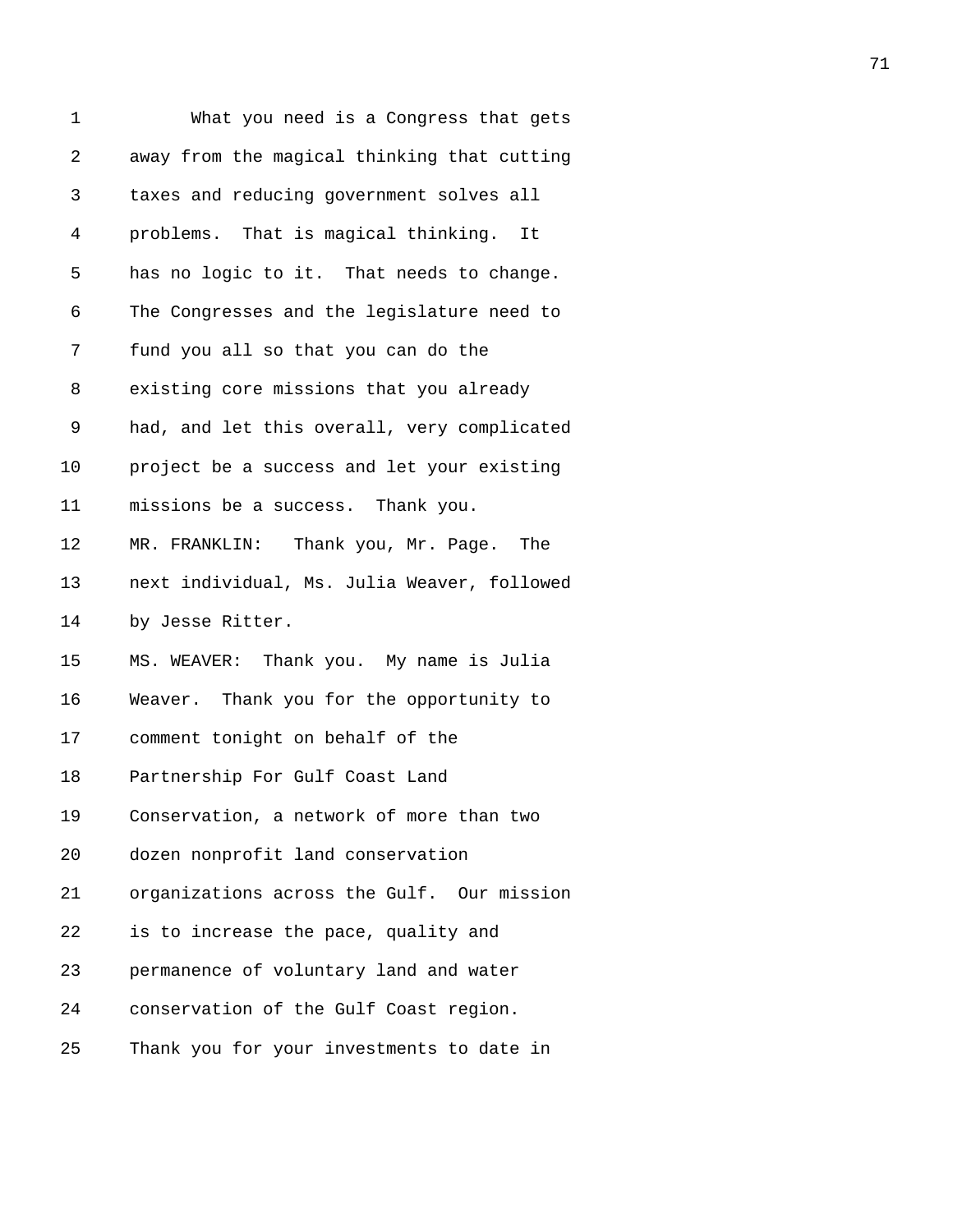1 land conservation, land acquisition. 2 We have a grant from the National 3 Fish and Wildlife Foundation to develop a 4 set of best practices for conducting 5 landscape scale land conservation on the 6 Gulf, and I want to run by for you tonight 7 a few of our preliminary findings. And I 8 am going to talk fast, so listen fast. 9 The first best practice 10 recommendation is that everyone who is 11 involved in land conservation consider 12 reviewing, adapting and adopting the 13 standards and practices put out by the Land 14 Trust Alliance, which is the national 15 organization that has worked with thousands 16 of land trusts across the country to 17 develop these practices beginning in 1989. 18 They've just been updated. They can be

19 adapted by public agencies and quasi public 20 agencies. And as more entities are getting 21 involved in this work, it's good to have 22 standard practices. We cover ethics,

23 mission, community engagement, compliance,

24 evaluating and selecting conservation

25 projects, ensuring sound transactions,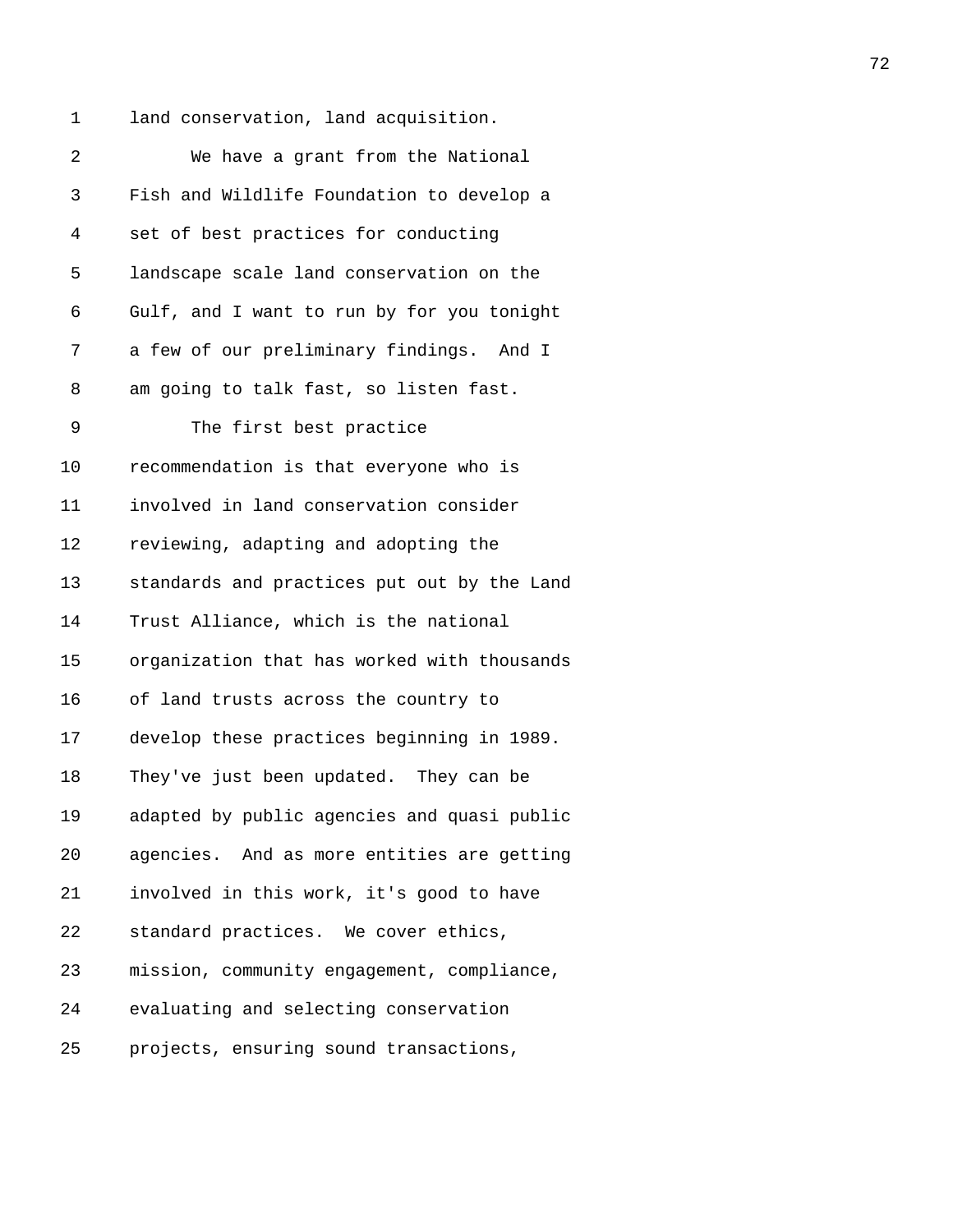1 stewardship, et cetera.

| 2  | Other best practice recommendations,        |
|----|---------------------------------------------|
| 3  | each Gulf state should have a dedicated     |
| 4  | source of land conservation funding for     |
| 5  | project development, grant match            |
| 6  | requirements and small transactions, such   |
| 7  | as Florida Forever and Alabama's Forever    |
| 8  | Wild Program. Funders should develop        |
| 9  | bridge loans, revolving loan funds and a    |
| 10 | mechanism to cover holding costs to avoid   |
| 11 | lost opportunities. Focus on leveraging     |
| 12 | Deepwater Horizon funds with other          |
| 13 | conservation funds.                         |
| 14 | In regard to project selection and          |
| 15 | decision support, I have a lot of thoughts  |
| 16 | about that. Don't have time. One thing I    |
| 17 | would like to mention is to collaborate     |
| 18 | closely with the Restore Council's          |
| 19 | strategic conservation assessment project.  |
| 20 | Finally, we encourage NRDA and the          |
| 21 | other Deepwater Horizon decision-makers to  |
| 22 | adopt a common set of requirements for land |
| 23 | acquisitions, and to hold state level land  |
| 24 | conservation planning and coordination      |
| 25 | meetings for the land conservation          |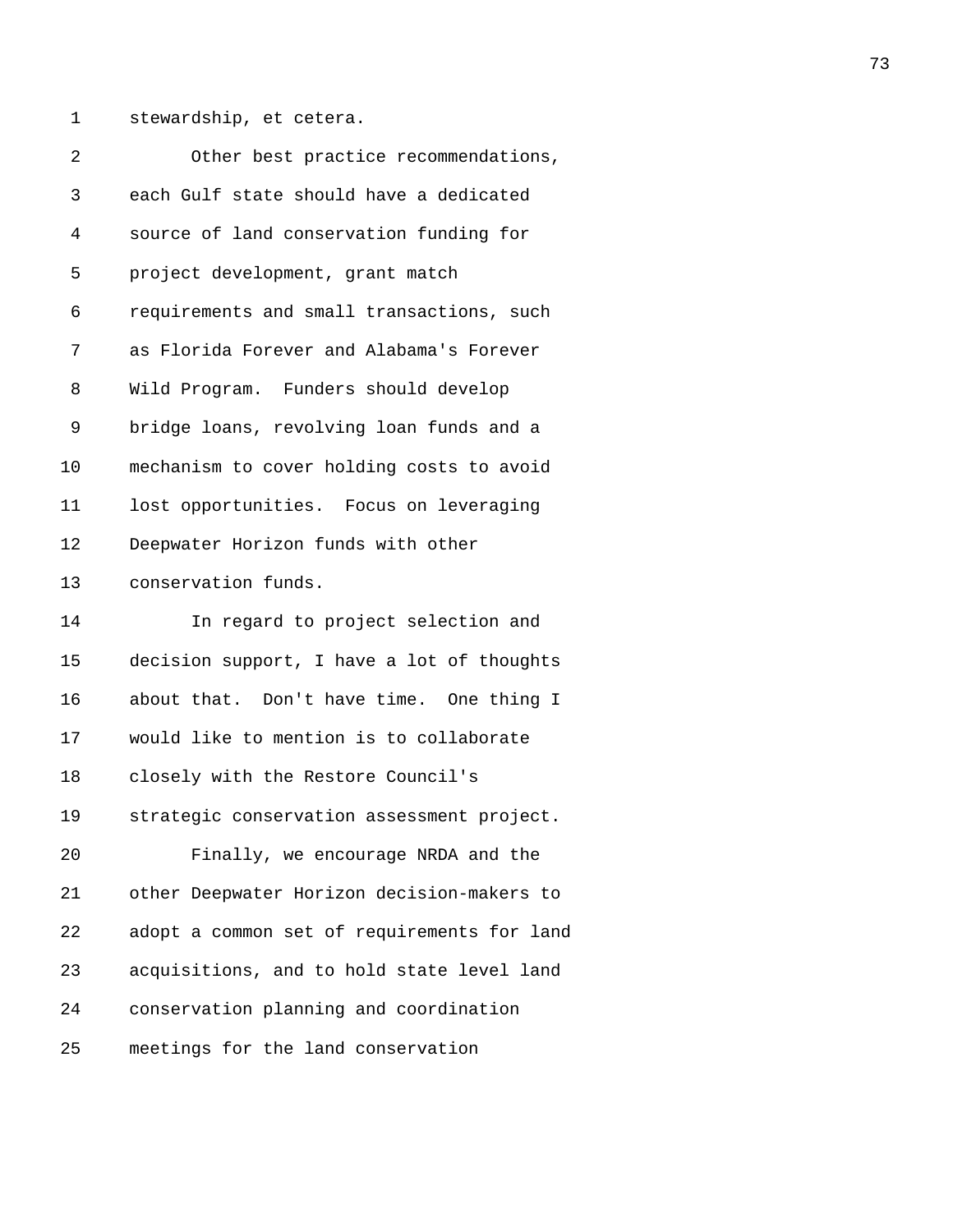| 1  | community, including landowners. Although   |
|----|---------------------------------------------|
| 2  | don't forget (inaudible) land, conservation |
| 3  | easements. Thank you so much, and thank     |
| 4  | you for being here.                         |
| 5  | MR. FRANKLIN: Thank you, Ms. Weaver. The    |
| 6  | next individual, Jesse Ritter, followed by  |
| 7  | Mr. and Mrs. Ferguson.                      |
| 8  | MR. RITTER: Good evening. I'm Jesse         |
| 9  | Ritter. I'm a senior quality specialist     |
| 10 | for Gulf Restoration with the National      |
| 11 | Wildlife Federation. It's great to be here  |
| 12 | with you all tonight. Thank you being       |
| 13 | here, for all of those updates, and for the |
| 14 | opportunity to provide comment.             |
| 15 | Since the spill, NWF has been working       |
| 16 | across the Gulf states to advocate for a    |
| 17 | science-based restoration (inaudible) for   |
| 18 | Gulf Coast ecosystems. We continue to       |
| 19 | encourage the trustee council to restore    |
| 20 | nature's resources with a focus, wherever   |
| 21 | possible, on addressing underlying          |
| 22 | ecosystems and improving overall ecosystem  |
| 23 | function. We believe a stressors-focused    |
| 24 | approach will help to ensure the            |
| 25 | restoration investments are strategic,      |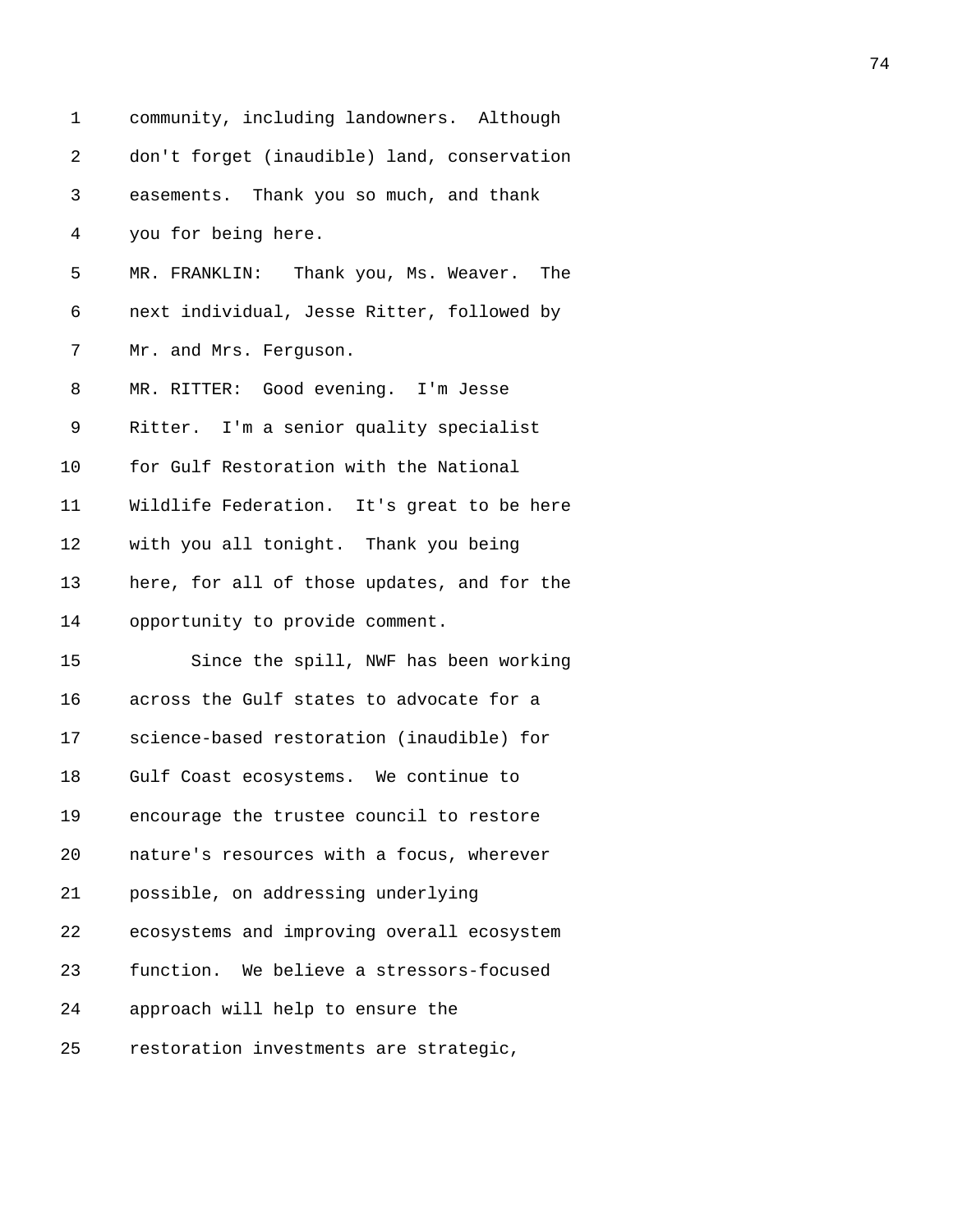1 properly sequenced and sustainable,

2 ultimately increasing the long-range

3 resilience of these systems.

| 4  | We support ongoing efforts to advance      |
|----|--------------------------------------------|
| 5  | large-scale restoration projects and to    |
| 6  | work in cross funding streams. There were  |
| 7  | multiple examples provided tonight of the  |
| 8  | ways you all are doing that, and we are    |
| 9  | really happy to see those conversations    |
| 10 | happening.                                 |
| 11 | In particular, right now, we               |
| 12 | encourage you all and your staff to be     |
| 13 | collaborating closely with Restore Council |
| 14 | staff and members as they work on the      |
| 15 | future of the priorities list.             |
| 16 | NWF supports the strategic framework       |
| 17 | developed by the region-wide TIG, and we   |
| 18 | hope they'll be actively used by all       |
| 19 | trustees as restoration planning advances  |
| 20 | for the (inaudible) categories. We also    |
| 21 | note that all TIGs have the option of      |
| 22 | developing strategic frameworks or         |
| 23 | strategic restoration plans for the        |
| 24 | resources in their jurisdictions, and we   |
| 25 | encourage each TIG to do so, for actively  |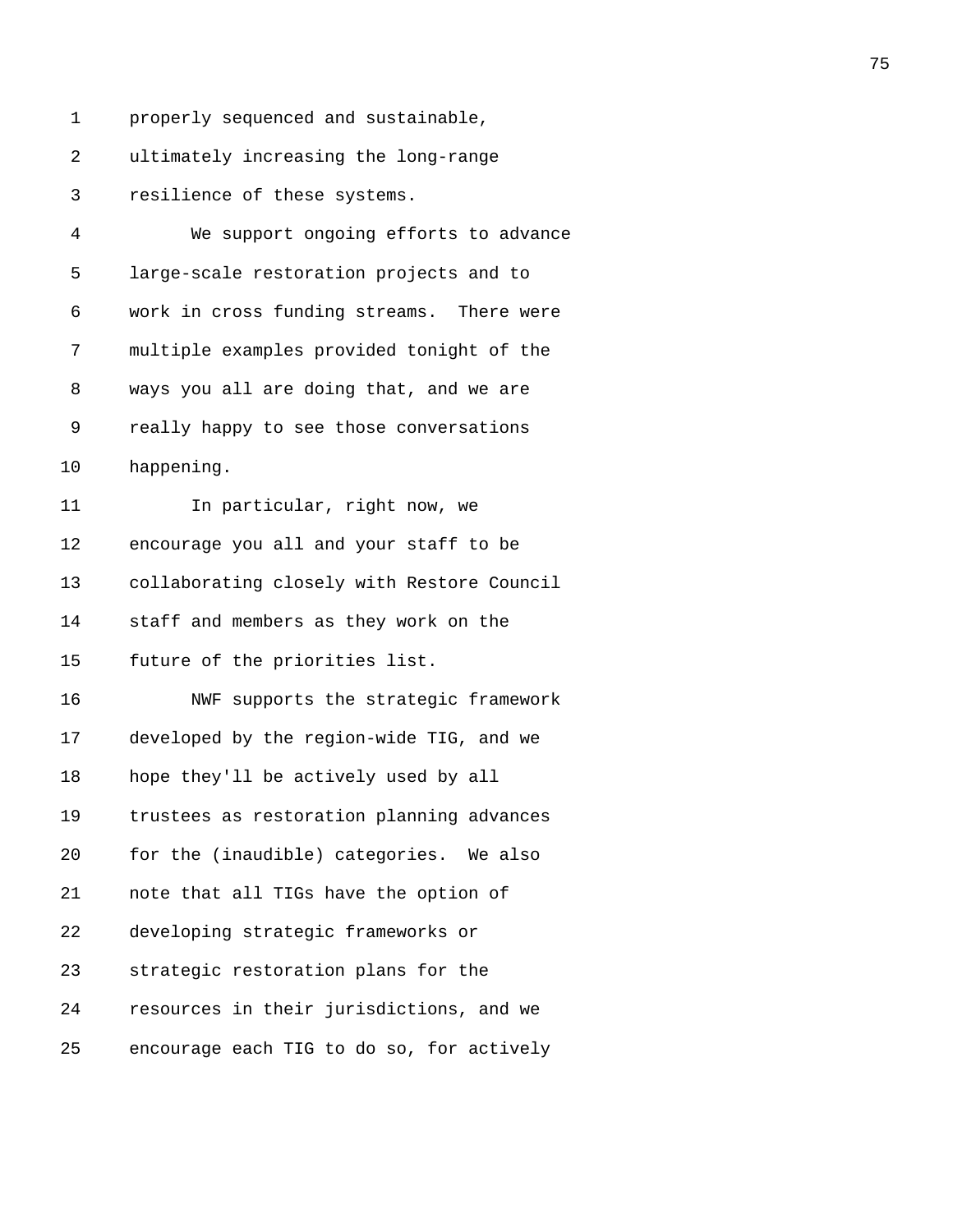1 looking across the restoration type of 2 geography and laying out that long-term 3 vision for restoration dollars helps the 4 public understand where the TIG wants to go 5 and also will lead to more strategic 6 investments. 7 We greatly appreciate all of the 8 efforts to increase transparency and 9 accessibility of this process, including 10 through events which you held last night, 11 and we hope that this momentum will 12 continue. 13 To that end, I want to emphasize a 14 few practices that we believe would 15 increase the public's ability to 16 effectively engage in the process, and 17 encourage all states (inaudible). 18 First, when soliciting project ideas 19 from the public at the initial stages of 20 development of a plan, we encourage the TIG 21 to provide as many details as possible 22 regarding not only the restoration types 23 under consideration, but also geographies 24 of particular concern, if applicable, and 25 the range of dollars likely to be spent on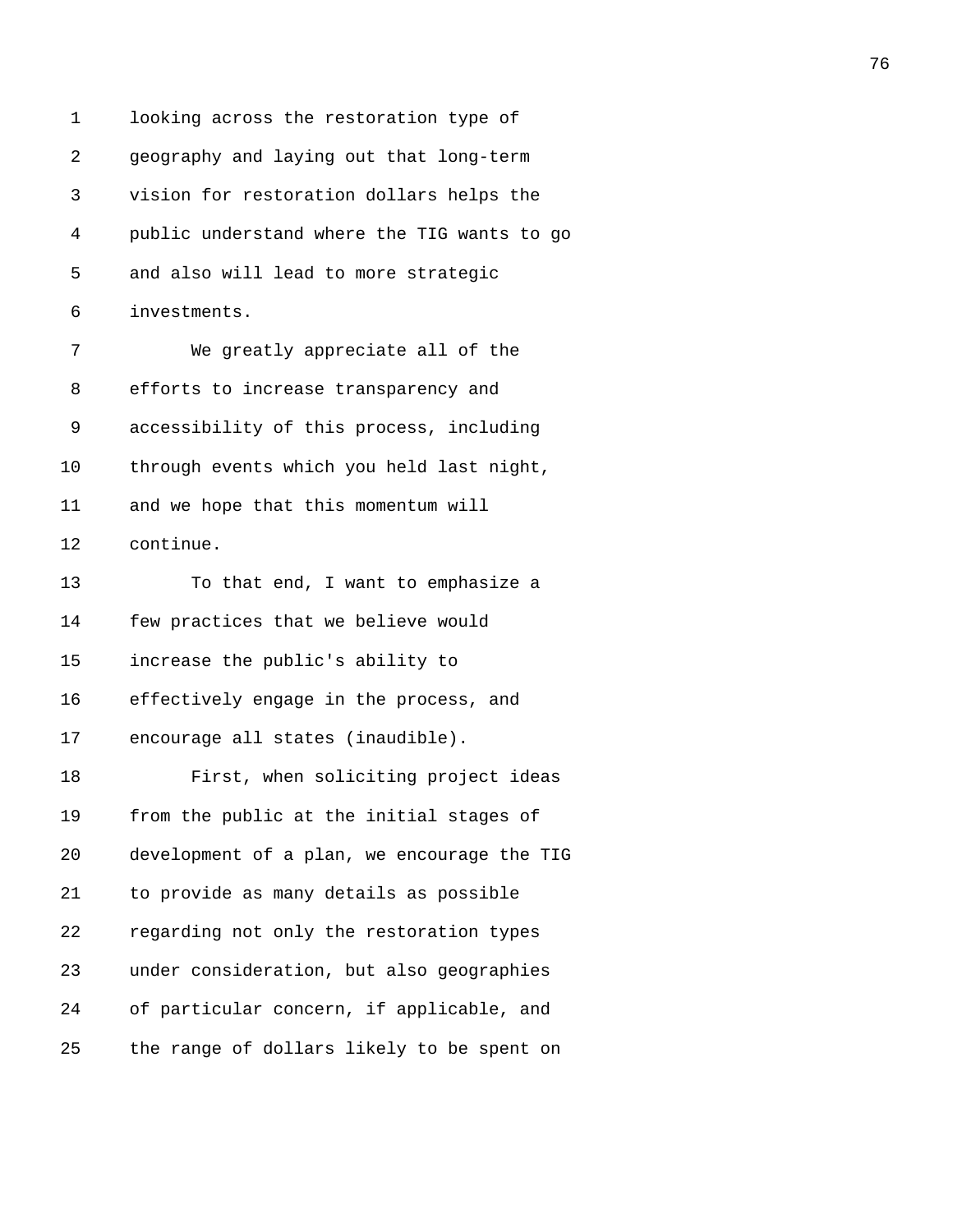| 1  | the particular restoration plan. This will  |
|----|---------------------------------------------|
| 2  | help the public to provide project ideas    |
| 3  | that are more appropriately tailored to     |
| 4  | that particular funding opportunity.        |
| 5  | In its restoration plans, we                |
| 6  | encourage the TIGs to provide a detailed    |
| 7  | explanation of the criteria and the process |
| 8  | used for project selection, including why   |
| 9  | other project types were eliminated from    |
| 10 | further consideration.                      |
| 11 | And, finally, frequent updates on           |
| 12 | progress of program projects are so         |
| 13 | important, shared not only in public        |
| 14 | forums, like this tonight, but also on the  |
| 15 | website for greater access and awareness.   |
| 16 | It's critical that we continue to tell the  |
| 17 | story of our projects for success, not only |
| 18 | for audiences in this room and down in the  |
| 19 | Gulf, but also for a national audience.     |
| 20 | Thank you again for the opportunity.        |
| 21 | MR. FRANKLIN: Thank you, Ms. Ritter. Ms.    |
| 22 | Ferguson, followed by Andrew Whitehurst.    |
| 23 | MS. FERGUSON: Hi. Good afternoon.<br>I'm    |
| 24 | Mrs. Ferguson. Mr. Ferguson isn't           |
| 25 | speaking. I wanted to ask you all a         |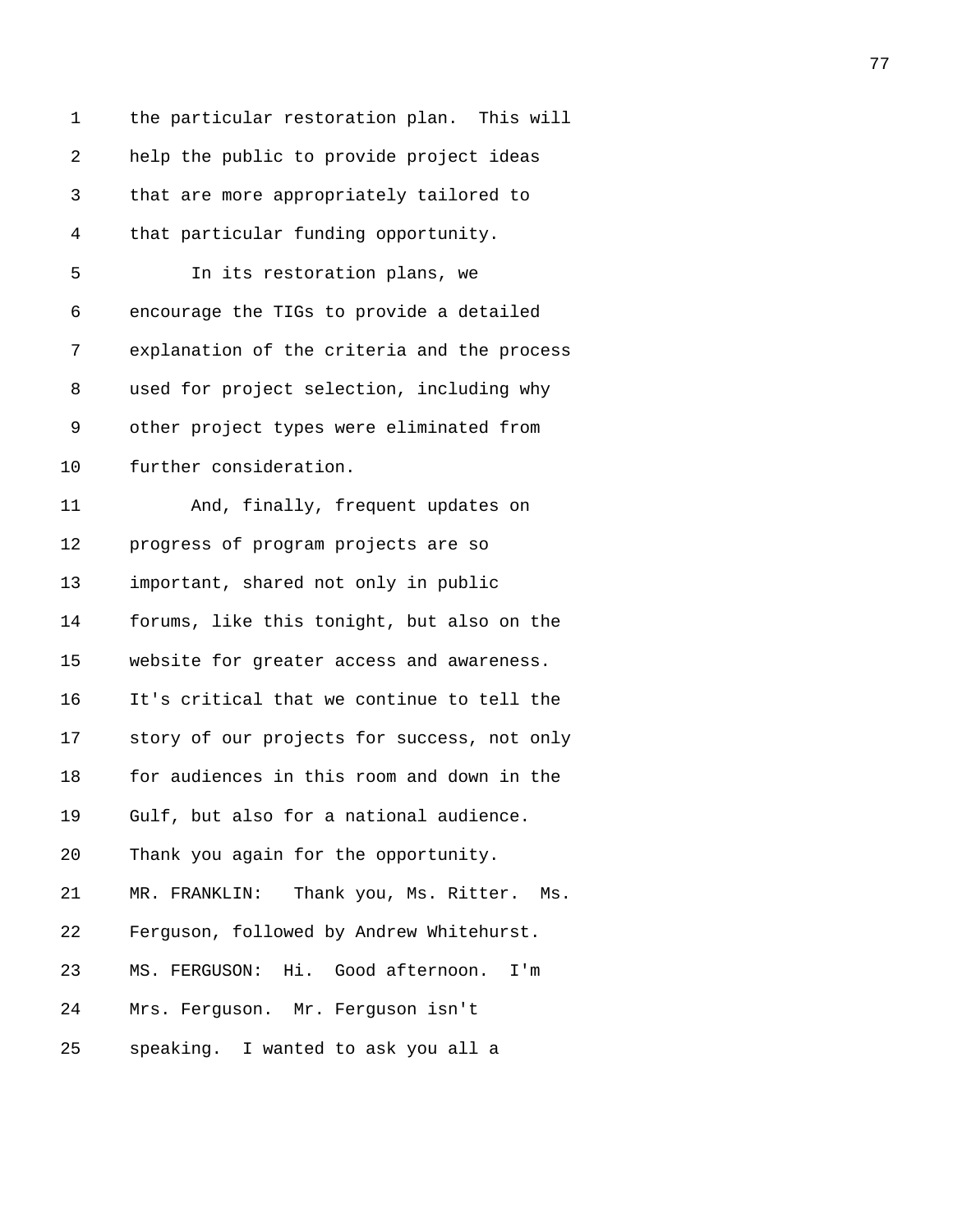1 question. Eight years ago, we had this 2 spill, and you all sprayed the dispersant 3 on the spill. You all didn't, but it got 4 sprayed.

| 5  | Well, it's eight years later, and we        |
|----|---------------------------------------------|
| 6  | would like to know where we are at in this  |
| 7  | thing. Because we know that the seafood is  |
| 8  | not coming back, like the man said.         |
| 9  | There's no seafood out there. (Inaudible)   |
| 10 | But things like my husband's small business |
| 11 | is gone, because he cannot repair the nets  |
| 12 | or repair the gear because he coughs,       |
| 13 | because it makes him sick.                  |
| 14 | I just want to know where we're at,         |
| 15 | because by doing this, we can make it       |
| 16 | whole, make it better. If we can figure     |
| 17 | out where we are at, maybe we can make      |
| 18 | things better in the long run.              |
| 19 | So I just want to know, it's eight          |
| 20 | years later, I just want to know if anybody |
| 21 | has found out anything new about where we   |
| 22 | are with the dispersant out there in the    |
| 23 | Gulf. That's my only question.              |
| 24 | MR. FRANKLIN:<br>Thank you, Ms. Ferguson.   |
| 25 | Andrew Whitehurst, followed by Casi         |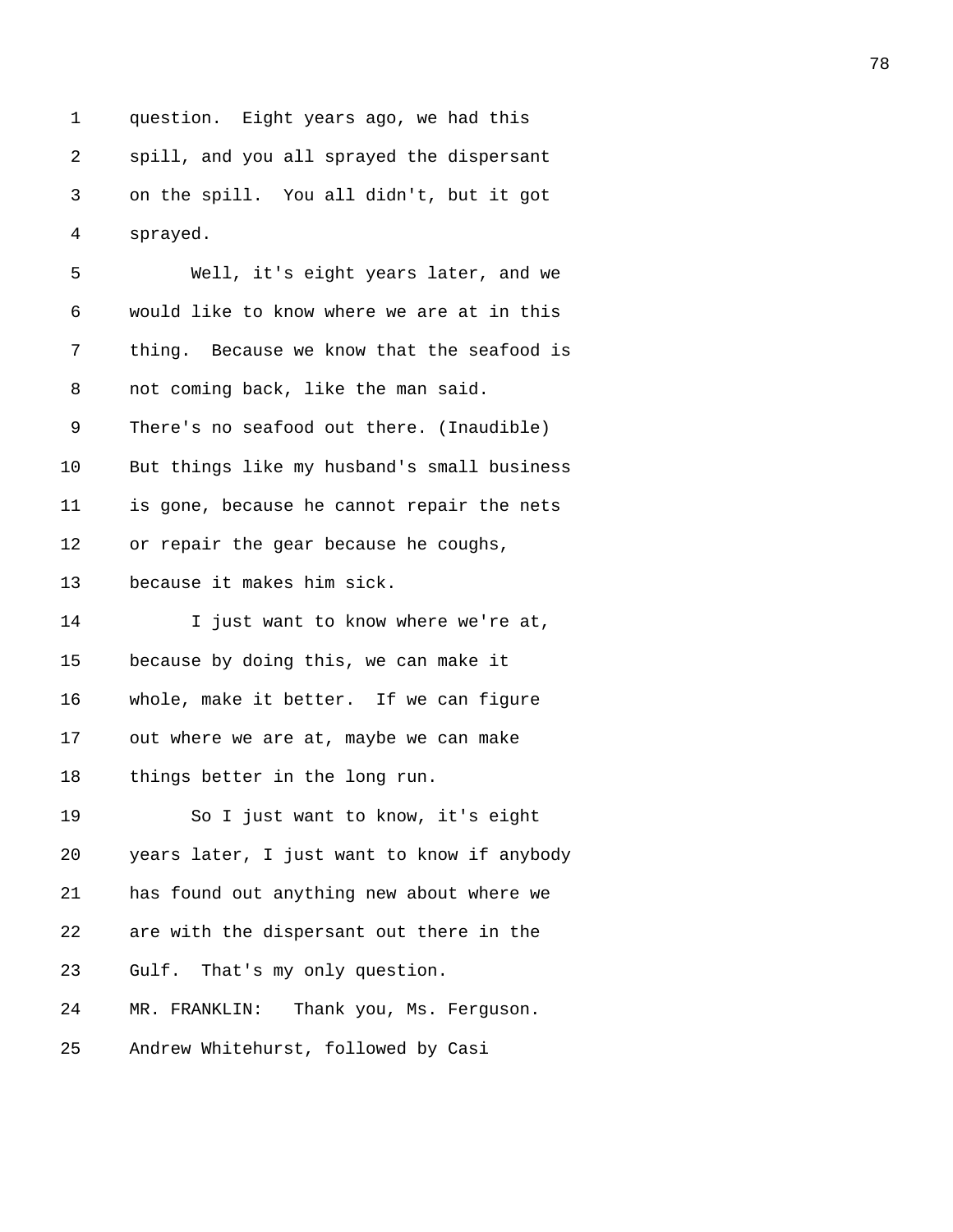1 Callaway.

2 MR. WHITEHURST: Hello. I'm Andrew 3 Whitehurst. Thank you all for the 4 opportunity to provide comments tonight. 5 I'm the water program director for the Gulf 6 Restoration Network, and I live in Madison, 7 Mississippi, and work on Mississippi water 8 issues.

9 I had a comment about last night's 10 presentation. I thought last night was 11 positive. For me, it would have been more 12 instructive to have some case studies along 13 with what was presented so we could have 14 seen how things began, the stakeholders 15 involved and hear some stories. But maybe 16 for next time, that would be something that 17 you all could work into it. 18 I wanted to talk about 19 problem-solving with the BP settlement 20 money, because my understanding of it, the 21 way I'm coming to terms with this, is that 22 it has to be applied to problems out there. 23 And people bring problems to me, they call 24 me with them, and so I hear about them. 25 The first is Red Creek. There's a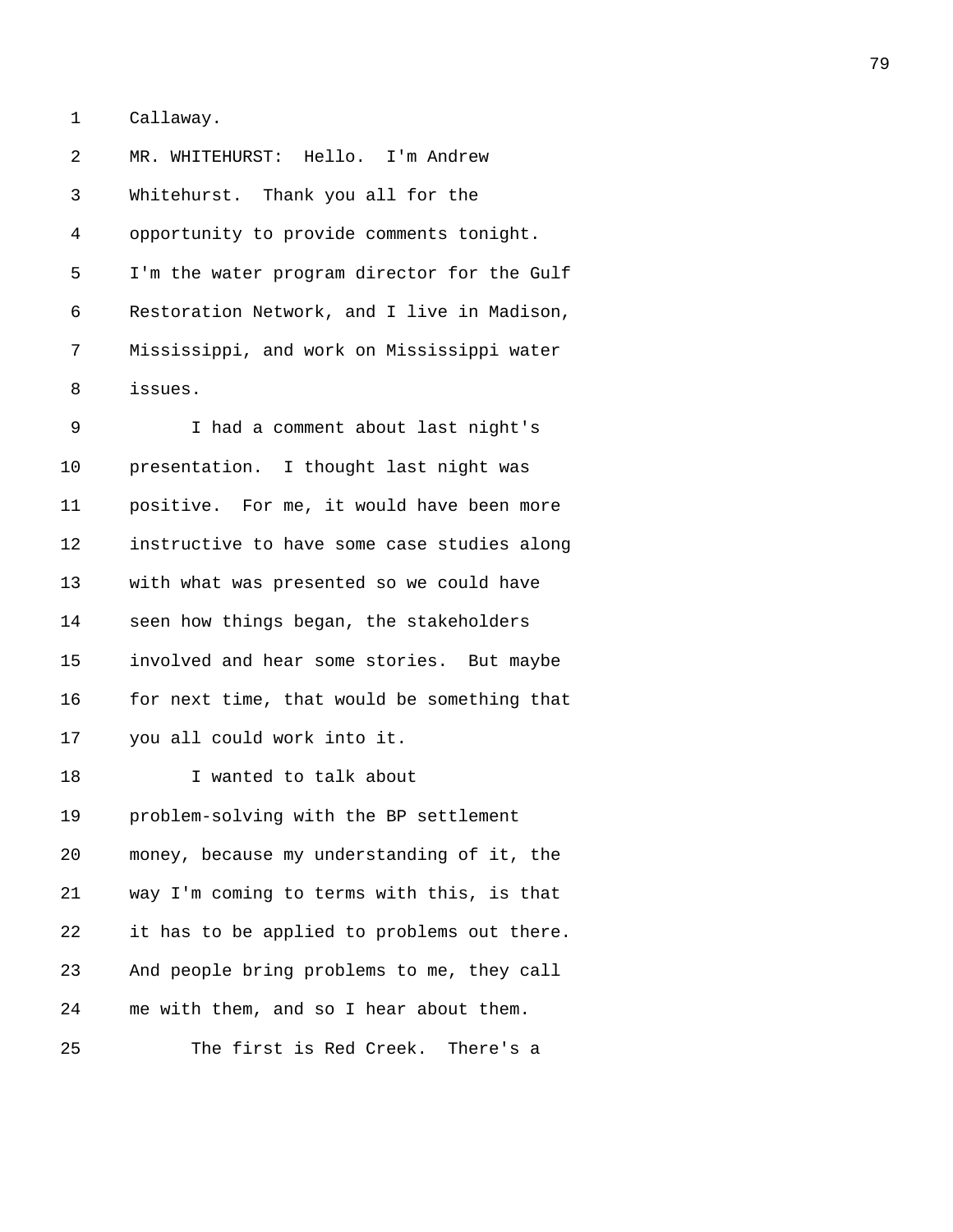1 sediment problem in two counties on Red 2 Creek in Stone and George Counties. And I 3 see the upper Pascagoula nutrient work, 4 funded by NRDA money, and since sediment 5 problems often involve nutrients, I think 6 that something like what's going on on 7 (inaudible) could be applied to Red Creek. 8 Red Creek is a medium-sized, one of the 9 nicer tributaries in the Pascagoula system. 10 So bringing it on down into the lower parts 11 of Pascagoula would be good, and Red Creek 12 is a good place to look. 13 I have something that applies to 14 restore because Restore Act was open, the 15 floor was open last night for comments 16 about the Restore Act, and I know there's 17 some folks here from the Restore Council. 18 So this spring, at the Mississippi Water 19 Resources Conference, a presentation by a 20 USGS scientist from Nashville was very 21 instructive. It's one of the Gulf-wide 22 flow studies with the Mississippi 23 component. And that scientist, Rodney 24 Knight, talked about the research problem 25 that he set out for one of the streams in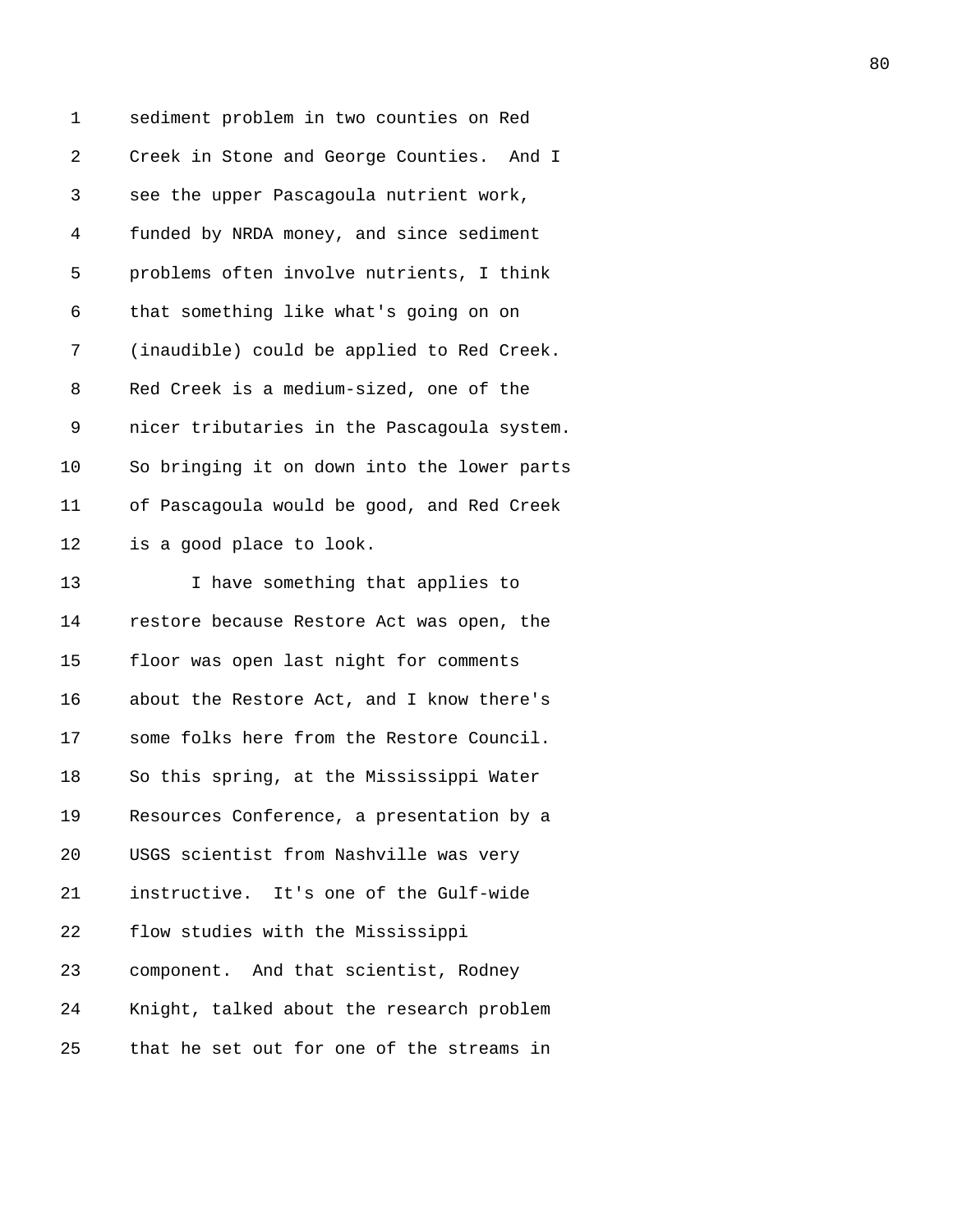| 1  | the state, and he set out these three       |
|----|---------------------------------------------|
| 2  | questions. How far down a river can a       |
| 3  | dam's disruption flow be detected? How      |
| 4  | sensitive are the freshwater needs of       |
| 5  | coastal marshes and bays to upstream        |
| 6  | damming? And third, can the coastal waters  |
| 7  | be so distant from the dam's influence that |
| 8  | it can't be detected?                       |
| 9  | And the possible streams to apply           |
| 10 | this study to were the Pearl and the        |
| 11 | Pascagoula Rivers. Now, the Pascagoula      |
| 12 | probably has better environmental data, but |
| 13 | the Pearl has a pressing need to answer     |
| 14 | these questions because of the project up   |
| 15 | in Jackson, the One Lake Project, to dam it |
| 16 | and dredge it. So it would be great to      |
| 17 | have that research project Restore Council  |
| 18 | expanded or given to both of the rivers in  |
| 19 | Mississippi.                                |
| 20 | Thanks. I see the light is red, so          |
| 21 | I'll stop.                                  |
| 22 | MR. FRANKLIN: Thank you for your comment.   |
| 23 | The next individual is Casi Callaway,       |
| 24 | followed by Chris Rhodes.                   |
| 25 | MS. CALLAWAY: Hi, I'm Casi Callaway.<br>I'm |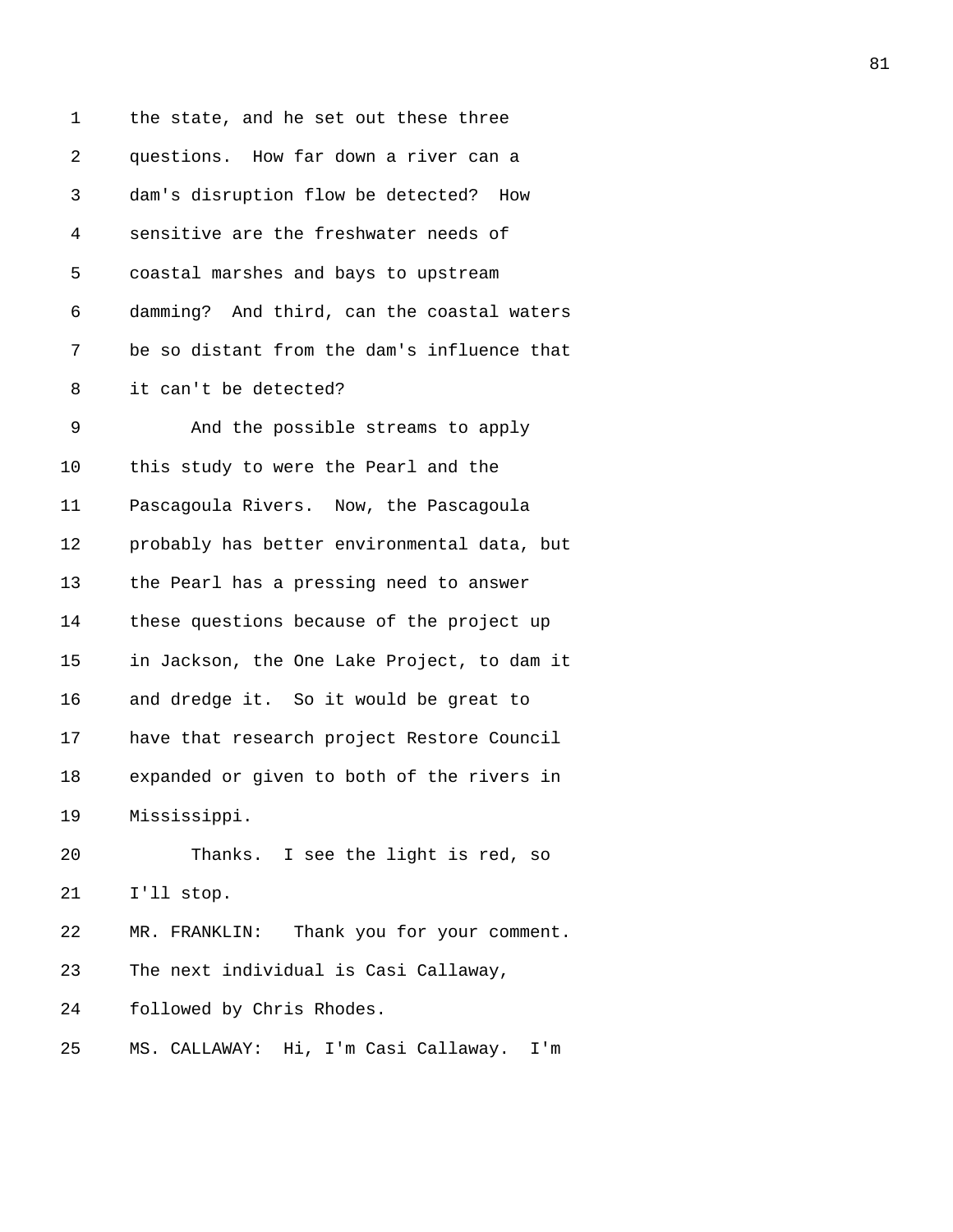1 the director of Mobile Bay Keeper, and I 2 want to thank you again for the opportunity 3 to speak. I want to thank you for 4 traveling across the whole Gulf Coast 5 states so that we get to meet you and see 6 you. 7 At eight-and-a-half years, there are 8 a bunch of new faces on that podium, so 9 it's nice to see all of you. The thing 10 that has also happened in that 11 eight-and-a-half years is that this 12 audience is significantly smaller than it 13 was before. 14 So I also want to say thank you for

15 hosting last night's 101, for creating an 16 opportunity for people to either reengage, 17 learn for the first time or catch up where 18 they took a break and stepped off of these 19 issues. I think there still need to be 20 more, and that's what we really want to ask 21 you for. We are very excited that Alabama 22 is going to host a summit in October, and 23 really excited to see how that rolls out, 24 and the opportunities for people to ask and 25 get questions answered. I appreciate what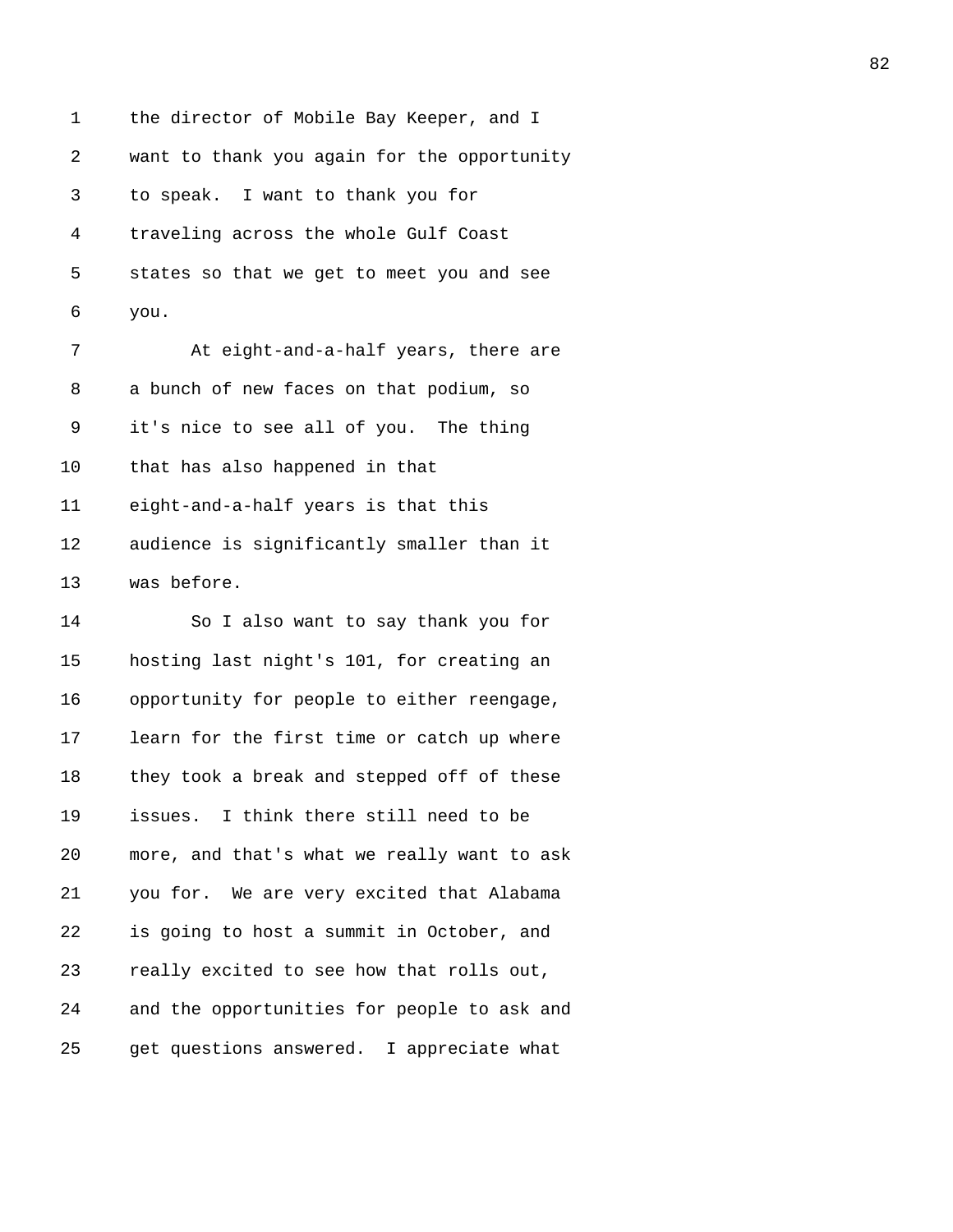| 1      | happened yesterday, so hopefully we can get |
|--------|---------------------------------------------|
| 2      | some ideas of what worked and didn't work,  |
| 3      | as well as what the Mississippi sites have  |
| 4      | been like and Louisiana. Let's make sure    |
| 5      | we're using best practices to really be     |
| 6      | able to incorporate, get new voices, get    |
| 7      | voices back up here.                        |
| 8      | Because the other things that we have       |
| 9      | to do -- NRDA, everyone knows, is probably  |
| 10     | the hardest one of the three funding        |
| 11     | sources. We also have to get into the       |
| 12     | local communities, communities of colors,   |
| 13     | communities who are more disadvantaged,     |
| 14     | those who are more affected, the seafood    |
| 15     | industry, those sectors of our communities  |
| 16     | that are impacted or that need to be        |
| 17     | engaged, but don't know to get here, and    |
| $18\,$ | then don't know what to do to stand up and  |
| 19     | speak from the -- off the cuff, the way     |
| 20     | some of us can do this. I think -- and      |
| 21     | that is also very, very exciting.           |
| 22     | We are also excited to see                  |
| 23     | (inaudible) Administrative Conference       |
| 24     | Planning Fund. And I want to reiterate      |
| 25     | what I think Jesse Graham said and so many  |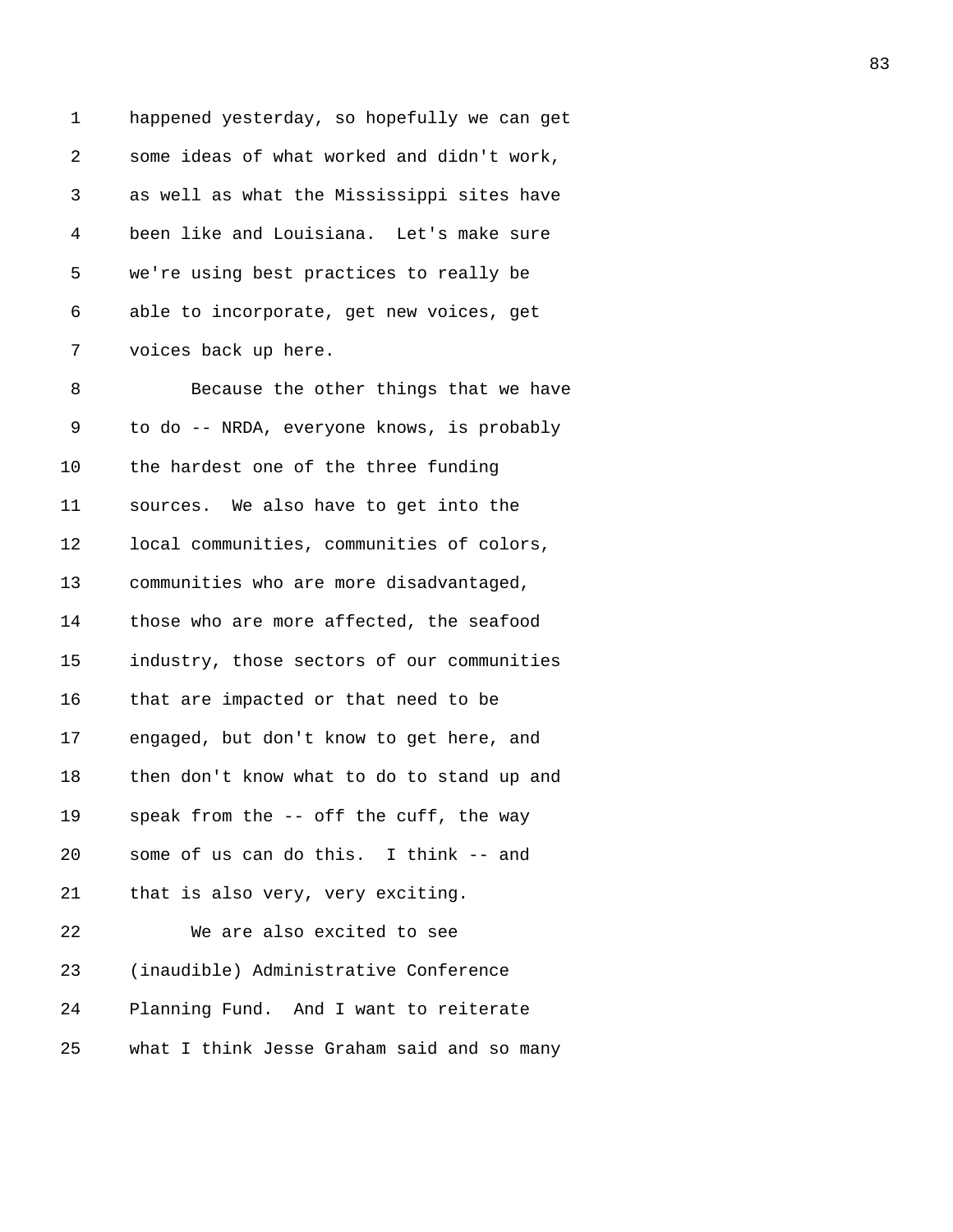| 1          | others have said, is that please be working |
|------------|---------------------------------------------|
| $\sqrt{2}$ | across all the funding streams, but also,   |
| 3          | you have an opportunity to look at          |
| 4          | comprehensive planning, and how are we      |
| 5          | building out each one of these, whether     |
| 6          | it's a TIG, in a one-off TIG or that        |
| 7          | Gulf-wide view. Let's figure it out.<br>In  |
| 8          | Alabama, we're doing widespread restoration |
| 9          | watershed management plan. How are we       |
| 10         | making all of those go together, and then   |
| 11         | how do those weave into what's happening in |
| 12         | Florida and Mississippi? So let's be        |
| 13         | really thoughtful about one great plan.     |
| 14         | I'm going to give kudos to Louisiana        |
| 15         | over and over because they have a plan.     |
| 16         | They have something that they know how to   |
| 17         | fund. We all need something that works for  |
| 18         | each and every one of us in all of our      |
| 19         | states, but also, very, very importantly,   |
| 20         | Gulf-wide.                                  |
| 21         | And then I'll close with this. We           |
| 22         | had -- it's a Bob Brown quote. It's a Joe   |
| 23         | Bryant quote. It's a Chris Blakenship       |
| 24         | quote. But these are once-in-a-lifetime     |
| 25         | disaster funds. We don't ever want to see   |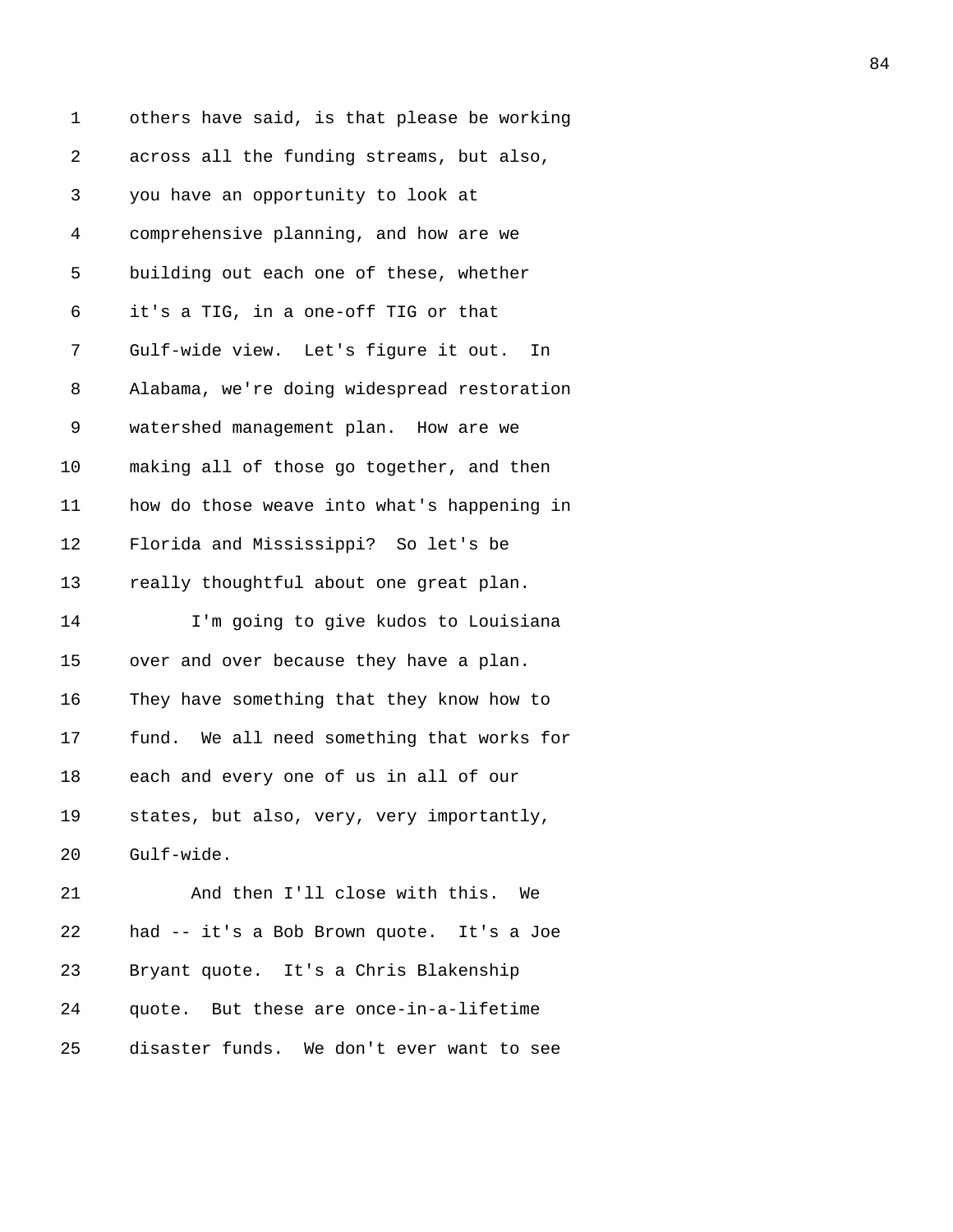| 1  | this money come into our states for this    |
|----|---------------------------------------------|
| 2  | reason again; therefore, we have to spend   |
| 3  | it that way, transformational,              |
| 4  | once-in-a-lifetime projects to address what |
| 5  | we broke in the oil spill, what was         |
| 6  | documented in the oil spill, but to set us  |
| 7  | up for a future that we don't ever need to  |
| 8  | have those kind of problems again. Thank    |
| 9  | you.                                        |
| 10 | MR. FRANKLIN: Thank you, Ms. Callaway.      |
| 11 | The next individual to make public comment, |
| 12 | Chris Rhodes, followed by Kara Lankford.    |
| 13 | MR. RHODES: Hi, I'm Christopher Rhodes,     |
| 14 | right here from Biloxi, Mississippi. I      |
| 15 | wanted to share a little bit about my early |
| 16 | childhood. I'm a third generation           |
| 17 | fisherman.                                  |
| 18 | And the scariest moment of my life          |
| 19 | usually was opening day for the shrimp      |
| 20 | season. I wasn't as fast or as strong as    |
| 21 | my brother or my dad, so they would send me |
| 22 | to the wheelhouse. And it would be a        |
| 23 | frenzy of multiple folks, hundreds of       |
| 24 | folks, literally pushing each other out of  |
| 25 | the way. It was just -- man, for ten years  |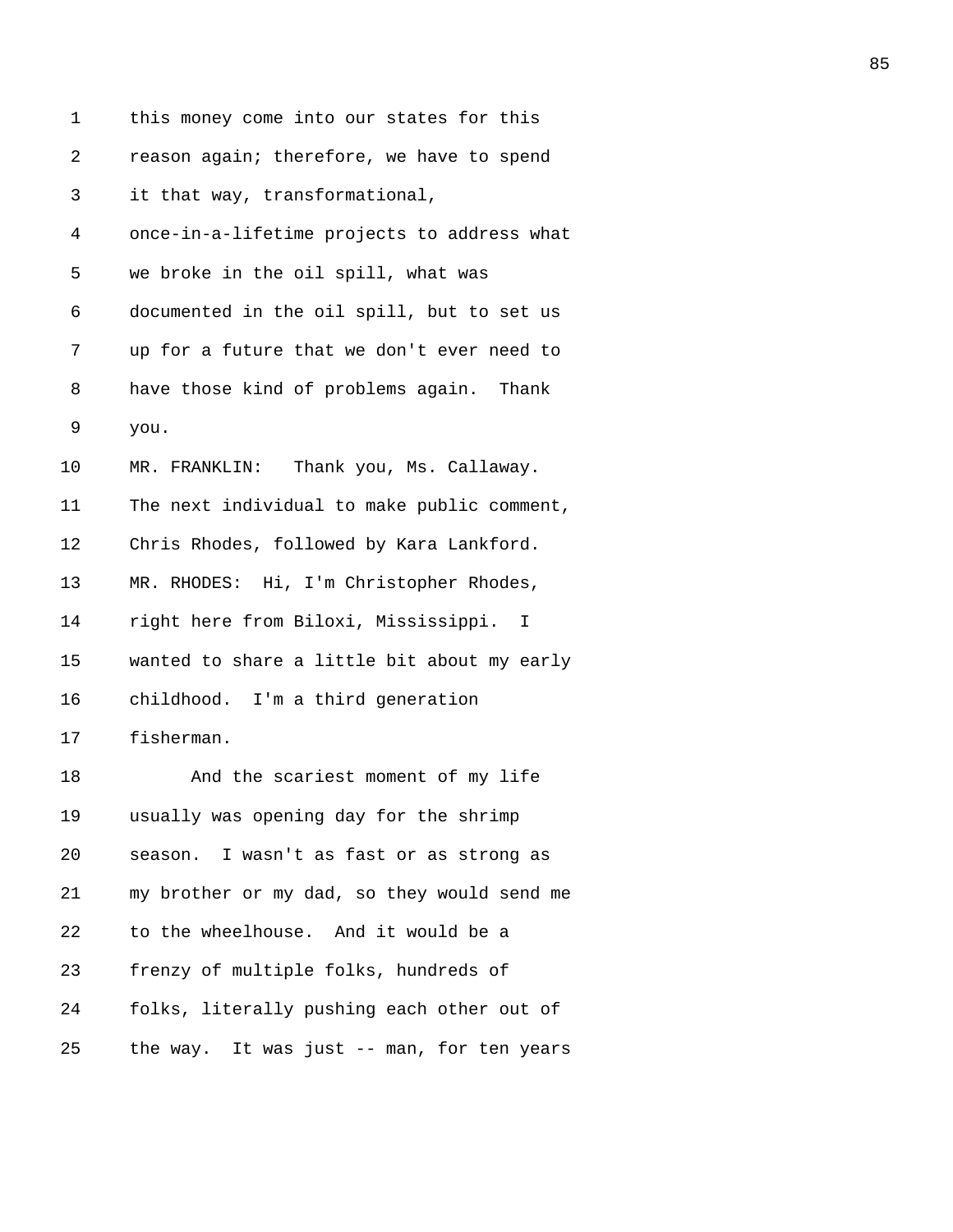1 old, that was rough. Dad would say, steer 2 towards them when they move. Go away. 3 We're making money here, and it's got to be 4 made quick.

| 5  | So I seen the shrimp industry already       |
|----|---------------------------------------------|
| 6  | dying before the oil spill industry -- or   |
| 7  | the oil spill. You know, the Blessing of    |
| 8  | the Fleet that we have here locally, if you |
| 9  | are not familiar with it, it's very small   |
| 10 | now. Opening, you know, on the horizon,     |
| 11 | you don't see as many boats as you used to. |
| 12 | So we were already struggling.              |
| 13 | So moving forward, I would like to          |
| 14 | see the local fishermen involved. There's   |
| 15 | a lot that I've learned, even as a young    |
| 16 | child. I'm not a scientist, by any means,   |
| 17 | but just different trends that I don't      |
| 18 | think people think about. Like, you will    |
| 19 | be working on a batch of shrimp, and        |
| 20 | magically, they'll change to nighttime or   |
| 21 | to daytime, and the fish will show up.      |
| 22 | It's things like these that I think we can  |
| 23 | bring to the table.                         |
| 24 | I've also operated a technology             |
| 25 | business for the last four-and-a-half       |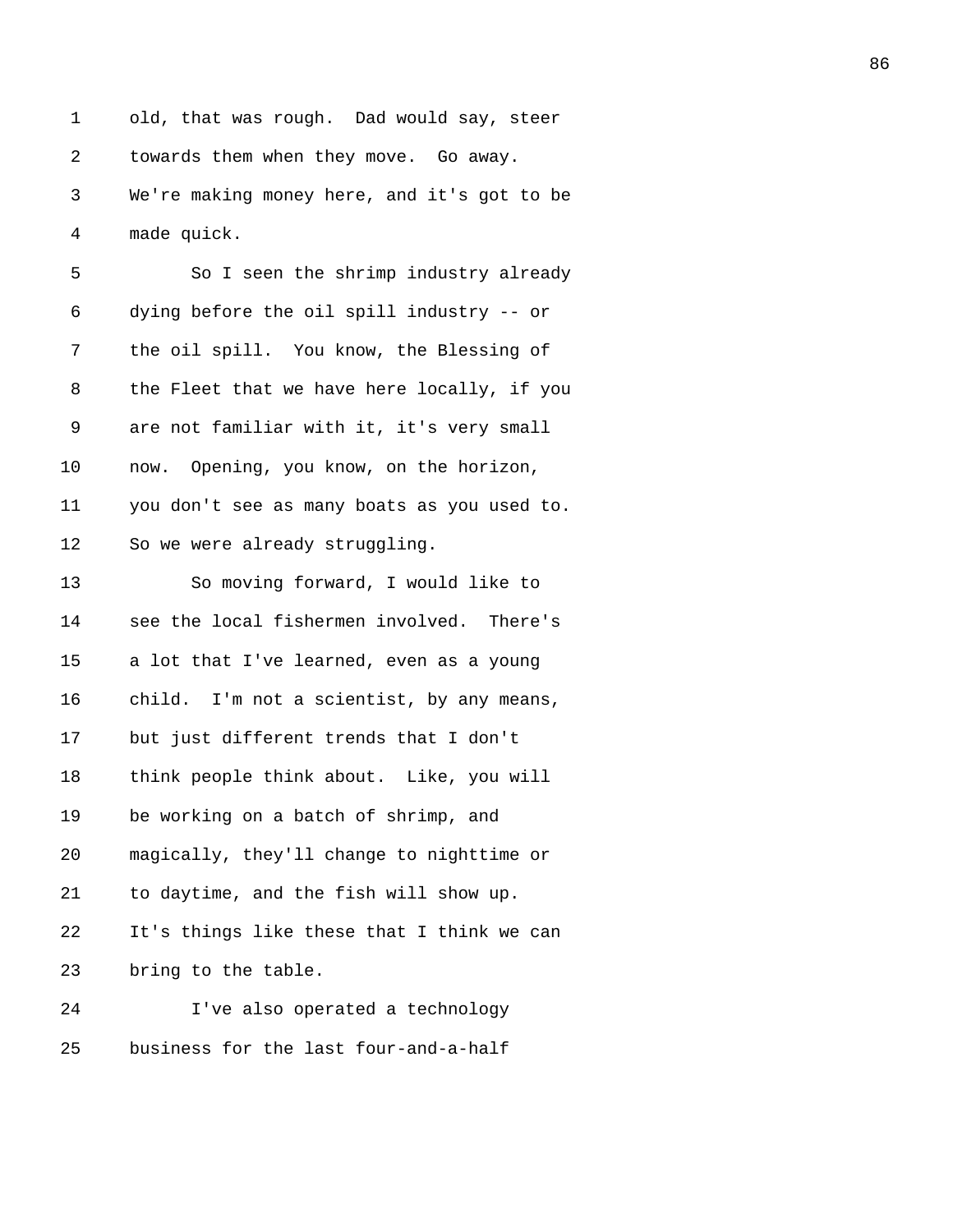| 1  | years. And at the end of the day, all this  |
|----|---------------------------------------------|
| 2  | money is spent, just like the previous      |
| 3  | comment, and it's gone. So, I mean, we're   |
| 4  | just dying out here. I hear it all the      |
| 5  | time. And if I didn't state it, I'm with    |
| 6  | the Mississippi Commercial Fisheries United |
| 7  | Group. And so I hear the concerns from      |
| 8  | Ground Zero all the time, every day,        |
| 9  | actually.                                   |
| 10 | And we're just asking that you              |
| 11 | include us, not just for an opportunity to  |
| 12 | make some money in this, but for insight.   |
| 13 | You know, the only way to truly make        |
| 14 | someone do something that you want, which   |
| 15 | is results for your superiors later, is to  |
| 16 | make somebody really want the end result,   |
| 17 | and what better than a fisherman? I mean,   |
| 18 | they know how to take care of the product   |
| 19 | that we're trying to shape, whether it be   |
| 20 | shaping oysters, and not to crack the edges |
| 21 | and let everything leak out so they die.    |
| 22 | They know what they adhere to. They know    |
| 23 | that if it's a tonging ground, not to dump  |
| 24 | them in 18 feet of water or maybe where the |
| 25 | bottom isn't suitable, where they will      |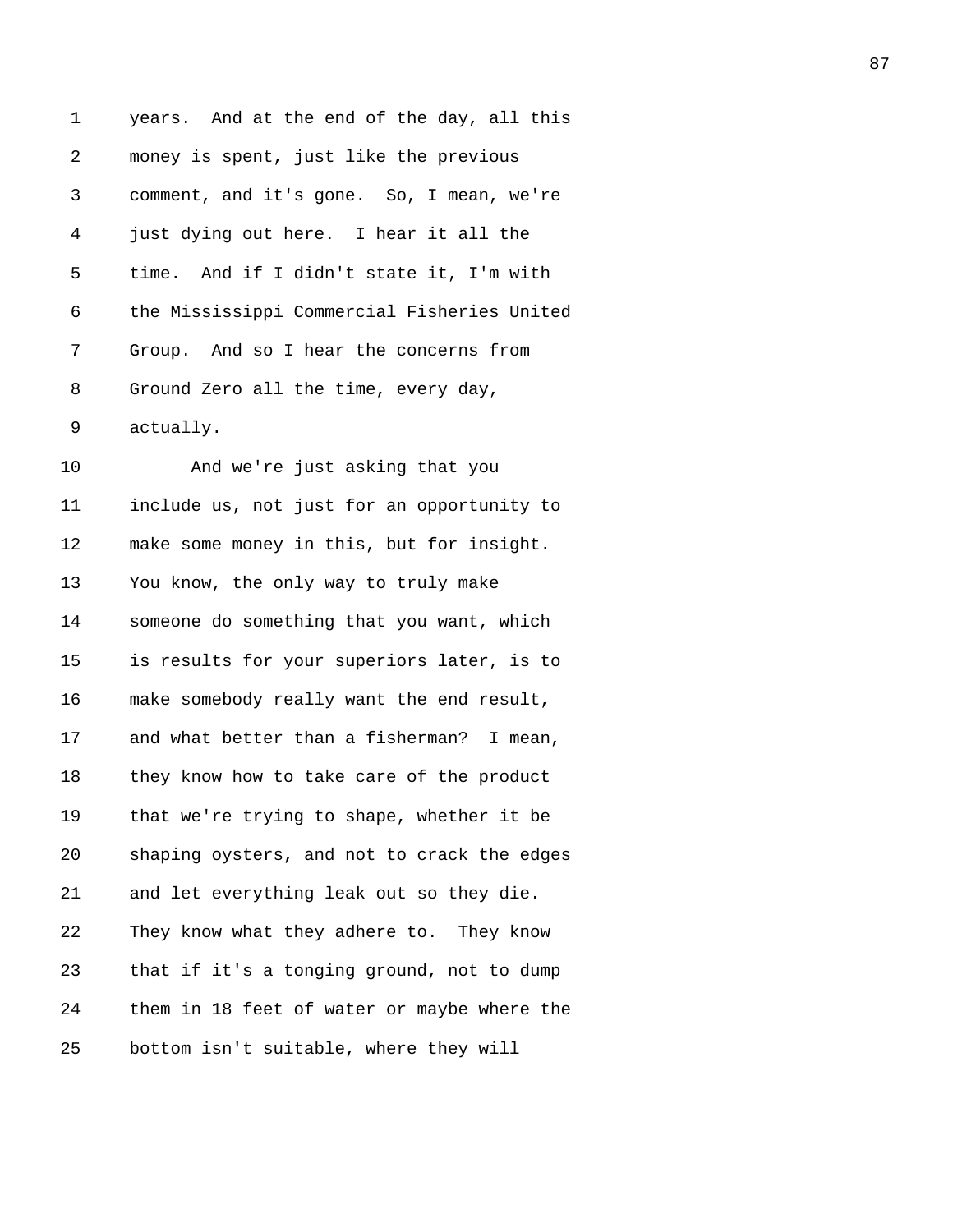1 suffocate.

| 2  | And so the end result to all of the         |
|----|---------------------------------------------|
| 3  | trustees will be, I believe, better         |
| 4  | results. It will be a huge community        |
| 5  | service in the local economy here. And at   |
| 6  | the end of the day, you still get exactly   |
| 7  | what you are looking for.                   |
| 8  | And even with our insight, I believe        |
| 9  | we could find ways, if we were in the       |
| 10 | beginning phases of implementation, to      |
| 11 | reduce costs, as well. So being around      |
| 12 | business, I've also looked into bringing a  |
| 13 | lot of things to the table that your common |
| 14 | day fishermen can't get, like umbrella      |
| 15 | policies for insurance and things of that   |
| 16 | nature that these things require.           |
| 17 | Christopher Rhodes. Thank you.              |
| 18 | MR. FRANKLIN: Thank you so much,            |
| 19 | Mr. Rhodes. The next individual coming      |
| 20 | forward is Kara Lankford, followed by       |
| 21 | Terese Collins.                             |
| 22 | MS. LANKFORD: I'm Kara Lankford. I'm with   |
| 23 | the National Audubon Society. First, I      |
| 24 | want to thank you for hosting the education |
| 25 | and community workshop last night. These    |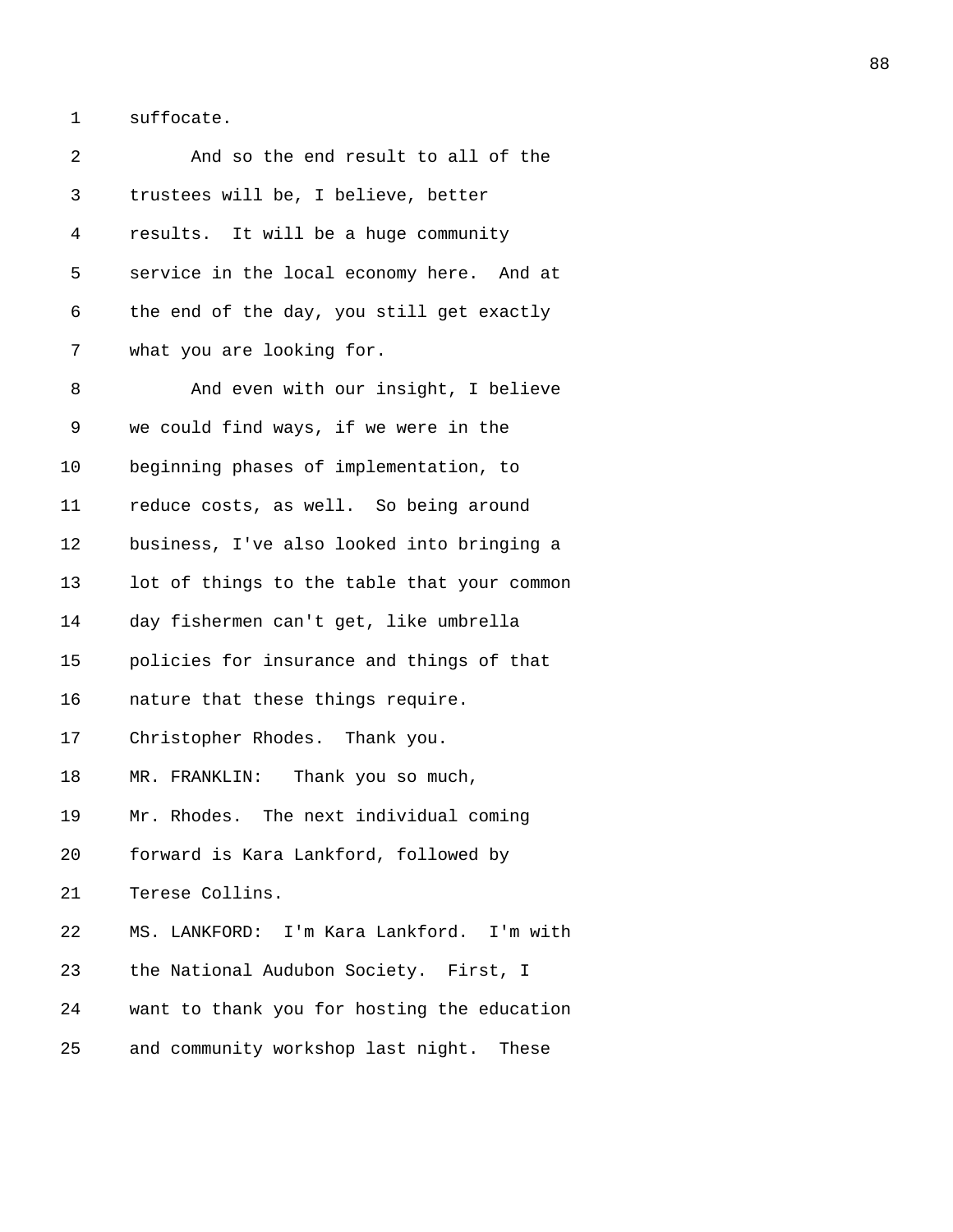1 types of (inaudible) are incredibly helpful 2 to the public, and it's clear that 3 providing open platforms to ask and answer 4 questions was well embraced. We hope you 5 will consider having similar workshops in 6 the future. It's great to see increased 7 transparency and engagement from the 8 Trustee Council, and we offer our support 9 to ensure this remains a priority moving 10 forward. 11 It was nice to hear updates from our 12 region-wide and open ocean TIGs tonight. 13 (Inaudible) communication and insight on 14 how projects for these TIGs will be 15 developed and ultimately chosen, as needed. 16 More information on the front end will lead 17 to better, more informed projects when the 18 trustees open the project portals for 19 recommendations. 20 We were pleased to see the release of 21 the monitoring and adaptive management 22 procedures (inaudible) annual from the 23 cross TIG work group and look forward to 24 seeing how these are applied in practice. 25 As restoration continues to ramp up, these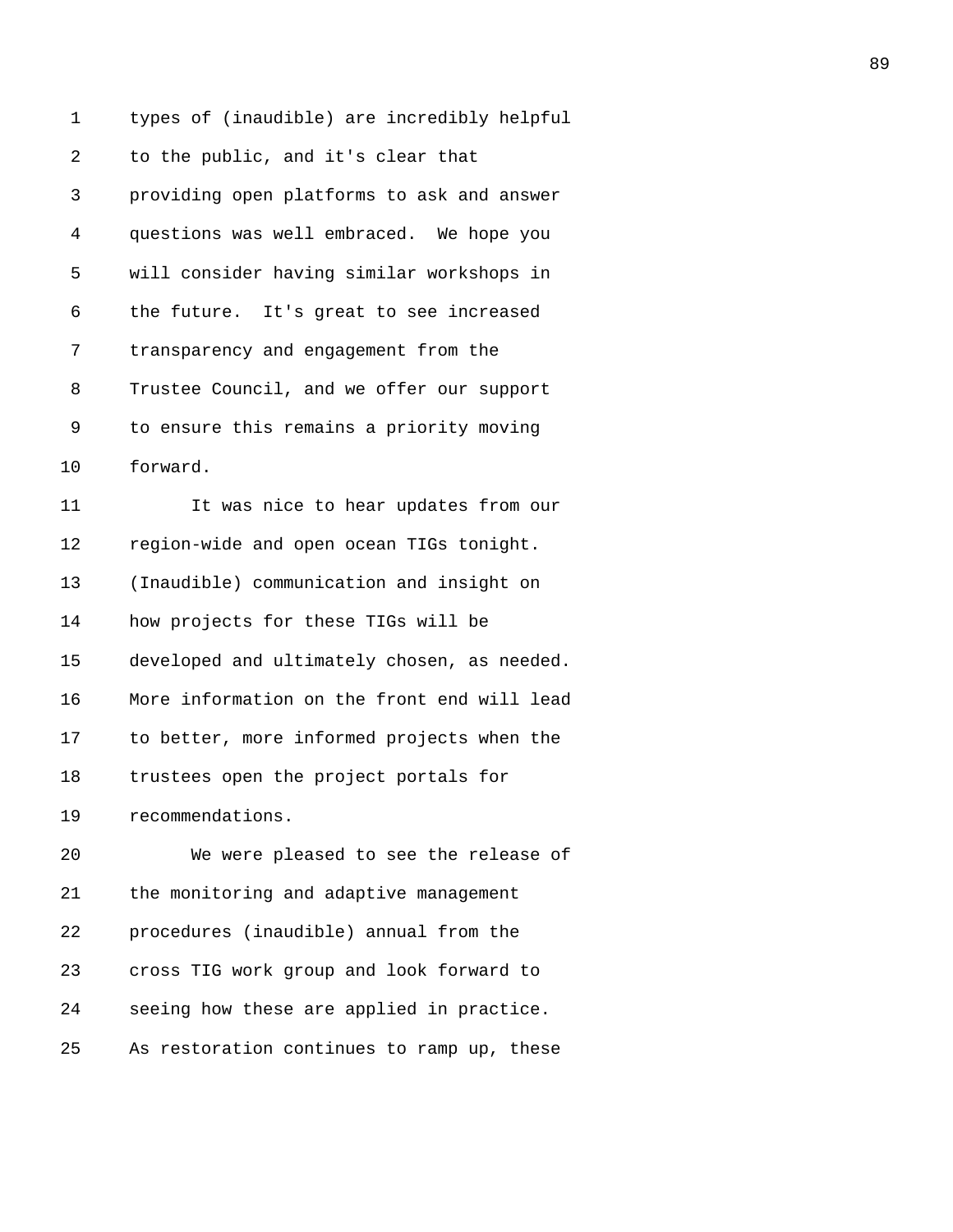| 1  | procedures and guidelines will be critical  |
|----|---------------------------------------------|
| 2  | to ensure that monitoring standards are     |
| 3  | consistent across TIGs and restoration      |
| 4  | progress is measured per funding level.     |
| 5  | Audubon would encourage the trustees        |
| 6  | to invest in science-based projects, when   |
| 7  | necessary, to inform restoration planning.  |
| 8  | As made evident by the BP Oil disaster,     |
| 9  | there's much we don't know about the Gulf   |
| 10 | and its wildlife. In many cases, more       |
| 11 | information is needed before sound          |
| 12 | restoration and conservation options can be |
| 13 | identified.                                 |
| 14 | Lastly, I'll reiterate that                 |
| 15 | coordination among TIGs and other           |
| 16 | restoration efforts is likely the biggest   |
| 17 | challenge, and also likely the most         |
| 18 | important factor to achieving restoration   |
| 19 | goals. Thanks so much.                      |
| 20 | MR. FRANKLIN: Thank you, Ms. Lankford.      |
| 21 | The next individual coming forward, Terese  |
| 22 | Collins, followed by Alexis Baldera.        |
| 23 | MS. COLLINS: Pass.                          |
| 24 | MR. FRANKLIN: Collins passes. Alexis        |
| 25 | Baldera will then be followed by Jackee     |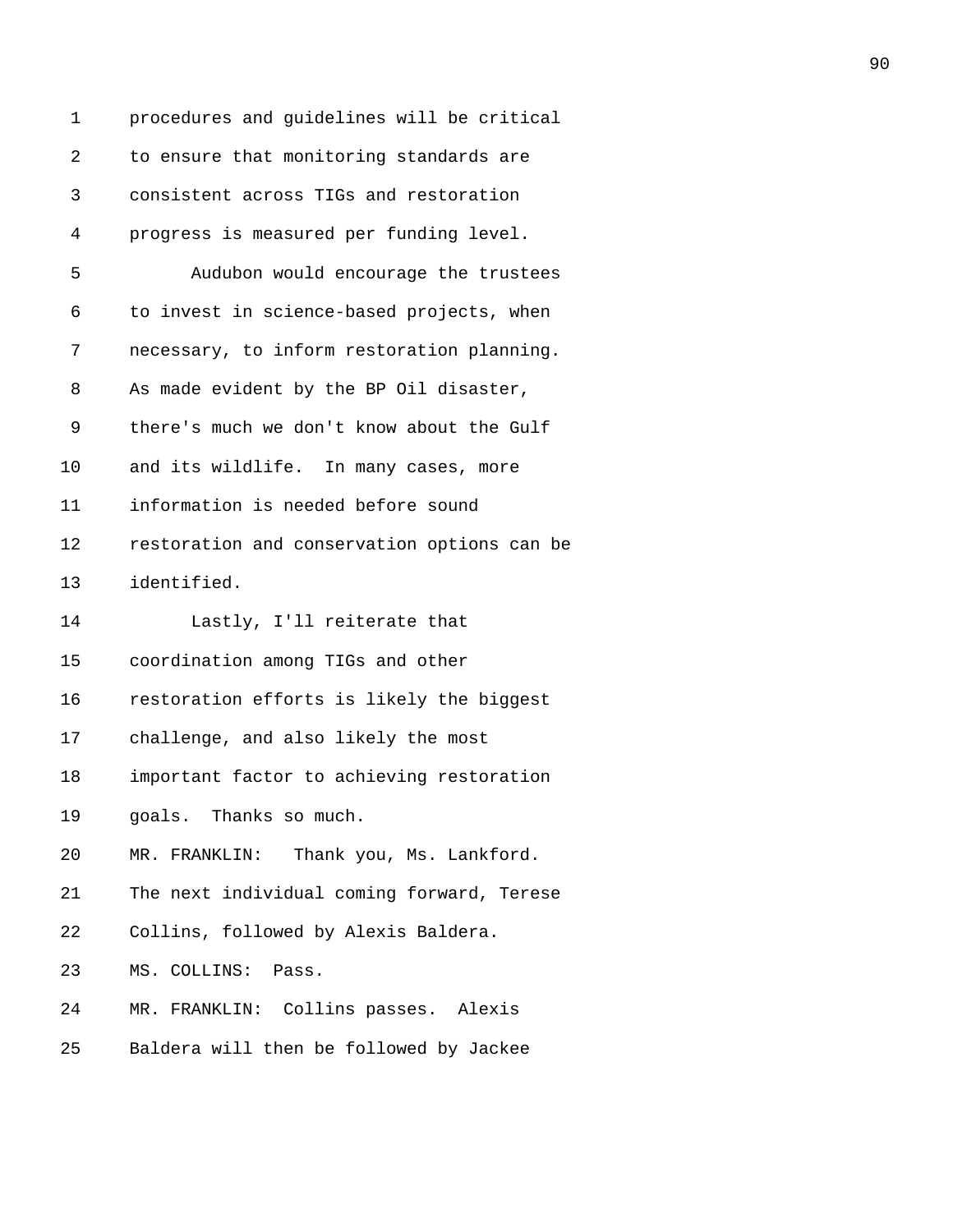1 Antalan.

| 2  | MS. BALDERA: Hi. I'm Alexis Baldera.<br>I'm |
|----|---------------------------------------------|
| 3  | with the Ocean Conservancy and I'm          |
| 4  | providing comment on behalf of the Ocean    |
| 5  | Conservancy tonight.                        |
| 6  | So first, I just want to echo the           |
| 7  | gratitude other people have shared with me  |
| 8  | for the workshop last night. I think the    |
| 9  | interactive dialogue was really helpful,    |
| 10 | and I hope you will continue that on other  |
| 11 | town meetings.                              |
| 12 | At Ocean Conservancy, we've been            |
| 13 | excited to see restoration plans get        |
| 14 | finalized and implemented in the Gulf of    |
| 15 | Mexico. We're eight years into this, so     |
| 16 | it's great to see restoration really geared |
| 17 | up.                                         |
| 18 | So going forward, it would be helpful       |
| 19 | to have one predictable planning timeline   |
| 20 | for those of us interested in project       |
| 21 | submission and tracking the progress of the |
| 22 | TIGs. That doesn't necessarily mean all     |
| 23 | TIGs have to be on the same timeline, but   |
| 24 | just so we know what's coming in the next   |
| 25 | couple of years.                            |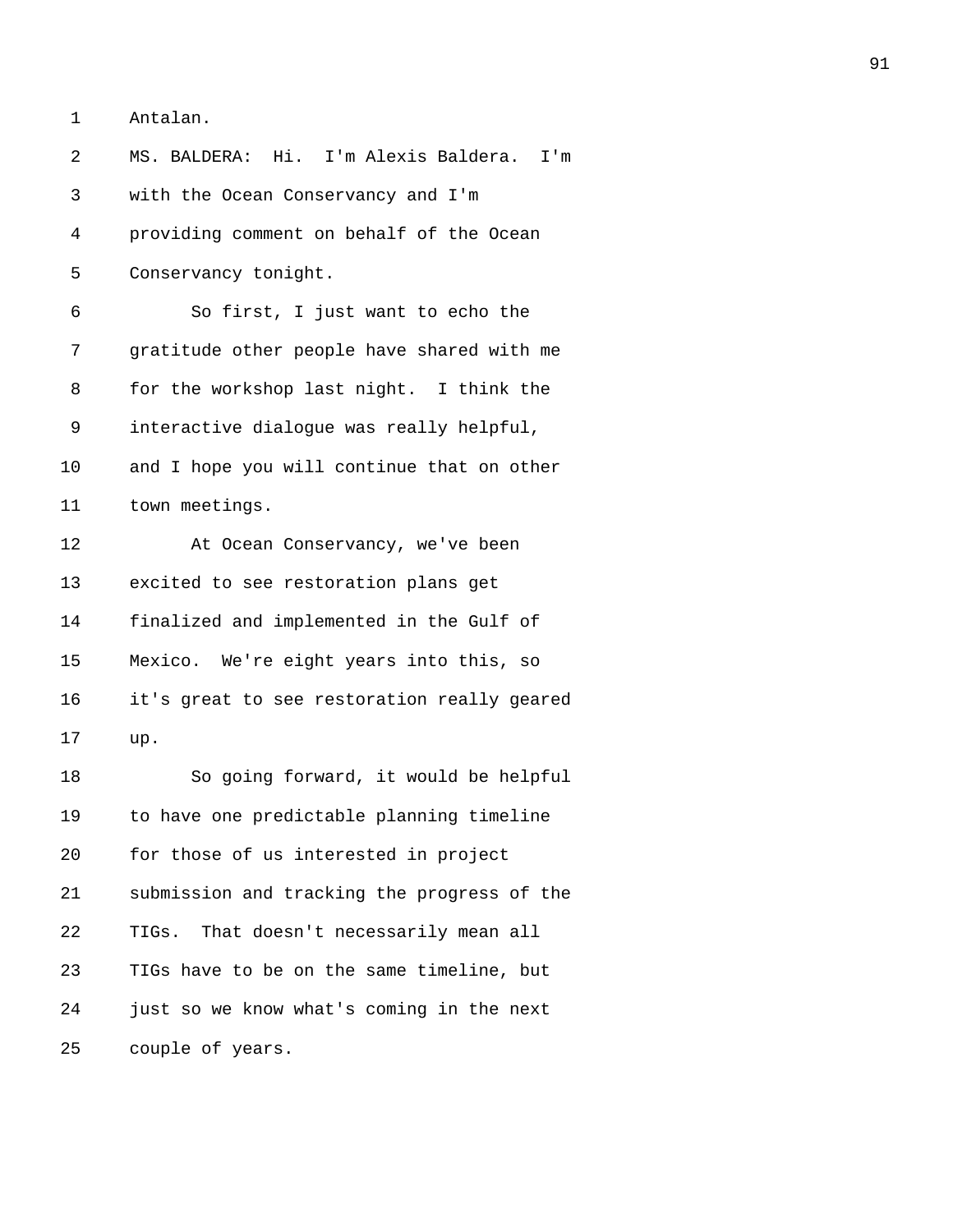| 1  | We also hope that you will continue         |
|----|---------------------------------------------|
| 2  | to coordinate with the other restoration    |
| 3  | programs, like Restore and NWFW,            |
| 4  | (inaudible) projects, and then as projects  |
| 5  | get done, sharing lessons learned, what's   |
| 6  | working, what's not working, what are we    |
| 7  | learning as we go.                          |
| 8  | We're very encouraged by the work of        |
| 9  | the Cross-TIG Monitoring Adaptive           |
| 10 | Management Working Group. We are very       |
| 11 | supportive of the work they've done on      |
| 12 | project level monitoring, and we hope you   |
| 13 | will continue your commitment in            |
| 14 | coordinating that project level monitoring. |
| 15 | We would also like to see you invest        |
| 16 | in developing programmatic level monitoring |
| 17 | so that you can begin to track progress     |
| 18 | towards those high-level goals. We think    |
| 19 | this is going to be a really important      |
| 20 | piece of planning, so you can select        |
| 21 | projects that are going to meet those goals |
| 22 | best, and it will also help you tell the    |
| 23 | story of Gulf restoration and how you are   |
| 24 | having an impact on the ecosystem as a      |
| 25 | whole, and how projects are working         |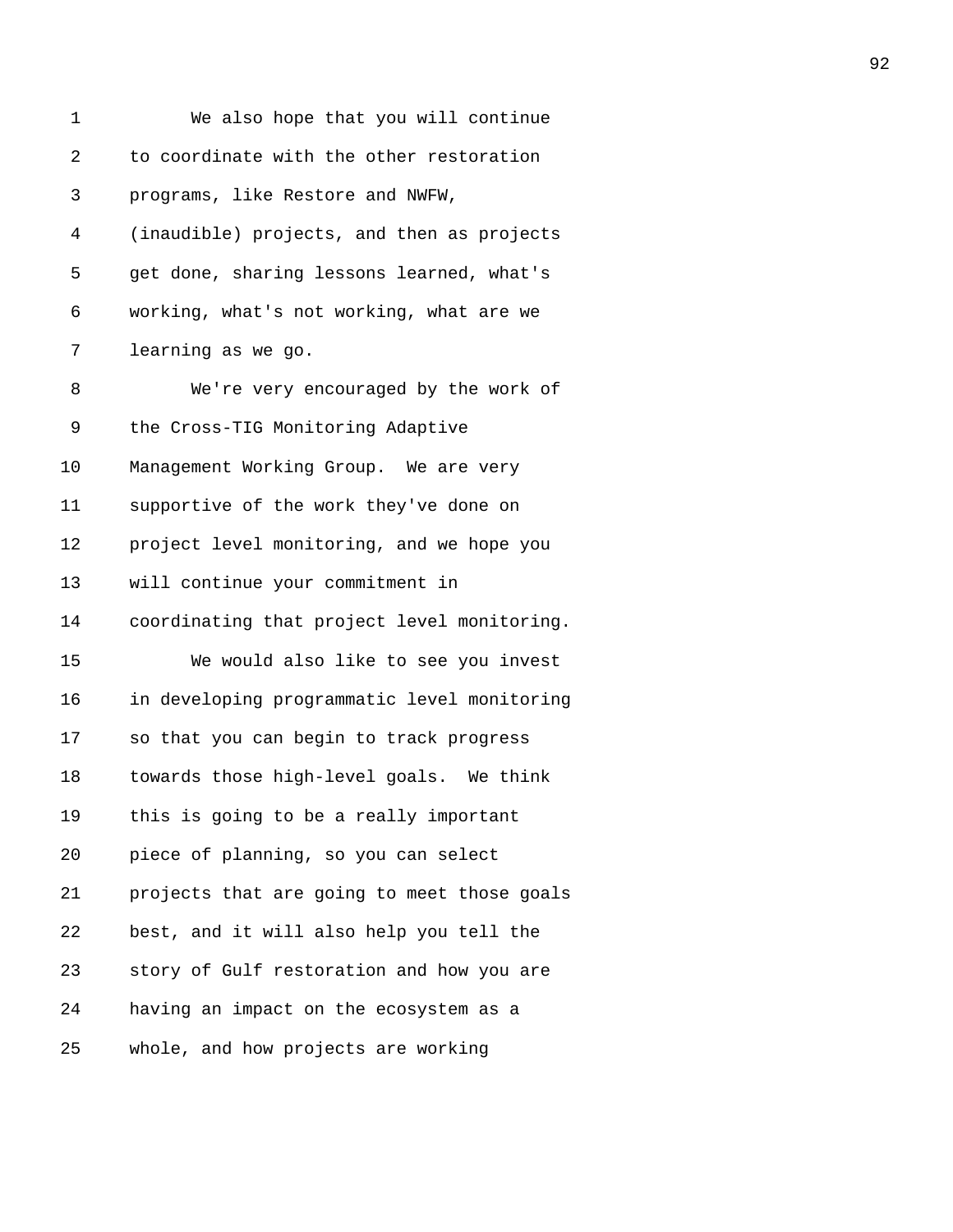1 together around these metrics to get you to 2 those goals.

3 At Ocean Conservancy, we talk with a 4 lot of our members and the public about 5 Gulf restoration, and we get a lot of 6 questions from people about how is 7 restoration going, how is this specific 8 habitat or animal that I care about that I 9 know that was injured doing, how is it 10 recovering. And so we really encourage you 11 to openly report on your research-specific 12 goals with the public on your website, in 13 addition to how are individual resources 14 doing with recovery, where are they at on 15 their recovery timelines, because I think 16 people are really interested in more than 17 just where projects are being implemented 18 or how much is being spent on them. They 19 want to know how they are contributing to 20 what you are trying to achieve in the 21 ecosystem. 22 And, lastly, let me just make the

23 point that we are very supportive of the 24 early investments in science that are being 25 made. Some of the states have decided to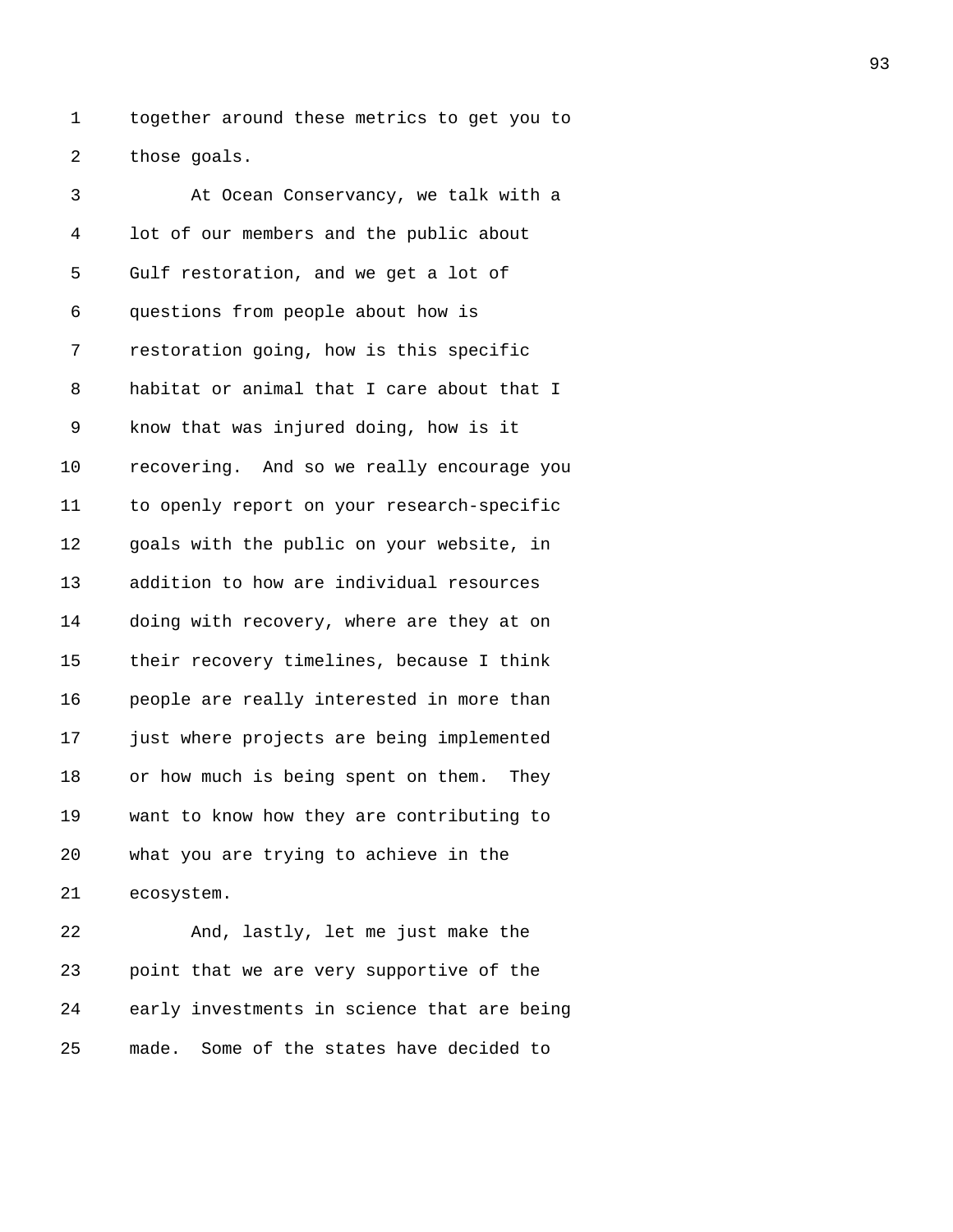| 1  | spend restoration dollars on answering key  |
|----|---------------------------------------------|
| 2  | questions. And this is especially           |
| 3  | important for marine resources, like marine |
| 4  | mammals and sea turtles, deepwater          |
| 5  | communities that we know we have a lot of   |
| 6  | gaps in knowledge in. So the best thing --  |
| 7  | and that points, early on, to pinpoint      |
| 8  | those stressors that we can identify for    |
| 9  | later restoration planning is really        |
| 10 | important.                                  |
| 11 | So to wrap up, just to hit my high          |
| 12 | points, we ask you to coordinate, report on |
| 13 | progress and invest in science. So thank    |
| 14 | you for your work and your commitment to    |
| 15 | restoration.                                |
| 16 | Thank you, Ms. Baldera.<br>MR. FRANKLIN:    |
| 17 | The next individual coming forward is       |
| 18 | Jackee Antalan, followed by Mr. Derrick     |
| 19 | Evans.                                      |
| 20 | MS. ANTALAN: Hello, everyone. I guess I     |
| 21 | don't even need to tell you what all of my  |
| 22 | concerns are. I'm sure you can regurgitate  |
| 23 | it from hearing it year, after year, after  |
| 24 | year; meeting, after meeting, after         |
| 25 | meeting, after meeting; time, after time,   |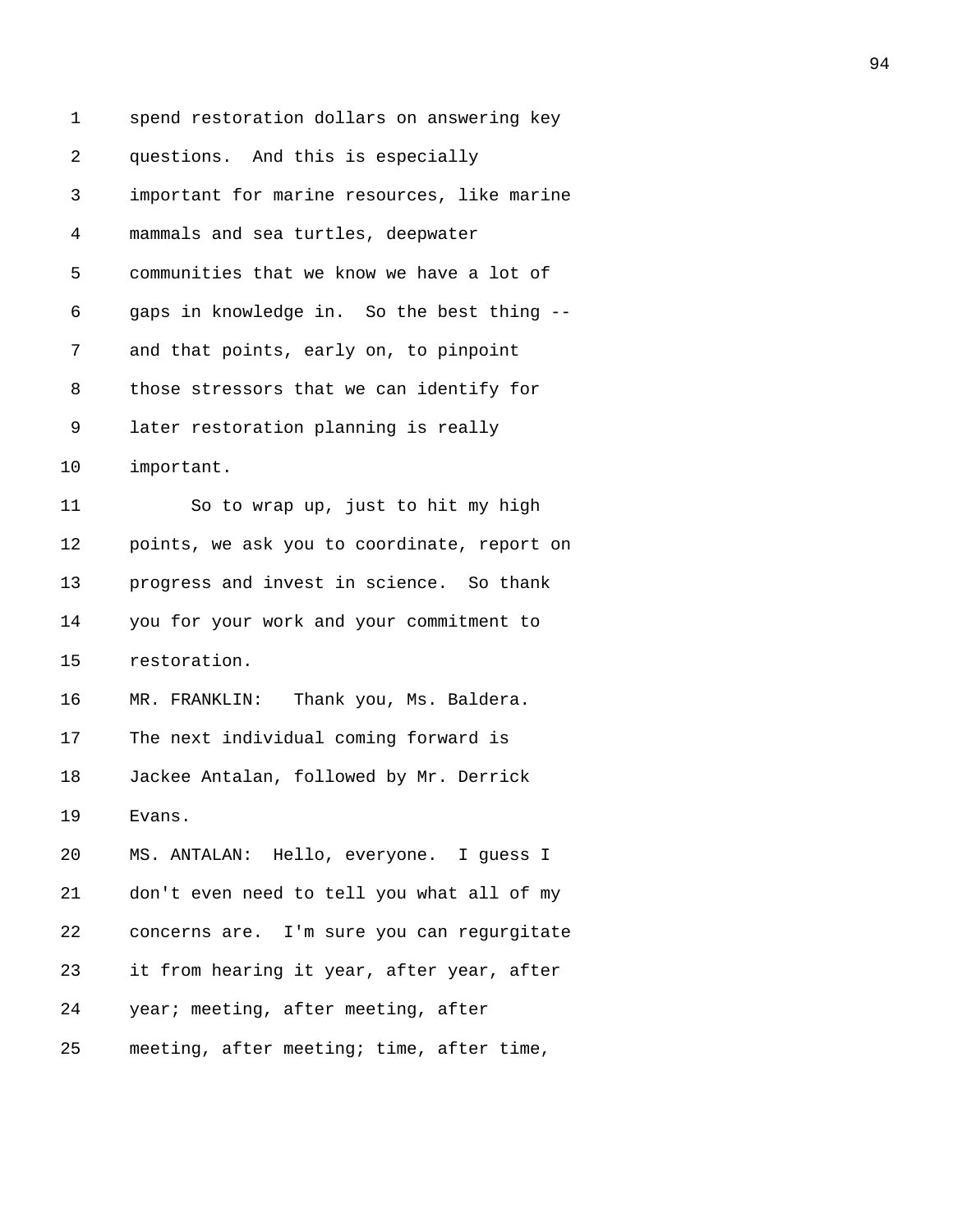1 after time. The lack of accountability, 2 the lack of transparency, and first and 3 foremost, meaningful public engagement. I 4 am -- I am -- I do not want to say 5 disappointed because I'm not giving up. 6 We're not going away. We are still very, 7 very, very concerned about the lack of 8 engagement, meaningful engagement. 9 This is not an update if you don't 10 have the information. You are updated on 11 information you already have. We have 12 continued, for years, to talk about the 13 seafood industry. And if you look and 14 review the allocations of funds are going 15 to recreational enhancement and our seafood 16 industry is dying. Not only dying 17 economically, but we're aging out, and we 18 can't even beg people to stay in the 19 industry. It's sad. It's past sad. 20 It's your responsibility. That is 21 why you are here. The natural resources 22 are for the humans, and we are so, so 23 disappointed in the level of meaningful 24 public engagement. It does not exist. I'd 25 like to say it again. If we have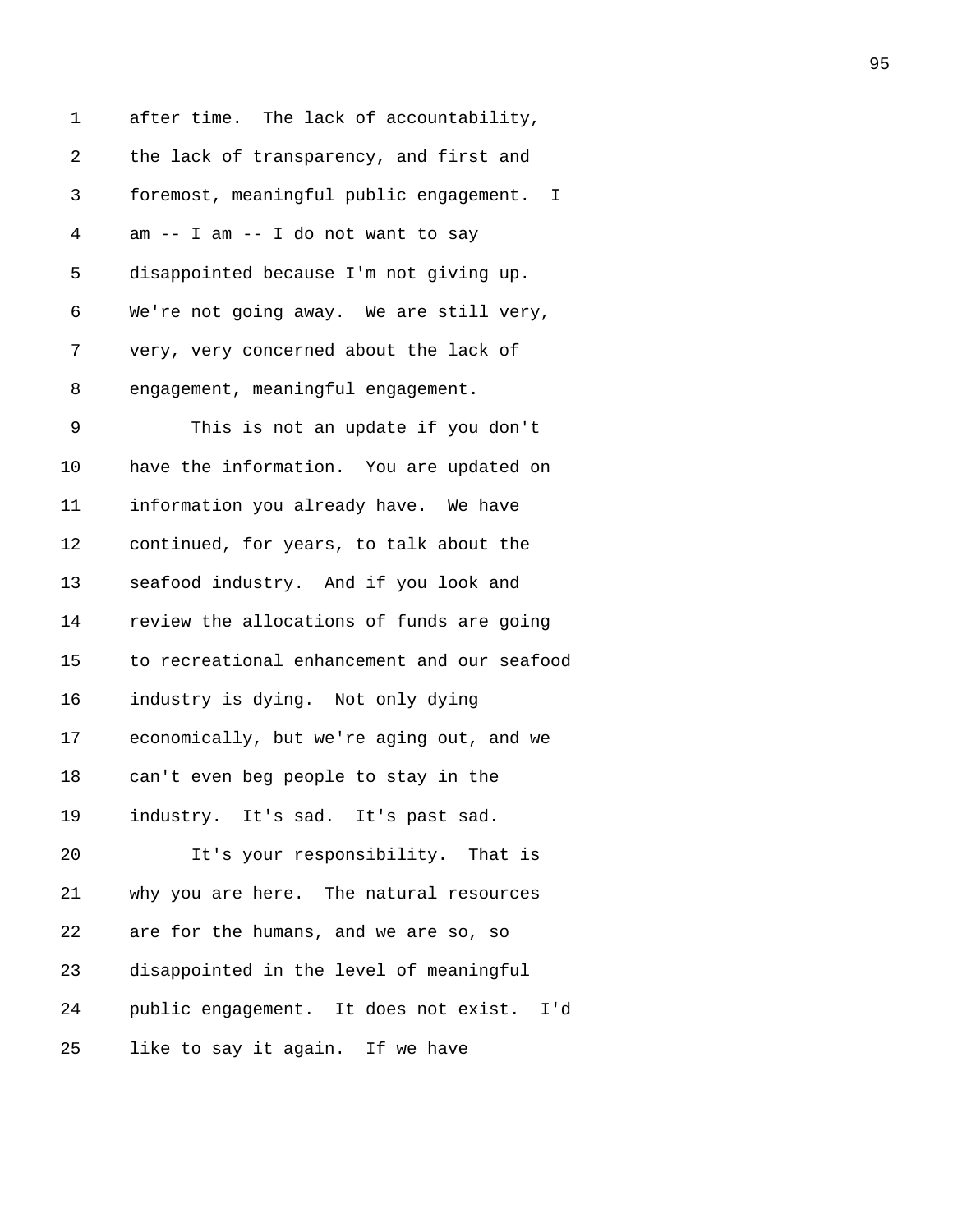1 meaningful public engagement, transparency 2 would happen. If we had meaningful public 3 engagement, accountability will happen. 4 It's not after a decision has been made by 5 a TIG who -- when we first started this 6 process, none of the council members had 7 help. Now, you have help. And the TIGs, 8 they haven't reached out to the community. 9 If they had reached out to the community, 10 the seafood industry, and the fishermen, 11 and the communities directly impacted by 12 this disaster, not oil spill, but this 13 disaster would not have to come in year, 14 after year, after year and say, you are not 15 doing anything for me. You know that. 16 Everybody at this table knows -- knows 17 that. There are issues that you know that 18 the community has brought to you over and 19 over and over again, and none of these bar 20 graphs represent you addressing those 21 issues. 22 I believe you can do it. I believe 23 if you take the initiative to come to the 24 community -- we come to you constantly. 25 You come back to us and say, and we want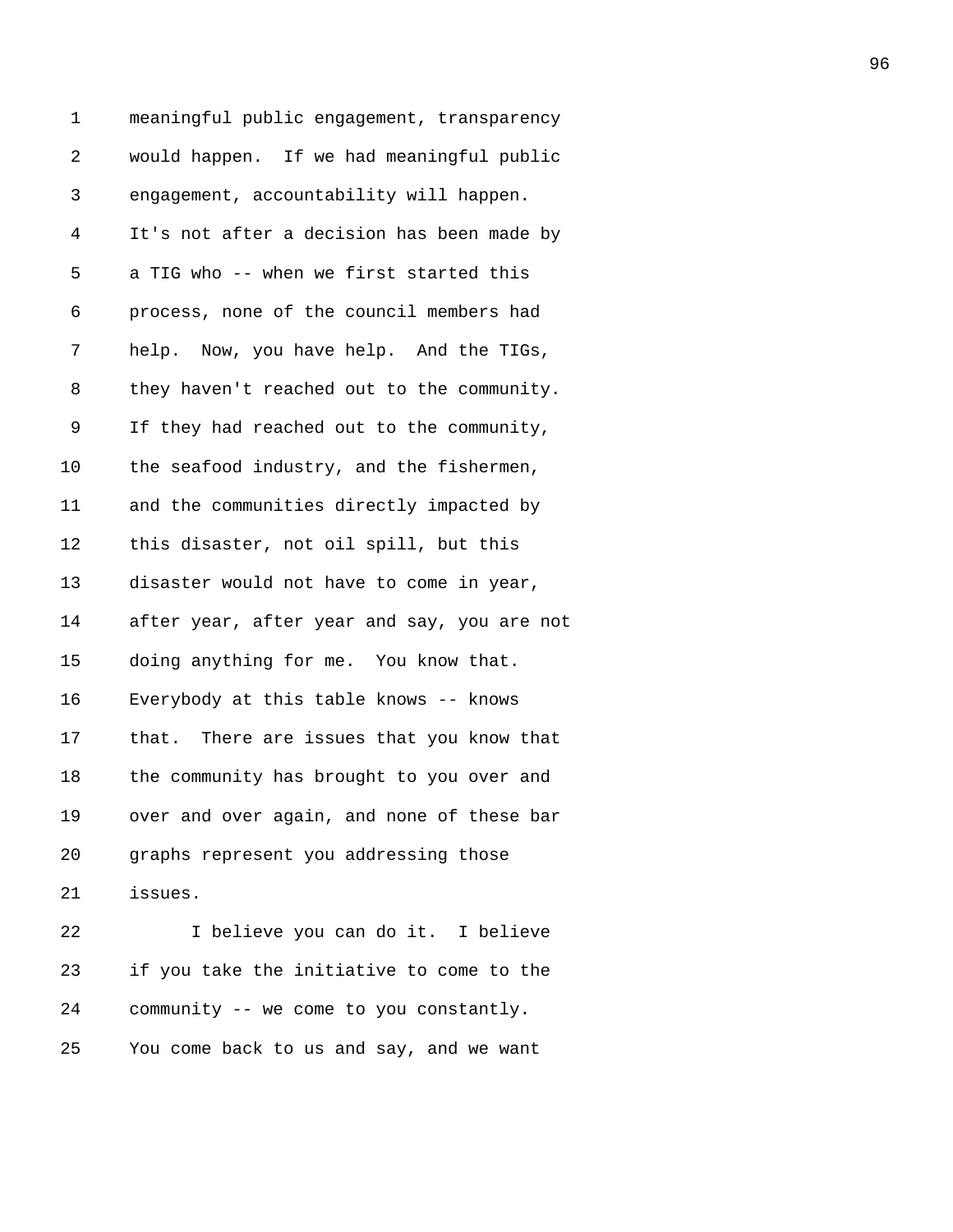| 1  | your meaningful public participation. No    |
|----|---------------------------------------------|
| 2  | you, you don't. You want us to come to      |
| 3  | your meetings. Thank you.                   |
| 4  | Thank you, Ms. Antalan.<br>MR. FRANKLIN:    |
| 5  | The next individual to give public comment, |
| 6  | Mr. Derrick Evans, followed by Jill         |
| 7  | Mastrototara.                               |
| 8  | MR. EVANS: Good evening. First of all, I    |
| 9  | would like to echo, also, my own gratitude  |
| 10 | and appreciation for the good faith and     |
| 11 | good work that this body and the different  |
| 12 | TIGs have done. And I would like to, for    |
| 13 | whatever it's worth, speak briefly about    |
| 14 | what might be called the ecosystem of Gulf  |
| 15 | Coast stakeholders and the ecosystem of     |
| 16 | their participation and restoration         |
| 17 | historically, and now going forward,        |
| 18 | because it's very important.                |
| 19 | Some of the people behind me are            |
| 20 | aware, some of the folks aren't, that about |
| 21 | eight years ago -- well, first of all, even |
| 22 | before that, I think all of us will agree   |
| 23 | that the Gulf region is probably, and       |
| 24 | always has been, for a very long time,      |
| 25 | without peer, as far as local citizens and  |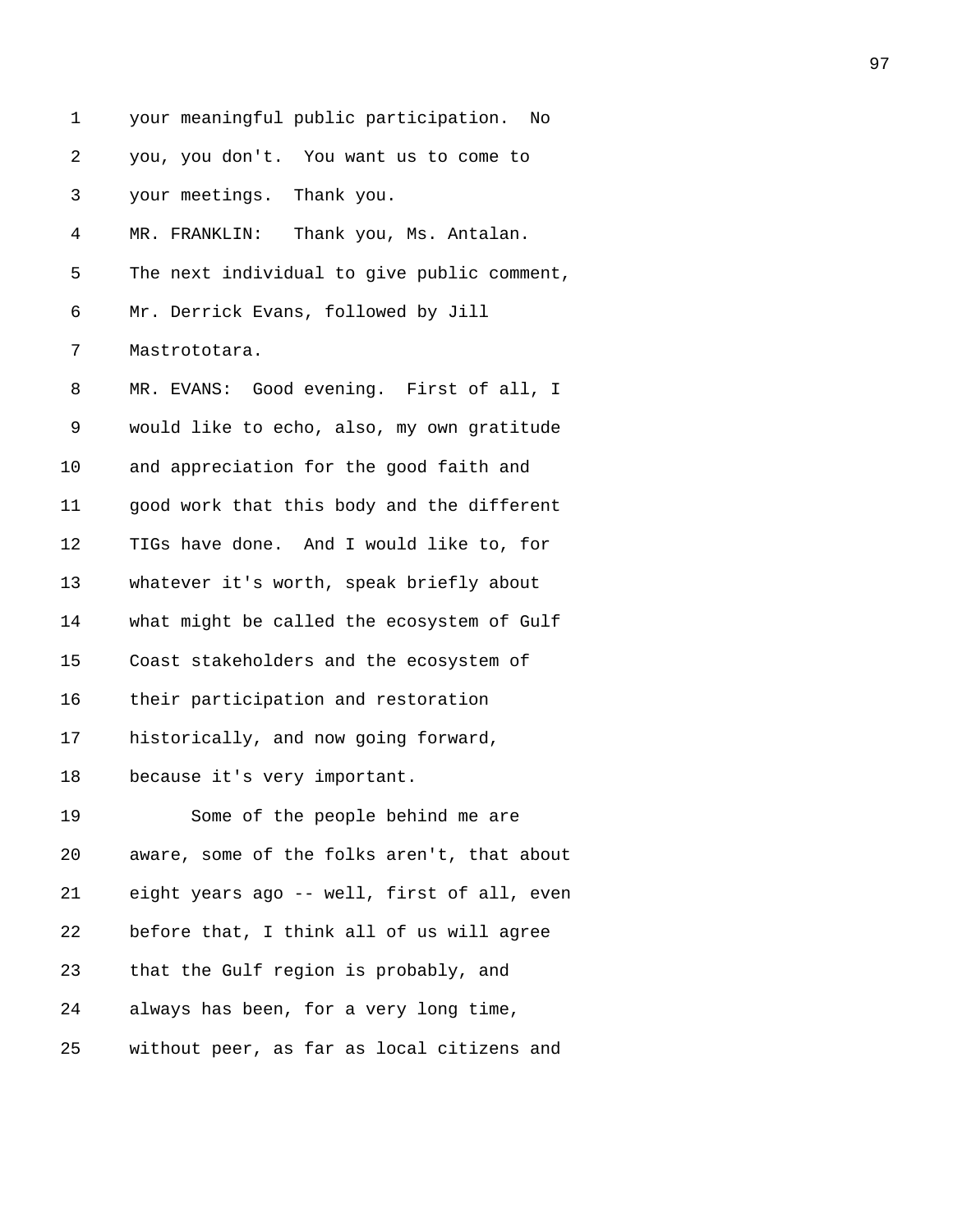1 residents whose familiarity with the part 2 of our planet or our continent where the 3 freshwater meets the salt, and whose 4 intergenerational experience in this mixing 5 zone has produced a whole bunch of written 6 and unwritten wisdom, and insight, and 7 knowledge, and experience. 8 And when I returned back to the Gulf 9 Coast personally, after years of living up 10 north as a student and a teacher, I was not 11 surprised, but awed, nonetheless, about how

12 amazing the local roster from Florida to

13 Texas was of environmental educators,

14 serious world class marine and other

15 ecological scientists, local conservation

16 groups and land trusts, the still existing

17 commercial fishing communities, unlike some

18 other places in the country, local

19 fishermen, indigenous people, particularly

20 in Louisiana. And even what you might call

21 the hell-raising clean water advocate

22 community that a lot of the established

23 leadership frequently got tired of hearing.

24 My point is a very diverse, deep,

25 eclectic community of very good advocates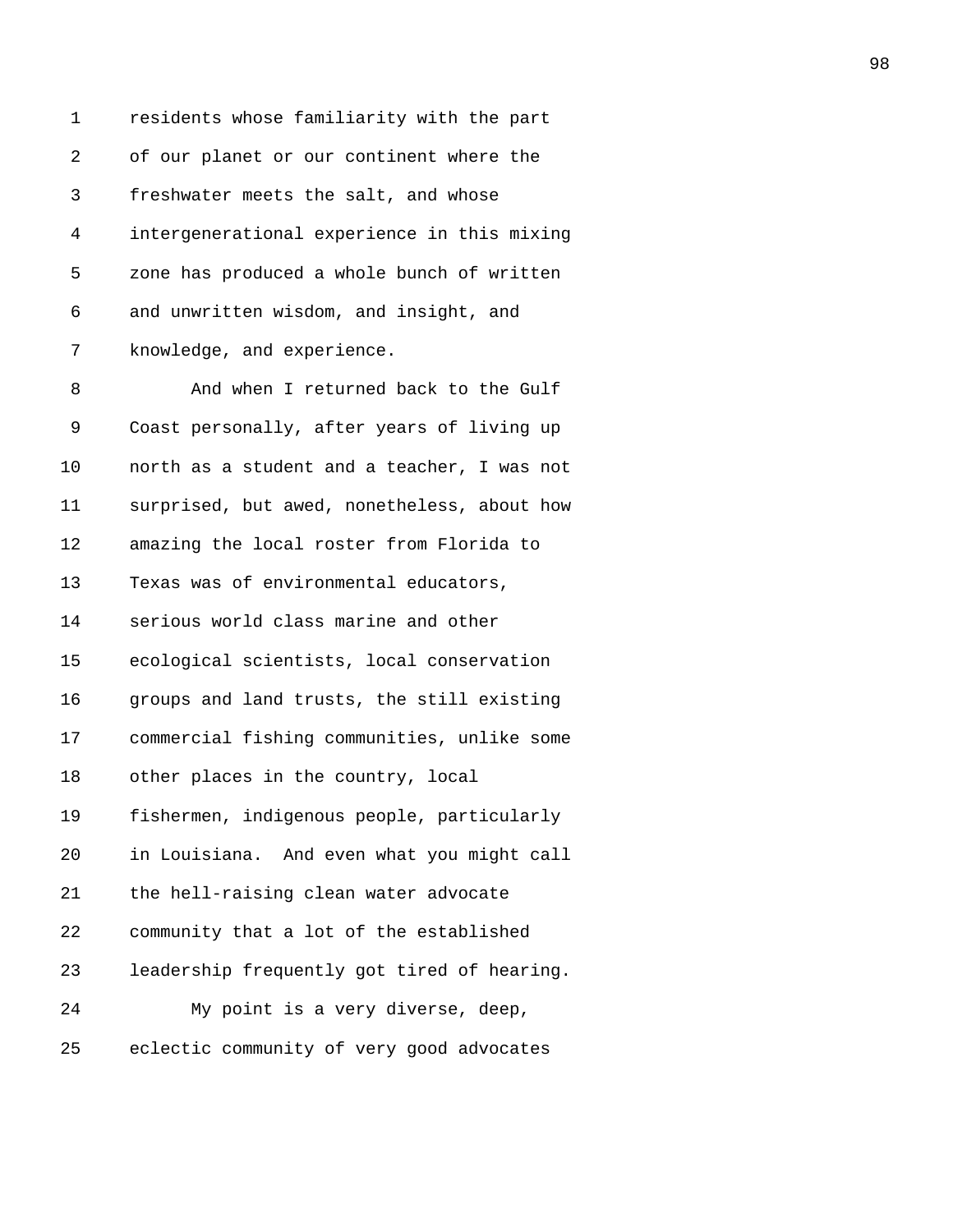| 1              | from various angles, science and others,    |
|----------------|---------------------------------------------|
| $\overline{2}$ | for the Gulf have always been here. So      |
| 3              | much so, that eight years ago, we were      |
| 4              | able, some of us who had backgrounds in one |
| 5              | of those or other areas -- I'm not talking  |
| 6              | about people from government. And I'm not   |
| 7              | talking about people, with a few            |
| 8              | exceptions, from your major large nonprofit |
| 9              | green groups, but people from Barataria,    |
| 10             | people from Biloxi Bay, Turkey Creek, where |
| 11             | I'm from, and up and down the Gulf Coast    |
| 12             | convened ourselves, and, frankly, produced  |
| 13             | what would become the Restore Act.          |
| 14             | There was nothing in federal law that       |
| 15             | said that 80 percent of BP's fine money was |
| 16             | going to return to the five states where it |
| 17             | came, but we knew, those of us particularly |
| 18             | familiar with the Clean Water Act --        |
| 19             | MR. FRANKLIN: If you can go ahead and       |
| 20             | conclude, Mr. Evans.                        |
| 21             | MR. EVANS: Sure. Its unfortunate            |
| 22             | provisions, penalty calculations and its    |
| 23             | expenditures that we had to make this       |
| 24             | happen.                                     |
|                |                                             |

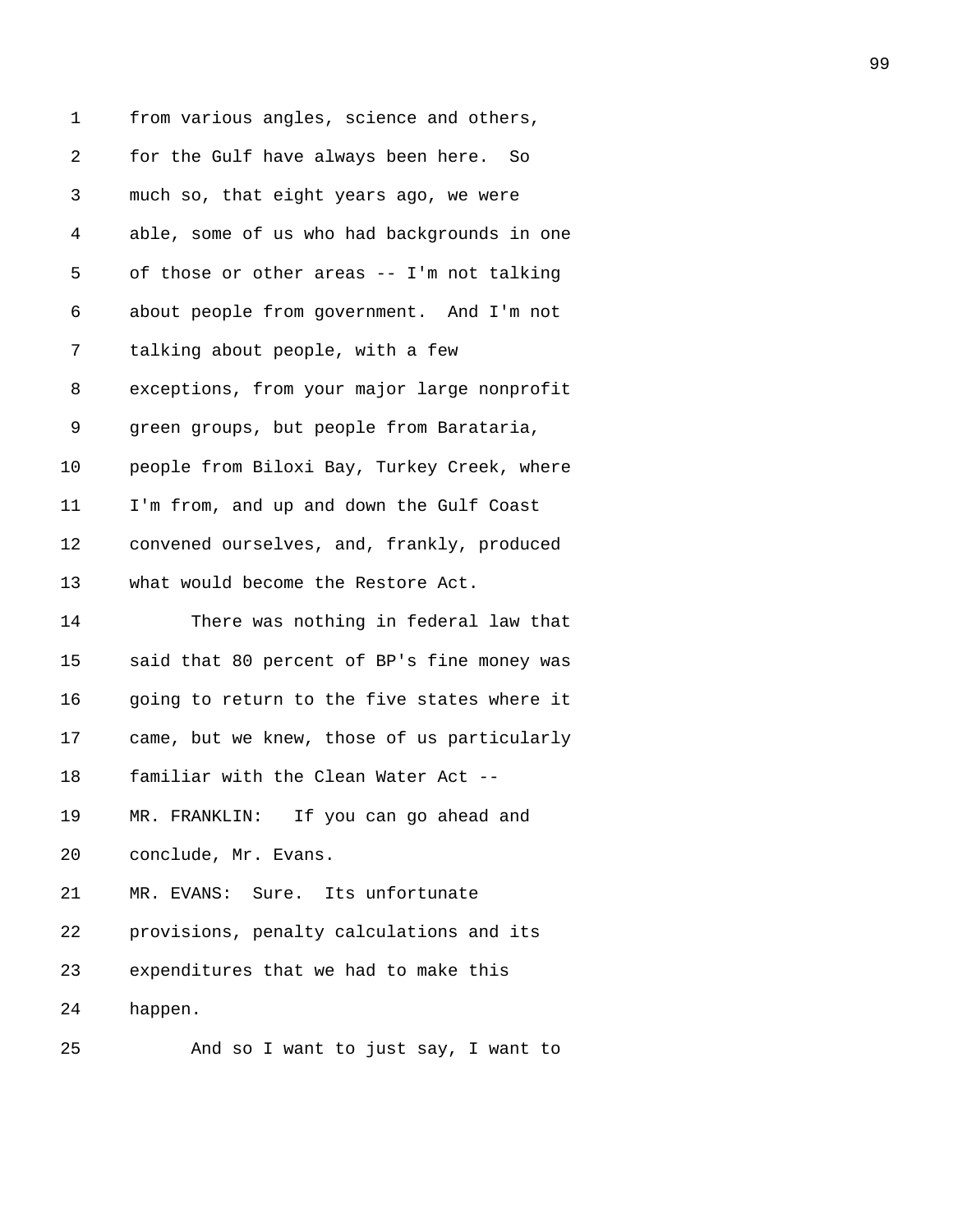| 1  | echo what's been said by others here, that     |
|----|------------------------------------------------|
| 2  | when it comes to community participation       |
| 3  | and engagement, you are looking at the best    |
| 4  | there is in the United States, from my         |
| 5  | perspective, and with respect to the BP Oil    |
| 6  | spill, in particular, and to this region.      |
| 7  | And I don't know exactly what it's             |
| 8  | going to take. I'm sure that in the            |
| 9  | interfunding source deliberations and so       |
| 10 | forth, there will be many opportunities for    |
| 11 | you to do so. But, yes, a much better job      |
| 12 | has to be done in terms of getting the most    |
| 13 | from these communities, not just               |
| 14 | downloading to these communities, which,       |
| 15 | frankly what was brought to this process       |
| 16 | from these communities in the first place,     |
| 17 | in many instances. Thank you.                  |
| 18 | MR. FRANKLIN:<br>Thank you, Mr. Evans.<br>Next |
| 19 | individual, Jill Mastrototara, followed by     |
| 20 | Shane Landry.                                  |
| 21 | MS. MASTROTOTARA: Good evening. I'm Jill       |
| 22 | Mastrototara, policy director with Audubon     |
| 23 | Mississippi. And I echo my colleague's         |
| 24 | thanks to all of the hard work and also        |
| 25 | your effort to develop new and innovative      |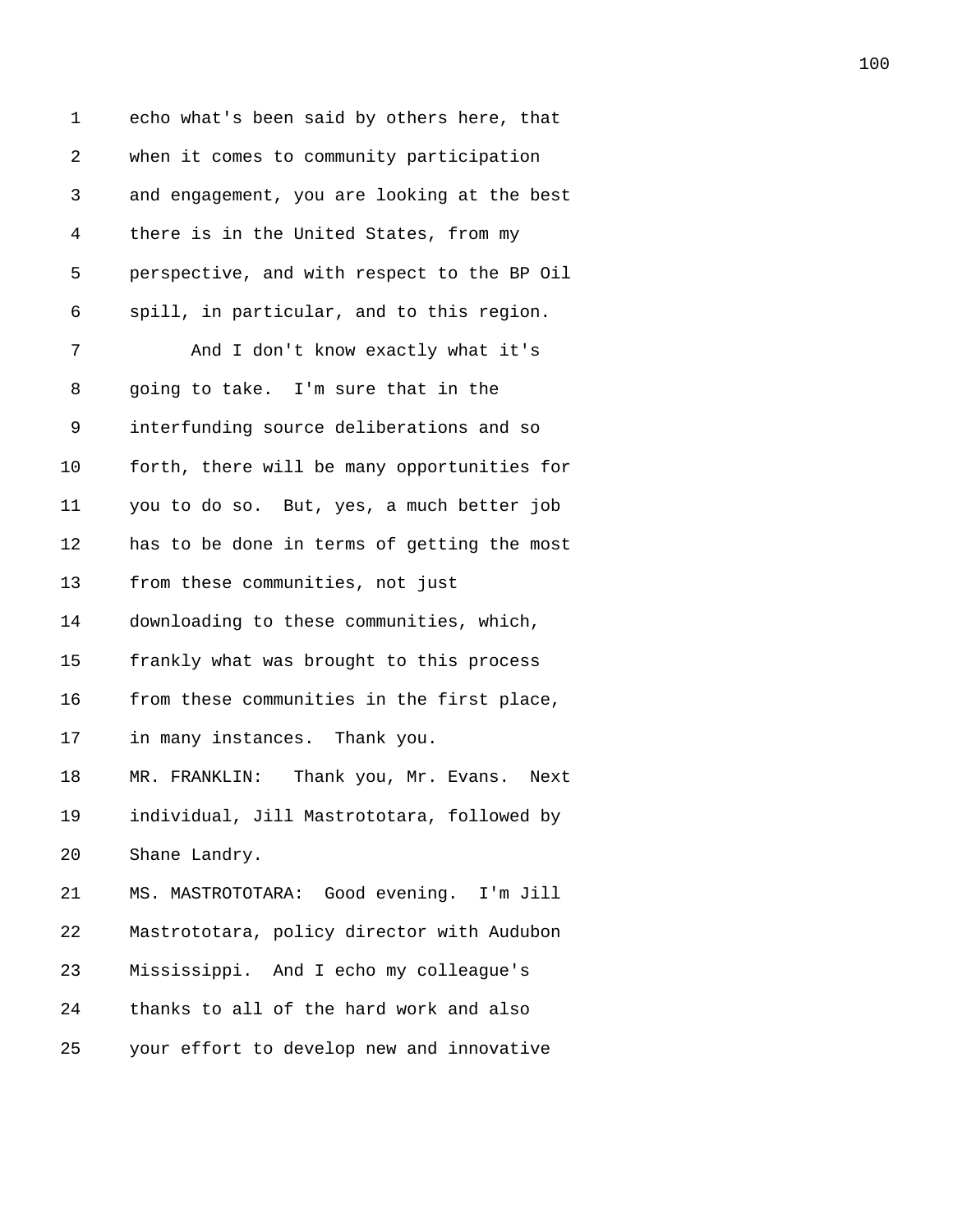1 tools to reach out to the public and to try 2 and get ideas and an exchange as this 3 restoration process moves forward.

4 I feel compelled, given that we're in 5 the state of Mississippi and recognizing 6 your aspirational charge to restore the 7 injuries that our Gulf has sustained, to 8 acknowledge that there is a project of 9 great concern to Audubon Mississippi and 10 many partners around the region commonly 11 referred to as the One Lake Project that is 12 a dam proposal just south of Jackson, 13 Mississippi, on the Pearl River, which is 14 the Gulf's fourth largest freshwater input 15 east of the Mississippi River. And our 16 concerns about the downstream impacts, in 17 particular, of this project as it relates 18 to our seafood industry, as well as the 19 many investments that you shared with us 20 tonight, and those being planned by the 21 restore and Gulf environmental benefit 22 fund. And recognizing that there's a 23 tremendous amount of synergy with our 24 resources around the region, how projects 25 that are upstream can impact our downstream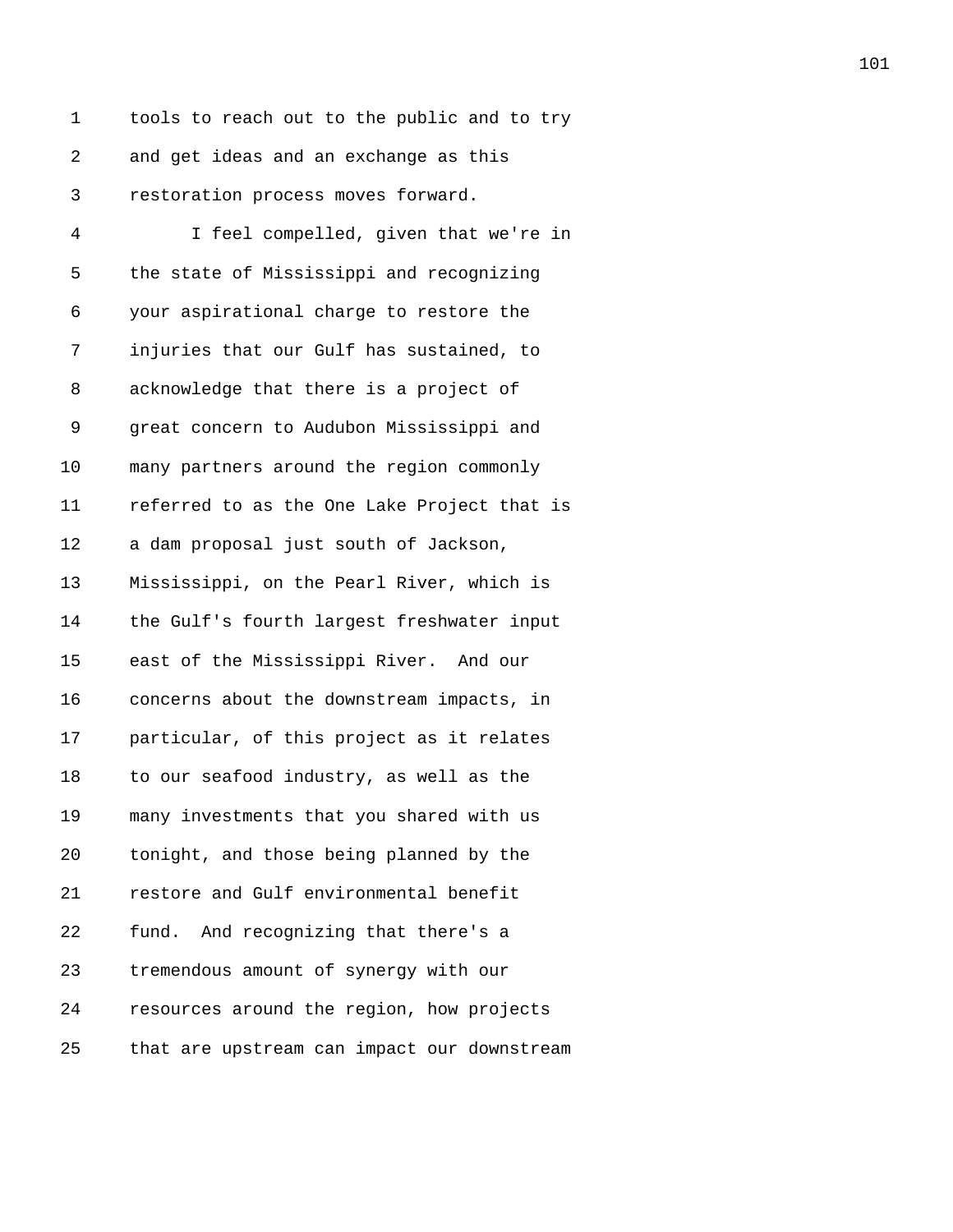1 investments given that we are looking at an 2 unprecedented investment for this and 3 generations to come.

4 And so I just felt compelled to 5 underscore, as our natural resource and 6 Gulf decision-makers, as you look forward 7 to ensuring that our investments on the 8 ground in the Gulf region have many years 9 of benefit to come to our communities here 10 in Mississippi and around the Gulf, that 11 you recognize that there are some proposals 12 of concern that may imperil those many 13 investments. So we appreciate your 14 awareness in looking at the broad scope of 15 what restoration faces both here on the 16 front lines on the coast, as well as 17 upstream. Thank you. 18 MR. FRANKLIN: Mr. Shane Landry. 19 MR. LANDRY: Hello. My name is Shane 20 Landry. I'm with Plaquemine Parish 21 government. I'm here today to represent 22 our president, Amos Cormier. I want to 23 thank all of you for giving us an 24 opportunity to speak, and I also want to 25 say, thank you to Ms. Antoine, and to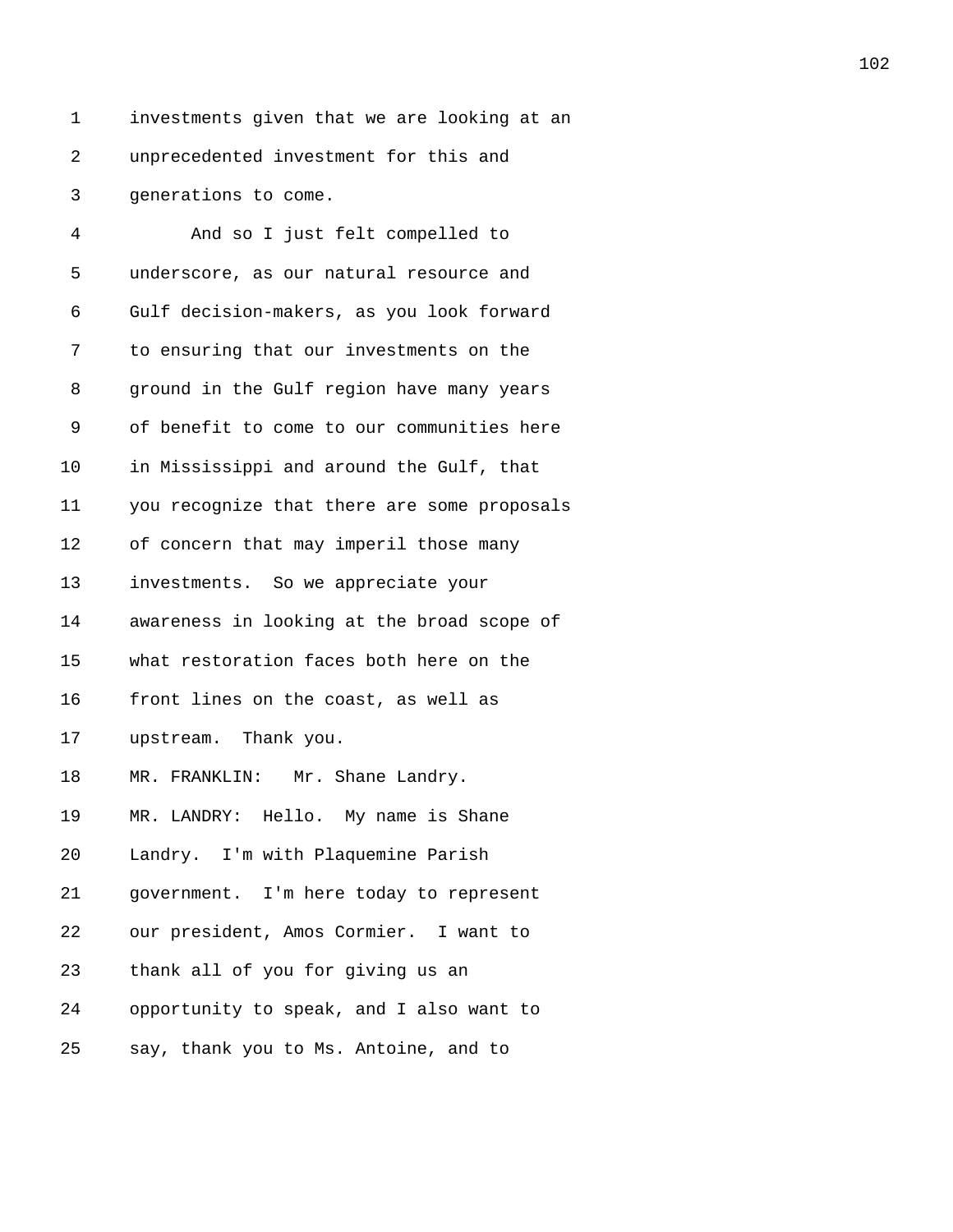1 Chris, and to the other gentleman that 2 spoke about the shrimping industry. 3 Plaquemine Parish is one of the most 4 prolific shrimp areas in the world, and so 5 I have a special place in my heart for 6 shrimpers. I grew up with them. 7 I really would like to implore this 8 body, and LATIG, specifically, to have an 9 open mind about alternatives to the 10 diversion program. As a proud Louisianian, 11 I'm glad that we're getting kudos for 12 having a plan, but I'm here to tell you 13 that this plan may not be the best one. 14 I see logical inconsistency in the 15 expenditure of funds to stop nutrients from 16 going out into the various estuaries and 17 other marsh areas from various agricultural 18 runoff and whatnot. But then we are going 19 to go, we're going to cut my parish in 20 half, create two very large diversions 21 where the Mississippi River's going to take 22 a whole continent's worth of farm runoff 23 and put it into Breton Sound and Barataria 24 Bay. This, to me, does not make much 25 sense. It seems like we're working at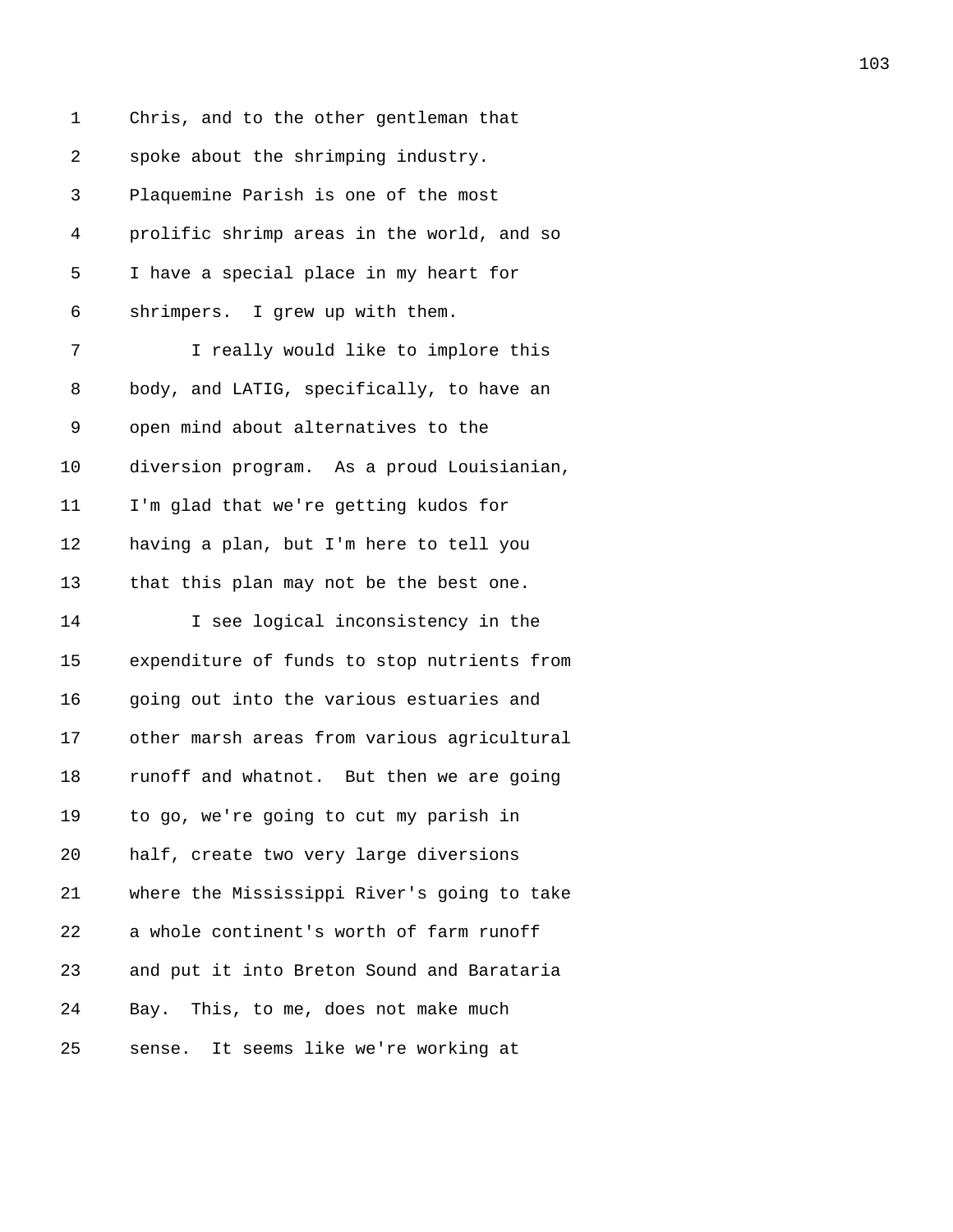1 cross purposes with one another if we were 2 to do that.

| 3  | I would also suggest that we can            |
|----|---------------------------------------------|
| 4  | accomplish both goals if we would focus     |
| 5  | more on the dredging and perhaps -- and I   |
| 6  | know that there's been this discussion,     |
| 7  | CPRA is very disenchanted with our parish   |
| 8  | at the moment because we are creating such  |
| 9  | a stink about this diversion project which  |
| 10 | I think they believe has this sort of       |
| 11 | inevitability to it.                        |
| 12 | But I will say that if one takes the        |
| 13 | hidden costs, especially to our shrimpers   |
| 14 | and our oyster fishermen, and you add that  |
| 15 | cultural devastation, which will be         |
| 16 | affected by changing the salinity line in   |
| 17 | Barataria Bay. You are going to push that   |
| 18 | salinity line all the way out, all the way  |
| 19 | to Grand Isle, and then way out into the    |
| 20 | Gulf, this is going to hurt the little guy. |
| 21 | Only big corporate fisheries are going to   |
| 22 | be able to go out there and harvest the     |
| 23 | shrimp once you do that. It's going to      |
| 24 | destroy the oyster industry. Okay. And      |
| 25 | all the ancillary industries that depend on |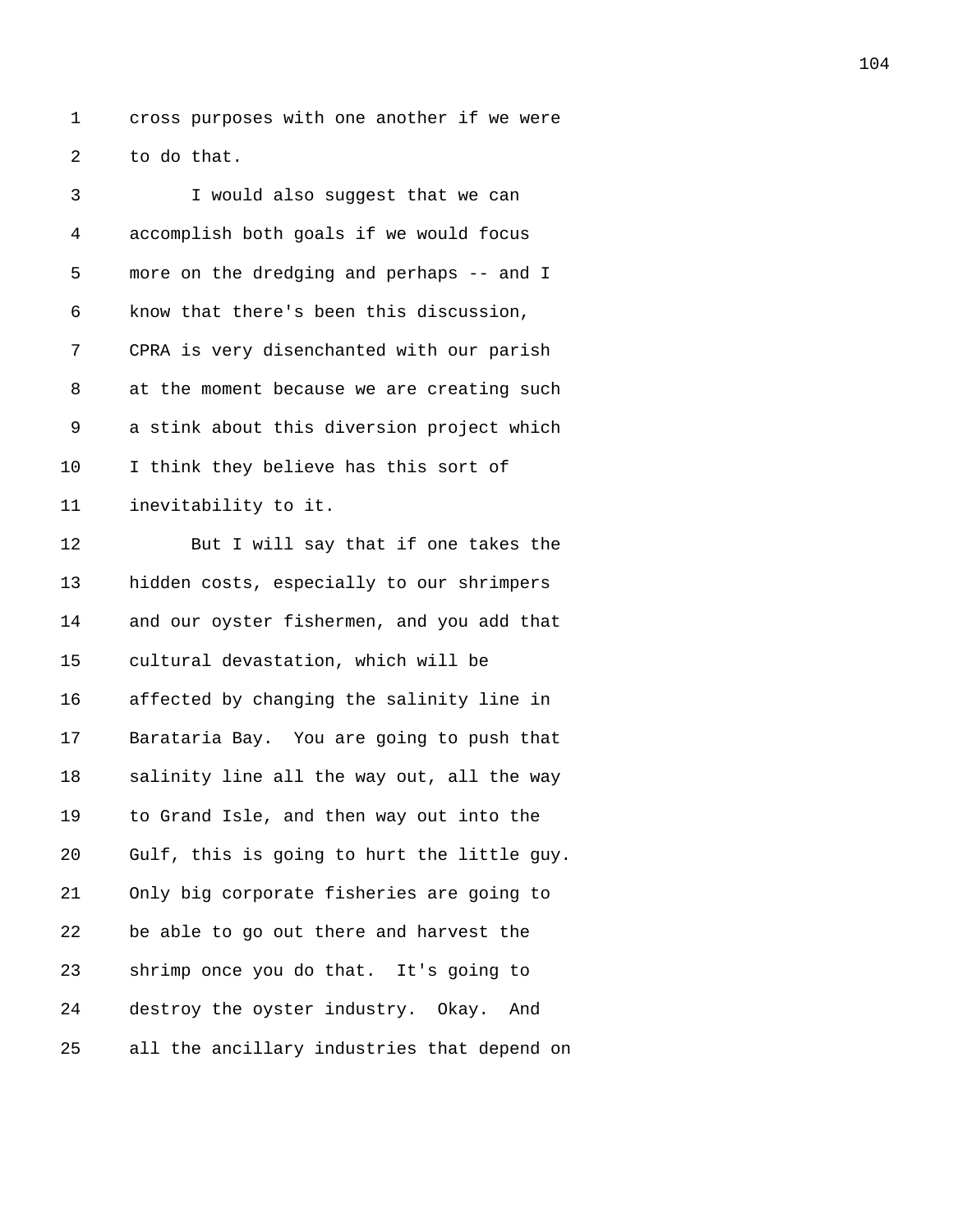| 1  | that, they're going to go away. It's going  |
|----|---------------------------------------------|
| 2  | to make it very difficult for Plaquemine    |
| 3  | Parish and the southern part of the parish  |
| 4  | to survive economically because it's        |
| 5  | diversion.                                  |
| 6  | Now, if we were to dredge, we could         |
| 7  | accomplish coastal restoration and keep the |
| 8  | nutrients out that's going to harm and      |
| 9  | cause pollution, and we could still protect |
| 10 | those fisheries.                            |
| 11 | MR. FRANKLIN: Thank you. Conclude,          |
| 12 | Mr. Landry.                                 |
| 13 | MR. LANDRY: Please have an open mind about  |
| 14 | alternatives to this diversion. Even if we  |
| 15 | made it smaller and maybe had some dredging |
| 16 | incorporated into it. But just these large  |
| 17 | diversions, they're really going to hurt    |
| 18 | our people. Thank you.                      |
| 19 | Thank you, Mr. Landry.<br>MR. FRANKLIN:     |
| 20 | That concludes the list of individuals who  |
| 21 | have elected to come forward to make public |
| 22 | comment.                                    |
| 23 | Are there any others who, at this           |
| 24 | time, who would like to make public comment |
| 25 | that originally had not? We'll get you a    |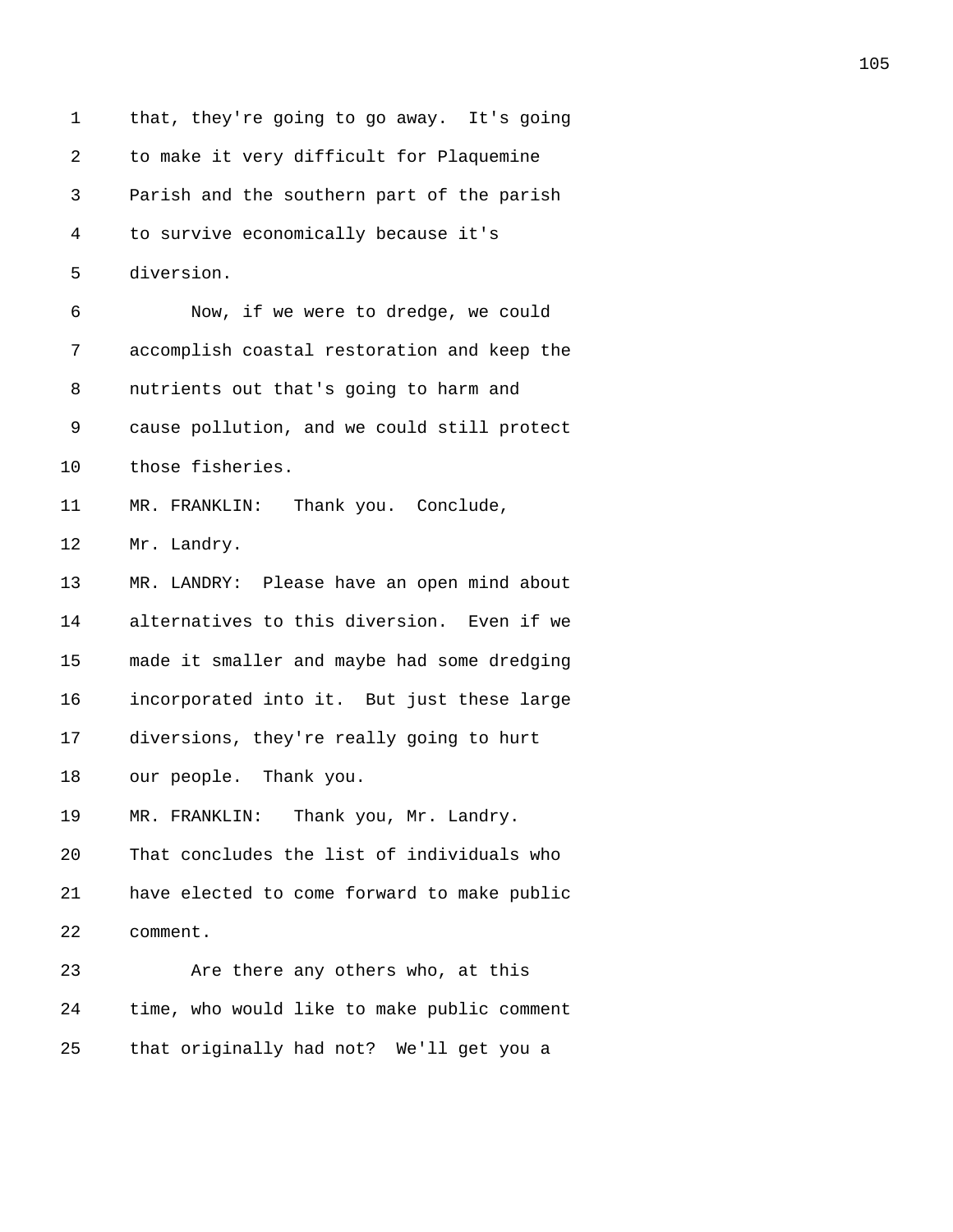1 card, sir. I need a card for this

2 gentleman.

3 MR. FERGUSON: I've already been signed up. 4 I'm Mr. Ferguson. 5 MR. FRANKLIN: Mr. Ferguson, come on up. 6 MR. FERGUSON: Thank you. I'm Mr. Joseph 7 Ferguson, and I kind of wanted to hear what 8 other folks had to say to you all's panel 9 here so I wouldn't repeat what they had 10 already said. 11 But there is some things that I may 12 want to repeat. But I'm going to reflect 13 on three of the areas or maybe even four of 14 the areas of which you all have already 15 funded. One is water quality. One is the 16 marine -- the dolphins and the whales, and 17 the oysters. 18 You can't forget that you've got to 19 feed these animals, and that water quality 20 has a lot to do with it. 50 years ago, you 21 look at the water in our sound, 22 Mississippi, and you pick up the glass of 23 it and you couldn't hardly see through it. 24 It was dark. It was green. Okay? It had

25 good stuff in it for oysters to live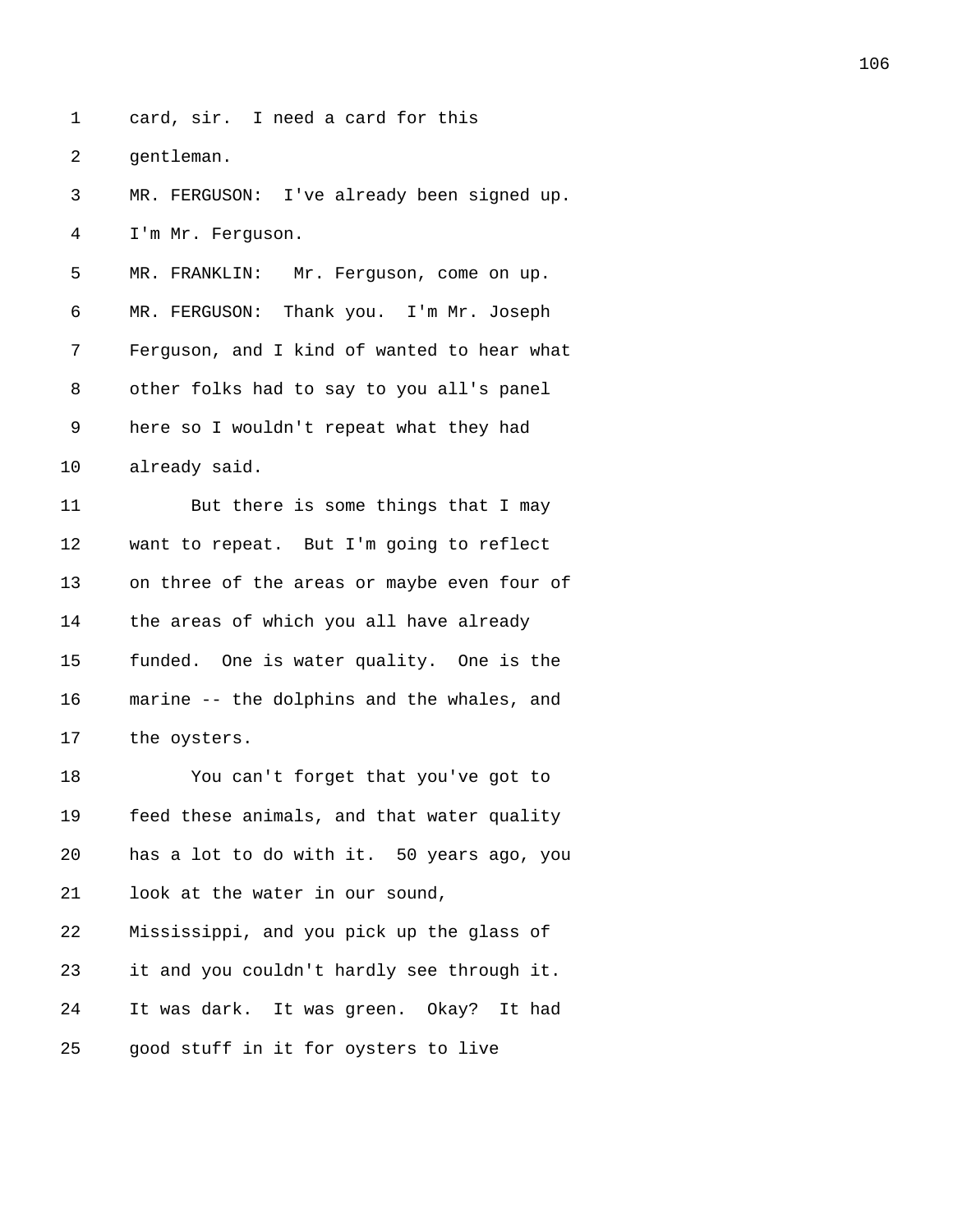1 because oysters are filtering this stuff 2 out.

| 3  | You pick up a glass of water out of         |
|----|---------------------------------------------|
| 4  | our sound today and it's virtually clear.   |
| 5  | So when you think about water quality and   |
| 6  | stopping nutrients from going into the Gulf |
| 7  | of Mexico, you can't forget the good        |
| 8  | nutrients that make the algae and the --    |
| 9  | the plankton live. Because when you take    |
| 10 | those nutrients out of the water, you don't |
| 11 | have algae and the plankton for oysters and |
| 12 | the sea -- other small seafood to feed      |
| 13 | upon.                                       |
| 14 | So I want you to think about that           |
| 15 | because all these animals, these fish and   |
| 16 | mammals, they need this stuff to live on.   |
| 17 | They've got to have food. If they don't     |
|    |                                             |

18 have the food, then they can't live. So,

19 you know, our seafood -- we like our

20 seafood too, and so we need that to be

21 there, too, to live upon, as well. Thank

22 you very much.

23 MR. FRANKLIN: Thank you, Mr. Ferguson.

24 Next to come forward to make public

25 comment, Ms. Thao Vu. While Ms. Thao Vu is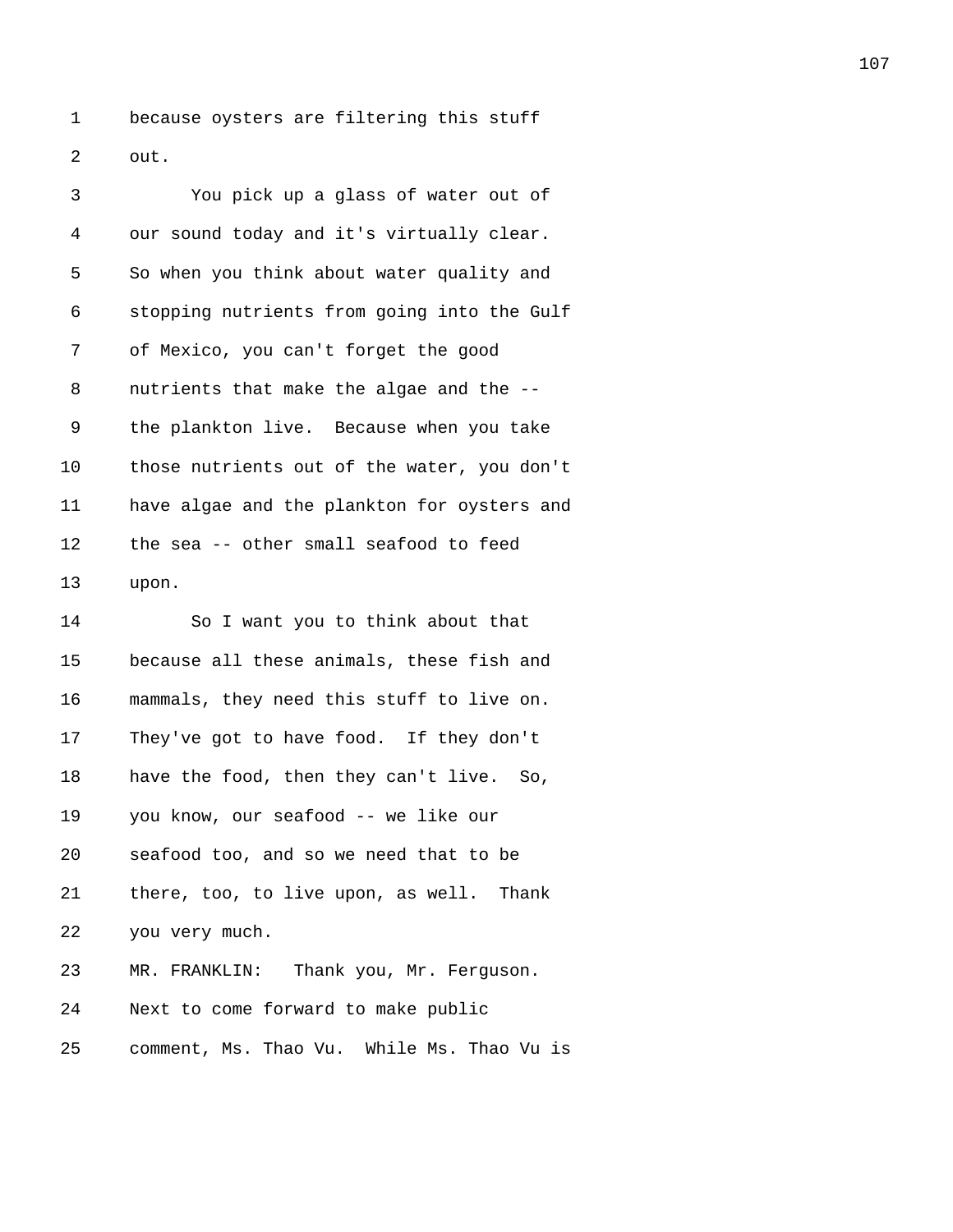| 1  | coming forward, are there any others who      |
|----|-----------------------------------------------|
| 2  | would like to make public comment at this     |
| 3  | time?                                         |
| 4  | MS. THAO VU: Good evening. I'm the            |
| 5  | director of the Mississippi Coalition for     |
| 6  | Vietnamese-American Fisherfolk and            |
| 7  | Families. For those who are here for the      |
| 8  | first time, welcome to the Mississippi Gulf   |
| 9  | Coast. My organization is a                   |
| 10 | community-based organization located in       |
| 11 | Biloxi, Mississippi.                          |
| 12 | And about eight-and-a-half years              |
| 13 | since this major BP, not a spill but          |
| 14 | disaster, all the fishing communities         |
| 15 | across the Gulf is in dire straits,           |
| 16 | particularly here in Mississippi. I cannot    |
| 17 | -- there's no words to describe how dire it   |
| 18 | And the reason why it's a serious dire<br>is. |
| 19 | situation is because we are having great      |
| 20 | difficulty restoring the key resources that   |
| 21 | these communities vitally depend on, such     |
| 22 | as oyster reefs.                              |
| 23 | I participated a great deal in early          |
| 24 | restoration, and I've been trying to follow   |
| 25 | my -- to the best of my ability, to follow    |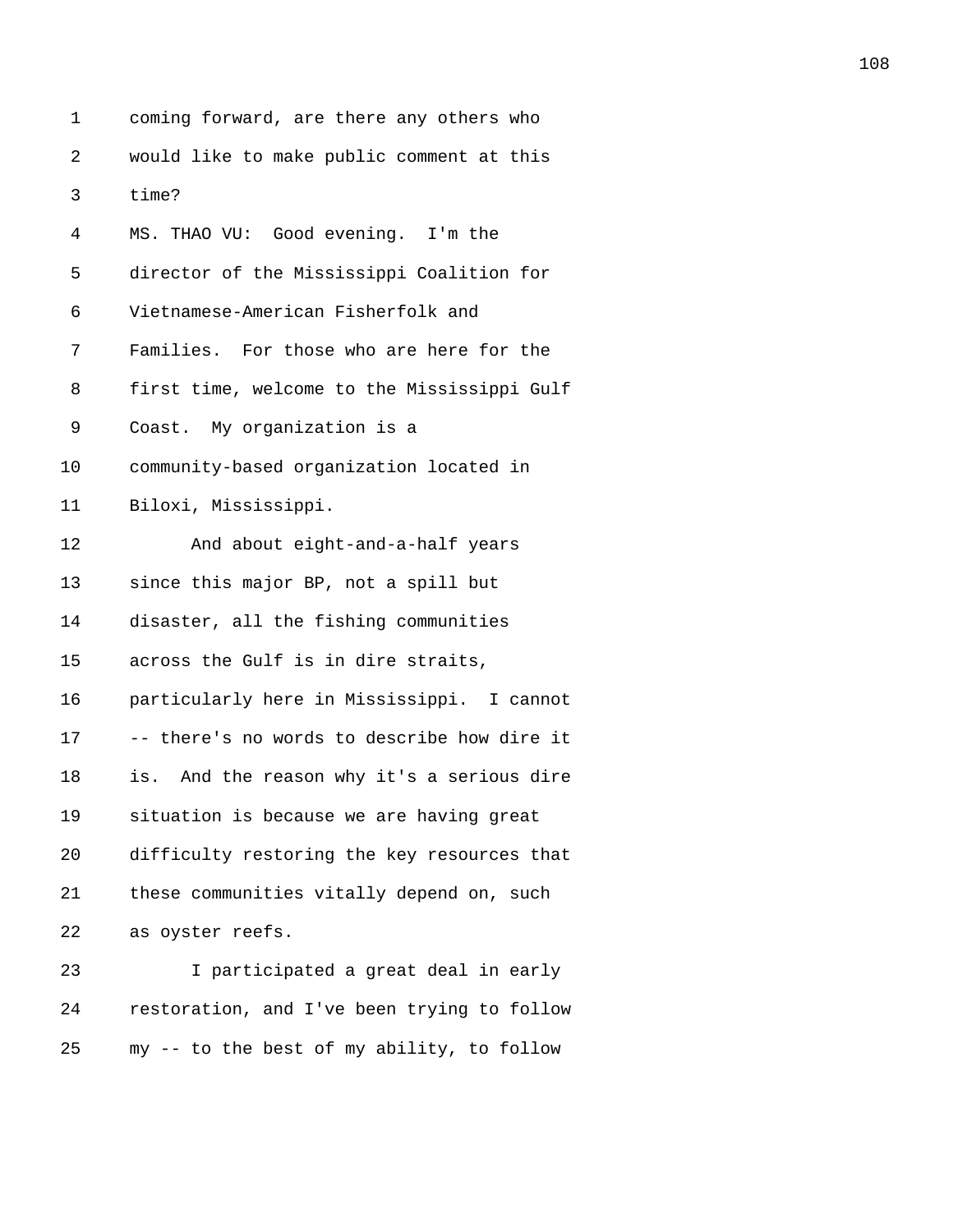1 the projects. At this point, at this 2 juncture, it's critically important that we 3 pass early restoration, post BP consent 4 decree, that we take a step back and 5 evaluate, thoroughly evaluate outcomes of 6 these various projects that have been 7 implemented.

8 We would like -- we are asking for 9 monitoring data that is accessible to the 10 public, and have someone assigned both at 11 the federal and state level, to be able to 12 help us navigate the numbers or whatever 13 database is established, thoroughly review 14 the data, take some lessons learned, and 15 utilize some adaptive management strategies 16 and take corrective measures if certain 17 restoration activities have not produced, 18 for example, restored oyster reefs, and 19 look at the performance metrics. Are those 20 the proper performance metrics or not and 21 what are we missing? I think critical 22 missing -- what is critically missing here 23 is input from local knowledge. That's 24 what's -- and some of the trustees'

25 presentation mentioned that there are some

109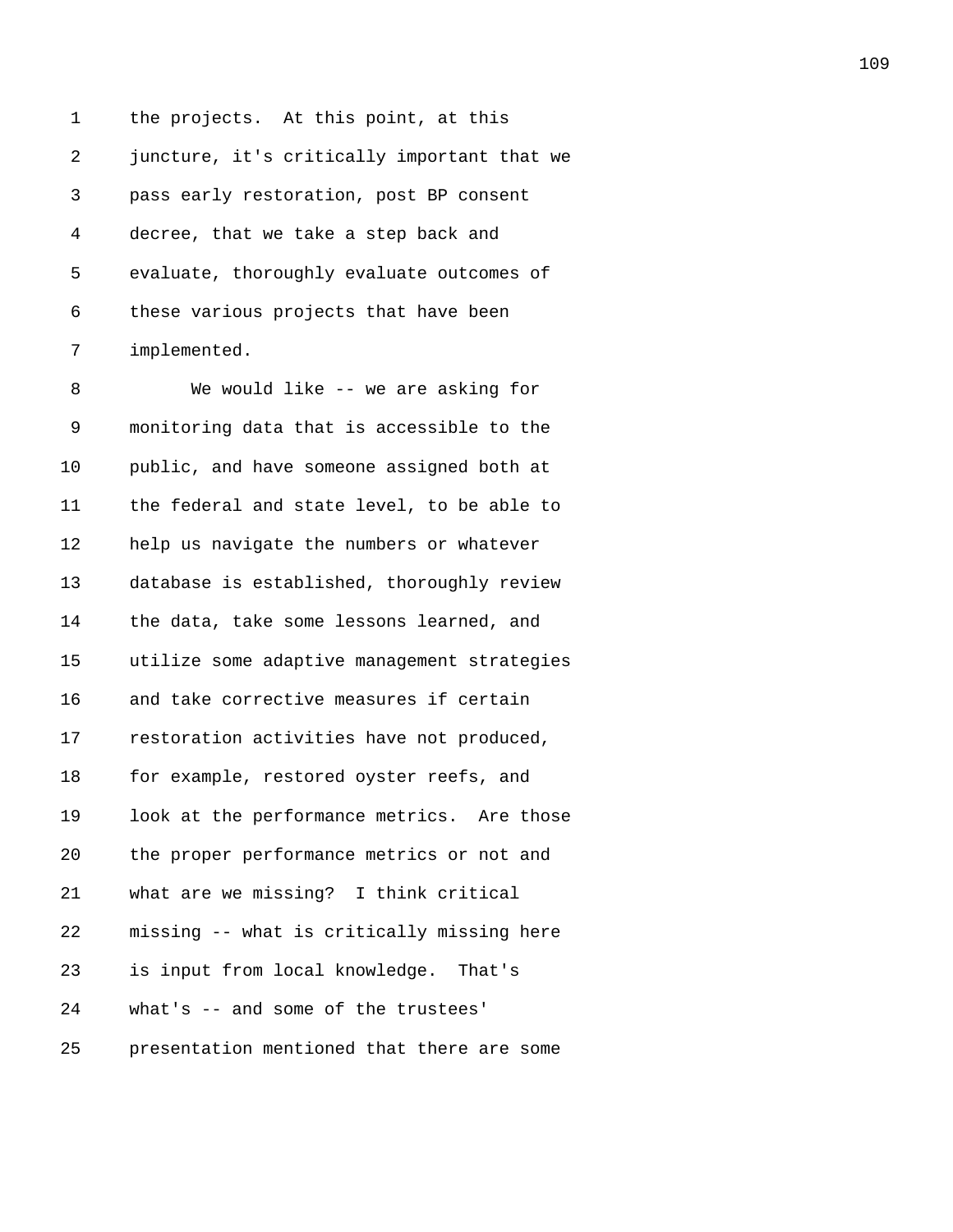1 critical information gaps.

| 2  | Local people have the most knowledge        |
|----|---------------------------------------------|
| 3  | of their local environment, and             |
| 4  | particularly for the underserved fishing    |
| 5  | communities who have lack of access to      |
| 6  | technology, and they have -- they are known |
| 7  | to be very independent, but it's very       |
| 8  | challenging to get them here in this kind   |
| 9  | of public setting. They know a great deal   |
| 10 | of traditional ecological knowledge and     |
| 11 | experience that they could help restore our |
| 12 | beach, for example, and that needs to be    |
| 13 | greater utilized across the Gulf states.    |
| 14 | And if we could focus more on               |
| 15 | restoring one at a time, oyster reefs, I    |
| 16 | think we -- particularly in the central     |
| 17 | habitat, if we focus on that, we improve    |
| 18 | water quality, we improve all these         |
| 19 | species, I think that's critically          |
| 20 | important. I cannot overstate that enough.  |
| 21 | I do want to applaud the Trustee            |
| 22 | Council for taking our recommendations      |
| 23 | about having the workshop. I think it       |
| 24 | could be expanded upon more than just       |
| 25 | outreach and education. It really needs to  |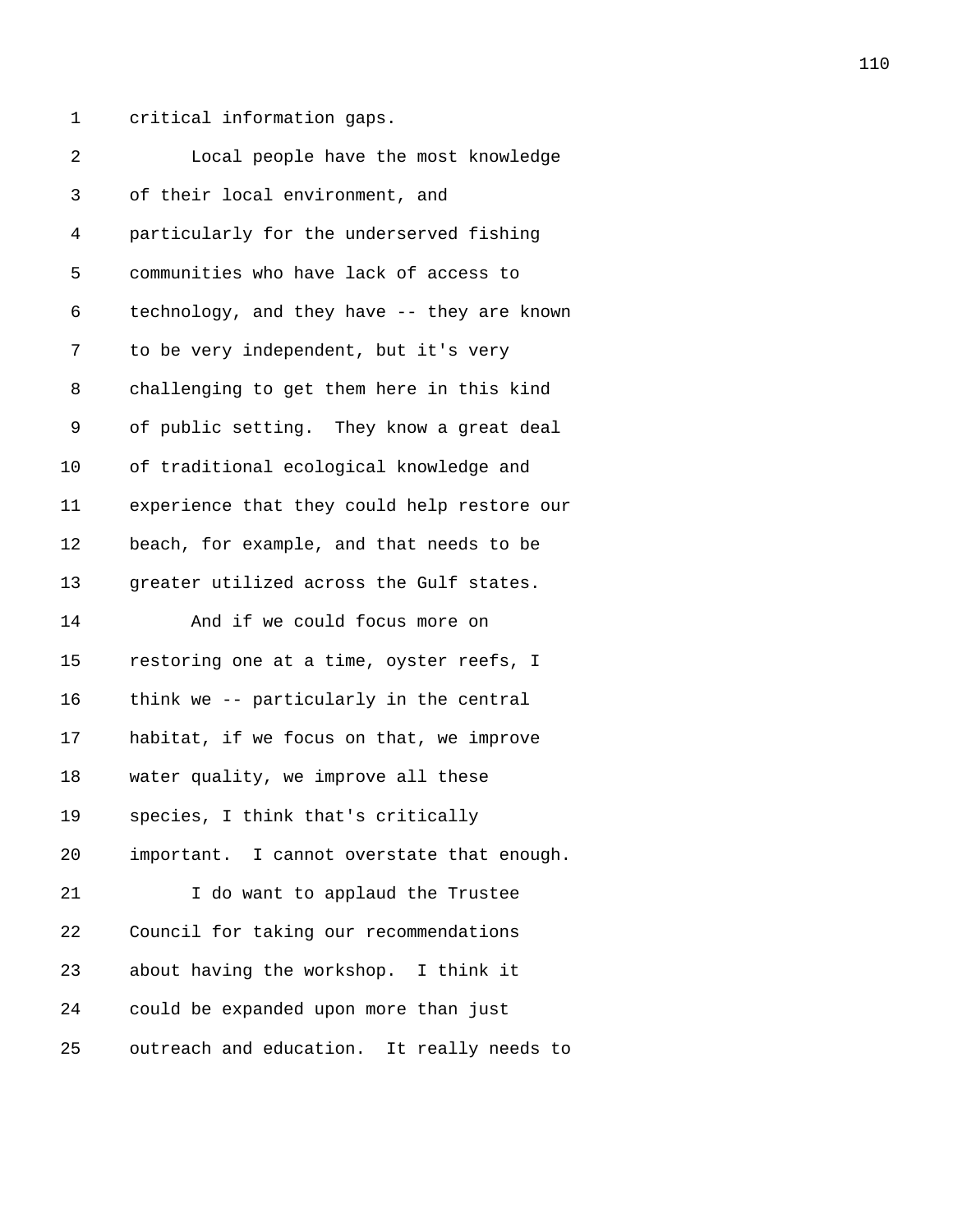| 1  | get to the point where the outreach          |
|----|----------------------------------------------|
| 2  | workshop could include soliciting community  |
| 3  | priorities, their knowledge of their         |
| 4  | natural resources in their own backyard,     |
| 5  | what are their concerns, and how would they  |
| 6  | like the sea to be restored.                 |
| 7  | Then another missing information here        |
| 8  | that the trustees need to incorporate is     |
| 9  | remediation efforts.                         |
| 10 | MR. FRANKLIN: If you can go ahead and        |
| 11 | conclude, Ms. Vu.                            |
| 12 | MS. THAO VU: And that needs to be factored   |
| 13 | into a lot of these projects that are being  |
| 14 | implemented by your not taking steps to      |
| 15 | remediate the environment properly, and      |
| 16 | therefore, you are not seeing some           |
| 17 | objectives met, and you are not seeing       |
| 18 | restored habitats or restored fisheries.     |
| 19 | Thank you for the opportunity to comment.    |
| 20 | Thank you for your comment,<br>MR. FRANKLIN: |
| 21 | Ms. Vu.                                      |
| 22 | I would like to remind everyone that         |
| 23 | tonight's presentation can be found on the   |
| 24 | Gulfspillrestoration.NOAA.gov website.       |
| 25 | There's also some very good handouts in the  |

111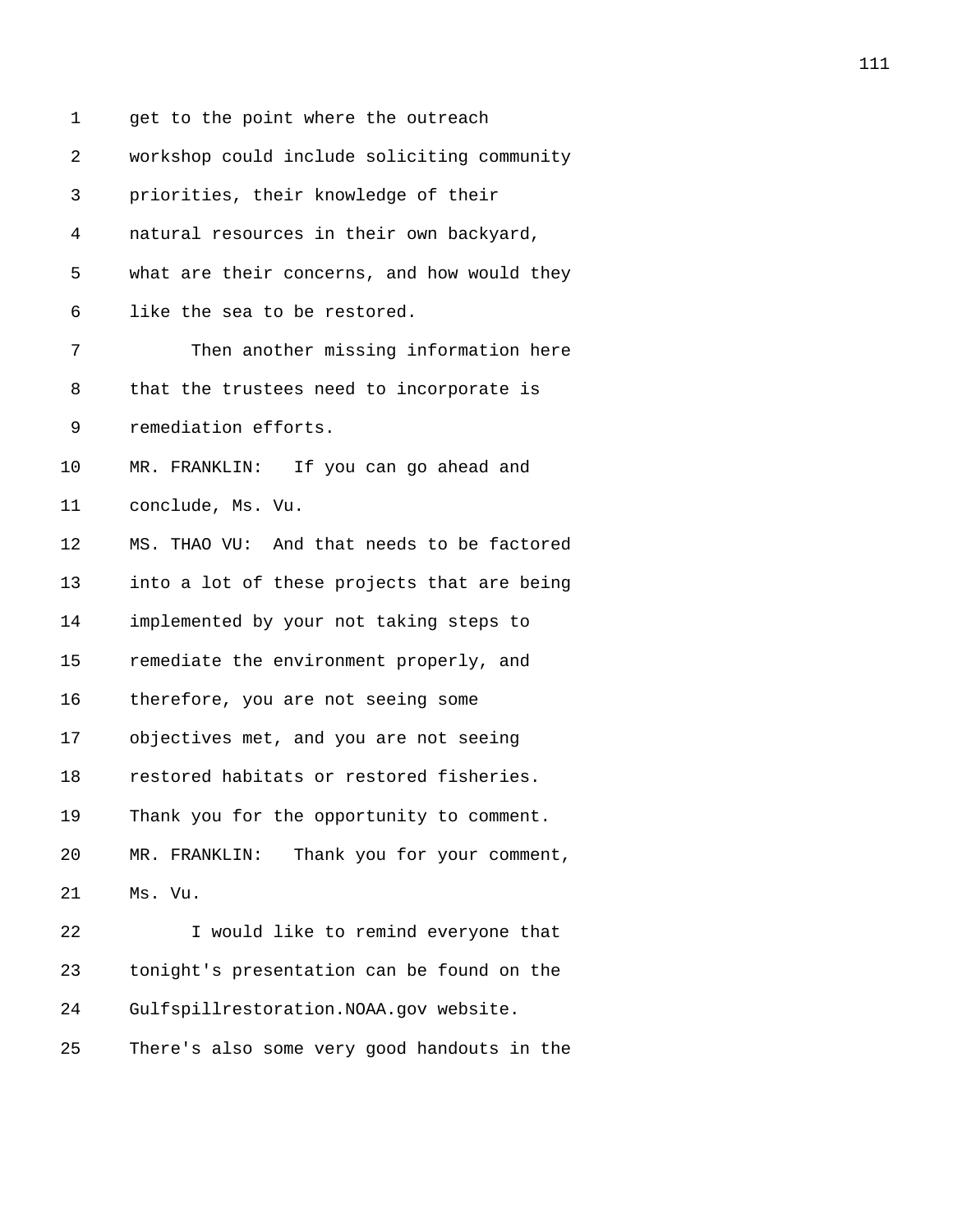| 1  | lobby. And if you want to interact with     |
|----|---------------------------------------------|
| 2  | any of these experts, they will also be     |
| 3  | found in the lobby and will be here until   |
| 4  | the last person's question is answered.     |
| 5  | At this point, Mr. Gary, if you will        |
| 6  | come back up and close this portion of      |
| 7  | tonight's meeting.                          |
| 8  | MR. RIKARD: Thank you for coming out and    |
| 9  | participating. The trustee representatives  |
| 10 | will be around to talk if you have any      |
| 11 | questions you want to ask, and just wish    |
| 12 | everybody a safe travel home and be careful |
| 13 | on the roads. Thank you for coming.         |
| 14 | (Meeting concluded at 8:45 p.m.)            |
| 15 |                                             |
| 16 |                                             |
| 17 |                                             |
| 18 |                                             |
| 19 |                                             |
| 20 |                                             |
| 21 |                                             |
| 22 |                                             |
| 23 |                                             |
| 24 |                                             |
| 25 |                                             |